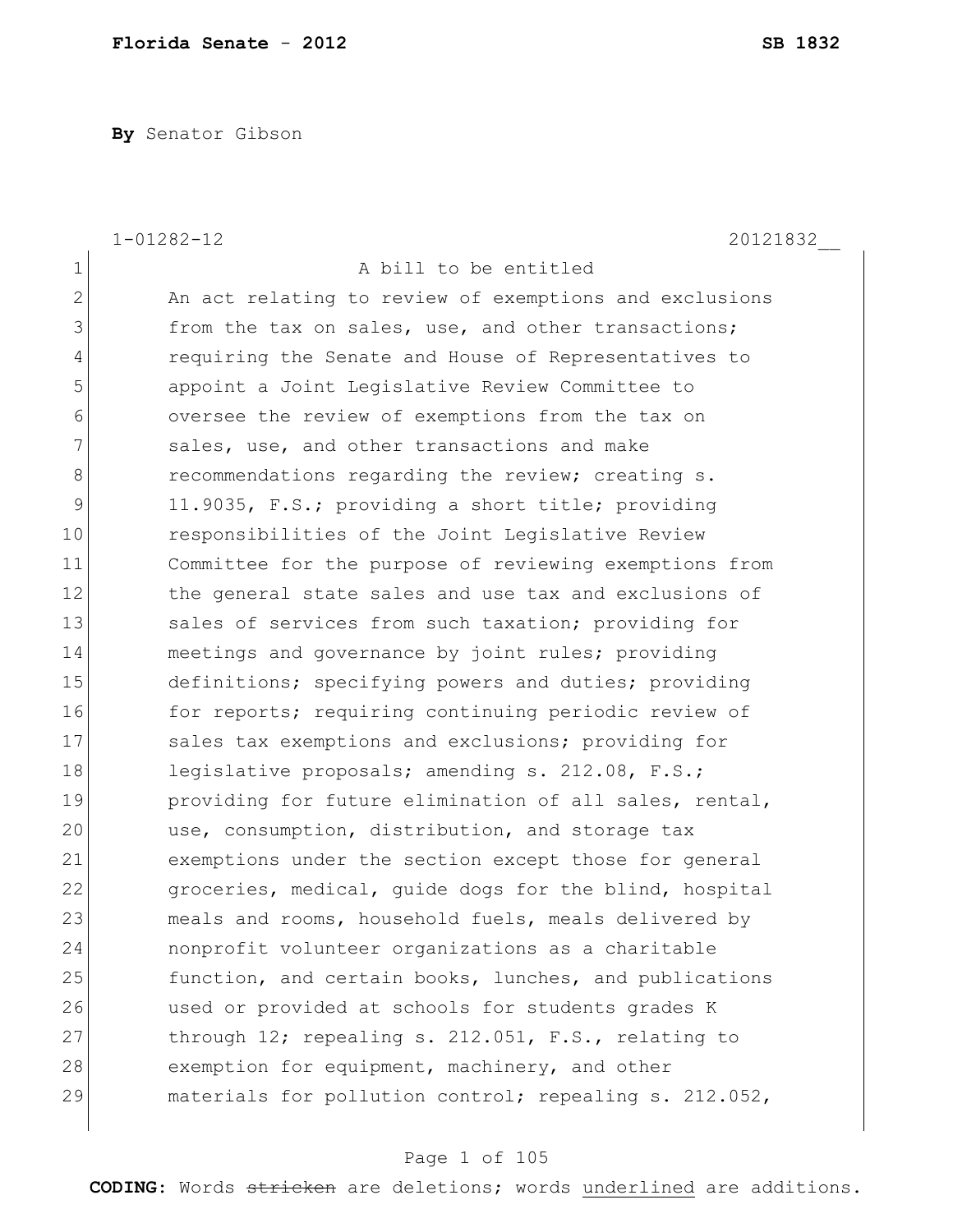|    | 20121832<br>$1 - 01282 - 12$                                    |
|----|-----------------------------------------------------------------|
| 30 | F.S., relating to exemption for research or                     |
| 31 | development costs; repealing s. 212.0598, F.S.,                 |
| 32 | relating to partial exemption for air carriers'                 |
| 33 | maintenance bases; repealing s. 212.0602, F.S.,                 |
| 34 | relating to a limited exemption for education;                  |
| 35 | repealing s. 212.0801, F.S., relating to an exemption           |
| 36 | for qualified aircraft; repealing s. 212.0821, F.S.,            |
| 37 | relating to legislative intent that political                   |
| 38 | subdivisions and public libraries use sales tax                 |
| 39 | exemption certificates for certain purchases;                   |
| 40 | repealing s. 212.09, F.S., relating to trade-ins                |
| 41 | deducted; repealing s. 212.096, F.S., relating to               |
| 42 | credit for job creation in enterprise zones; repealing          |
| 43 | s. 212.097, F.S., relating to Urban High Crime area             |
| 44 | job tax credit; repealing s. 212.098, F.S., relating            |
| 45 | to rural job tax credit; providing for future repeal            |
| 46 | of certain provisions of ss. 212.02, 212.03, 212.031,           |
| 47 | 212.04, 212.05, 212.0506, 212.06, 212.0601, 212.07,             |
| 48 | 212.081, 212.12, 212.20, and 376.75, F.S., relating to          |
| 49 | various sales and use tax exemptions, exclusions, and           |
| 50 | credits; providing exceptions; providing effective              |
| 51 | dates.                                                          |
| 52 |                                                                 |
| 53 | WHEREAS, Florida's current budget difficulties require the      |
| 54 | state to consider innovative solutions in addressing the long-  |
| 55 | term viability of the state's tax structure, and                |
| 56 | WHEREAS, the state's tax structure should treat individuals     |
| 57 | fairly and equitably, imposing similar tax burdens on people in |

58 similar circumstances, and

# Page 2 of 105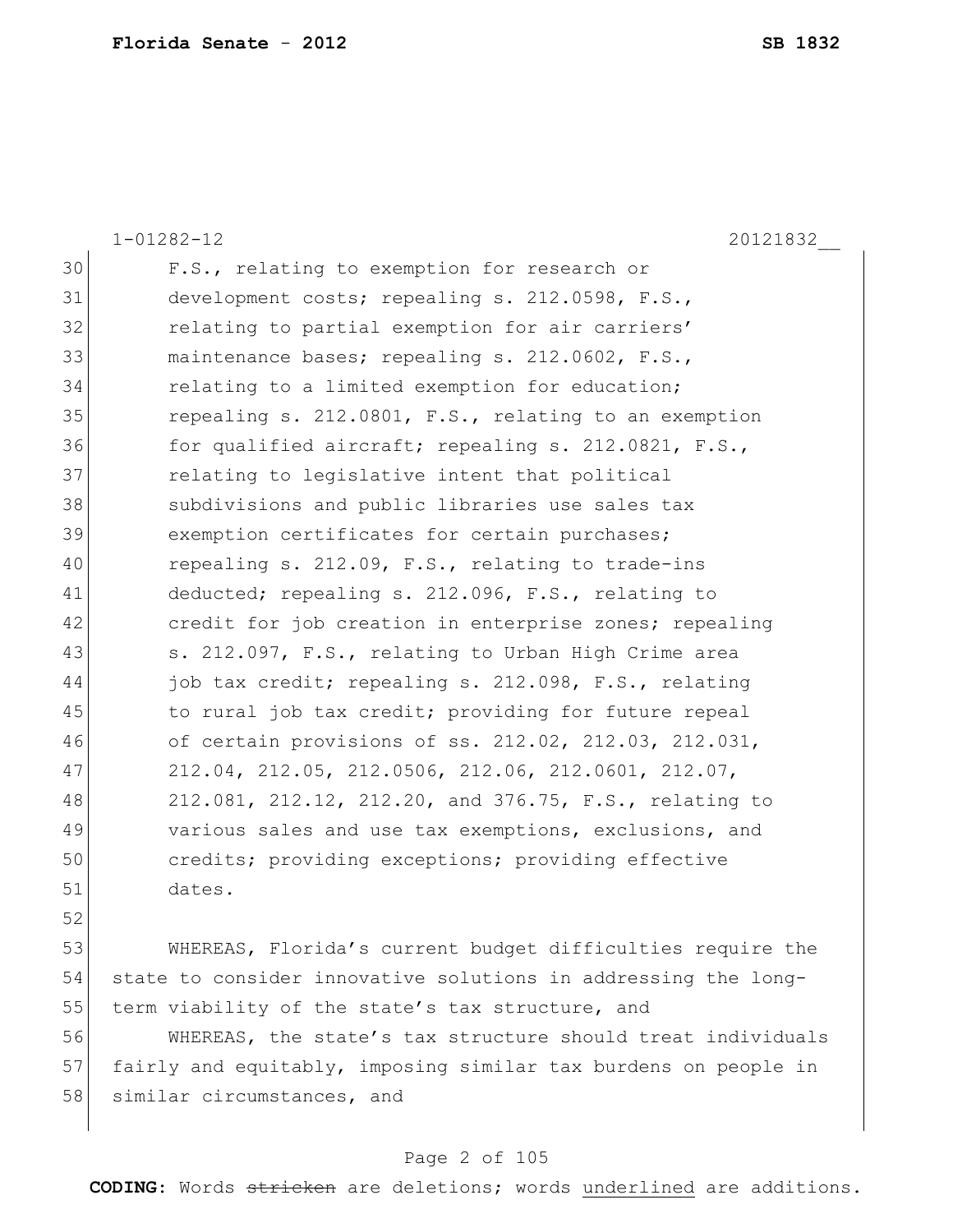|    | $1 - 01282 - 12$<br>20121832                                     |
|----|------------------------------------------------------------------|
| 59 | WHEREAS, exemptions to the state's sales tax should serve        |
| 60 | an important state interest and should be uniform in the effect  |
| 61 | on citizens of the state, and                                    |
| 62 | WHEREAS, the Legislature finds that a periodic sunset and        |
| 63 | review of all sales tax exemptions will serve to restore         |
| 64 | fairness to the state's tax structure, NOW, THEREFORE,           |
| 65 |                                                                  |
| 66 | Be It Enacted by the Legislature of the State of Florida:        |
| 67 |                                                                  |
| 68 | Section 1. The Senate and the House of Representatives           |
| 69 | shall appoint a Joint Legislative Review Committee for the       |
| 70 | purposes of overseeing the review of exemptions from the tax on  |
| 71 | sales, use, and other transactions required by s. 11.9035,       |
| 72 | Florida Statutes, and making recommendations to the Legislature  |
| 73 | regarding the review of exemptions.                              |
| 74 | Section 2. Section 11.9035, Florida Statutes, is created to      |
| 75 | read:                                                            |
| 76 | 11.9035 Sales and use tax exemption and exclusion review.-       |
| 77 | (1) SHORT TITLE. - This section may be cited as the "Florida     |
| 78 | Sales Tax Fairness Restoration Act."                             |
| 79 | (2) SALES TAX EXEMPTIONS REVIEW. The Joint Legislative           |
| 80 | Review Committee shall conduct comprehensive, periodic reviews   |
| 81 | of all exemptions from the general state sales and use tax and   |
| 82 | exclusions of sales of services from such taxation as provided   |
| 83 | by this section.                                                 |
| 84 | (3) PROCEDURES. - The committee for each review cycle shall      |
| 85 | have its initial meeting no later than September 1, 2012, and    |
| 86 | thereafter as necessary at the call of the chair at the time and |
| 87 | place designated by the chair. A quorum shall consist of a       |
|    |                                                                  |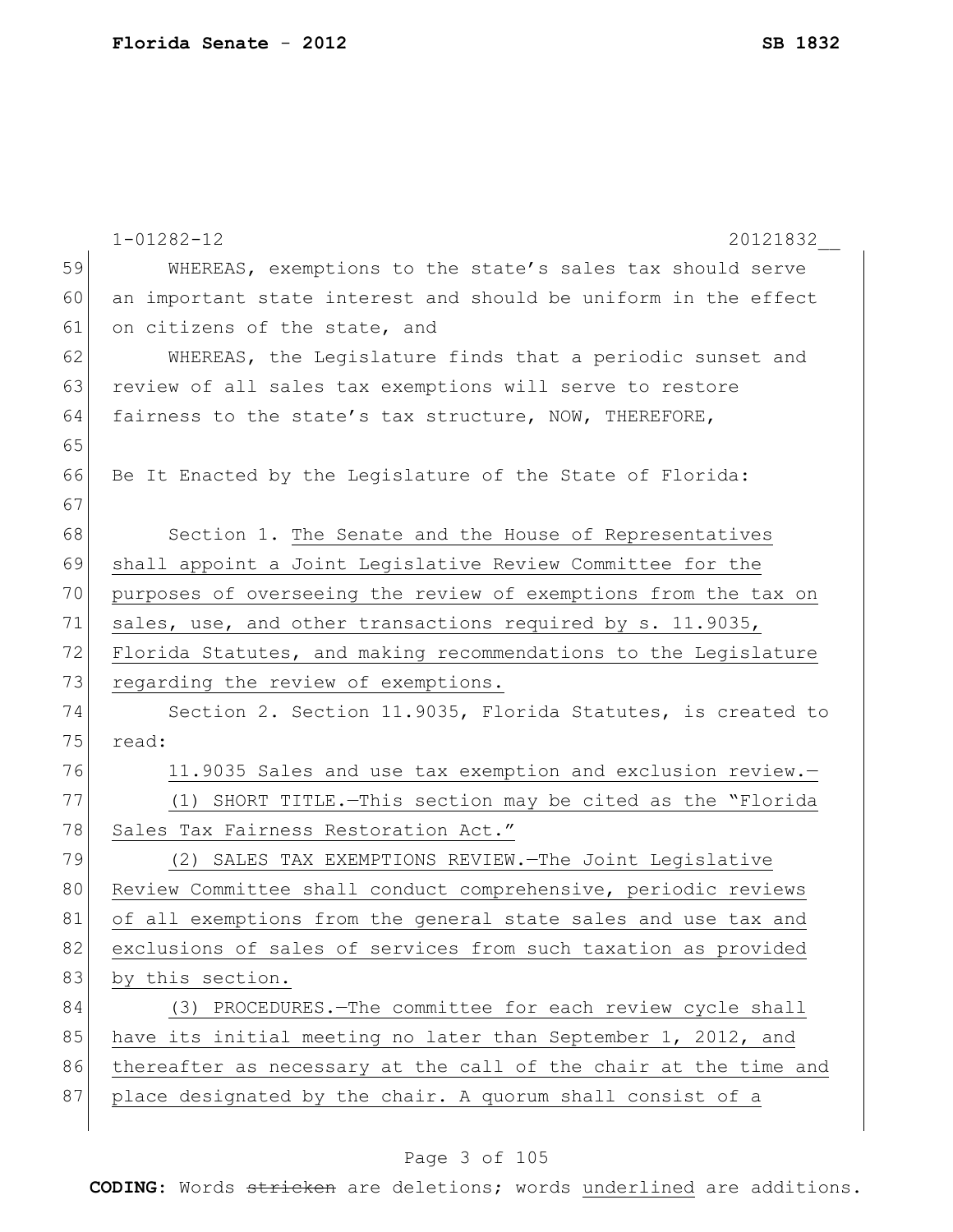|     | $1 - 01282 - 12$<br>20121832                                     |
|-----|------------------------------------------------------------------|
| 88  | majority of the committee members from each house. During the    |
| 89  | interim between regular sessions, the committee may conduct its  |
| 90  | meetings through teleconferences or other similar means.         |
| 91  | (4) RULES.-For purposes of this section, the committee           |
| 92  | shall be governed by joint rules adopted by the Legislature      |
| 93  | pursuant to the authority to adopt rules under s. 4, Art. III of |
| 94  | the State Constitution.                                          |
| 95  | (5) DEFINITIONS. - As used in this section, the term:            |
| 96  | (a) "General state sales and use tax" means the sales and        |
| 97  | use tax imposed under chapter 212.                               |
| 98  | (b) "Service" means a service within any of the following        |
| 99  | service categories under the North American Industry             |
| 100 | Classification System (NAICS):                                   |
| 101 | 1. Personal services.                                            |
| 102 | 2. Professional services.                                        |
| 103 | 3. Business services.                                            |
| 104 | 4. Financial services.                                           |
| 105 | 5. Media services.                                               |
| 106 | 6. Entertainment and sports services.                            |
| 107 | 7. Construction services.                                        |
| 108 | 8. Institutional services.                                       |
| 109 | 9. Transportation services.                                      |
| 110 | 10. Health services.                                             |
| 111 | (6) POWERS AND DUTIES. The committee shall have the power        |
| 112 | and duty to conduct a comprehensive review of all current and    |
| 113 | future exemptions from the general state sales and use tax and   |
| 114 | the exclusion of sales of services from such taxation. The       |
| 115 | committee shall establish criteria by which each exemption or    |
| 116 | exclusion shall be evaluated. In developing the evaluation       |
|     |                                                                  |

# Page 4 of 105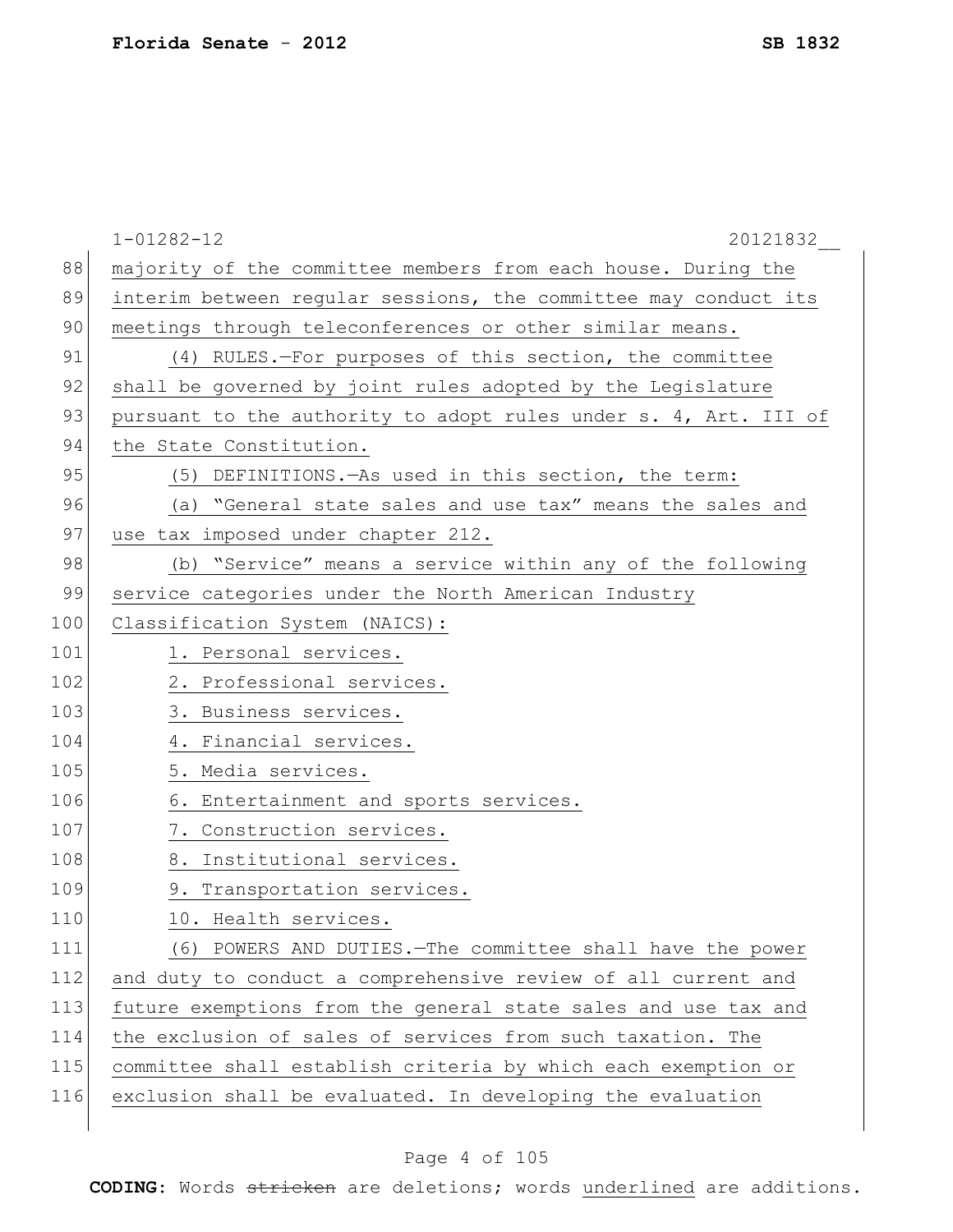|     | $1 - 01282 - 12$<br>20121832                                    |
|-----|-----------------------------------------------------------------|
| 117 | criteria, the committee shall consider the following principles |
| 118 | of taxation:                                                    |
| 119 | (a) Equity.-The tax system should treat individuals             |
| 120 | equitably. It should impose similar tax burdens on people in    |
| 121 | similar circumstances and should minimize regressivity.         |
| 122 | (b) Simplicity, transparency, and compliance. The tax           |
| 123 | system should facilitate taxpayer compliance. It should be      |
| 124 | simple and easy to understand and should provide visibility and |
| 125 | awareness of the taxes being paid.                              |
| 126 | (c) Neutrality. The tax system should affect taxpayers          |
| 127 | uniformly and consistently. The primary purpose of any tax      |
| 128 | should be to raise revenue for appropriate governmental         |
| 129 | functions, rather than to influence business and personal       |
| 130 | decisions.                                                      |
| 131 | (d) Stability. The tax system should produce revenues in a      |
| 132 | stable and reliable manner that is sufficient to fund           |
| 133 | appropriate governmental functions and expenditures.            |
| 134 | (e) Integration. The tax system should balance the need for     |
| 135 | integration of federal, state, and local taxation.              |
| 136 | (f) Public purpose. - Any sales and use tax exemption or        |
| 137 | exclusion under the tax system should be based upon a           |
| 138 | determination that the exemption or exclusion promotes an       |
| 139 | important state interest and should benefit citizens as equally |
| 140 | as possible.                                                    |
| 141 | (7) FINDINGS AND RECOMMENDATIONS. - In conducting its review    |
| 142 | of each exemption from the general state sales and use tax or   |
| 143 | the exclusion of the sale of a service from such taxation, the  |
| 144 | committee shall make findings of fact and recommend whether the |
| 145 | exemption should be retained, modified, or repealed or whether  |
|     |                                                                 |

# Page 5 of 105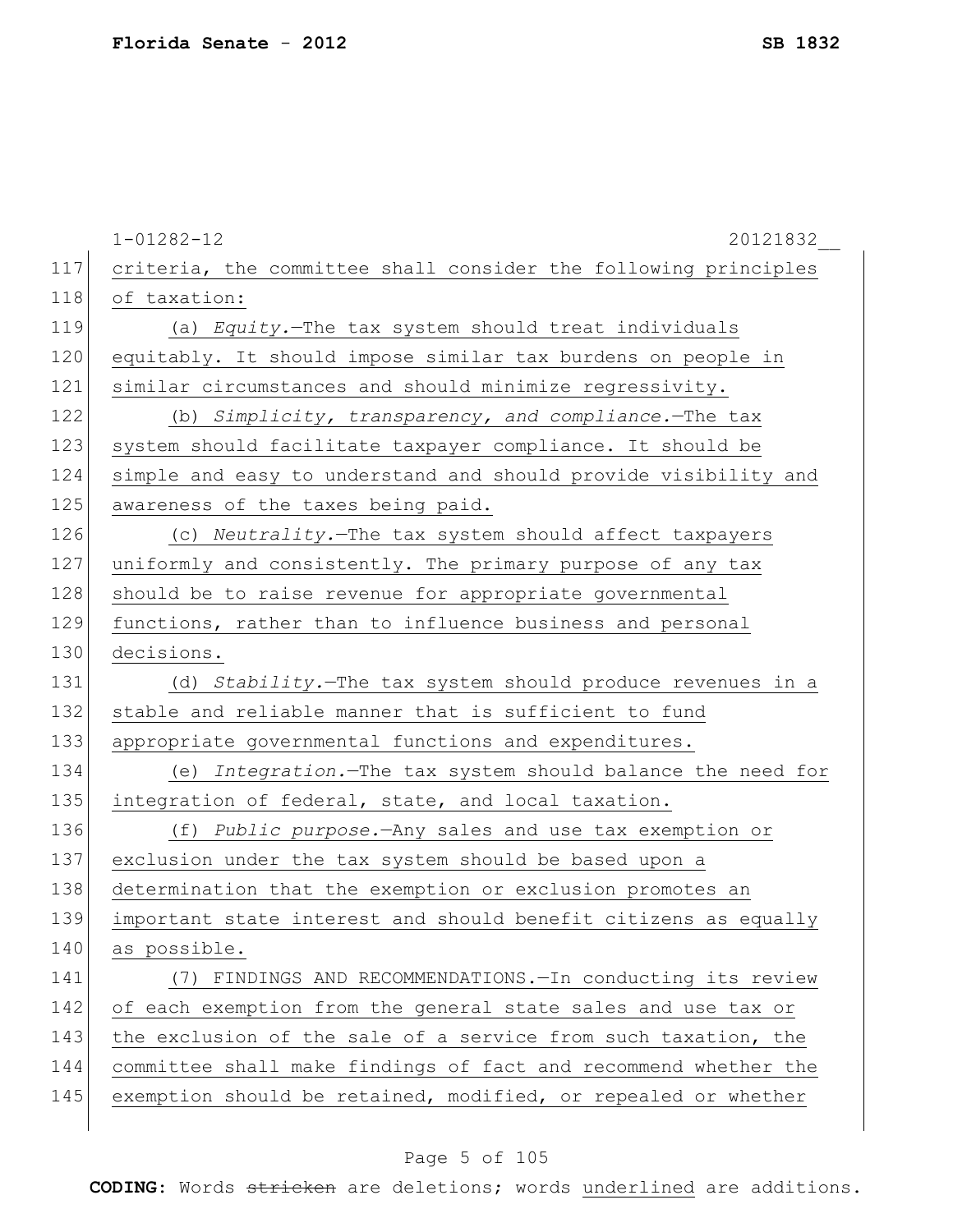|     | $1 - 01282 - 12$<br>20121832                                     |
|-----|------------------------------------------------------------------|
| 146 | the exclusion should be retained or eliminated. Each             |
| 147 | recommendation must be made by majority vote of the committee    |
| 148 | members from each house. If a majority vote of the committee     |
| 149 | members from each house cannot be achieved, the committee must   |
| 150 | recommend that the exemption or exclusion be repealed. The       |
| 151 | findings of fact and recommendations of the committee shall be   |
| 152 | made by reports to the President of the Senate and the Speaker   |
| 153 | of the House of Representatives.                                 |
| 154 | (8) EXEMPTIONS AND EXCLUSIONS REVIEW.-                           |
| 155 | (a) The committee may use its discretion in determining the      |
| 156 | order in which it reviews the exemptions and exclusions. For the |
| 157 | initial review, the committee shall submit, to the President of  |
| 158 | the Senate and the Speaker of the House of Representatives, its  |
| 159 | initial report on one-third of the exemptions and exclusions by  |
| 160 | November 1, 2012, its report on the second one-third of the      |
| 161 | exemptions and exclusions by March 1, 2013, and its report on    |
| 162 | the final one-third of the exemptions and exclusions by July 1,  |
| 163 | 2013, with no duplication of exemptions or exclusions from one   |
| 164 | report to the next. Thereafter, the committee shall review every |
| 165 | 3 years approximately one-third of the exemptions and exclusions |
| 166 | with no duplication of exemptions or exclusions reviewed from    |
| 167 | one 3-year period to the next 3-year period. The committee shall |
| 168 | submit its 3-year period review reports no later than December 1 |
| 169 | of the year before the next regular session after the third year |
| 170 | of each 3-year review cycle. The committee shall begin a new 9-  |
| 171 | year review cycle of all exemptions from the general state sales |
| 172 | and use tax and all exclusions of sales of services from such    |
| 173 | taxation every 9 years after the termination of the previous     |
| 174 | review cycle.                                                    |
|     |                                                                  |

# Page 6 of 105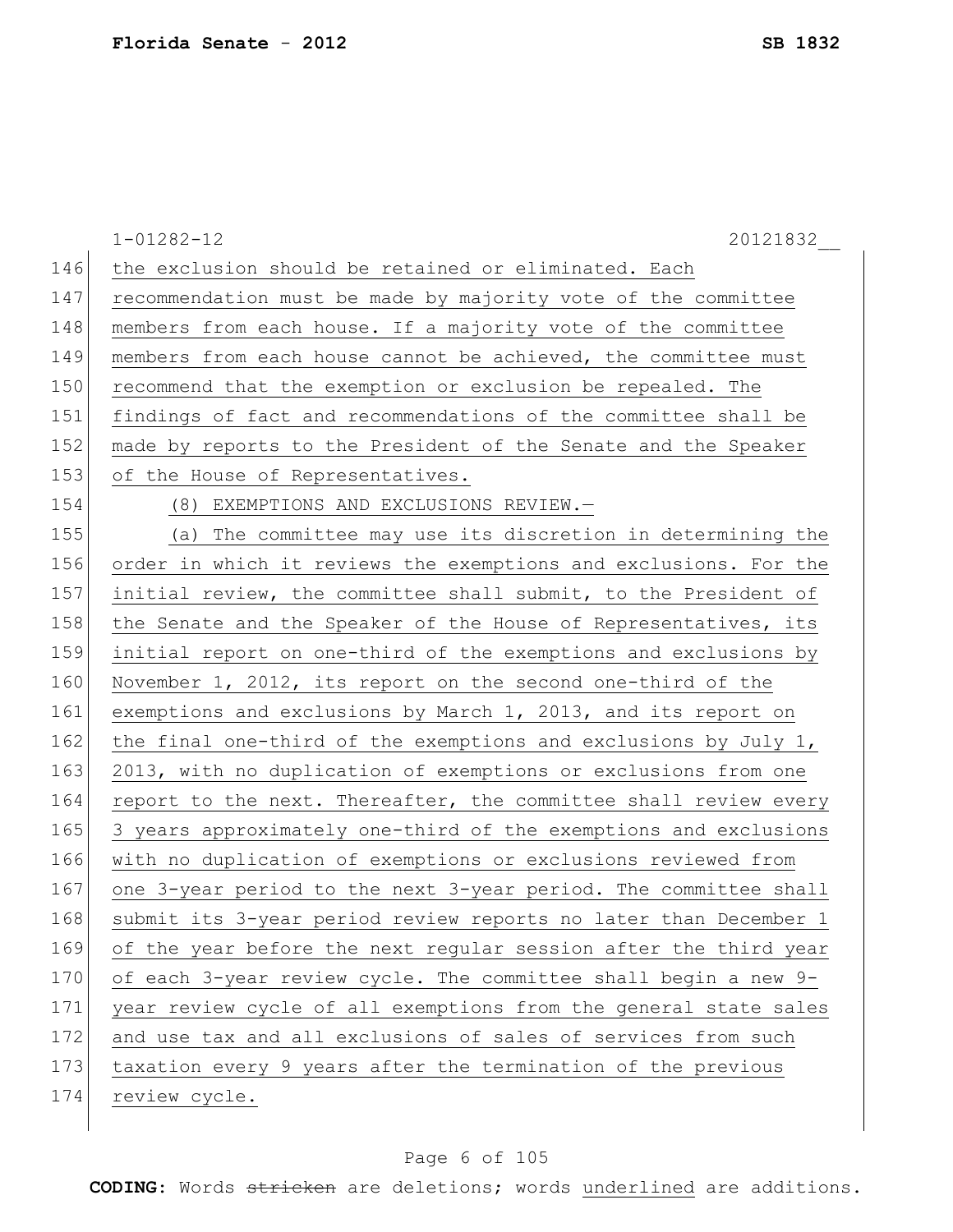|     | $1 - 01282 - 12$<br>20121832                                     |
|-----|------------------------------------------------------------------|
| 175 | (b) Notwithstanding the provisions of this section,              |
| 176 | exemptions and exclusions for necessities, including, but not    |
| 177 | limited to, exemptions for general groceries as described in s.  |
| 178 | 212.08(1), exemptions for medical products or supplies as        |
| 179 | described in s. 212.08(2), health services, residential housing, |
| 180 | residential electricity, and home heating fuel, and sales of     |
| 181 | property or services that the state is prohibited from taxing    |
| 182 | under the Constitution or laws of the United States may not be   |
| 183 | subject to review by the committee or repeal in legislation      |
| 184 | proposed by the committee.                                       |
| 185 | (9) LEGISLATION.-At the regular session after submission of      |
| 186 | each annual report to the Speaker of the House of                |
| 187 | Representatives and the President of the Senate, the committee   |
| 188 | shall introduce in both houses of the Legislature bills          |
| 189 | presenting for reenactment, modification, or repeal those        |
| 190 | exemptions from the general state sales and use tax or any       |
| 191 | imposition of such taxation on sales of services that were       |
| 192 | recommended by the committee in the report submitted immediately |
| 193 | before the session in which introduced. Each bill introduced     |
| 194 | must be restricted to a single exemption or the imposition of    |
| 195 | the tax on a single service and must be submitted to a vote of   |
| 196 | the members of each house of the Legislature no later than the   |
| 197 | eighth week of the session in which introduced, unless the       |
| 198 | substance of the bill has already been voted on by the members   |
| 199 | of that house of the Legislature in another bill during that     |
| 200 | session and either passed or defeated or the bill has already    |
| 201 | been submitted to the members of the other house and has been    |
| 202 | defeated.                                                        |
| 203 | (10) REPEAL. - Any exemption from the state general sales and    |
|     |                                                                  |

# Page 7 of 105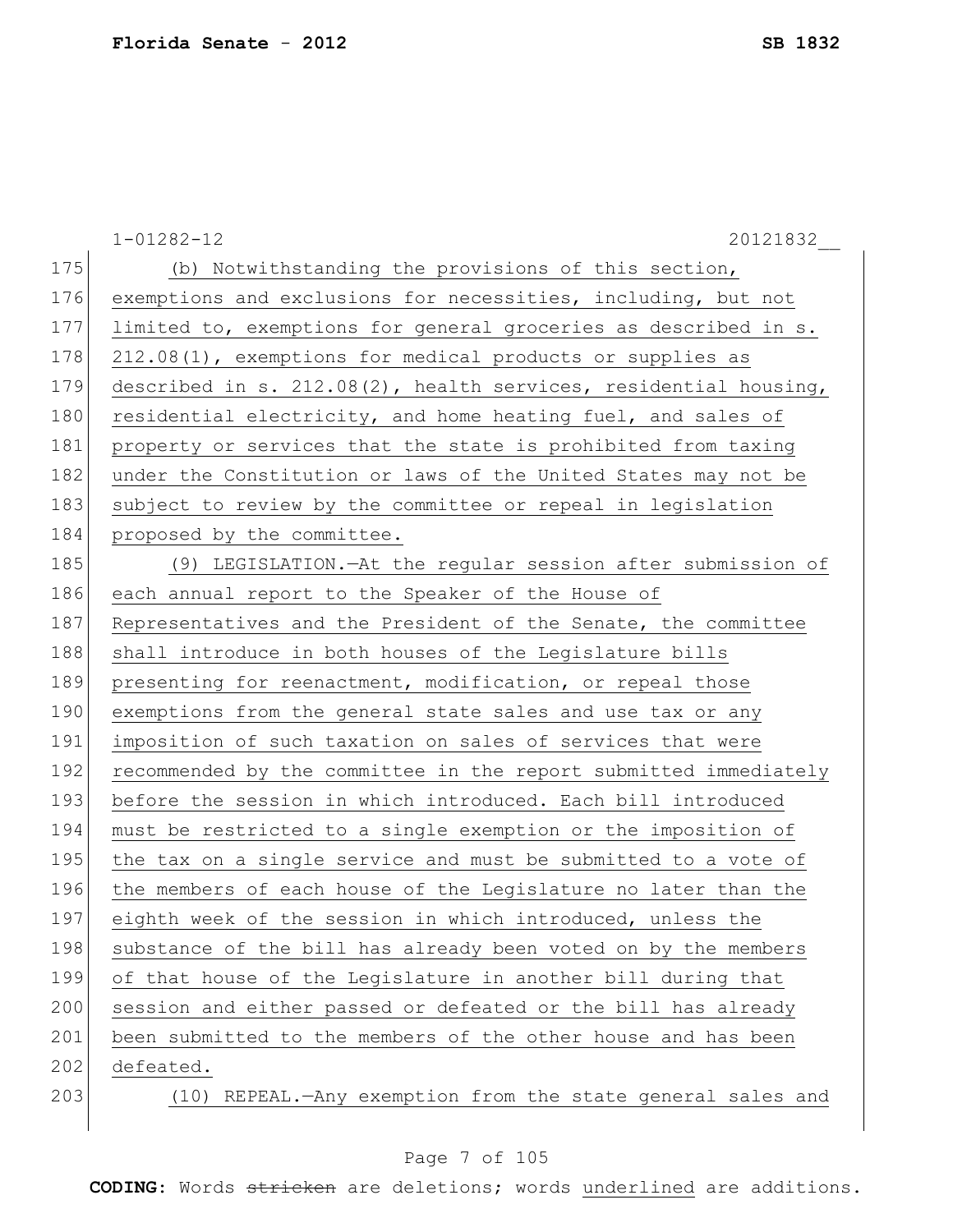1-01282-12 20121832\_\_ 204 use tax or exemption from imposition of such tax on sales of 205 services, that is not prohibited from review by the committee 206 under the requirements of paragraph (8)(b) and is not modified 207 or reenacted by the end of the regular session after any 9-year 208 review period, stands repealed on July 1 after the end of the 209 regular session immediately after the 9-year review period. 210 (11) CONSTRUCTION.—This section does not preclude a 211 legislator from filing for any legislative session a bill 212 proposing to modify, repeal, or enact any exemption from the 213 general state sales and use tax or the imposition of such 214 taxation on the sales of any service. 215 Section 3. Effective July 1, 2015, section 212.08, Florida 216 Statutes, is amended to read: 217 212.08 Sales, rental, use, consumption, distribution, and 218 storage tax; specified exemptions.—The sale at retail, the 219 rental, the use, the consumption, the distribution, and the 220 storage to be used or consumed in this state of the following 221 are hereby specifically exempt from the tax imposed by this 222 chapter. 223 (1) EXEMPTIONS; GENERAL GROCERIES.-224 (a) Food products for human consumption are exempt from the 225 tax imposed by this chapter. 226 (b) For the purpose of this chapter, as used in this 227 subsection, the term "food products" means edible commodities, 228 whether processed, cooked, raw, canned, or in any other form, 229 which are generally regarded as food. This includes, but is not 230 limited to, all of the following:

231 1. Cereals and cereal products, baked goods, oleomargarine, 232 meat and meat products, fish and seafood products, frozen foods

#### Page 8 of 105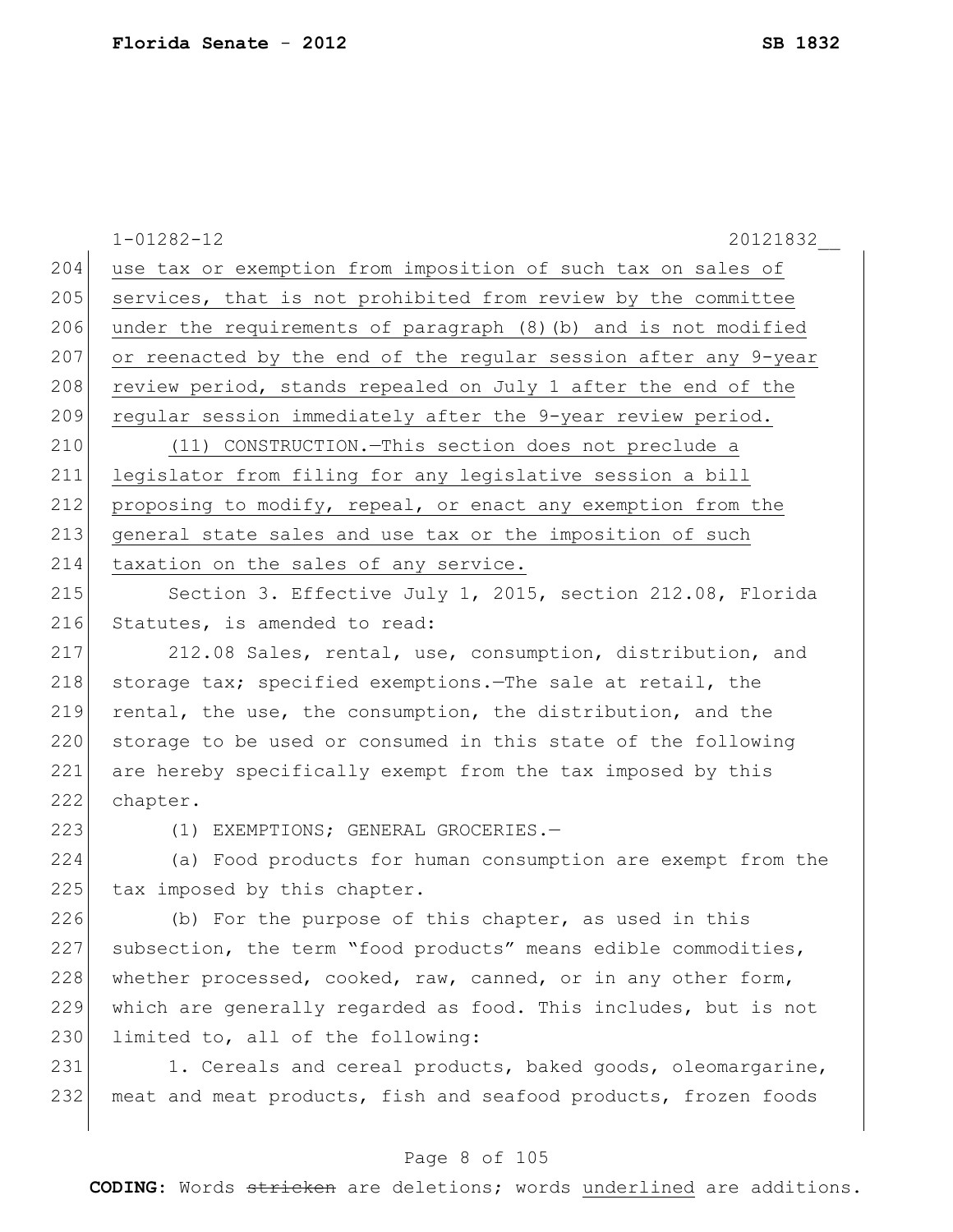1-01282-12 20121832\_\_ 233 and dinners, poultry, eggs and egg products, vegetables and 234 vegetable products, fruit and fruit products, spices, salt, 235 sugar and sugar products, milk and dairy products, and products 236 intended to be mixed with milk. 237 2. Natural fruit or vegetable juices or their concentrates 238 or reconstituted natural concentrated fruit or vegetable juices, 239 whether frozen or unfrozen, dehydrated, powdered, granulated, 240 sweetened or unsweetened, seasoned with salt or spice, or 241 unseasoned; coffee, coffee substitutes, or cocoa; and tea, 242 unless it is sold in a liquid form. 243 3. Bakery products sold by bakeries, pastry shops, or like 244 establishments that do not have eating facilities. 245 (c) The exemption provided by this subsection does not  $246$  apply to: 247 1. Food products sold as meals for consumption on or off 248 the premises of the dealer. 249 2. Food products furnished, prepared, or served for 250 consumption at tables, chairs, or counters or from trays, 251 glasses, dishes, or other tableware, whether provided by the 252 dealer or by a person with whom the dealer contracts to furnish, 253 prepare, or serve food products to others. 254 3. Food products ordinarily sold for immediate consumption 255 on the seller's premises or near a location at which parking 256 facilities are provided primarily for the use of patrons in 257 consuming the products purchased at the location, even though 258 such products are sold on a "take out" or "to go" order and are 259 actually packaged or wrapped and taken from the premises of the 260 dealer. 261 4. Sandwiches sold ready for immediate consumption on or

#### Page 9 of 105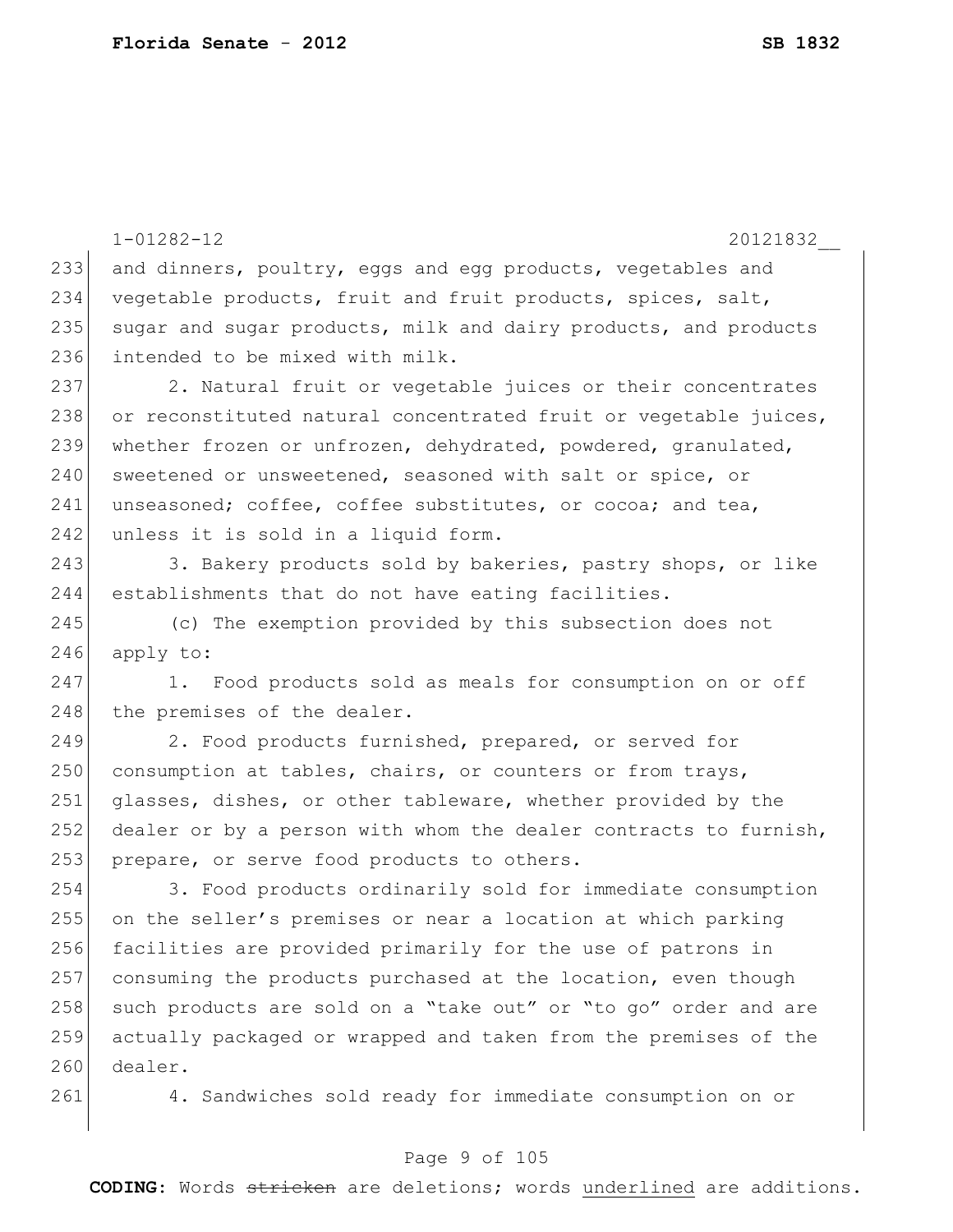1-01282-12 20121832\_\_

262 off the seller's premises.

263 5. Food products sold ready for immediate consumption 264 within a place, the entrance to which is subject to an admission 265 charge.

266 6. Food products sold as hot prepared food products.

267 7. Soft drinks, including, but not limited to, any 268 nonalcoholic beverage, any preparation or beverage commonly 269 referred to as a "soft drink," or any noncarbonated drink made 270 from milk derivatives or tea, if sold in cans or similar 271 containers.

272 8. Ice cream, frozen yogurt, and similar frozen dairy or 273 nondairy products in cones, small cups, or pints, popsicles, 274 frozen fruit bars, or other novelty items, whether or not sold 275 separately.

276 9. Food that is prepared, whether on or off the premises, 277 and sold for immediate consumption. This does not apply to food 278 prepared off the premises and sold in the original sealed 279 container, or the slicing of products into smaller portions.

280 10. Food products sold through a vending machine, pushcart, 281 motor vehicle, or any other form of vehicle.

282 11. Candy and any similar product regarded as candy or 283 confection, based on its normal use, as indicated on the label 284 or advertising thereof.

285 12. Bakery products sold by bakeries, pastry shops, or like 286 establishments having eating facilities, except when sold for 287 consumption off the seller's premises.

288 13. Food products served, prepared, or sold in or by 289 restaurants, lunch counters, cafeterias, hotels, taverns, or 290 other like places of business.

#### Page 10 of 105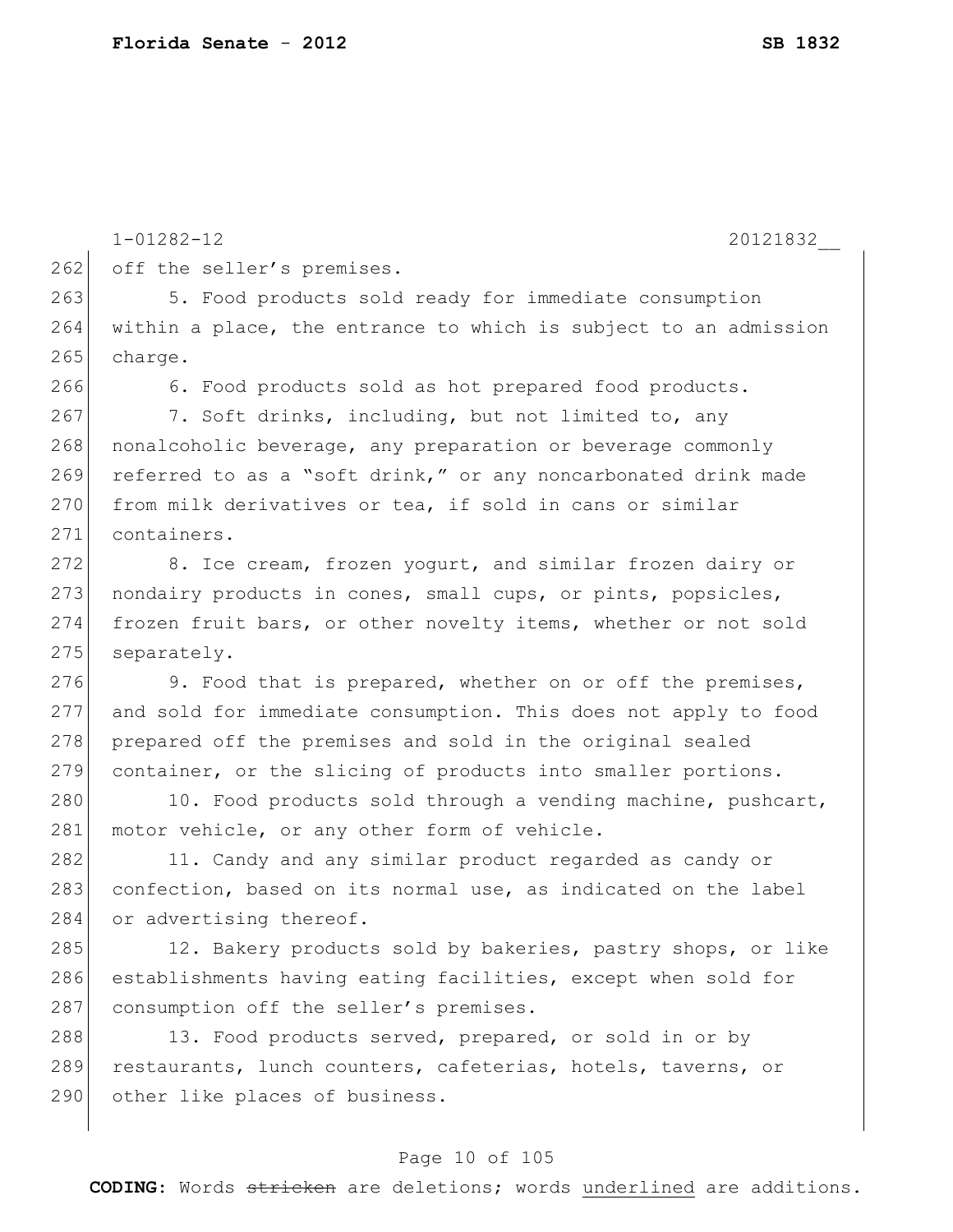291 (d) As used in this subsection, the term: 292 1. "For consumption off the seller's premises" means that 293 the food or drink is intended by the customer to be consumed at 294 a place away from the dealer's premises. 295 2. "For consumption on the seller's premises" means that 296 the food or drink sold may be immediately consumed on the 297 premises where the dealer conducts his or her business. In 298 determining whether an item of food is sold for immediate 299 consumption, the customary consumption practices prevailing at 300 the selling facility shall be considered. 301 3. "Premises" shall be construed broadly, and means, but is  $302$  not limited to, the lobby, aisle, or auditorium of a theater; 303 the seating, aisle, or parking area of an arena, rink, or 304 stadium; or the parking area of a drive-in or outdoor theater. 305 The premises of a caterer with respect to catered meals or 306 beverages shall be the place where such meals or beverages are 307 served. 308 4. "Hot prepared food products" means those products, 309 items, or components which have been prepared for sale in a 310 heated condition and which are sold at any temperature that is 311 higher than the air temperature of the room or place where they 312 are sold. "Hot prepared food products," for the purposes of this 313 subsection, includes a combination of hot and cold food items or 314 components where a single price has been established for the 315 combination and the food products are sold in such combination, 316 such as a hot meal, a hot specialty dish or serving, or a hot 317 sandwich or hot pizza, including cold components or side items. 318 (e)1. Food or drinks not exempt under paragraphs (a), (b),  $319$  (c), and (d) are exempt, notwithstanding those paragraphs, when

1-01282-12 20121832\_\_

#### Page 11 of 105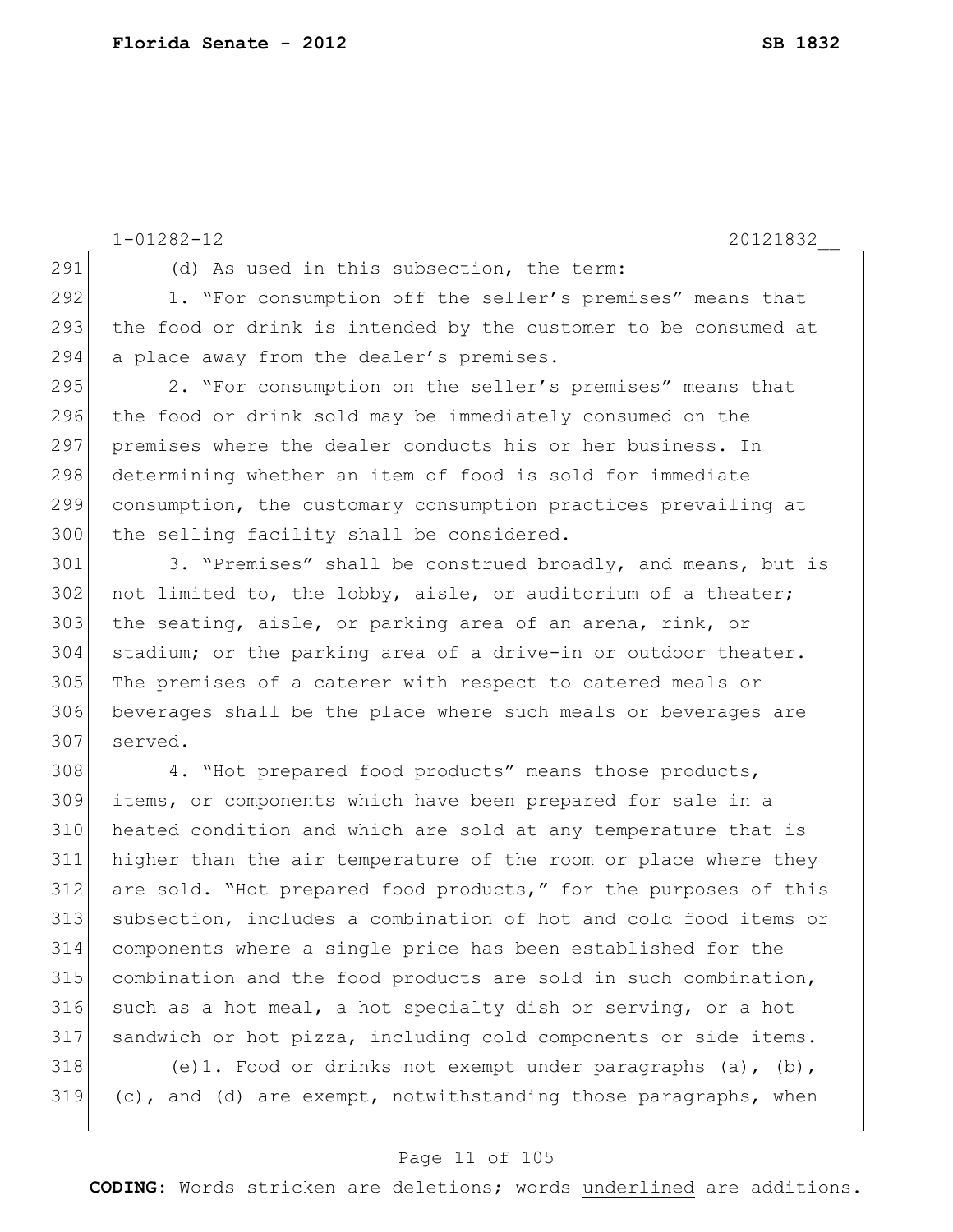1-01282-12 20121832\_\_ purchased with food coupons or Special Supplemental Food Program for Women, Infants, and Children vouchers issued under authority of federal law. 323 2. This paragraph is effective only while federal law prohibits a state's participation in the federal food coupon program or Special Supplemental Food Program for Women, Infants, and Children if there is an official determination that state or local sales taxes are collected within that state on purchases 328 of food or drinks with such coupons. 3. This paragraph shall not apply to any food or drinks on 330 which federal law shall permit sales taxes without penalty, such as termination of the state's participation. (f) The application of the tax on a package that contains exempt food products and taxable nonfood products depends upon 334 the essential character of the complete package. 335 1. If the taxable items represent more than 25 percent of 336 the cost of the complete package and a single charge is made, the entire sales price of the package is taxable. If the taxable items are separately stated, the separate charge for the taxable items is subject to tax. 2. If the taxable items represent 25 percent or less of the cost of the complete package and a single charge is made, the entire sales price of the package is exempt from tax. The person preparing the package is liable for the tax on the cost of the taxable items going into the complete package. If the taxable items are separately stated, the separate charge is subject to tax.

- 347 (2) EXEMPTIONS; MEDICAL.
- (a) There shall be exempt from the tax imposed by this

#### Page 12 of 105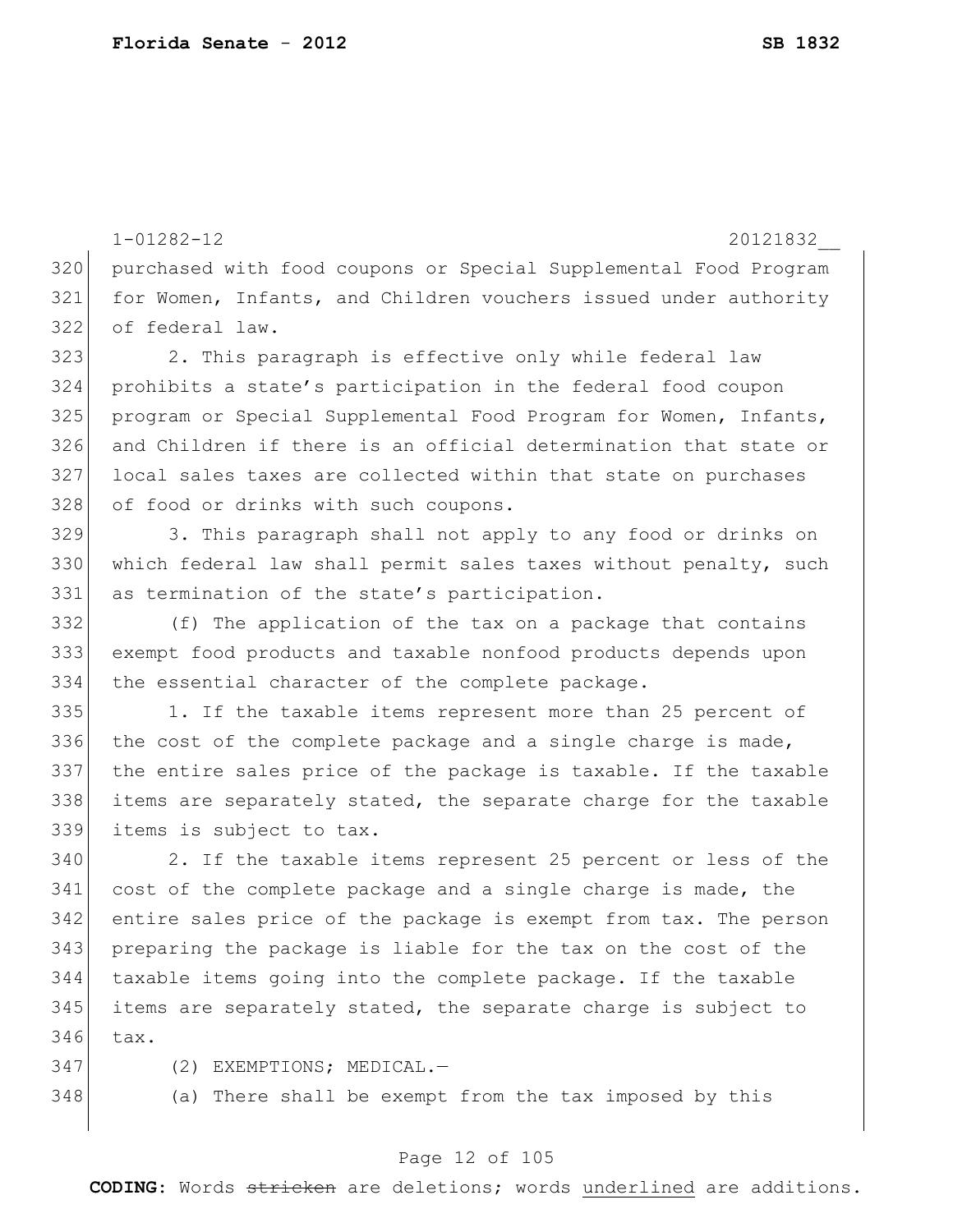1-01282-12 20121832\_\_ chapter any medical products and supplies or medicine dispensed according to an individual prescription or prescriptions written 351 by a prescriber authorized by law to prescribe medicinal drugs; hypodermic needles; hypodermic syringes; chemical compounds and test kits used for the diagnosis or treatment of human disease, illness, or injury; and common household remedies recommended and generally sold for internal or external use in the cure, mitigation, treatment, or prevention of illness or disease in 357 human beings, but not including cosmetics or toilet articles, 358 notwithstanding the presence of medicinal ingredients therein, according to a list prescribed and approved by the Department of Health, which list shall be certified to the Department of Revenue from time to time and included in the rules promulgated by the Department of Revenue. There shall also be exempt from 363 the tax imposed by this chapter artificial eyes and limbs; orthopedic shoes; prescription eyeglasses and items incidental thereto or which become a part thereof; dentures; hearing aids; crutches; prosthetic and orthopedic appliances; and funerals. In addition, any items intended for one-time use which transfer essential optical characteristics to contact lenses shall be 369 exempt from the tax imposed by this chapter; however, this exemption shall apply only after \$100,000 of the tax imposed by this chapter on such items has been paid in any calendar year by a taxpayer who claims the exemption in such year. Funeral directors shall pay tax on all tangible personal property used by them in their business.

(b) For the purposes of this subsection:

376 1. "Prosthetic and orthopedic appliances" means any apparatus, instrument, device, or equipment used to replace or

#### Page 13 of 105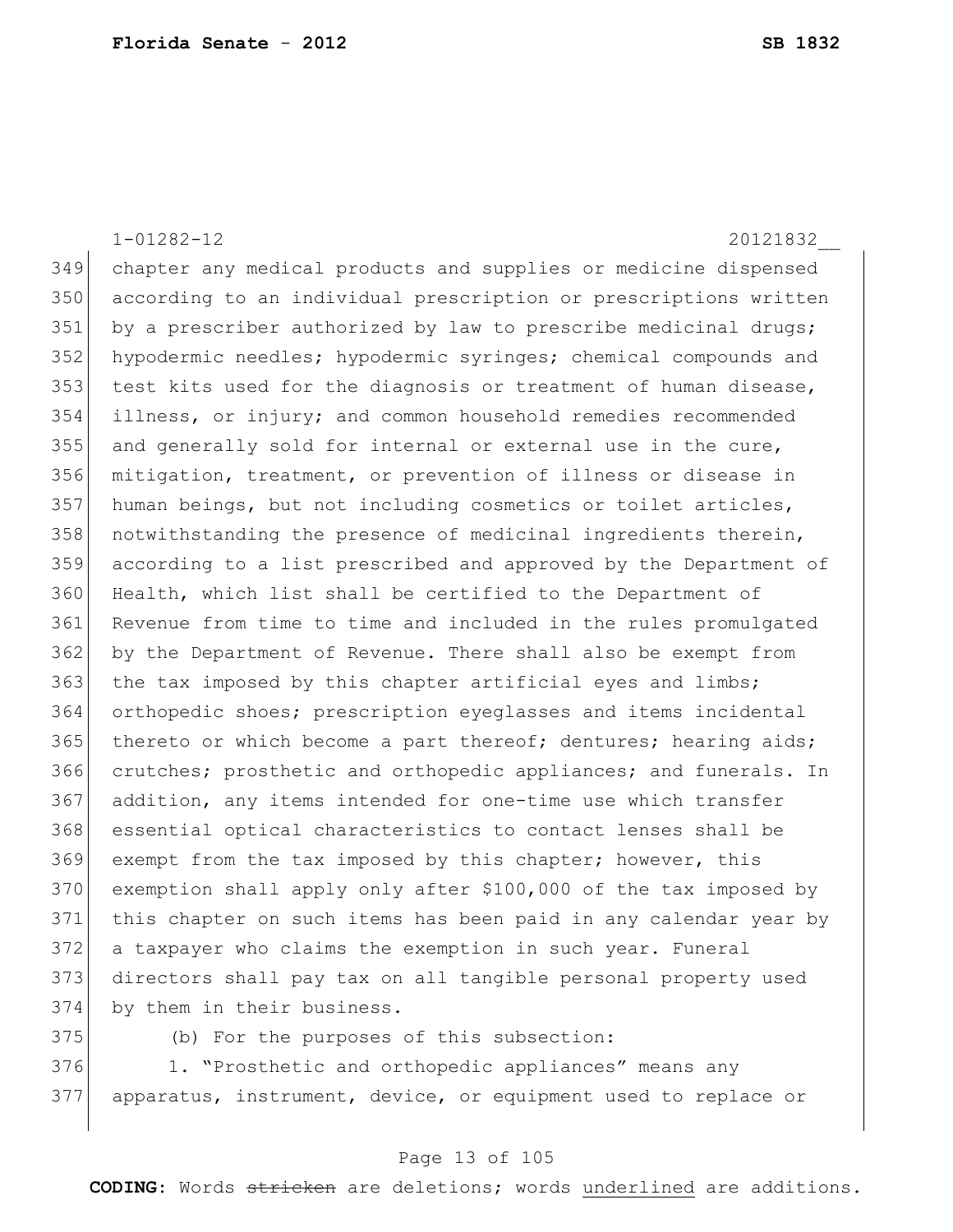1-01282-12 20121832\_\_ 378 substitute for any missing part of the body, to alleviate the 379 malfunction of any part of the body, or to assist any disabled 380 person in leading a normal life by facilitating such person's 381 mobility. Such apparatus, instrument, device, or equipment shall 382 be exempted according to an individual prescription or 383 prescriptions written by a physician licensed under chapter 458, 384 chapter 459, chapter 460, chapter 461, or chapter 466, or 385 according to a list prescribed and approved by the Department of 386 Health, which list shall be certified to the Department of 387 Revenue from time to time and included in the rules promulgated 388 by the Department of Revenue.

389 2. "Cosmetics" means articles intended to be rubbed, poured, sprinkled, or sprayed on, introduced into, or otherwise applied to the human body for cleansing, beautifying, promoting attractiveness, or altering the appearance and also means 393 articles intended for use as a compound of any such articles, including, but not limited to, cold creams, suntan lotions, makeup, and body lotions.

396 3. "Toilet articles" means any article advertised or held 397 out for sale for grooming purposes and those articles that are 398 customarily used for grooming purposes, regardless of the name 399 by which they may be known, including, but not limited to, soap, 400 toothpaste, hair spray, shaving products, colognes, perfumes, 401 shampoo, deodorant, and mouthwash.

402 4. "Prescription" includes any order for drugs or medicinal 403 supplies written or transmitted by any means of communication by 404 a duly licensed practitioner authorized by the laws of the state 405 to prescribe such drugs or medicinal supplies and intended to be 406 dispensed by a pharmacist. The term also includes an orally

#### Page 14 of 105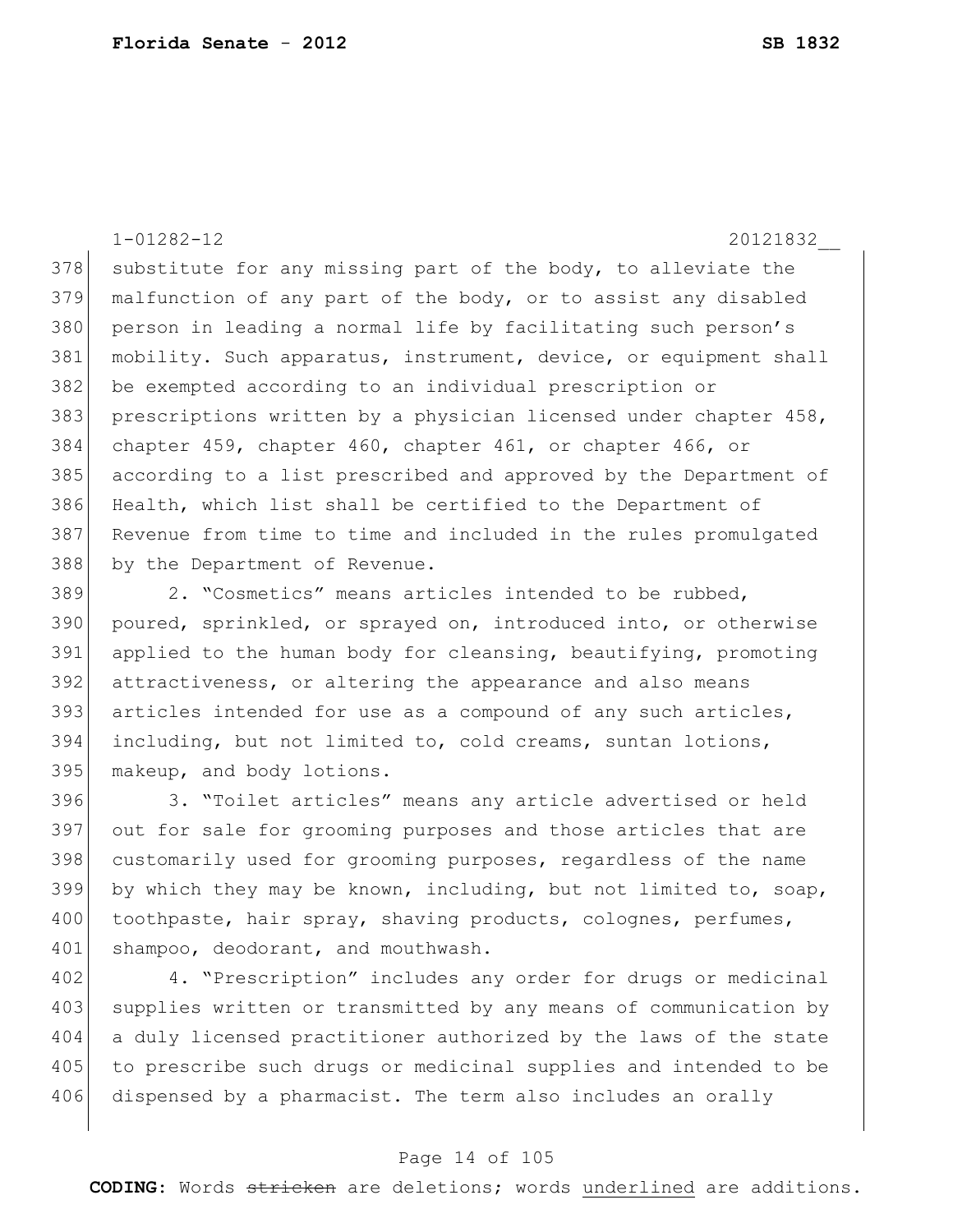1-01282-12 20121832\_\_ 407 transmitted order by the lawfully designated agent of such 408 practitioner. The term also includes an order written or 409 transmitted by a practitioner licensed to practice in a 410 jurisdiction other than this state, but only if the pharmacist 411 called upon to dispense such order determines, in the exercise 412 of his or her professional judgment, that the order is valid and 413 necessary for the treatment of a chronic or recurrent illness. 414 The term also includes a pharmacist's order for a product 415 selected from the formulary created pursuant to s. 465.186. A 416 prescription may be retained in written form, or the pharmacist 417 may cause it to be recorded in a data processing system, 418 provided that such order can be produced in printed form upon 419 lawful request. 420 (c) Chlorine shall not be exempt from the tax imposed by 421 this chapter when used for the treatment of water in swimming 422 pools.

423 (d) Lithotripters are exempt.

424 (e) Human organs are exempt.

425 (f) Sales of drugs to or by physicians, dentists, 426 veterinarians, and hospitals in connection with medical 427 treatment are exempt.

428 (g) Medical products and supplies used in the cure, 429 mitigation, alleviation, prevention, or treatment of injury, 430 disease, or incapacity which are temporarily or permanently 431 incorporated into a patient or client by a practitioner of the 432 healing arts licensed in the state are exempt.

433 (h) The purchase by a veterinarian of commonly recognized 434 substances possessing curative or remedial properties which are 435 ordered and dispensed as treatment for a diagnosed health

#### Page 15 of 105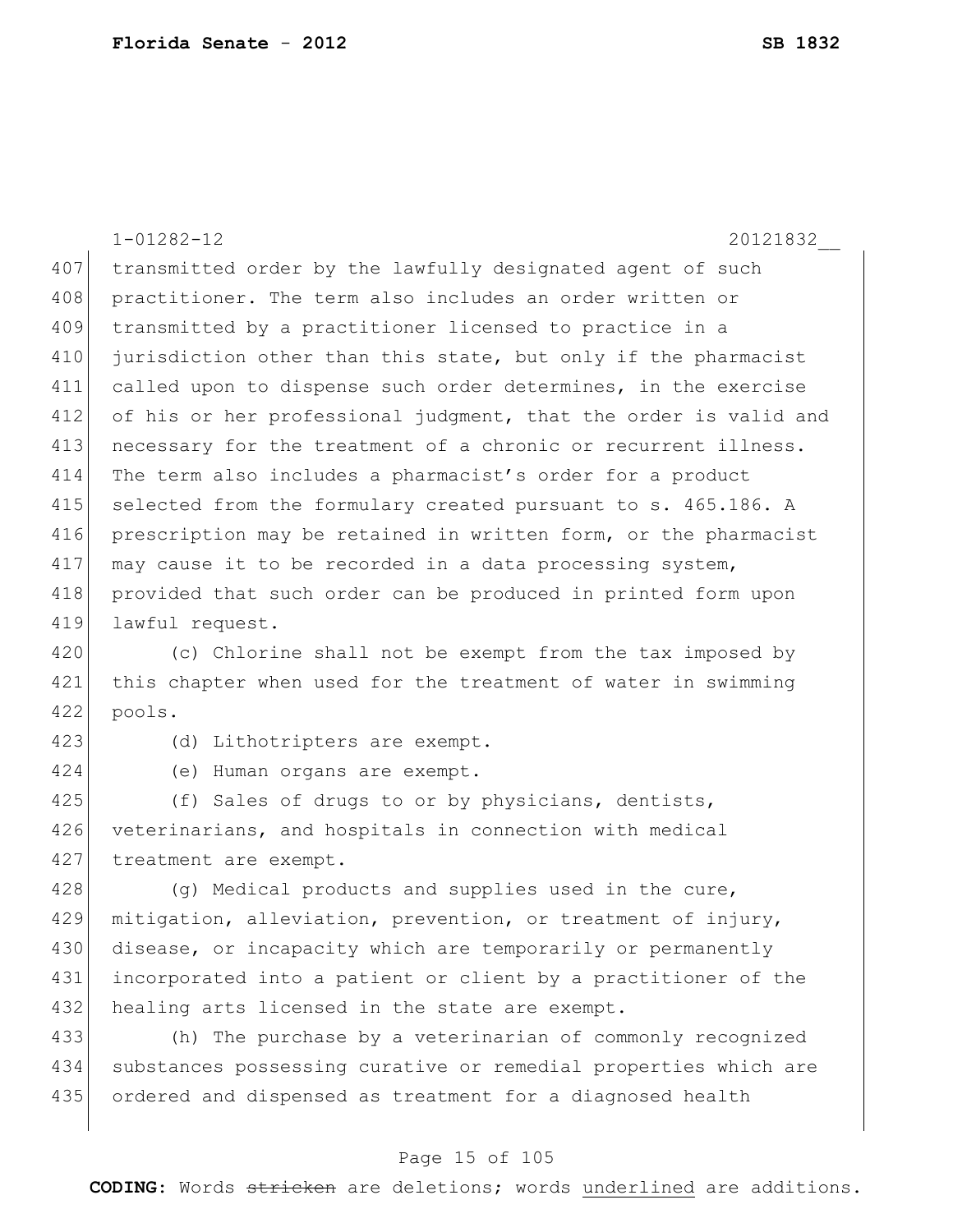1-01282-12 20121832\_\_ 436 disorder by or on the prescription of a duly licensed 437 veterinarian, and which are applied to or consumed by animals 438 for alleviation of pain or the cure or prevention of sickness, 439 disease, or suffering are exempt. Also exempt are the purchase 440 by a veterinarian of antiseptics, absorbent cotton, gauze for 441 bandages, lotions, vitamins, and worm remedies. 442 (i) X-ray opaques, also known as opaque drugs and 443 radiopaque, such as the various opaque dyes and barium sulphate, 444 when used in connection with medical X rays for treatment of 445 bodies of humans and animals, are exempt. 446 (j) Parts, special attachments, special lettering, and 447 other like items that are added to or attached to tangible 448 personal property so that a handicapped person can use them are 449 exempt when such items are purchased by a person pursuant to an 450 individual prescription. 451 (k) This subsection shall be strictly construed and 452 enforced. 453 (3) EXEMPTIONS; CERTAIN FARM EQUIPMENT. There shall be no 454 tax on the sale, rental, lease, use, consumption, or storage for 455 use in this state of power farm equipment used exclusively on a 456 farm or in a forest in the agricultural production of crops or 457 products as produced by those agricultural industries included 458 in s. 570.02(1), or for fire prevention and suppression work 459 with respect to such crops or products. Harvesting may not be 460 construed to include processing activities. This exemption is 461 not forfeited by moving farm equipment between farms or forests. 462 However, this exemption shall not be allowed unless the 463 purchaser, renter, or lessee signs a certificate stating that 464 the farm equipment is to be used exclusively on a farm or in a

#### Page 16 of 105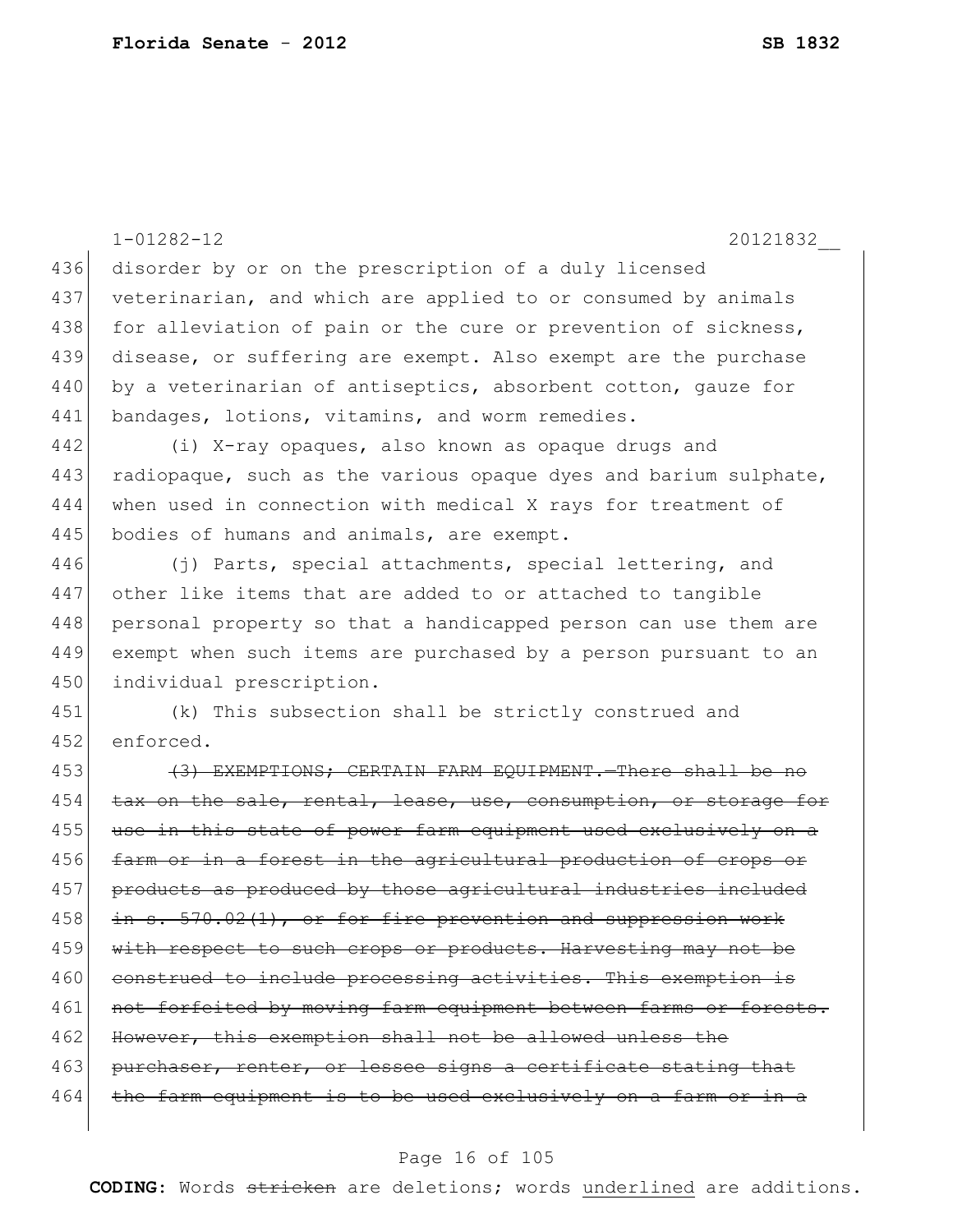|     | $1 - 01282 - 12$<br>20121832                                     |
|-----|------------------------------------------------------------------|
| 465 | forest for agricultural production or for fire prevention and    |
| 466 | suppression, as required by this subsection. Possession by a     |
| 467 | seller, lessor, or other dealer of a written certification by    |
| 468 | the purchaser, renter, or lessee certifying the purchaser's,     |
| 469 | renter's, or lessee's entitlement to an exemption permitted by   |
| 470 | this subsection relieves the seller from the responsibility of   |
| 471 | collecting the tax on the nontaxable amounts, and the department |
| 472 | shall look solely to the purchaser for recovery of such tax if   |
| 473 | it determines that the purchaser was not entitled to the         |
| 474 | exemption.                                                       |
| 475 | (4) EXEMPTIONS; ITEMS BEARING OTHER EXCISE TAXES, ETC .-         |
| 476 | (a) Also exempt are:                                             |
| 477 | 1. Water delivered to the purchaser through pipes or             |
| 478 | conduits or delivered for irrigation purposes. The sale of       |
| 479 | drinking water in bottles, cans, or other containers, including  |
| 480 | water that contains minerals or carbonation in its natural state |
| 481 | or water to which minerals have been added at a water treatment  |
| 482 | facility regulated by the Department of Environmental Protection |
| 483 | or the Department of Health, is exempt. This exemption does not  |
| 484 | apply to the sale of drinking water in bottles, cans, or other   |
| 485 | containers if carbonation or flavorings, except those added at a |
| 486 | water treatment facility, have been added. Water that has been   |
| 487 | enhanced by the addition of minerals and that does not contain   |
| 488 | any added carbonation or flavorings is also exempt.              |
| 489 | 2. All fuels used by a public or private utility, including      |
| 490 | any municipal corporation or rural electric cooperative          |
| 491 | association, in the generation of electric power or energy for   |

492 sale. Fuel other than motor fuel and diesel fuel is taxable as 493 provided in this chapter with the exception of fuel expressly

#### Page 17 of 105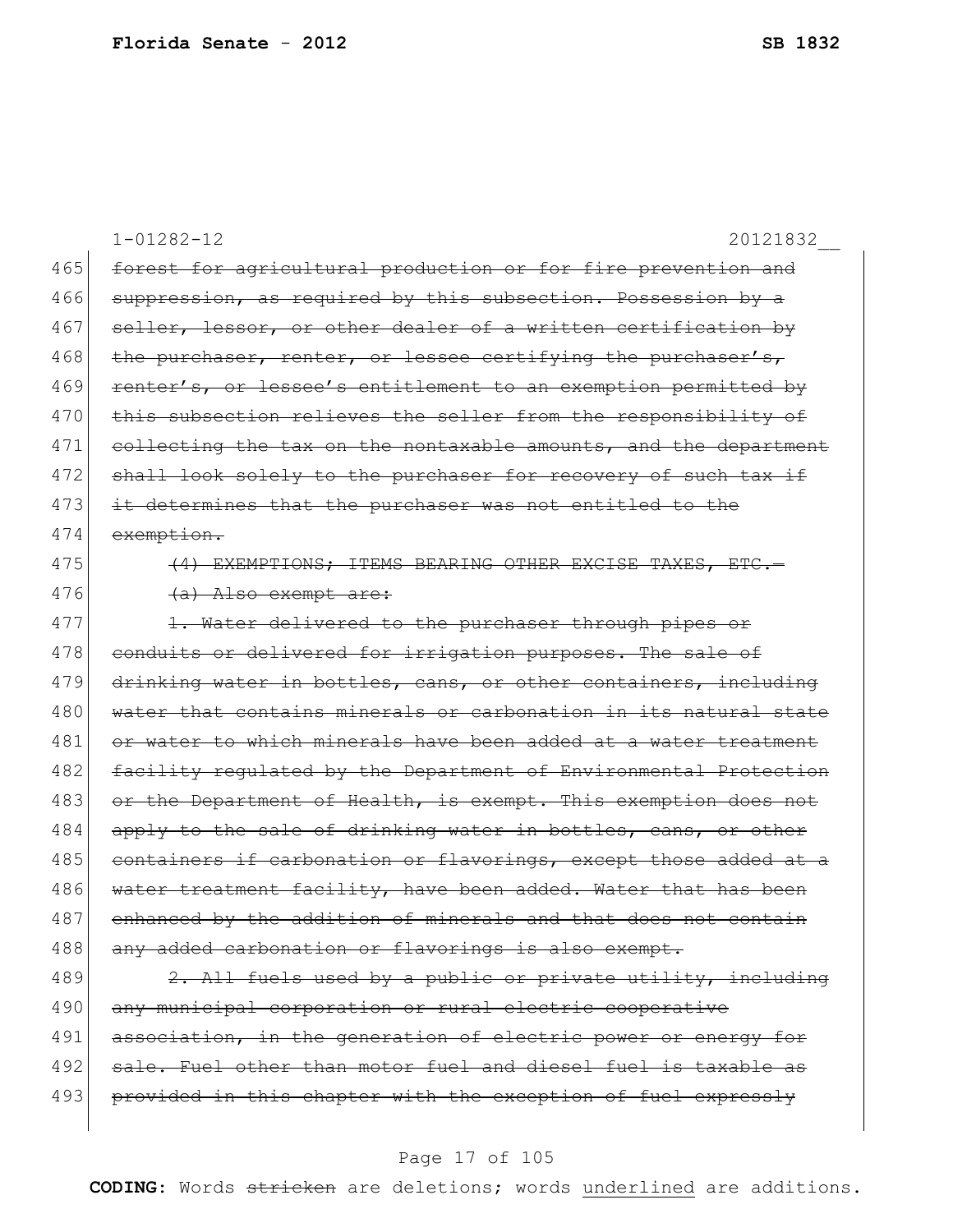1-01282-12 20121832\_\_ 494 exempt herein. Motor fuels and diesel fuels are taxable as 495 provided in chapter 206, with the exception of those motor fuels 496 and diesel fuels used by railroad locomotives or vessels to 497 transport persons or property in interstate or foreign commerce, 498 which are taxable under this chapter only to the extent provided 499 herein. The basis of the tax shall be the ratio of intrastate 500 mileage to interstate or foreign mileage traveled by the 501 carrier's railroad locomotives or vessels that were used in 502 interstate or foreign commerce and that had at least some 503 Florida mileage during the previous fiscal year of the carrier, 504 such ratio to be determined at the close of the fiscal year of 505 the carrier. However, during the fiscal year in which the 506 carrier begins its initial operations in this state, the 507 carrier's mileage apportionment factor may be determined on the 508 basis of an estimated ratio of anticipated miles in this state  $509$  to anticipated total miles for that year, and subsequently,  $510$  additional tax shall be paid on the motor fuel and diesel fuels,  $511$  or a refund may be applied for, on the basis of the actual ratio 512 of the carrier's railroad locomotives' or vessels' miles in this 513 state to its total miles for that year. This ratio shall be 514 applied each month to the total Florida purchases made in this 515 state of motor and diesel fuels to establish that portion of the 516 total used and consumed in intrastate movement and subject to 517 tax under this chapter. The basis for imposition of any 518 discretionary surtax shall be set forth in s. 212.054. Fuels 519 used exclusively in intrastate commerce do not qualify for the 520 proration of tax. 521 3. The transmission or wheeling of electricity. 522 (b) Alcoholic beverages and malt beverages are not exempt.

#### Page 18 of 105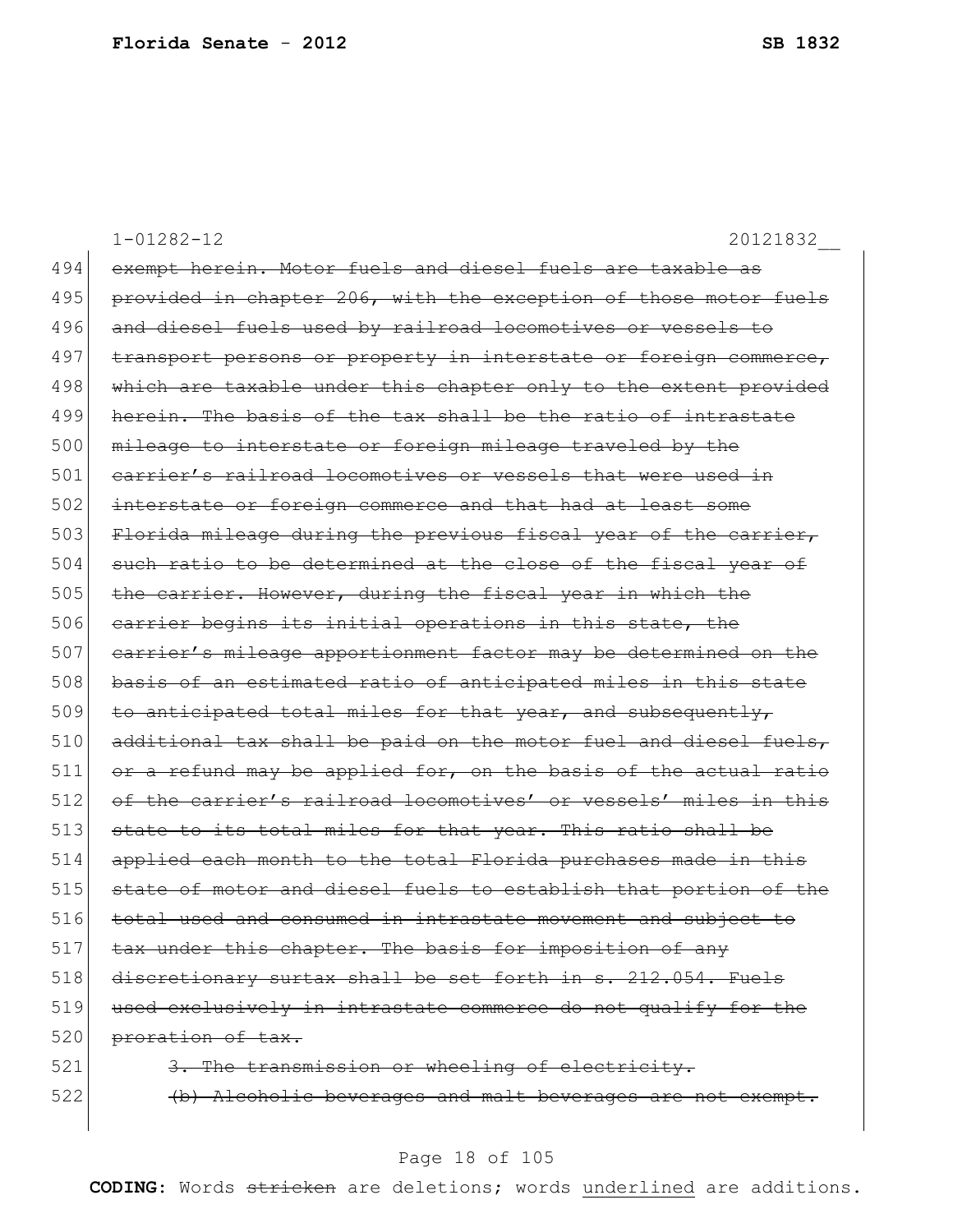|     | $1 - 01282 - 12$<br>20121832                                     |
|-----|------------------------------------------------------------------|
| 523 | The terms "alcoholic beverages" and "malt beverages" as used in  |
| 524 | this paragraph have the same meanings ascribed to them in ss.    |
| 525 | 561.01(4) and 563.01, respectively. It is determined by the      |
| 526 | Legislature that the classification of alcoholic beverages made  |
| 527 | in this paragraph for the purpose of extending the tax imposed   |
| 528 | by this chapter is reasonable and just, and it is intended that  |
| 529 | such tax be separate from, and in addition to, any other tax     |
| 530 | imposed on alcoholic beverages.                                  |
| 531 | (5) EXEMPTIONS; ACCOUNT OF USE.-                                 |
| 532 | (a) Items in agricultural use and certain nets. There are        |
| 533 | exempt from the tax imposed by this chapter nets designed and    |
| 534 | used exclusively by commercial fisheries; disinfectants,         |
| 535 | fertilizers, insecticides, pesticides, herbicides, fungicides,   |
| 536 | and weed killers used for application on crops or groves,        |
| 537 | including commercial nurseries and home vegetable gardens, used  |
| 538 | in dairy barns or on poultry farms for the purpose of protecting |
| 539 | poultry or livestock, or used directly on poultry or livestock;  |
| 540 | portable containers or movable receptacles in which portable     |
| 541 | containers are placed, used for processing farm products; field  |
| 542 | and garden seeds, including flower seeds; nursery stock,         |
| 543 | seedlings, cuttings, or other propagative material purchased for |
| 544 | growing stock; seeds, seedlings, cuttings, and plants used       |
| 545 | produce food for human consumption; cloth, plastic, and other    |
| 546 | similar materials used for shade, mulch, or protection from      |
| 547 | frost or insects on a farm; generators used on poultry farms;    |
| 548 | and liquefied petroleum gas or other fuel used to heat a         |
| 549 | structure in which started pullets or broilers are raised;       |
| 550 | however, such exemption shall not be allowed unless the          |
| 551 | purchaser or lessee signs a certificate stating that the item to |
|     |                                                                  |

# Page 19 of 105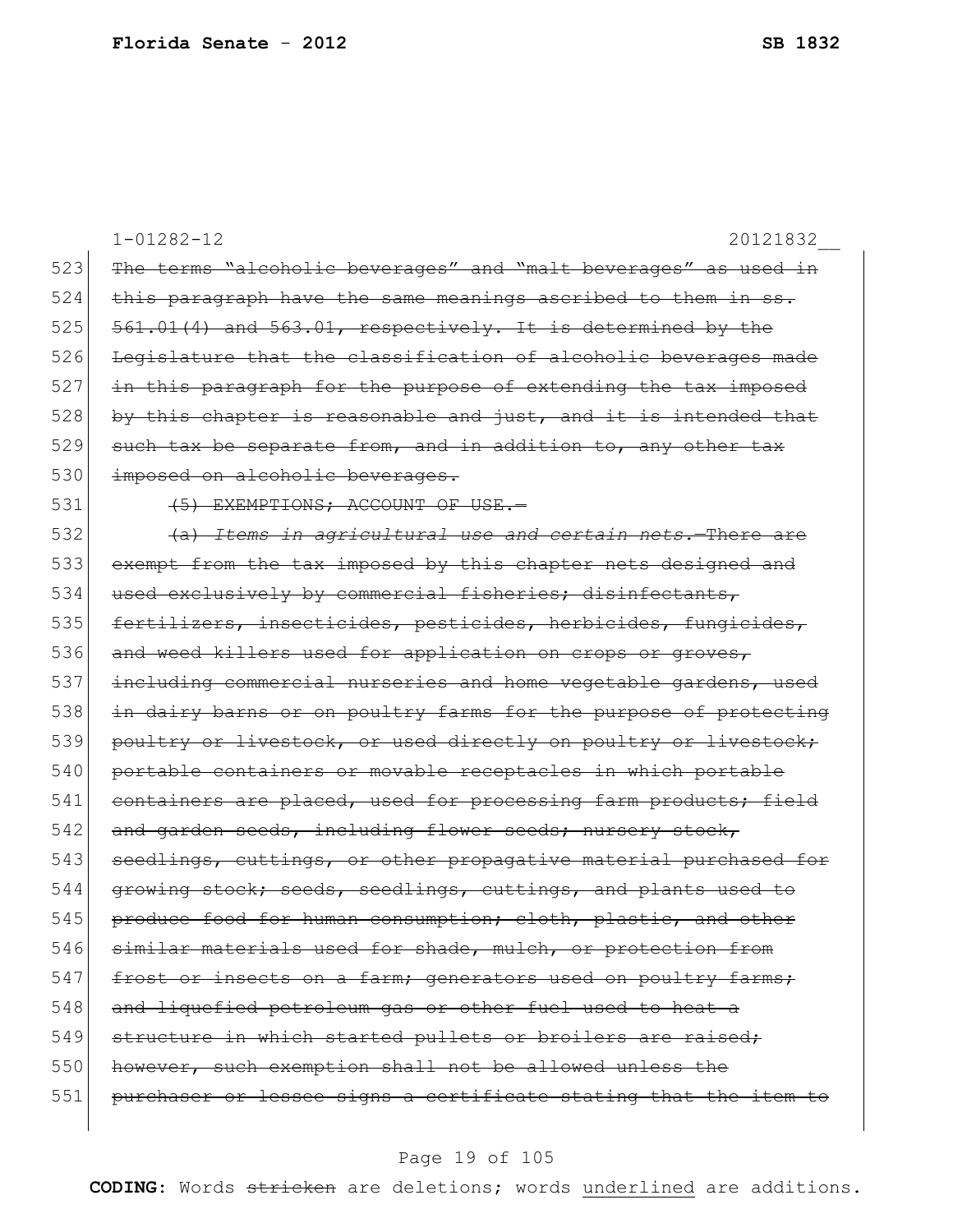|     | $1 - 01282 - 12$<br>20121832                                     |
|-----|------------------------------------------------------------------|
| 552 | be exempted is for the exclusive use designated herein. Also     |
| 553 | exempt are cellophane wrappers, glue for tin and glass           |
| 554 | (apiarists), mailing cases for honey, shipping cases, window     |
| 555 | eartons, and baling wire and twine used for baling hay, when     |
| 556 | used by a farmer to contain, produce, or process an agricultural |
| 557 | commodity.                                                       |
| 558 | (b) Machinery and equipment used to increase productive          |
| 559 | output.-                                                         |
| 560 | 1. Industrial machinery and equipment purchased for              |
| 561 | exclusive use by a new business in spaceport activities as       |
| 562 | defined by s. 212.02 or for use in new businesses that           |
| 563 | manufacture, process, compound, or produce for sale items of     |
| 564 | tangible personal property at fixed locations are exempt from    |
| 565 | the tax imposed by this chapter upon an affirmative showing by   |
| 566 | the taxpayer to the satisfaction of the department that such     |
| 567 | items are used in a new business in this state. Such purchases   |
| 568 | must be made prior to the date the business first begins its     |
| 569 | productive operations, and delivery of the purchased item must   |
| 570 | be made within 12 months after that date.                        |
| 571 | 2. Industrial machinery and equipment purchased for              |
| 572 | exclusive use by an expanding facility which is engaged in       |
| 573 | activities as defined by s. 212.02 or for use in<br>spaceport    |
| 574 | expanding manufacturing facilities or plant units which          |
| 575 | manufacture, process, compound, or produce for sale items of     |
| 576 | tangible personal property at fixed locations in this state are  |
| 577 | exempt from any amount of tax imposed by this chapter upon an    |
| 578 | affirmative showing by the taxpayer to the satisfaction of the   |
| 579 | department that such items are used to increase the productive   |
| 580 | output of such expanded facility or business by not less than 10 |
|     |                                                                  |

# Page 20 of 105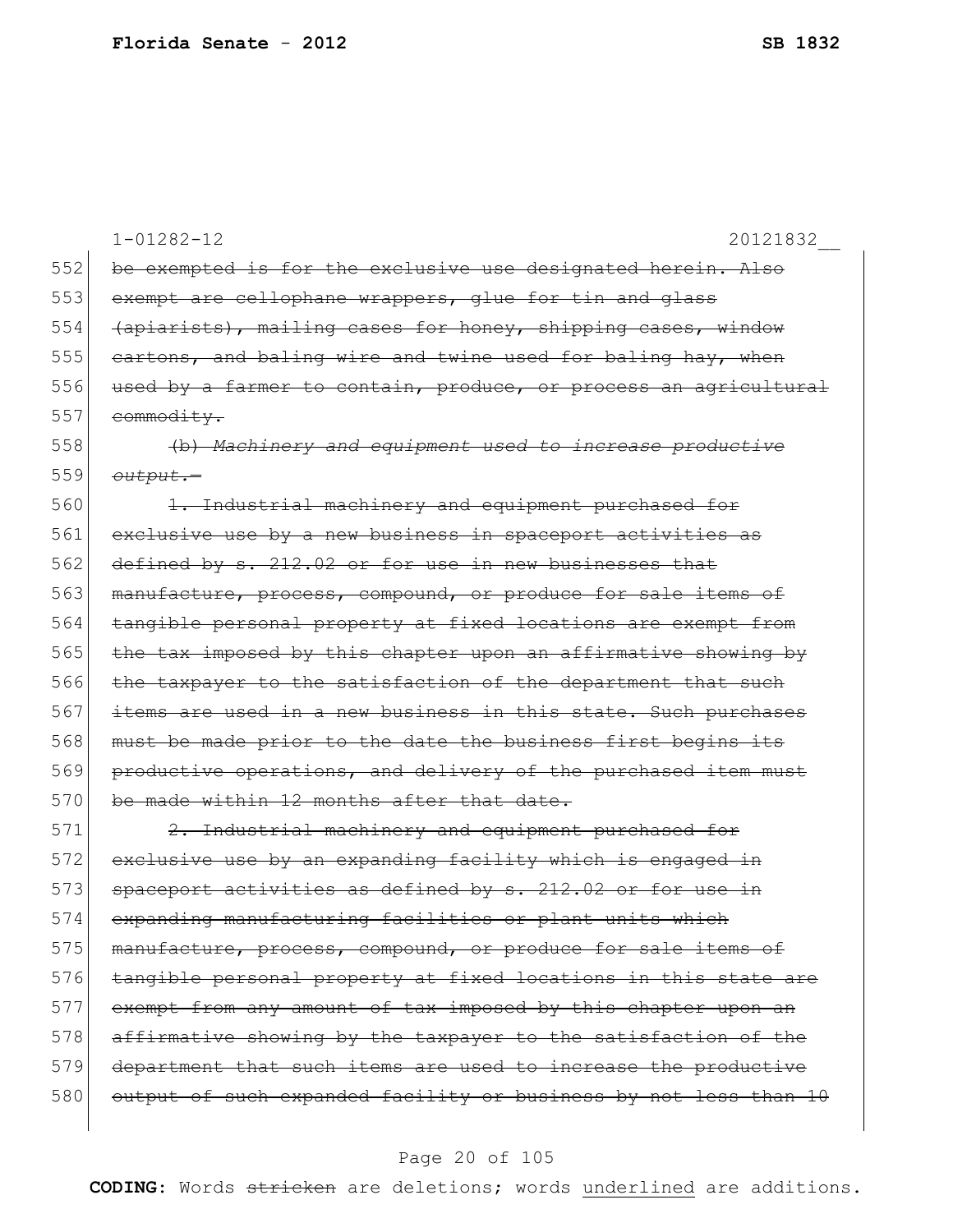|     | $1 - 01282 - 12$<br>20121832                                                 |
|-----|------------------------------------------------------------------------------|
| 581 | percent.                                                                     |
| 582 | 3.a. To receive an exemption provided by subparagraph 1.                     |
| 583 | subparagraph 2., a qualifying business entity shall apply to the             |
| 584 | department for a temporary tax exemption permit. The application             |
| 585 | shall state that a new business exemption or expanded business               |
| 586 | exemption is being sought. Upon a tentative affirmative                      |
| 587 | determination by the department pursuant to subparagraph 1. or               |
| 588 | subparagraph 2., the department shall issue such permit.                     |
| 589 | b. The applicant shall maintain all necessary books and                      |
| 590 | to support the exemption. Upon completion of purchases<br><del>records</del> |
| 591 | of qualified machinery and equipment pursuant to subparagraph 1.             |
| 592 | or subparagraph 2., the temporary tax permit shall be delivered              |
| 593 | to the department or returned to the department by certified or              |
| 594 | registered mail.                                                             |
| 595 | e. If, in a subsequent audit conducted by the department,                    |
| 596 | it is determined that the machinery and equipment purchased as               |
| 597 | exempt under subparagraph 1. or subparagraph 2. did not meet the             |
| 598 | eriteria mandated by this paragraph or if commencement of                    |
| 599 | production did not occur, the amount of taxes exempted at the                |
| 600 | time of purchase shall immediately be due and payable to the                 |
| 601 | department by the business entity, together with the appropriate             |
| 602 | interest and penalty, computed from the date of purchase, in the             |
| 603 | manner prescribed by this chapter.                                           |
| 604 | d. If a qualifying business entity fails to apply for a                      |
| 605 | temporary exemption permit or if the tentative determination by              |
| 606 | the department required to obtain a temporary exemption permit               |
| 607 | is negative, a qualifying business entity shall receive the                  |
| 608 | exemption provided in subparagraph 1. or subparagraph 2. through             |
| 609 | a refund of previously paid taxes. No refund may be made for                 |

# Page 21 of 105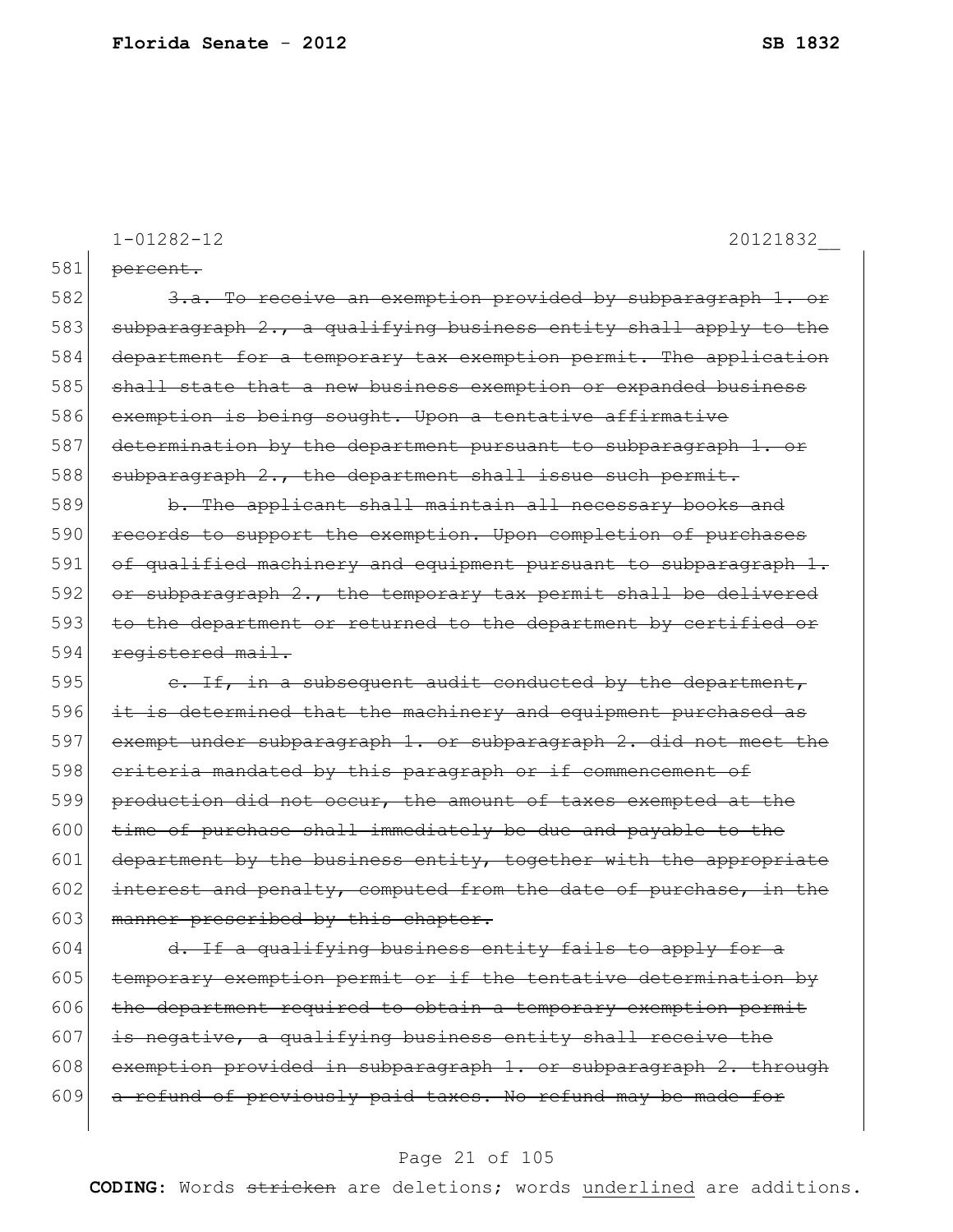|     | $1 - 01282 - 12$<br>20121832                                     |
|-----|------------------------------------------------------------------|
| 610 | such taxes unless the criteria mandated by subparagraph 1. or    |
| 611 | subparagraph 2. have been met and commencement of production has |
| 612 | occurred.                                                        |
| 613 | 4. The department shall adopt rules governing applications       |
| 614 | for, issuance of, and the form of temporary tax exemption        |
| 615 | permits; provisions for recapture of taxes; and the manner and   |
| 616 | form of refund applications, and may establish quidelines as to  |
| 617 | the requisites for an affirmative showing of increased           |
| 618 | productive output, commencement of production, and qualification |
| 619 | for exemption.                                                   |
| 620 | 5. The exemptions provided in subparagraphs 1. and 2. do         |
| 621 | not apply to machinery or equipment purchased or used by         |
| 622 | electric utility companies, communications companies, oil or gas |
| 623 | exploration or production operations, publishing firms that do   |
| 624 | not export at least 50 percent of their finished product out of  |
| 625 | the state, any firm subject to requlation by the Division of     |
| 626 | Hotels and Restaurants of the Department of Business and         |
| 627 | Professional Regulation, or any firm that does not manufacture,  |
| 628 | process, compound, or produce for sale items of tangible         |
| 629 | personal property or that does not use such machinery and        |
| 630 | equipment in spaceport activities as required by this paragraph. |
| 631 | The exemptions provided in subparagraphs 1. and 2. shall apply   |
| 632 | to machinery and equipment purchased for use in phosphate or     |
| 633 | other solid minerals severance, mining, or processing            |
| 634 | operations.                                                      |
| 635 | 6. For the purposes of the exemptions provided in                |
| 636 | subparagraphs 1. and 2., these terms have the following          |
| 637 | meanings:                                                        |

638  $a.$  "Industrial machinery and equipment" means tangible

# Page 22 of 105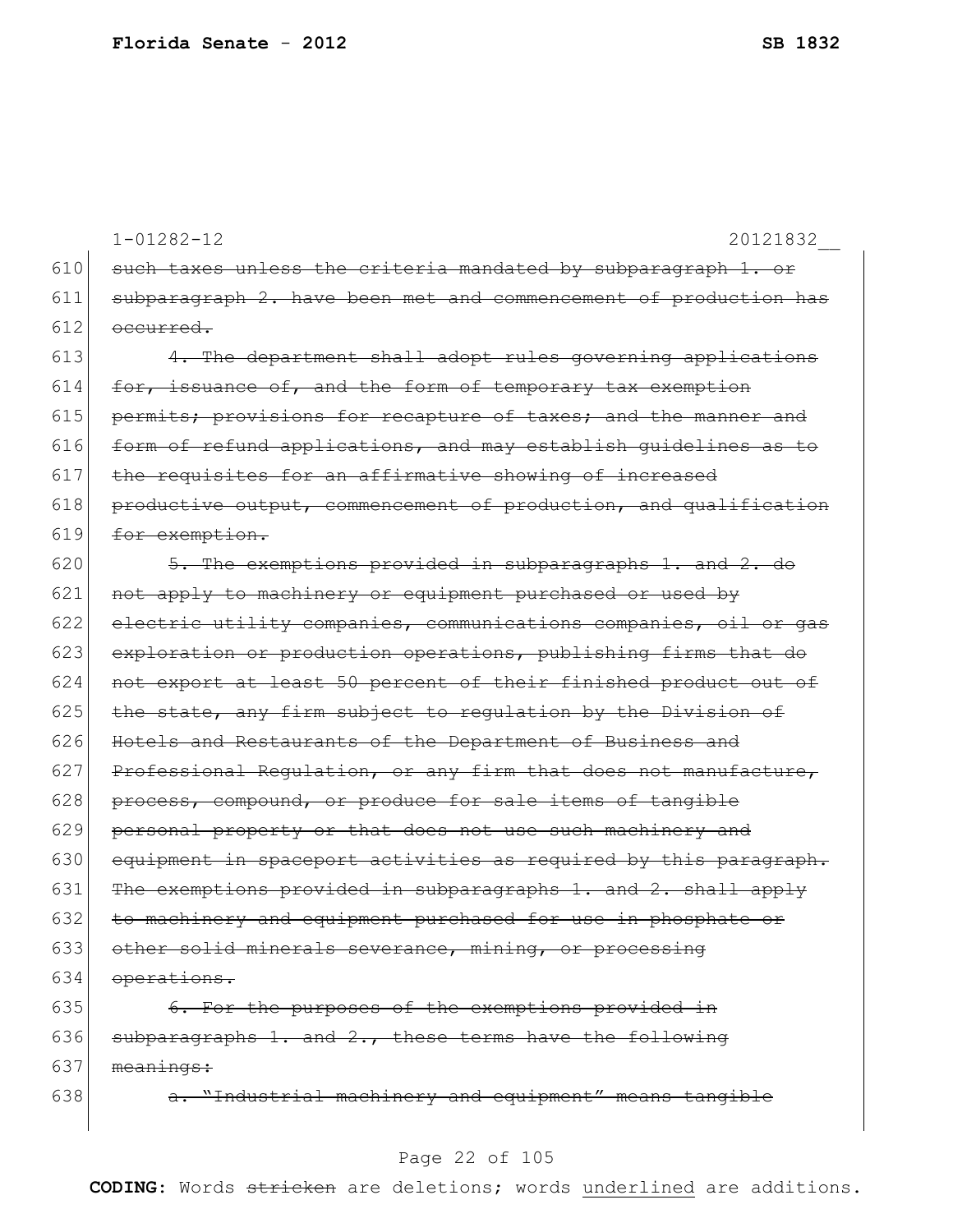1-01282-12 20121832\_\_ 639 personal property or other property that has a depreciable life  $640$  of 3 years or more and that is used as an integral part in the 641 manufacturing, processing, compounding, or production of  $642$  tangible personal property for sale or is exclusively used in 643 spaceport activities. A building and its structural components  $644$  are not industrial machinery and equipment unless the building  $645$  or structural component is so closely related to the industrial  $646$  machinery and equipment that it houses or supports that the 647 building or structural component can be expected to be replaced  $648$  when the machinery and equipment are replaced. Heating and air-649 conditioning systems are not industrial machinery and equipment  $650$  unless the sole justification for their installation is to meet 651 the requirements of the production process, even though the 652 system may provide incidental comfort to employees or serve, to 653 an insubstantial degree, nonproduction activities. The term 654 includes parts and accessories only to the extent that the 655 exemption thereof is consistent with the provisions of this  $656$  paragraph.  $657$  b. "Productive output" means the number of units actually

658 produced by a single plant, operation, or product line in a 659 single continuous 12-month period, irrespective of sales. 660 Increases in productive output shall be measured by the output 661  $\left| \right|$  for 12 continuous months selected by the expanding business 662 following the completion of installation of such machinery or 663 equipment over the output for the 12 continuous months 664 immediately preceding such installation. However, in no case may 665 such time period begin later than 2 years following the 666 completion of installation of the new machinery and equipment.  $667$  The units used to measure productive output shall be physically

#### Page 23 of 105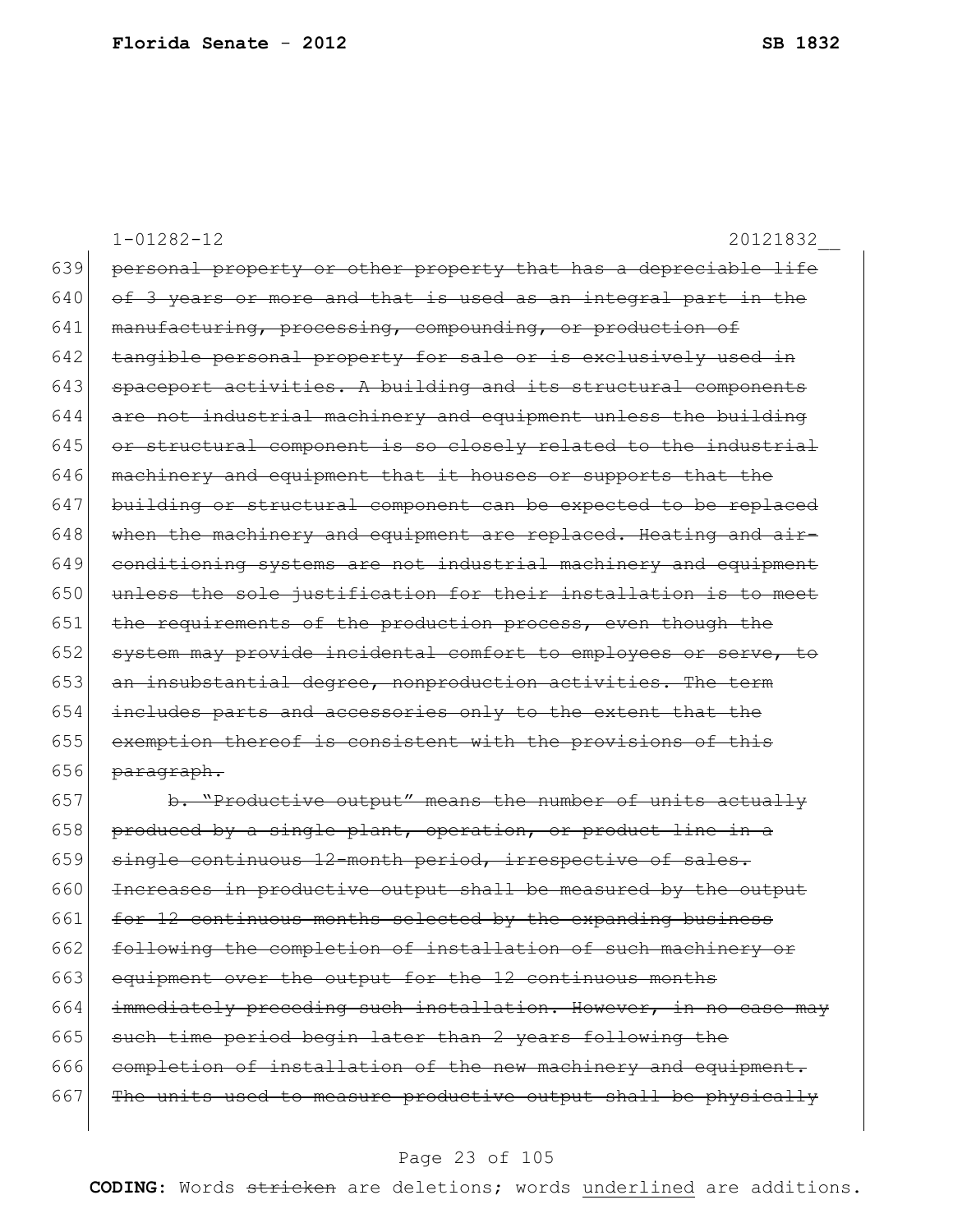|     | 20121832<br>$1 - 01282 - 12$                                     |
|-----|------------------------------------------------------------------|
| 668 | comparable between the two periods, irrespective of sales.       |
| 669 | (e) Machinery and equipment used in production of                |
| 670 | electrical or steam energy.-                                     |
| 671 | 1. The purchase of machinery and equipment for use at a          |
| 672 | fixed location which machinery and equipment are necessary in    |
| 673 | the production of electrical or steam energy resulting from the  |
| 674 | burning of boiler fuels other than residual oil is exempt from   |
| 675 | the tax imposed by this chapter. Such electrical or steam energy |
| 676 | must be primarily for use in manufacturing, processing,          |
| 677 | compounding, or producing for sale items of tangible personal    |
| 678 | property in this state. Use of a de minimis amount of residual   |
| 679 | fuel to facilitate the burning of nonresidual fuel shall not     |
| 680 | reduce the exemption otherwise available under this paragraph.   |
| 681 | 2. In facilities where machinery and equipment are               |
| 682 | necessary to burn both residual and nonresidual fuels, the       |
| 683 | exemption shall be prorated. Such proration shall be based upon  |
| 684 | the production of electrical or steam energy from nonresidual    |
| 685 | fuels as a percentage of electrical or steam energy from all     |
| 686 | fuels. If it is determined that 15 percent or less of all        |
| 687 | electrical or steam energy generated was produced by burning     |
| 688 | residual fuel, the full exemption shall apply. Purchasers        |
| 689 | elaiming a partial exemption shall obtain such exemption by      |
| 690 | refund of taxes paid, or as otherwise provided in the            |
| 691 | department's rules.                                              |
| 692 | 3. The department may adopt rules that provide for               |
| 693 | implementation of this exemption. Purchasers of machinery and    |
| 694 | equipment qualifying for the exemption provided in this          |
| 695 | paragraph shall furnish the vendor with an affidavit stating     |

 $696$  that the item or items to be exempted are for the use designated

#### Page 24 of 105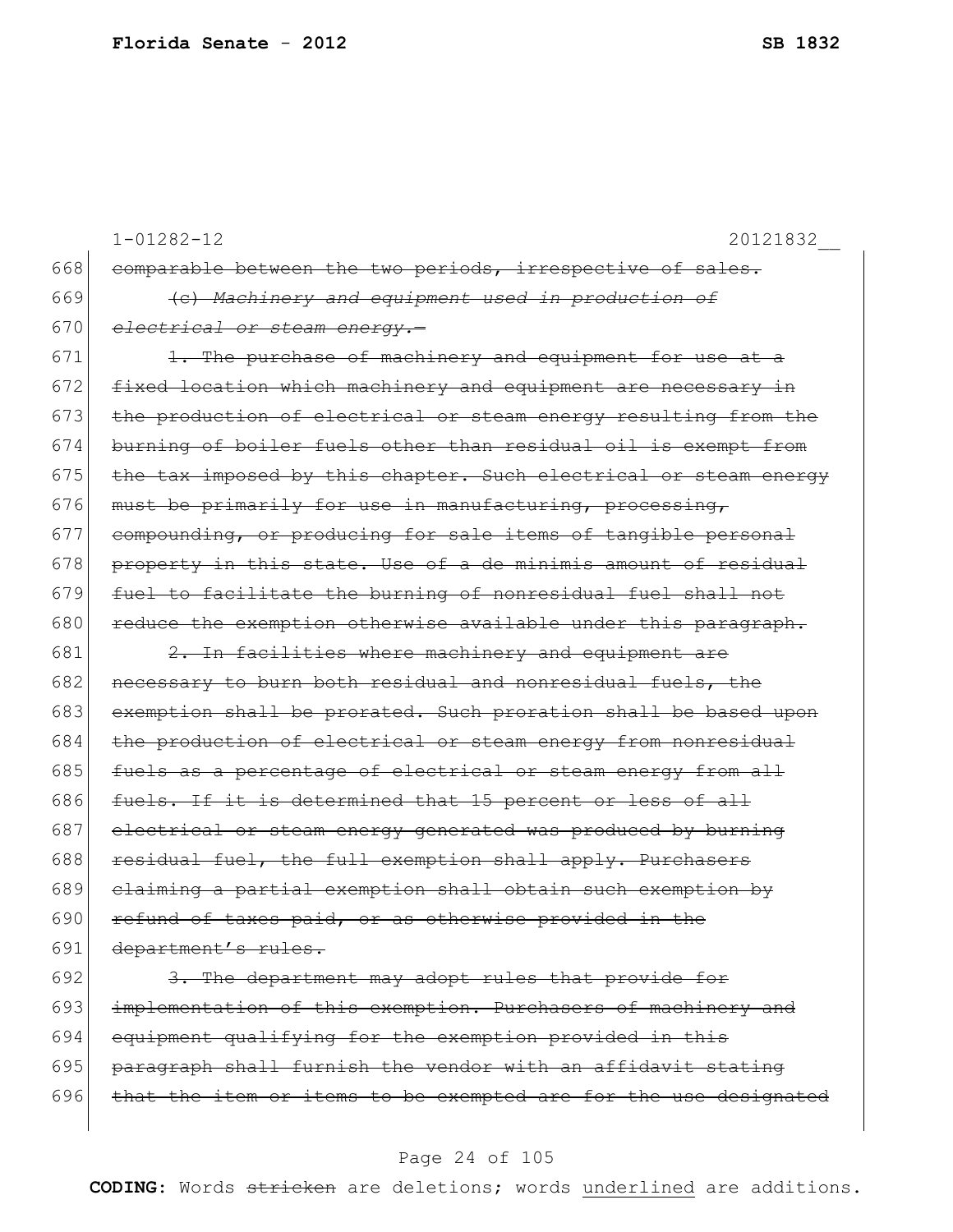|     | $1 - 01282 - 12$<br>20121832                                     |
|-----|------------------------------------------------------------------|
| 697 | herein. Any person furnishing a false affidavit to the vendor    |
| 698 | for the purpose of evading payment of any tax imposed under this |
| 699 | chapter shall be subject to the penalty set forth in s. 212.085  |
| 700 | and as otherwise provided by law. Purchasers with self-accrual   |
| 701 | authority shall maintain all documentation necessary to prove    |
| 702 | the exempt status of purchases.                                  |
| 703 | (d) Machinery and equipment used under federal procurement       |
| 704 | <del>contract.-</del>                                            |
| 705 | 1. Industrial machinery and equipment purchased by an            |
| 706 | expanding business which manufactures tangible personal property |
| 707 | pursuant to federal procurement requlations at fixed locations   |
| 708 | in this state are exempt from the tax imposed in this chapter    |
| 709 | upon an affirmative showing by the taxpayer to the satisfaction  |
| 710 | of the department that such items are used to increase the       |
| 711 | implicit productive output of the expanded business by not less  |
| 712 | than 10 percent. The percentage of increase is measured as       |
| 713 | deflated implicit productive output for the calendar year during |
| 714 | which the installation of the machinery or equipment is          |
| 715 | completed or during which commencement of production utilizing   |
| 716 | such items is bequn divided by the implicit productive output    |
| 717 | for the preceding calendar year. In no case may the commencement |
| 718 | of production begin later than 2 years following completion of   |
| 719 | installation of the machinery or equipment.                      |
| 720 | 2. The amount of the exemption allowed shall equal the           |
| 721 | taxes otherwise imposed by this chapter on qualifying industrial |
| 722 | machinery or equipment reduced by the percentage of gross        |
| 723 | receipts from cost-reimbursement type contracts attributable to  |
| 724 | the plant or operation to total gross receipts so attributable,  |
| 725 | accrued for the year of completion or commencement.              |
|     |                                                                  |

# Page 25 of 105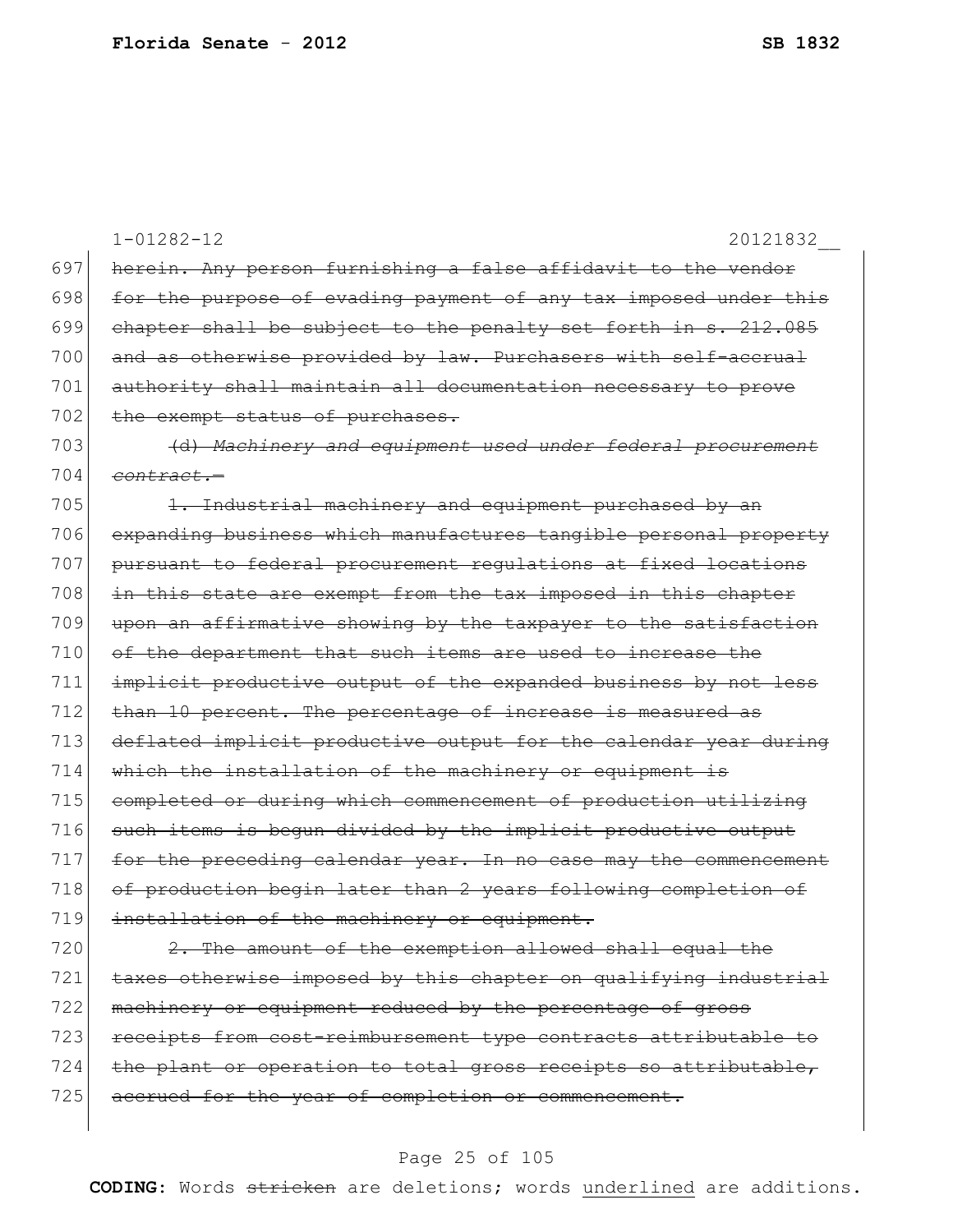|     | $1 - 01282 - 12$<br>20121832                                                 |
|-----|------------------------------------------------------------------------------|
| 726 | 3. The exemption provided by this paragraph shall inure to                   |
| 727 | the taxpayer only through refund of previously paid taxes. Such              |
| 728 | refund shall be made within 30 days of formal approval by the                |
| 729 | department of the taxpayer's application, which application may              |
| 730 | be made on an annual basis following installation of the                     |
| 731 | machinery or equipment.                                                      |
| 732 | 4. For the purposes of this paragraph, the term:                             |
| 733 | a. "Cost-reimbursement type contracts" has the same meaning                  |
| 734 | as in 32 C.F.R. s. 3-405.                                                    |
| 735 | b. "Deflated implicit productive output" means the product                   |
| 736 | of implicit productive output times the quotient of the national             |
| 737 | defense implicit price deflator for the preceding calendar year              |
| 738 | divided by the deflator for the year of completion or                        |
| 739 | commencement.                                                                |
| 740 | e. "Eligible costs" means the total direct and indirect                      |
| 741 | costs, as defined in 32 C.F.R. ss. 15-202 and 15-203, excluding              |
| 742 | general and administrative costs, selling expenses, and profit,              |
| 743 | defined by the uniform cost-accounting standards adopted by the              |
| 744 | Cost-Accounting Standards Board created pursuant to 50 U.S.C. s.             |
| 745 | 2168.                                                                        |
| 746 | d. "Implicit productive output" means the annual eligible                    |
| 747 | attributable to all contracts or subcontracts subject to<br><del>costs</del> |
| 748 | federal procurement regulations of the single plant or operation             |
| 749 | at which the machinery or equipment is used.                                 |
| 750 | e. "Industrial machinery and equipment" means tangible                       |
| 751 | personal property or other property that has a depreciable life              |
| 752 | of 3 years or more, that qualifies as an eligible cost under                 |
| 753 | federal procurement regulations, and that is used as an integral             |
| 754 | part of the process of production of tangible personal property.             |
|     |                                                                              |

# Page 26 of 105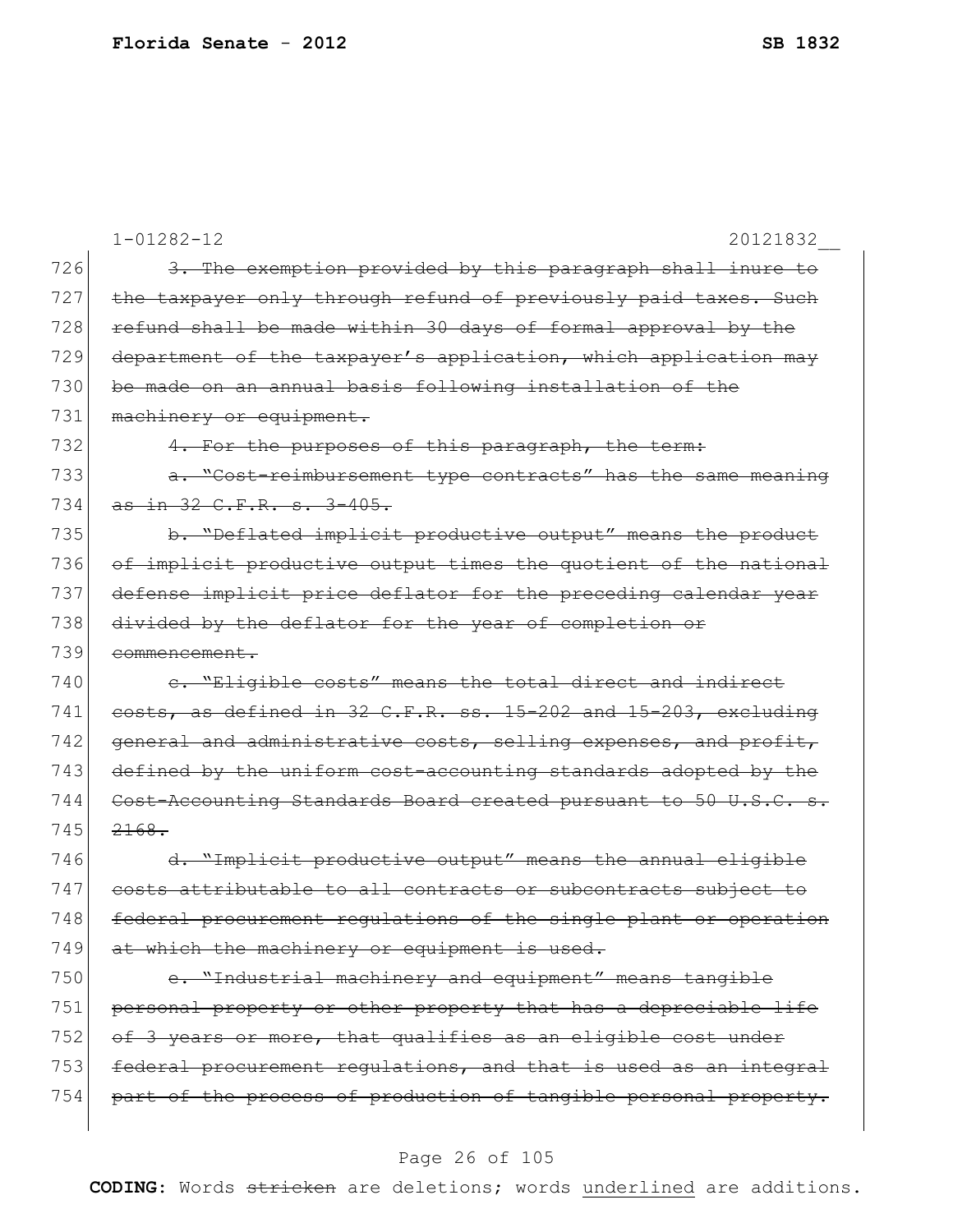1-01282-12 20121832\_\_ 755 A building and its structural components are not industrial 756 machinery and equipment unless the building or structural 757 component is so closely related to the industrial machinery and 758 equipment that it houses or supports that the building or 759 structural component can be expected to be replaced when the 760 machinery and equipment are replaced. Heating and air-761 conditioning systems are not industrial machinery and equipment 762 unless the sole justification for their installation is to meet 763 the requirements of the production process, even though the 764 system may provide incidental comfort to employees or serve, to 765 an insubstantial degree, nonproduction activities. The term 766 includes parts and accessories only to the extent that the 767 exemption of such parts and accessories is consistent with the 768 provisions of this paragraph. 769 **f. "National defense implicit price deflator" means the** 770 national defense implicit price deflator for the gross national 771 product as determined by the Bureau of Economic Analysis of the 772 United States Department of Commerce. 773  $\sim$  5. The exclusions provided in subparagraph (b) 5. apply to 774 this exemption. This exemption applies only to machinery or 775 equipment purchased pursuant to production contracts with the 776 United States Department of Defense and Armed Forces, the 777 National Aeronautics and Space Administration, and other federal 778 agencies for which the contracts are classified for national 779 security reasons. In no event shall the provisions of this 780 paragraph apply to any expanding business the increase in 781 productive output of which could be measured under the 782 provisions of sub-subparagraph (b) 6.b. as physically comparable 783 between the two periods.

#### Page 27 of 105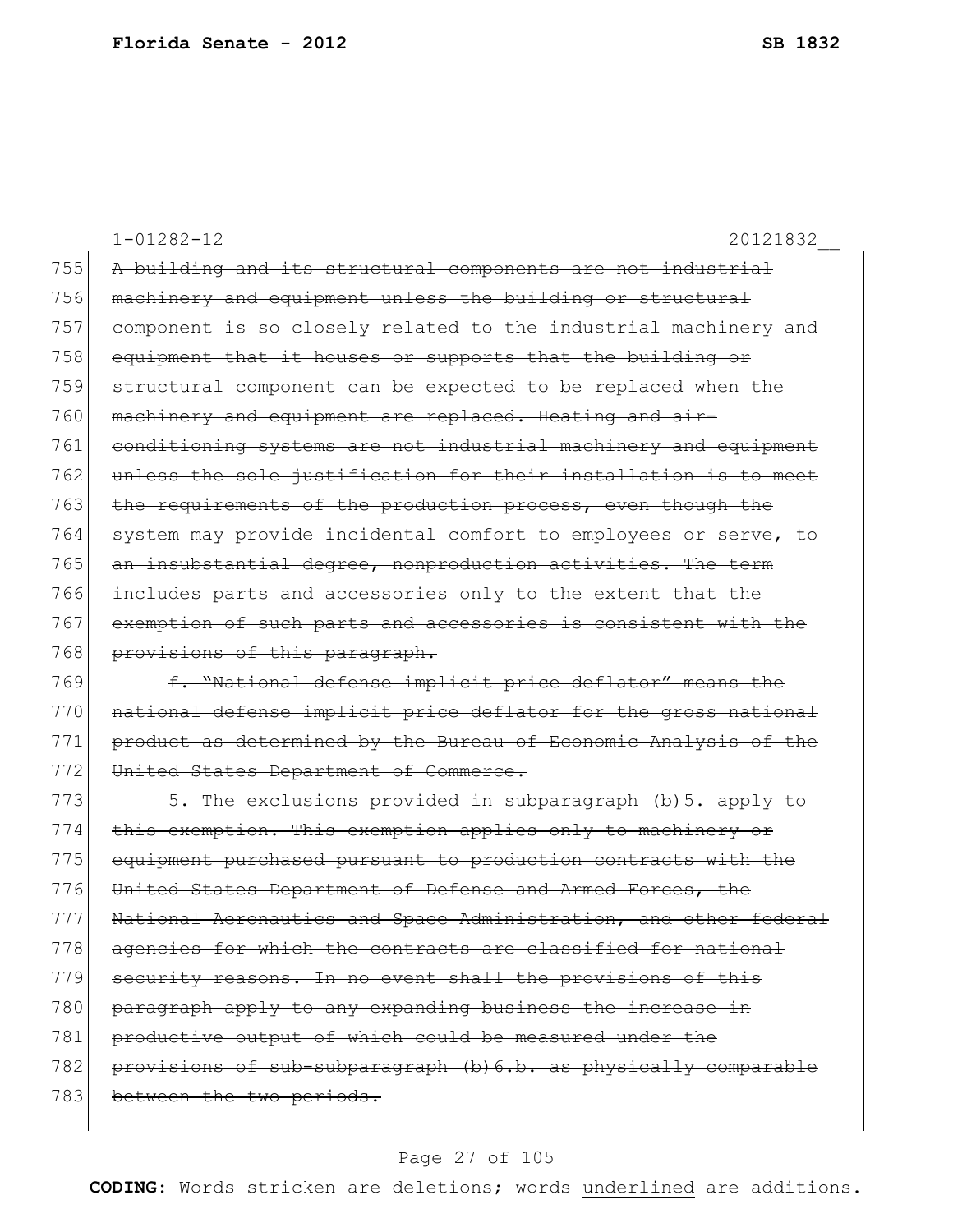|     | $1 - 01282 - 12$<br>20121832                                     |
|-----|------------------------------------------------------------------|
| 784 | (e) Gas or electricity used for certain agricultural             |
| 785 | <del>purposes.-</del>                                            |
| 786 | 1. Butane gas, propane gas, natural gas, and all other           |
| 787 | forms of liquefied petroleum gases are exempt from the tax       |
| 788 | imposed by this chapter if used in any tractor, vehicle, or      |
| 789 | other farm equipment which is used exclusively on a farm or for  |
| 790 | processing farm products on the farm and no part of which gas is |
| 791 | used in any vehicle or equipment driven or operated on the       |
| 792 | public highways of this state. This restriction does not apply   |
| 793 | to the movement of farm vehicles or farm equipment between       |
| 794 | farms. The transporting of bees by water and the operating of    |
| 795 | equipment used in the apiary of a beekeeper is also deemed an    |
| 796 | exempt use.                                                      |
| 797 | 2. Electricity used directly or indirectly for production        |
| 798 | or processing of agricultural products on the farm is exempt     |
| 799 | from the tax imposed by this chapter. This exemption applies     |
| 800 | only if the electricity used for the exempt purposes is          |
| 801 | separately metered. If the electricity is not separately         |
| 802 | metered, it is conclusively presumed that some portion of the    |
| 803 | electricity is used for a nonexempt purpose, and all of the      |
| 804 | electricity used for such purposes is taxable.                   |
| 805 | (f) Motion picture or video equipment used in motion             |
| 806 | picture or television production activities and sound recording  |
| 807 | equipment used in the production of master tapes and master      |
| 808 | records.-                                                        |
| 809 | 1. Motion picture or video equipment and sound recording         |
| 810 | equipment purchased or leased for use in this state in           |
| 811 | production activities is exempt from the tax imposed by this     |
| 812 | chapter. The exemption provided by this paragraph shall inure to |

# Page 28 of 105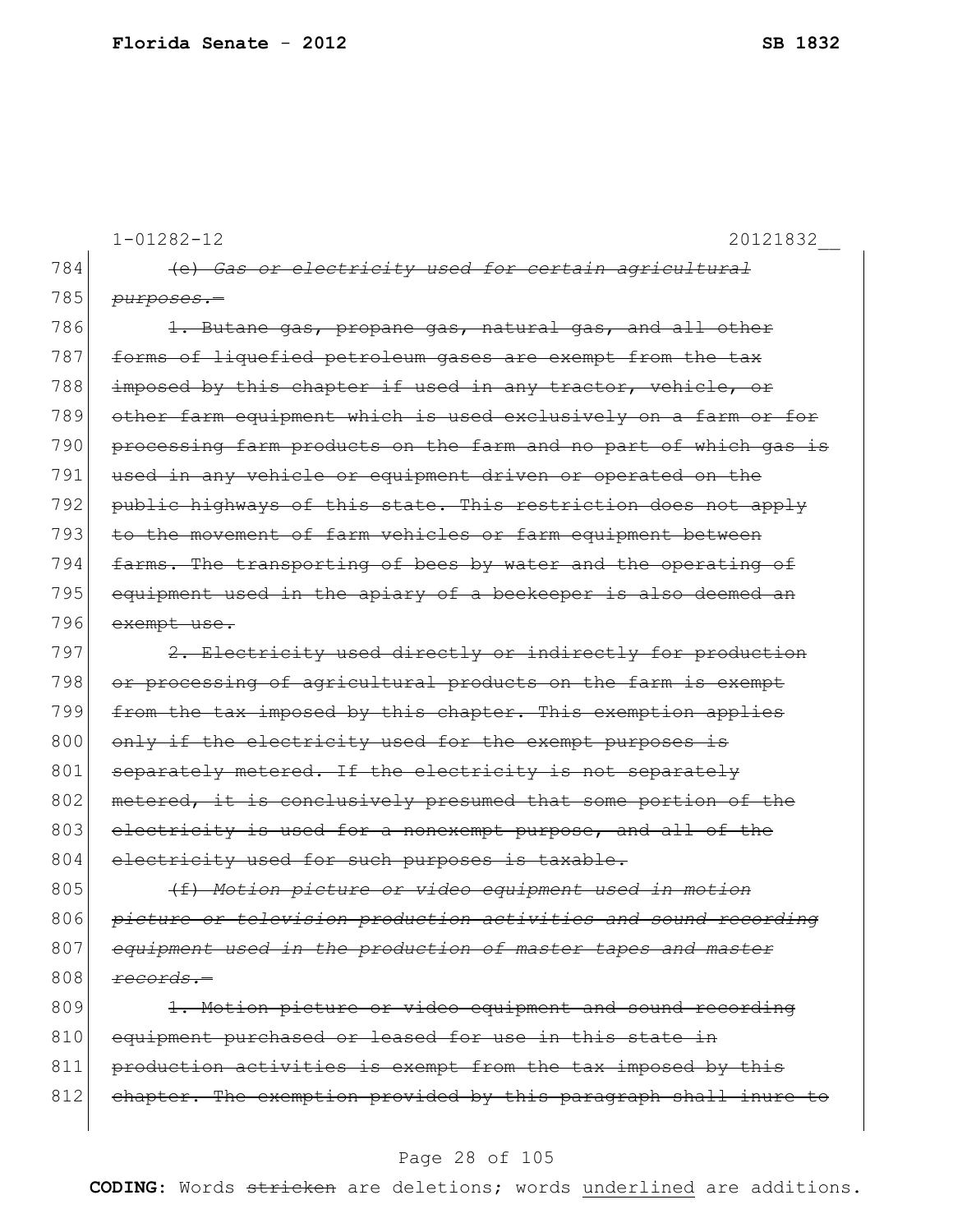|     | $1 - 01282 - 12$<br>20121832                                                   |
|-----|--------------------------------------------------------------------------------|
| 813 | the taxpayer upon presentation of the certificate of exemption                 |
| 814 | issued to the taxpayer under the provisions of s. 288.1258.                    |
| 815 | 2. For the purpose of the exemption provided in                                |
| 816 | subparagraph 1.:                                                               |
| 817 | a. "Motion picture or video equipment" and "sound recording                    |
| 818 | equipment" includes only tangible personal property or other                   |
| 819 | property that has a depreciable life of 3 years or more and that               |
| 820 | is used by the lessee or purchaser exclusively as an integral                  |
| 821 | part of production activities; however, motion picture or video                |
| 822 | equipment and sound recording equipment does not include                       |
| 823 | supplies, tape, records, film, or video tape used in productions               |
| 824 | or other similar items; vehicles or vessels; or general office                 |
| 825 | equipment not specifically suited to production activities. In                 |
| 826 | addition, the term does not include equipment purchased or                     |
| 827 | leased by television or radio broadcasting or cable companies                  |
| 828 | licensed by the Federal Communications Commission. Furthermore,                |
| 829 | a building and its structural components are not motion picture                |
| 830 | or video equipment and sound recording equipment unless the                    |
| 831 | building or structural component is so closely related to the                  |
| 832 | motion picture or video equipment and sound recording equipment                |
| 833 | that it houses or supports that the building or structural                     |
| 834 | can be expected to be replaced when the motion picture<br><del>component</del> |
| 835 | or video equipment and sound recording equipment are replaced.                 |
| 836 | Heating and air-conditioning systems are not motion picture or                 |
| 837 | video equipment and sound recording equipment unless the sole                  |
| 838 | justification for their installation is to meet the requirements               |
| 839 | of the production activities, even though the system may provide               |
| 840 | incidental comfort to employees or serve, to an insubstantial                  |
| 841 | degree, nonproduction activities.                                              |
|     |                                                                                |

# Page 29 of 105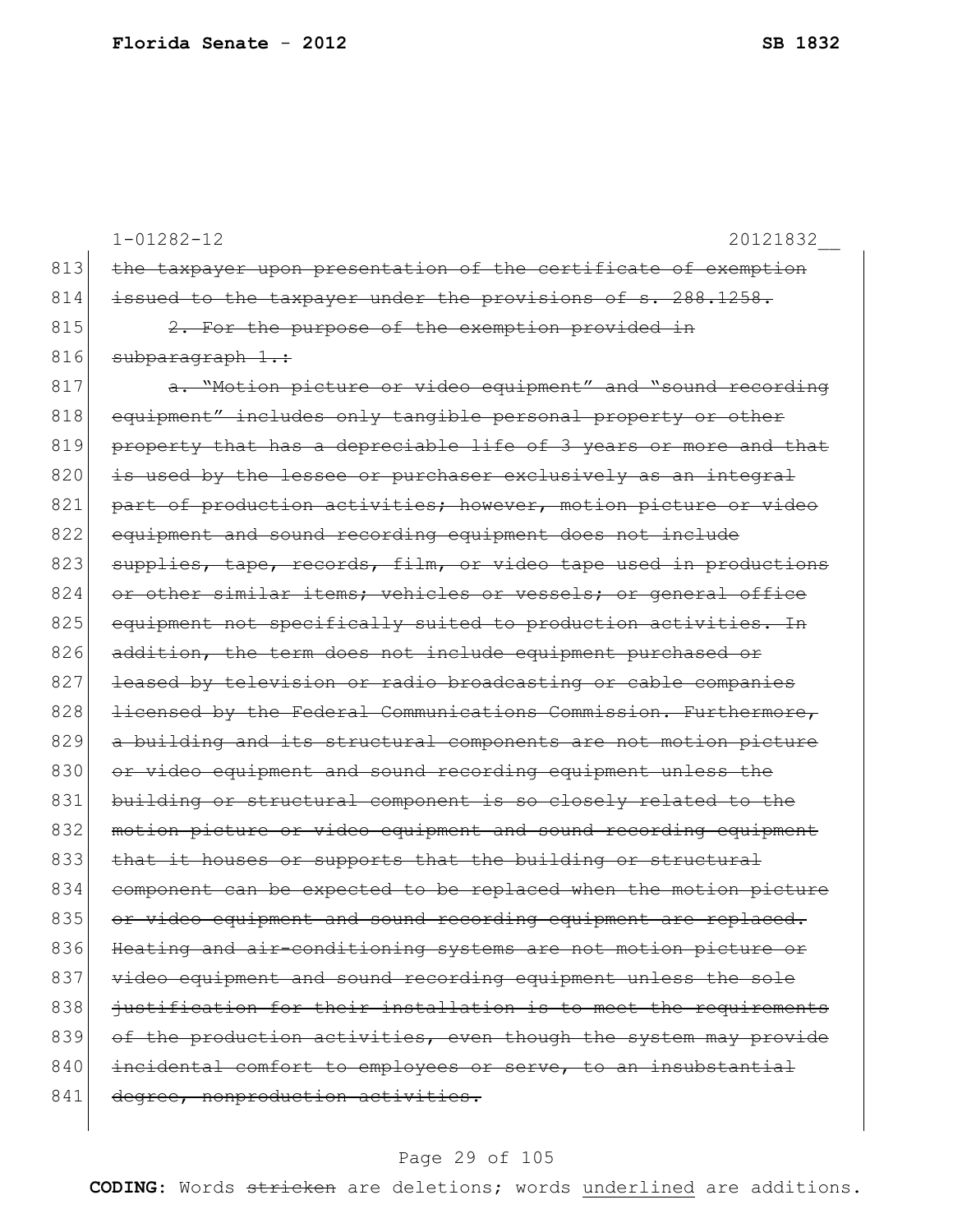|     | $1 - 01282 - 12$<br>20121832                                     |
|-----|------------------------------------------------------------------|
| 842 | b. "Production activities" means activities directed toward      |
| 843 | the preparation of a:                                            |
| 844 | (I) Master tape or master record embodying sound; or             |
| 845 | (II) Motion picture or television production which is            |
| 846 | produced for theatrical, commercial, advertising, or educational |
| 847 | purposes and utilizes live or animated actions or a combination  |
| 848 | of live and animated actions. The motion picture or television   |
| 849 | production shall be commercially produced for sale or for        |
| 850 | showing on sereens or broadcasting on television and may be on   |
| 851 | film or video tape.                                              |
| 852 | (g) Building materials used in the rehabilitation of real        |
| 853 | property located in an enterprise zone.-                         |
| 854 | 1. Building materials used in the rehabilitation of real         |
| 855 | property located in an enterprise zone are exempt from the tax   |
| 856 | imposed by this chapter upon an affirmative showing to the       |
| 857 | satisfaction of the department that the items have been used for |
| 858 | the rehabilitation of real property located in an enterprise     |
| 859 | zone. Except as provided in subparagraph 2., this exemption      |
| 860 | inures to the owner, lessee, or lessor at the time the real      |
| 861 | property is rehabilitated, but only through a refund of          |
| 862 | previously paid taxes. To receive a refund pursuant to this      |
| 863 | paragraph, the owner, lessee, or lessor of the rehabilitated     |
| 864 | real property must file an application under oath with the       |
| 865 | governing body or enterprise zone development agency having      |
| 866 | jurisdiction over the enterprise zone where the business is      |
| 867 | located, as applicable. A single application for a refund may be |
| 868 | submitted for multiple, contiguous parcels that were part of a   |
| 869 | single parcel that was divided as part of the rehabilitation of  |
| 870 | the property. All other requirements of this paragraph apply to  |
|     |                                                                  |

# Page 30 of 105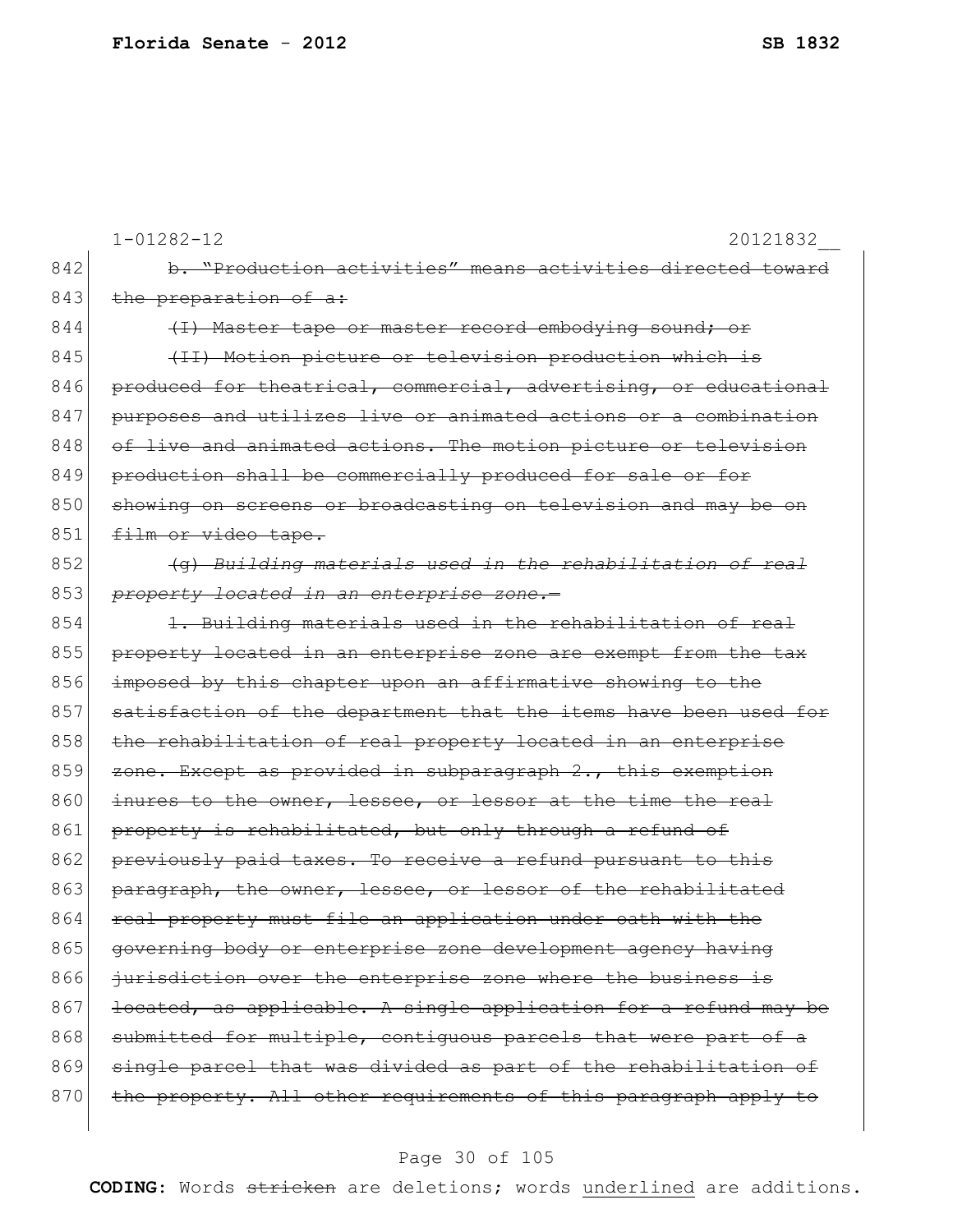|     | $1 - 01282 - 12$<br>20121832                                     |
|-----|------------------------------------------------------------------|
| 871 | each parcel on an individual basis. The application must         |
| 872 | include:                                                         |
| 873 | a. The name and address of the person claiming the refund.       |
| 874 | b. An address and assessment roll parcel number of the           |
| 875 | rehabilitated real property for which a refund of previously     |
| 876 | paid taxes is being sought.                                      |
| 877 | e. A description of the improvements made to accomplish the      |
| 878 | rehabilitation of the real property.                             |
| 879 | d. A copy of a valid building permit issued by the county        |
| 880 | or municipal building department for the rehabilitation of the   |
| 881 | real property.                                                   |
| 882 | e. A sworn statement, under penalty of perjury, from the         |
| 883 | general contractor licensed in this state with whom the          |
| 884 | applicant contracted to make the improvements necessary to       |
| 885 | rehabilitate the real property, which lists the building         |
| 886 | materials used to rehabilitate the real property, the actual     |
| 887 | cost of the building materials, and the amount of sales tax paid |
| 888 | in this state on the building materials. If a general contractor |
| 889 | was not used, the applicant, not a general contractor, shall     |
| 890 | make the sworn statement required by this sub-subparagraph.      |
| 891 | Copies of the invoices that evidence the purchase of the         |
| 892 | building materials used in the rehabilitation and the payment of |
| 893 | sales tax on the building materials must be attached to the      |
| 894 | sworn statement provided by the general contractor or by the     |
| 895 | applicant. Unless the actual cost of building materials used in  |
| 896 | the rehabilitation of real property and the payment of sales     |
| 897 | taxes is documented by a general contractor or by the applicant  |
| 898 | in this manner, the cost of the building materials is deemed to  |
| 899 | be an amount equal to 40 percent of the increase in assessed     |
|     |                                                                  |

# Page 31 of 105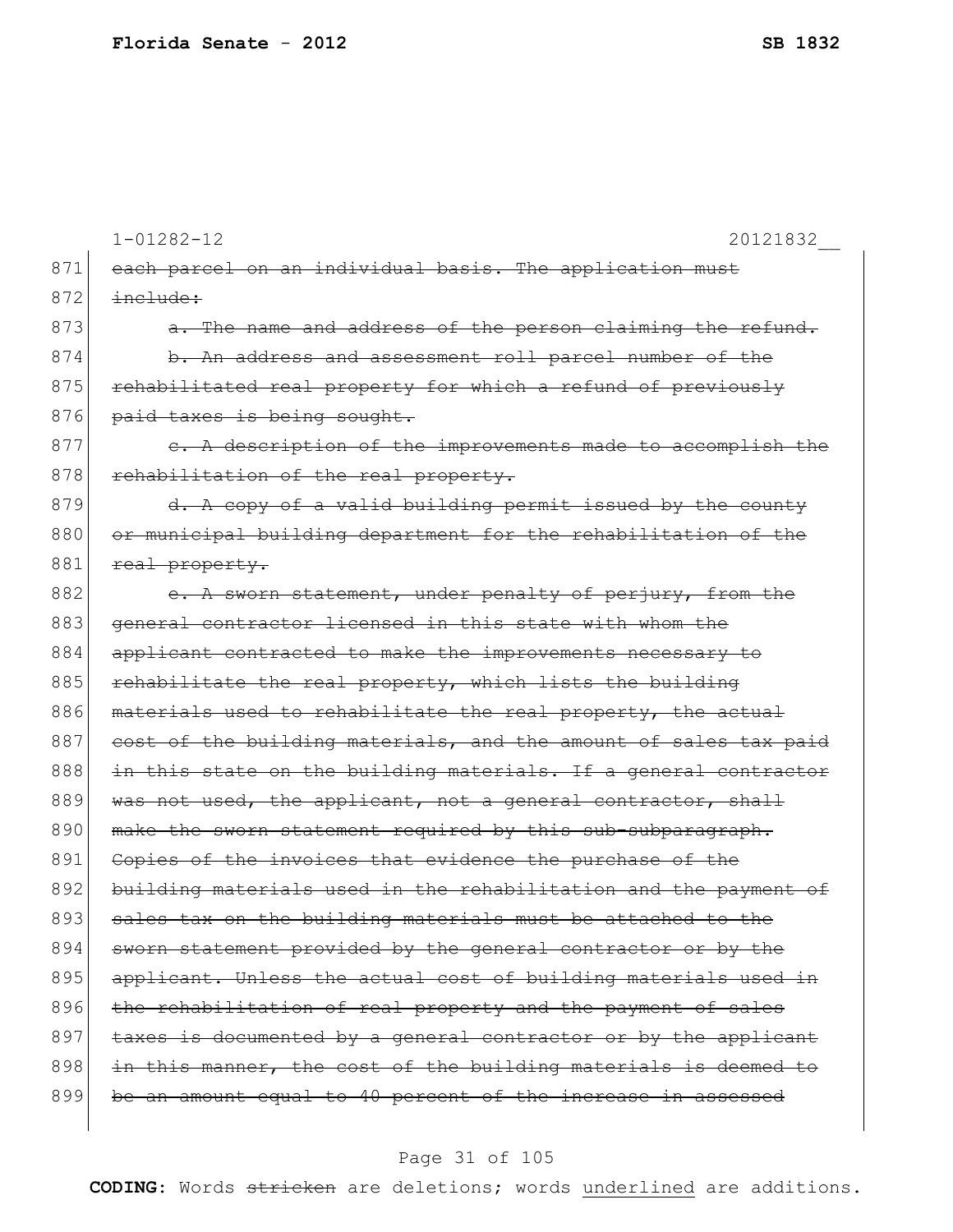|     | $1 - 01282 - 12$<br>20121832                                    |
|-----|-----------------------------------------------------------------|
| 900 | value for ad valorem tax purposes.                              |
| 901 | f. The identifying number assigned pursuant to s. 290.0065      |
| 902 | to the enterprise zone in which the rehabilitated real property |
| 903 | is located.                                                     |
| 904 | q. A certification by the local building code inspector         |
| 905 | that the improvements necessary to rehabilitate the real        |
| 906 | property are substantially completed.                           |
| 907 | h. A statement of whether the business is a small business      |
| 908 | as defined by s. 288.703.                                       |
| 909 | i. If applicable, the name and address of each permanent        |
| 910 | employee of the business, including, for each employee who is a |
| 911 | resident of an enterprise zone, the identifying number assigned |
| 912 | pursuant to s. 290.0065 to the enterprise zone in which the     |
| 913 | employee resides.                                               |
| 914 | 2. This exemption inures to a municipality, county, other       |
| 915 | governmental unit or agency, or nonprofit community-based       |
| 916 | organization through a refund of previously paid taxes if the   |
| 917 | building materials used in the rehabilitation are paid for from |
| 918 | the funds of a community development block grant, State Housing |
| 919 | Initiatives Partnership Program, or similar grant or loan       |
| 920 | program. To receive a refund, a municipality, county, other     |
| 921 | governmental unit or agency, or nonprofit community-based       |
| 922 | organization must file an application that includes the same    |
| 923 | information required in subparagraph 1. In addition, the        |
| 924 | application must include a sworn statement signed by the chief  |
| 925 | executive officer of the municipality, county, other            |
| 926 | governmental unit or agency, or nonprofit community-based       |
| 927 | organization seeking a refund which states that the building    |
| 928 | materials for which a refund is sought were funded by a         |
|     |                                                                 |

# Page 32 of 105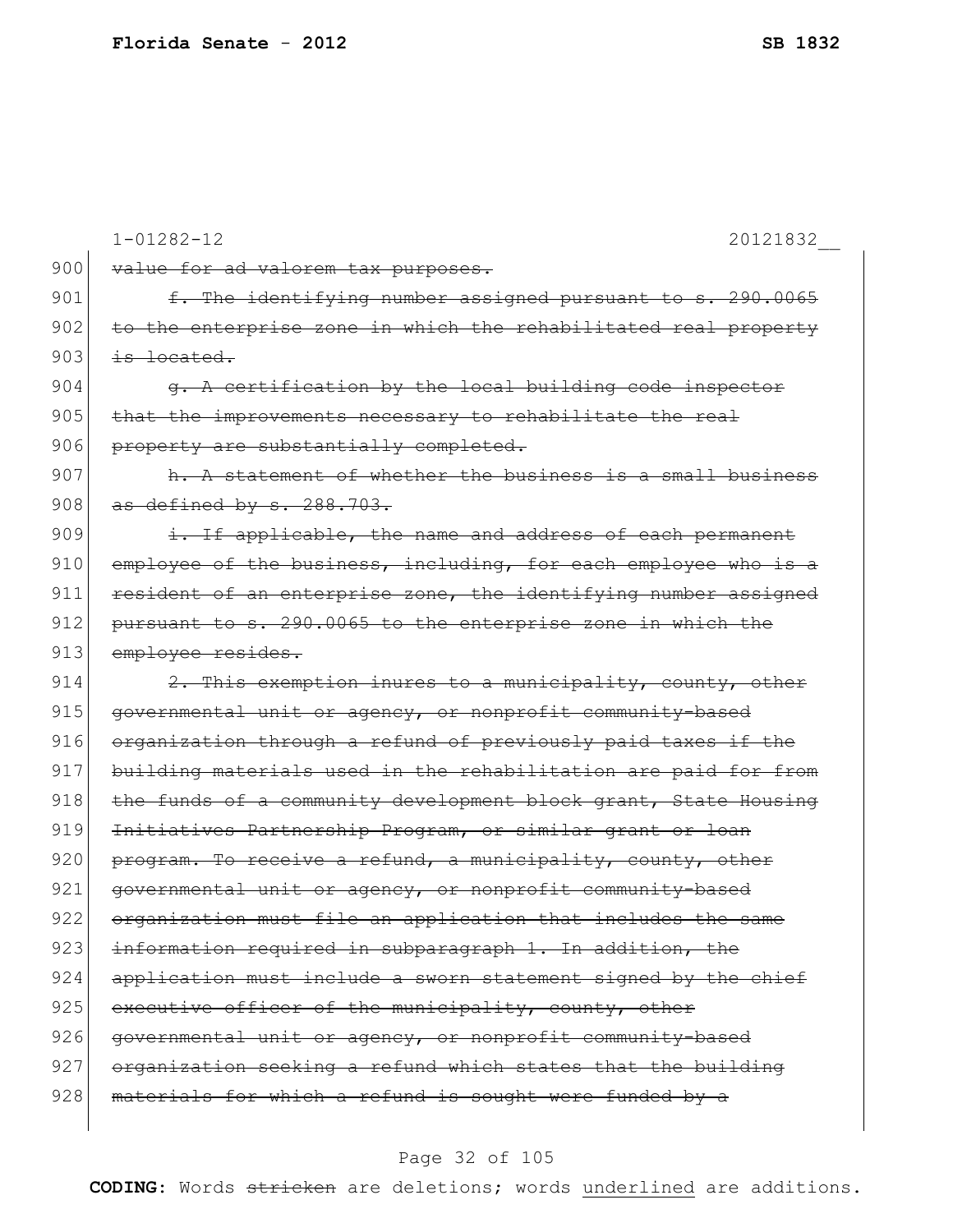|                      | $1 - 01282 - 12$<br>20121832                                                                                                                                                                                                                                                        |
|----------------------|-------------------------------------------------------------------------------------------------------------------------------------------------------------------------------------------------------------------------------------------------------------------------------------|
| 929                  | community development block grant, State Housing Initiatives                                                                                                                                                                                                                        |
| 930                  | Partnership Program, or similar grant or loan program.                                                                                                                                                                                                                              |
| 931                  | 3. Within 10 working days after receipt of an application,                                                                                                                                                                                                                          |
| 932                  | governing body or enterprise zone development agency<br>shall<br><del>the</del>                                                                                                                                                                                                     |
| 933                  | review the application to determine if it contains all the                                                                                                                                                                                                                          |
| 934                  | information required by subparagraph 1. or subparagraph<br><del>-2. and</del>                                                                                                                                                                                                       |
| 935                  | meets the criteria set out in this paragraph. The governing<br><del>-body</del>                                                                                                                                                                                                     |
| 936                  | or agency shall certify all applications that contain the                                                                                                                                                                                                                           |
| 937                  | required information and are eligible to receive a refund. If                                                                                                                                                                                                                       |
| 938                  | applicable, the governing body or agency shall also certify if                                                                                                                                                                                                                      |
| 939                  | 20 percent of the employees of the business are residents of an                                                                                                                                                                                                                     |
| 940                  | enterprise zone, excluding temporary and<br>part-time employees.                                                                                                                                                                                                                    |
| 941                  | certification must be in writing, and a copy of the<br><del>The</del>                                                                                                                                                                                                               |
| 942                  | certification shall be transmitted to the executive director of                                                                                                                                                                                                                     |
| 943                  | the department. The applicant is responsible for forwarding a                                                                                                                                                                                                                       |
| 944                  | certified application to the department within the time                                                                                                                                                                                                                             |
| 945                  | specified in subparagraph 4.                                                                                                                                                                                                                                                        |
| 946                  | for a refund must be submitted<br>application<br>$+\circ$                                                                                                                                                                                                                           |
| $\sim$ $\sim$ $\sim$ | the state of the state of<br>the contract of the contract of the contract of the contract of the contract of the contract of the contract of<br>$\sim$<br>$\sim$ $\sim$<br>$\sim$ $\sim$<br>$\sim$ $\sim$<br><b>Contract Contract Contract</b><br><b>Contract Contract Contract</b> |

947 department within 6 months after the rehabilitation of the  $948$  property is deemed to be substantially completed by the local 949 building code inspector or by November 1 after the rehabilitated 950 property is first subject to assessment.

951 5. Only one exemption through a refund of previously paid 952 taxes for the rehabilitation of real property is permitted for 953 any single parcel of property unless there is a change in 954 ownership, a new lessor, or a new lessee of the real property. A 955 refund may not be granted unless the amount to be refunded 956 exceeds \$500. A refund may not exceed the lesser of 97 percent 957 of the Florida sales or use tax paid on the cost of the building

#### Page 33 of 105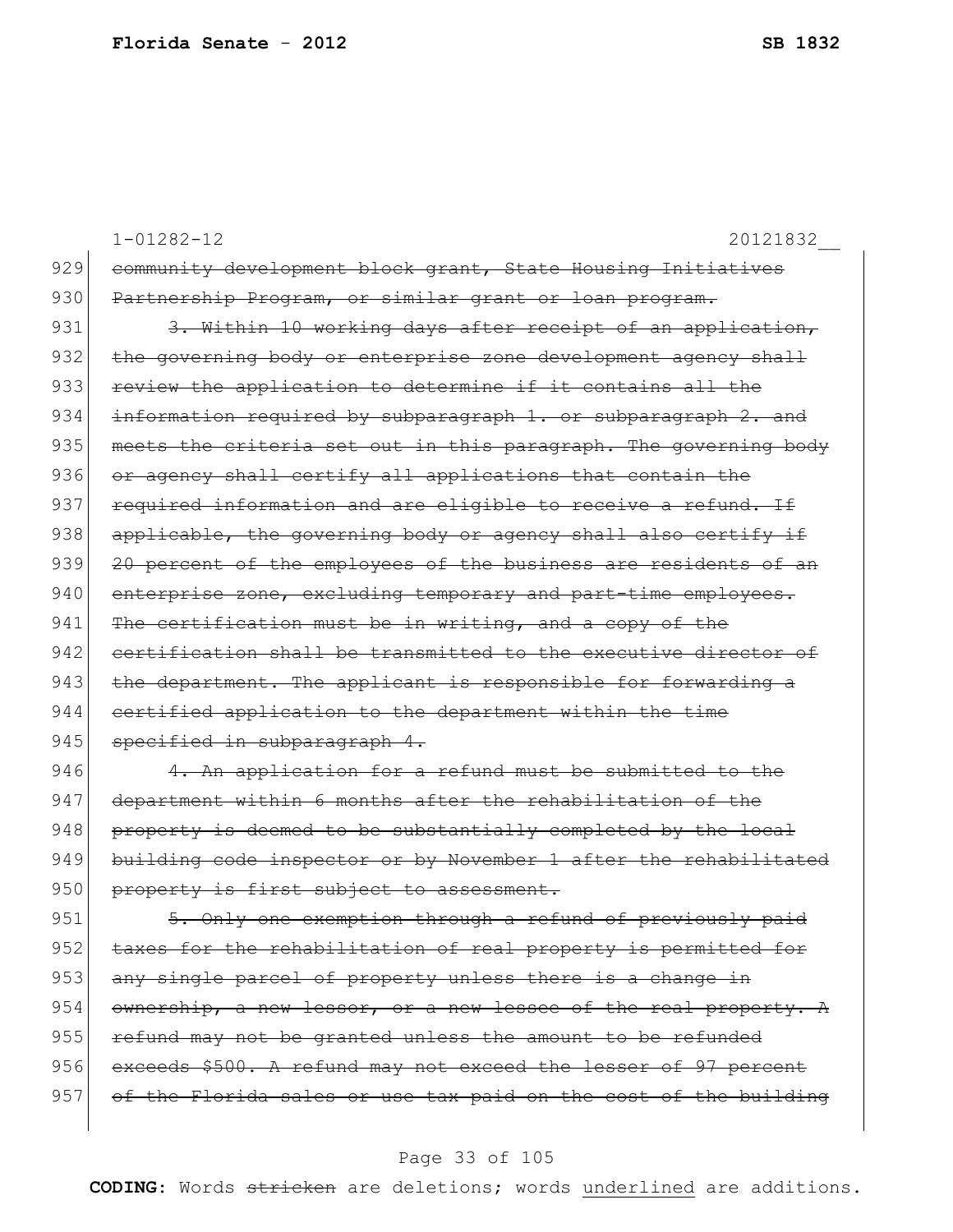|     | $1 - 01282 - 12$<br>20121832                                     |
|-----|------------------------------------------------------------------|
| 958 | materials used in the rehabilitation of the real property as     |
| 959 | determined pursuant to sub-subparagraph 1.e. or \$5,000, or, if  |
| 960 | at least 20 percent of the employees of the business are         |
| 961 | residents of an enterprise zone, excluding temporary and part-   |
| 962 | time employees, the amount of refund may not exceed the lesser   |
| 963 | of 97 percent of the sales tax paid on the cost of the building  |
| 964 | materials or \$10,000. A refund shall be made within 30 days     |
| 965 | after formal approval by the department of the application for   |
| 966 | $the$ refund                                                     |
| 967 | 6. The department shall adopt rules governing the manner         |
| 968 | and form of refund applications and may establish quidelines as  |
| 969 | to the requisites for an affirmative showing of qualification    |
| 970 | for exemption under this paragraph.                              |
| 971 | 7. The department shall deduct an amount equal to 10             |
| 972 | percent of each refund granted under this paragraph from the     |
| 973 | amount transferred into the Local Government Half-cent Sales Tax |
| 974 | Clearing Trust Fund pursuant to s. 212.20 for the county area in |
| 975 | which the rehabilitated real property is located and shall       |
| 976 | transfer that amount to the General Revenue Fund.                |
| 977 | 8. For the purposes of the exemption provided in this            |
| 978 | paragraph, the term:                                             |
| 979 | a. "Building materials" means tangible personal property         |
| 980 | that becomes a component part of improvements to real property.  |
| 981 | b. "Real property" has the same meaning as provided in s.        |
| 982 | 192.001(12), except that the term does not include a condominium |
| 983 | parcel or condominium property as defined in s. 718.103.         |
| 984 | e. "Rehabilitation of real property" means the                   |
| 985 | reconstruction, renovation, restoration, rehabilitation,         |
| 986 | construction, or expansion of improvements to real property.     |
|     |                                                                  |

# Page 34 of 105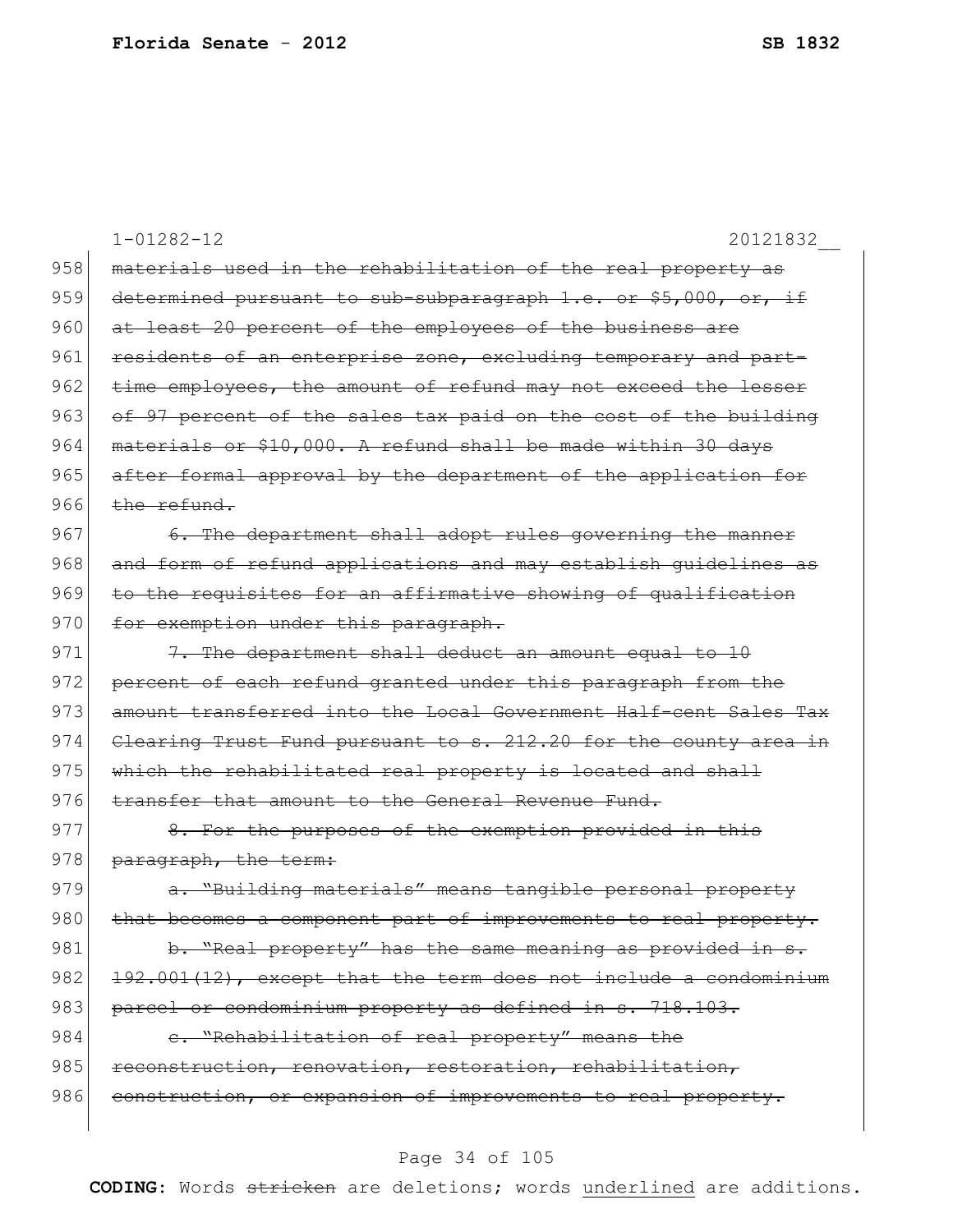|      | $1 - 01282 - 12$<br>20121832                                     |
|------|------------------------------------------------------------------|
| 987  | d. "Substantially completed" has the same meaning as             |
| 988  | provided in s. 192.042(1).                                       |
| 989  | 9. This paragraph expires on the date specified in s.            |
| 990  | 290.016 for the expiration of the Florida Enterprise Zone Act.   |
| 991  | (h) Business property used in an enterprise zone.-               |
| 992  | 1. Business property purchased for use by businesses             |
| 993  | located in an enterprise zone which is subsequently used in an   |
| 994  | enterprise zone shall be exempt from the tax imposed by this     |
| 995  | chapter. This exemption inures to the business only through a    |
| 996  | refund of previously paid taxes. A refund shall be authorized    |
| 997  | upon an affirmative showing by the taxpayer to the satisfaction  |
| 998  | of the department that the requirements of this paragraph have   |
| 999  | been met.                                                        |
| 1000 | 2. To receive a refund, the business must file under oath        |
| 1001 | with the governing body or enterprise zone development agency    |
| 1002 | having jurisdiction over the enterprise zone where the business  |
| 1003 | is located, as applicable, an application which includes:        |
| 1004 | a. The name and address of the business claiming the             |
| 1005 | refund.                                                          |
| 1006 | b. The identifying number assigned pursuant to s. 290.0065       |
| 1007 | to the enterprise zone in which the business is located.         |
| 1008 | A specific description of the property for which a               |
| 1009 | refund is sought, including its serial number or other permanent |
| 1010 | identification number.                                           |
| 1011 | d. The location of the property.                                 |
| 1012 | e. The sales invoice or other proof of purchase of the           |
| 1013 | property, showing the amount of sales tax paid, the date of      |
| 1014 | purchase, and the name and address of the sales tax dealer from  |
| 1015 | whom the property was purchased.                                 |
|      |                                                                  |

# Page 35 of 105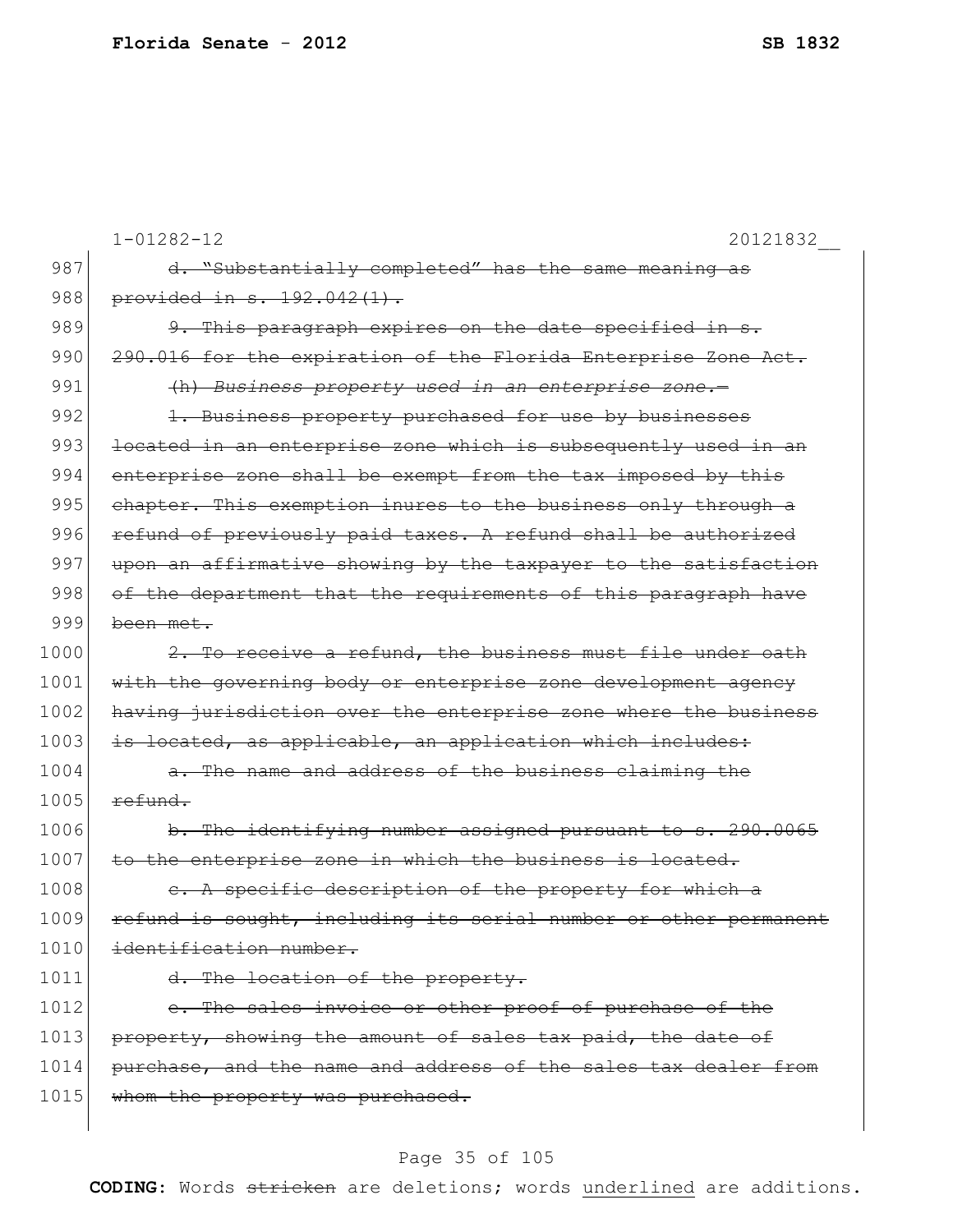|      | $1 - 01282 - 12$<br>20121832                                     |
|------|------------------------------------------------------------------|
| 1016 | f. Whether the business is a small business as defined by        |
| 1017 | $-288.703.$                                                      |
| 1018 | a. If applicable, the name and address of each permanent         |
| 1019 | employee of the business, including, for each employee who       |
| 1020 | resident of an enterprise zone, the identifying number assigned  |
| 1021 | pursuant to s. 290.0065 to the enterprise zone in which the      |
| 1022 | employee resides.                                                |
| 1023 | 3. Within 10 working days after receipt of an application,       |
| 1024 | the governing body or enterprise zone development agency shall   |
| 1025 | review the application to determine if it contains all the       |
| 1026 | information required pursuant to subparagraph 2. and meets the   |
| 1027 | criteria set out in this paragraph. The governing body or agency |
| 1028 | shall certify all applications that contain the information      |
| 1029 | required pursuant to subparagraph 2. and meet the criteria set   |
| 1030 | out in this paragraph as eligible to receive a refund. If        |
| 1031 | applicable, the governing body or agency shall also certify if   |
| 1032 | 20 percent of the employees of the business are residents of an  |
| 1033 | enterprise zone, excluding temporary and part-time employees.    |
| 1034 | The certification shall be in writing, and a copy of the         |
| 1035 | certification shall be transmitted to the executive director of  |
| 1036 | the Department of Revenue. The business shall be responsible for |
| 1037 | forwarding a certified application to the department within the  |
| 1038 | time specified in subparagraph 4.                                |
| 1039 | 4. An application for a refund pursuant to this paragraph        |
| 1040 | must be submitted to the department within 6 months after the    |
| 1041 | tax is due on the business property that is purchased.           |
| 1042 | 5. The amount refunded on purchases of business property         |
| 1043 | under this paragraph shall be the lesser of 97 percent of the    |
| 1044 | sales tax paid on such business property or \$5,000, or, if no   |

# Page 36 of 105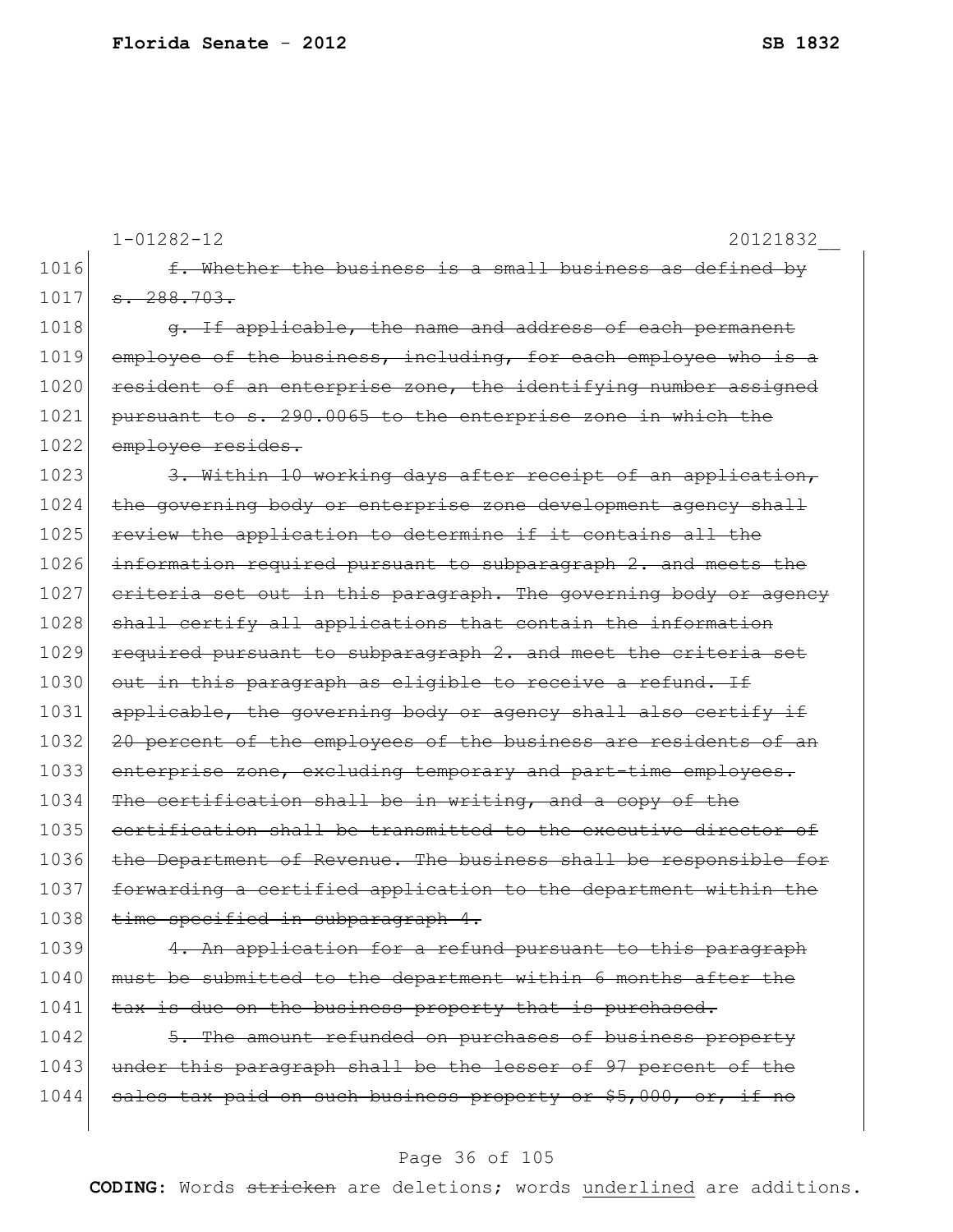|      | $1 - 01282 - 12$<br>20121832                                     |
|------|------------------------------------------------------------------|
| 1045 | less than 20 percent of the employees of the business are        |
| 1046 | residents of an enterprise zone, excluding temporary and part-   |
| 1047 | time employees, the amount refunded on purchases of business     |
| 1048 | property under this paragraph shall be the lesser of 97 percent  |
| 1049 | of the sales tax paid on such business property or \$10,000. A   |
| 1050 | refund approved pursuant to this paragraph shall be made within  |
| 1051 | 30 days after formal approval by the department of the           |
| 1052 | application for the refund. A refund may not be granted under    |
| 1053 | this paragraph unless the amount to be refunded exceeds \$100 in |
| 1054 | sales tax paid on purchases made within a 60-day time period.    |
| 1055 | 6. The department shall adopt rules governing the manner         |
| 1056 | and form of refund applications and may establish quidelines as  |
| 1057 | to the requisites for an affirmative showing of qualification    |
| 1058 | for exemption under this paragraph.                              |
| 1059 | 7. If the department determines that the business property       |
| 1060 | is used outside an enterprise zone within 3 years from the date  |
| 1061 | of purchase, the amount of taxes refunded to the business        |
| 1062 | purchasing such business property shall immediately be due and   |
| 1063 | payable to the department by the business, together with the     |
| 1064 | appropriate interest and penalty, computed from the date of      |
| 1065 | purchase, in the manner provided by this chapter.                |
| 1066 | Notwithstanding this subparagraph, business property used        |
| 1067 | exclusively in:                                                  |
| 1068 | a. Licensed commercial fishing vessels,                          |
| 1069 | b. Fishing guide boats, or                                       |
| 1070 | e. Ecotourism quide boats                                        |
| 1071 |                                                                  |
| 1072 | that leave and return to a fixed location within an area         |
| 1073 | designated under s. 379.2353, Florida Statutes 2010, are         |

# Page 37 of 105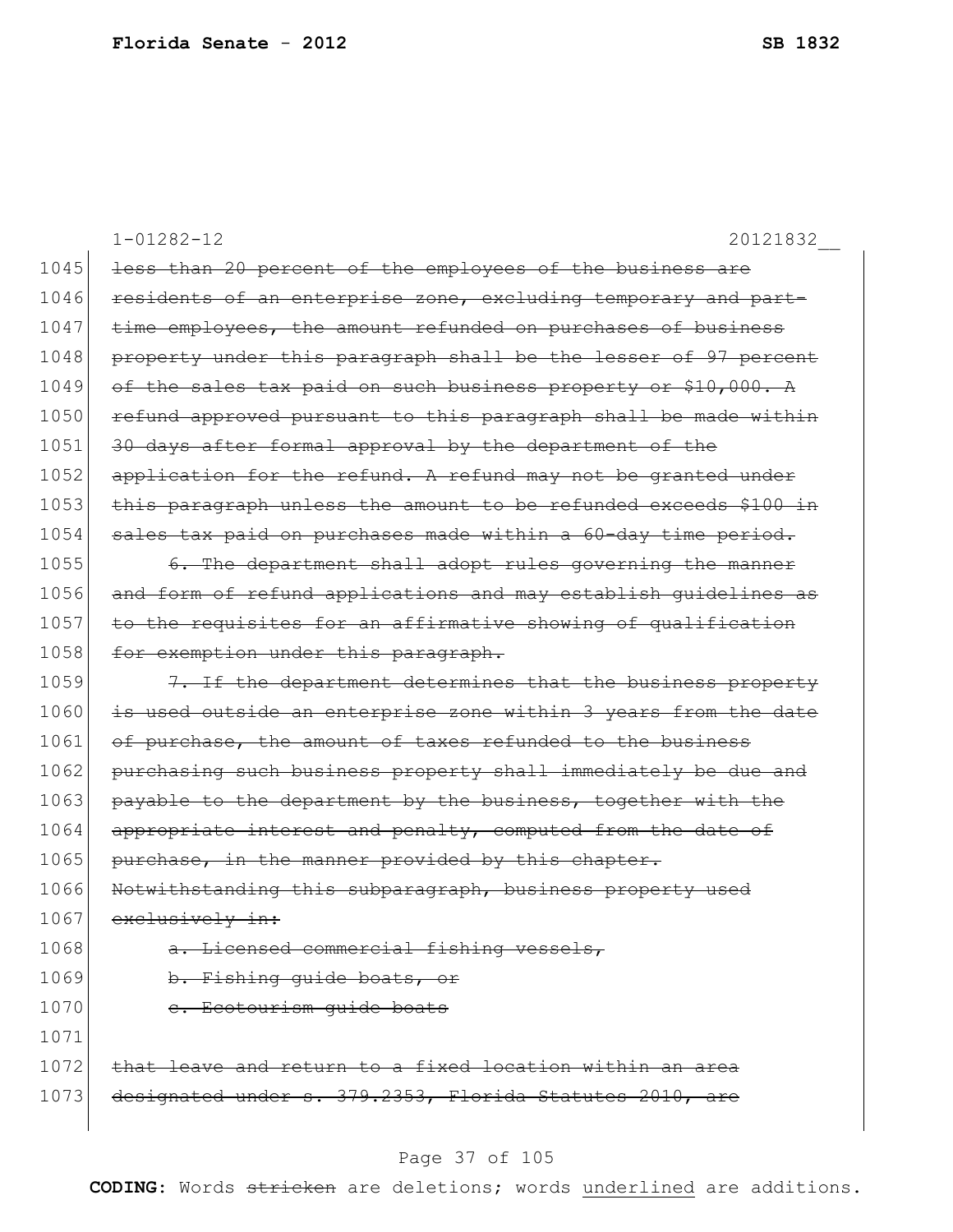|      | $1 - 01282 - 12$<br>20121832                                       |
|------|--------------------------------------------------------------------|
| 1074 | eligible for the exemption provided under this paragraph if all    |
| 1075 | requirements of this paragraph are met. Such vessels and boats     |
| 1076 | must be owned by a business that is eligible to receive the        |
| 1077 | exemption provided under this paragraph. This exemption does not   |
| 1078 | apply to the purchase of a vessel or boat.                         |
| 1079 | 8. The department shall deduct an amount equal to 10               |
| 1080 | percent of each refund granted under this paragraph from the       |
| 1081 | amount transferred into the Local Government Half-cent Sales Tax   |
| 1082 | Clearing Trust Fund pursuant to s. 212.20 for the county area in   |
| 1083 | which the business property is located and shall transfer that     |
| 1084 | amount to the Ceneral Revenue Fund.                                |
| 1085 | 9. For the purposes of this exemption, "business property"         |
| 1086 | means new or used property defined as "recovery property" in s.    |
| 1087 | 168(c) of the Internal Revenue Code of 1954, as amended, except:   |
| 1088 | a. Property classified as 3-year property under s.                 |
| 1089 | $168(e)$ (2) (A) of the Internal Revenue Code of 1954, as amended; |
| 1090 | b. Industrial machinery and equipment as defined in sub-           |
| 1091 | subparagraph (b) 6.a. and eligible for exemption under paragraph   |
| 1092 | $\leftrightarrow$                                                  |
| 1093 | e. Building materials as defined in sub-subparagraph               |
| 1094 | $(a) 8.a.7.$ and                                                   |
| 1095 | d. Business property having a sales price of under \$5,000         |
| 1096 | per unit.                                                          |
| 1097 | 10. This paragraph expires on the date specified in s.             |
| 1098 | 290.016 for the expiration of the Florida Enterprise Zone Act.     |
| 1099 | (i) Aircraft modification services. There shall be exempt          |
| 1100 | from the tax imposed by this chapter all charges for aircraft      |
| 1101 | modification services, including parts and equipment furnished     |
| 1102 | or installed in connection therewith, performed under authority    |
|      |                                                                    |

# Page 38 of 105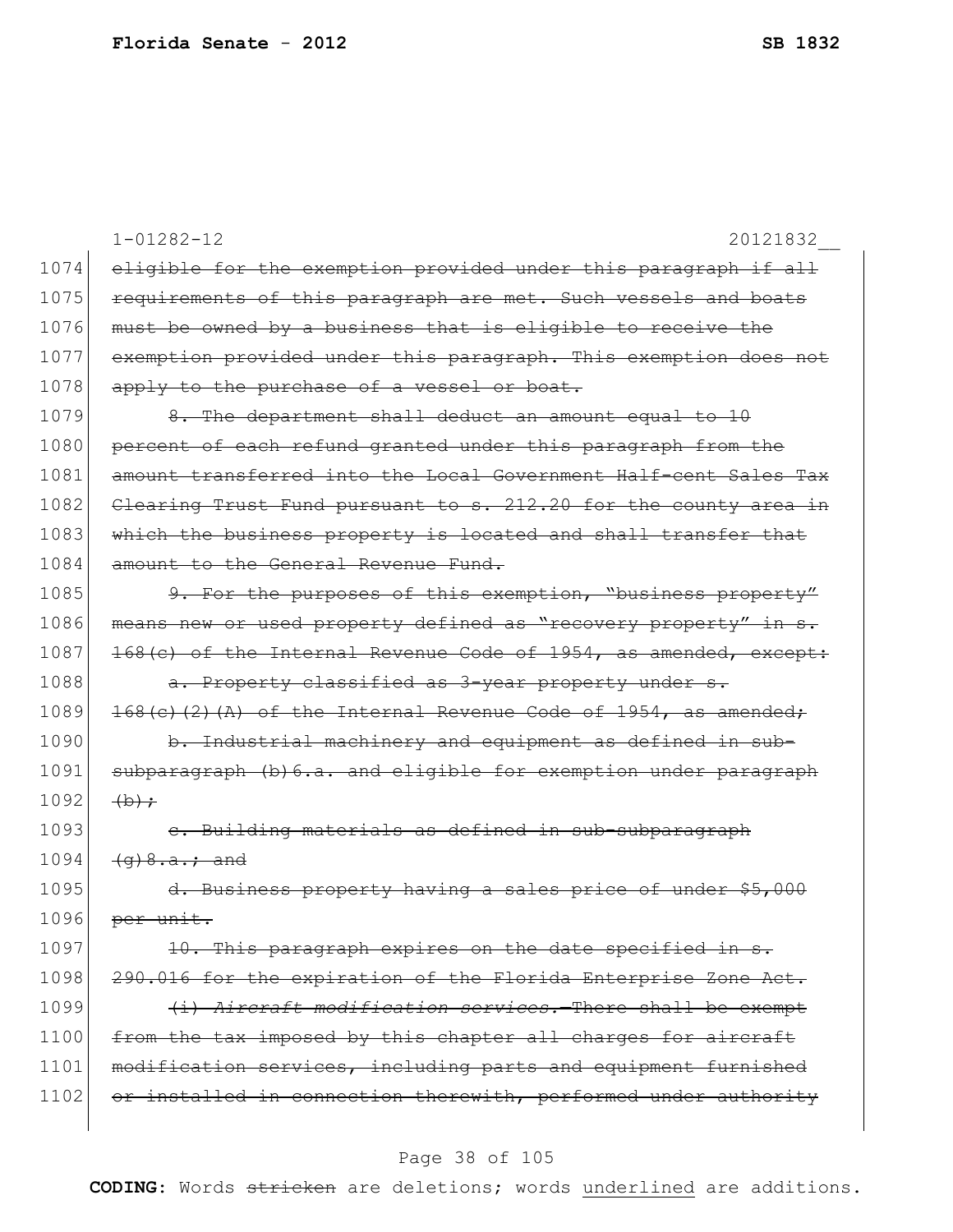|      | $1 - 01282 - 12$<br>20121832                                     |
|------|------------------------------------------------------------------|
| 1103 | of a supplemental type certificate issued by the Federal         |
| 1104 | Aviation Administration.                                         |
| 1105 | (j) Machinery and equipment used in semiconductor, defense,      |
| 1106 | or space technology production.                                  |
| 1107 | 1.a. Industrial machinery and equipment used in                  |
| 1108 | semiconductor technology facilities certified under subparagraph |
| 1109 | 5. to manufacture, process, compound, or produce semiconductor   |
| 1110 | technology products for sale or for use by these facilities are  |
| 1111 | exempt from the tax imposed by this chapter. For purposes of     |
| 1112 | this paragraph, industrial machinery and equipment includes      |
| 1113 | molds, dies, machine tooling, other appurtenances or accessories |
| 1114 | to machinery and equipment, testing equipment, test beds,        |
| 1115 | computers, and software, whether purchased or self-fabricated,   |
| 1116 | and, if self-fabricated, includes materials and labor for        |
| 1117 | design, fabrication, and assembly.                               |
| 1118 | b. Industrial machinery and equipment used in defense or         |
| 1119 | space technology facilities certified under subparagraph 5. to   |
| 1120 | design, manufacture, assemble, process, compound, or produce     |
| 1121 | defense technology products or space technology products for     |
| 1122 | sale or for use by these facilities are exempt from the tax      |
| 1123 | imposed by this chapter.                                         |
| 1124 | 2. Building materials purchased for use in manufacturing or      |
| 1125 | expanding clean rooms in semiconductor-manufacturing facilities  |
| 1126 | are exempt from the tax imposed by this chapter.                 |
| 1127 | 3. In addition to meeting the criteria mandated by               |
| 1128 | subparagraph 1. or subparagraph 2., a business must be certified |
| 1129 | by the Department of Economic Opportunity in order to qualify    |
| 1130 | for exemption under this paragraph.                              |
| 1131 | 4. For items purchased tax-exempt pursuant to this               |
|      |                                                                  |

# Page 39 of 105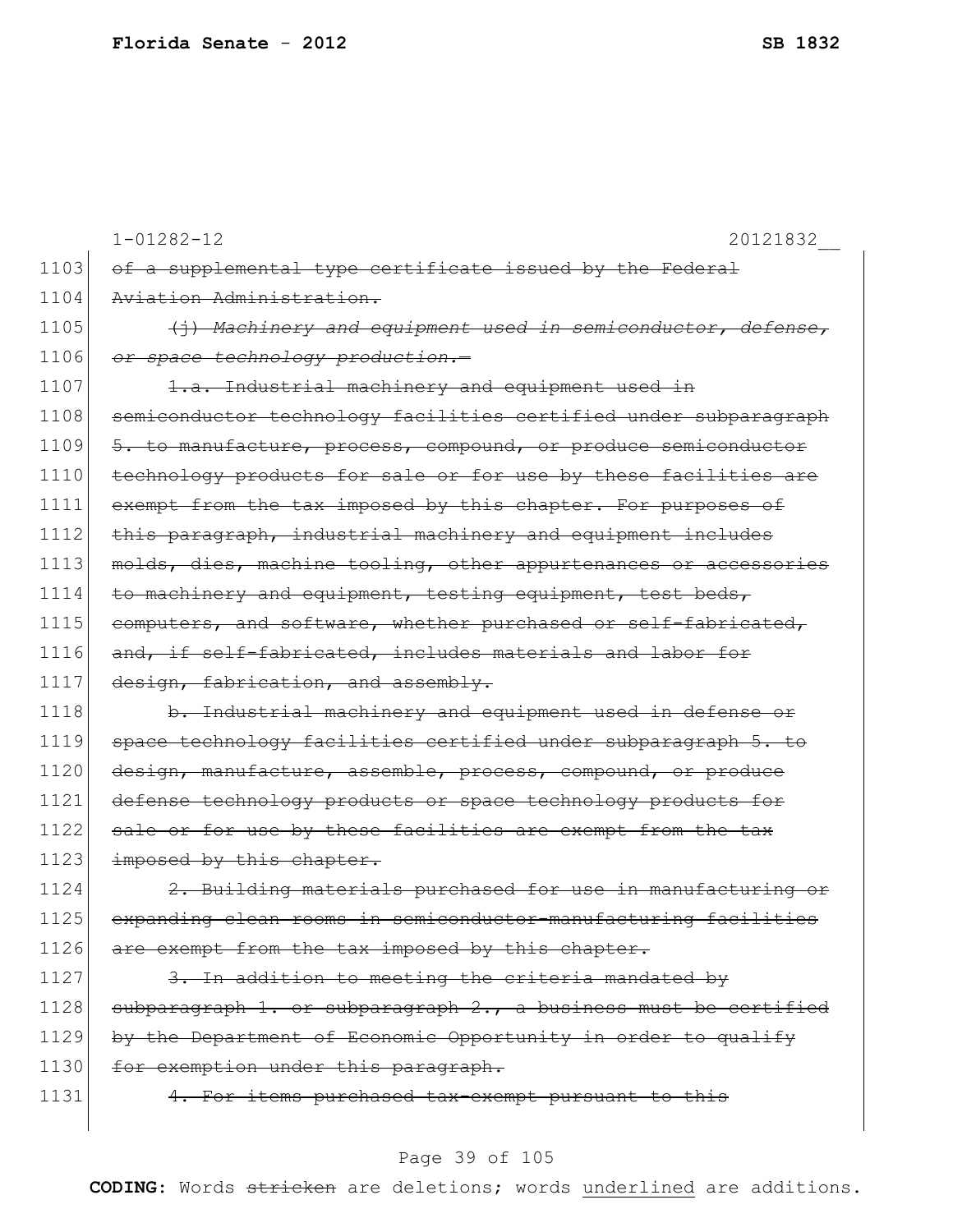1-01282-12 20121832\_\_ 1132 paragraph, possession of a written certification from the 1133 purchaser, certifying the purchaser's entitlement to the 1134 exemption, relieves the seller of the responsibility of 1135 collecting the tax on the sale of such items, and the department 1136 shall look solely to the purchaser for recovery of the tax if it 1137 determines that the purchaser was not entitled to the exemption. 1138  $\sim$  5.a. To be eligible to receive the exemption provided by 1139 subparagraph 1. or subparagraph  $2 \cdot r$  a qualifying business entity 1140 shall initially apply to Enterprise Florida, Inc. The original 1141 certification is valid for a period of 2 years. In lieu of 1142 submitting a new application, the original certification may be 1143 renewed biennially by submitting to the Department of Economic 1144 Opportunity a statement, certified under oath, that there has 1145 not been a material change in the conditions or circumstances 1146 entitling the business entity to the original certification. The 1147 initial application and the certification renewal statement 1148 shall be developed by the Department of Economic Opportunity. 1149 b. The Division of Strategic Business Development of the 1150 Department of Economic Opportunity shall review each submitted 1151 initial application and determine whether or not the application 1152 is complete within 5 working days. Once complete, the division 1153 shall, within 10 working days, evaluate the application and 1154 recommend approval or disapproval to the Department of Economic 1155 Opportunity. 1156 c. Upon receipt of the initial application and 1157 recommendation from the division or upon receipt of a 1158 certification renewal statement, the Department of Economic

1159 Opportunity shall certify within 5 working days those applicants 1160 who are found to meet the requirements of this section and

#### Page 40 of 105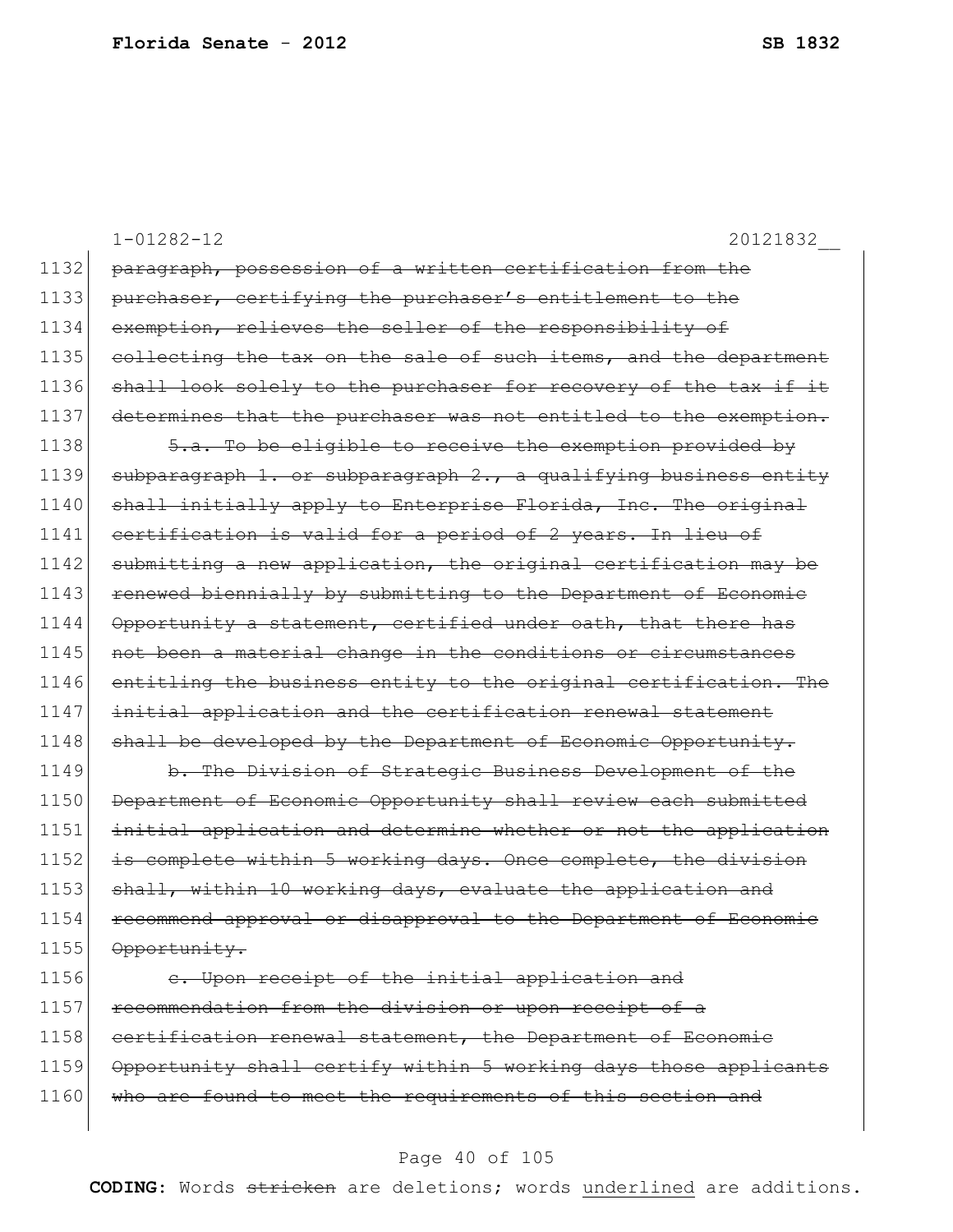|      | $1 - 01282 - 12$<br>20121832                                     |
|------|------------------------------------------------------------------|
| 1161 | notify the applicant of the original certification or            |
| 1162 | certification renewal. If the Department of Economic Opportunity |
| 1163 | finds that the applicant does not meet the requirements, it      |
| 1164 | shall notify the applicant and Enterprise Florida, Inc., within  |
| 1165 | 10 working days that the application for certification has been  |
| 1166 | denied and the reasons for denial. The Department of Economic    |
| 1167 | Opportunity has final approval authority for certification under |
| 1168 | this section.                                                    |
| 1169 | d. The initial application and certification renewal             |
| 1170 | statement must indicate, for program evaluation purposes only,   |
| 1171 | the average number of full-time equivalent employees at the      |
| 1172 | facility over the preceding calendar year, the average wage and  |
| 1173 | benefits paid to those employees over the preceding calendar     |
| 1174 | year, the total investment made in real and tangible personal    |
| 1175 | property over the preceding calendar year, and the total value   |
| 1176 | of tax-exempt purchases and taxes exempted during the previous   |
| 1177 | year. The department shall assist the Department of Economic     |
| 1178 | Opportunity in evaluating and verifying information provided in  |
| 1179 | the application for exemption.                                   |
| 1180 | e. The Department of Economic Opportunity may use the            |
| 1181 | information reported on the initial application and              |
| 1182 | certification renewal statement for evaluation purposes only.    |
| 1183 | A business certified to receive this exemption may elect         |
| 1184 | to designate one or more state universities or community         |
| 1185 | colleges as recipients of up to 100 percent of the amount of the |
| 1186 | exemption. To receive these funds, the institution must agree to |
| 1187 | match the funds with equivalent cash, programs, services, or     |
| 1188 | other in-kind support on a one-to-one basis for research and     |
| 1189 | development projects requested by the certified business. The    |
|      |                                                                  |

# Page 41 of 105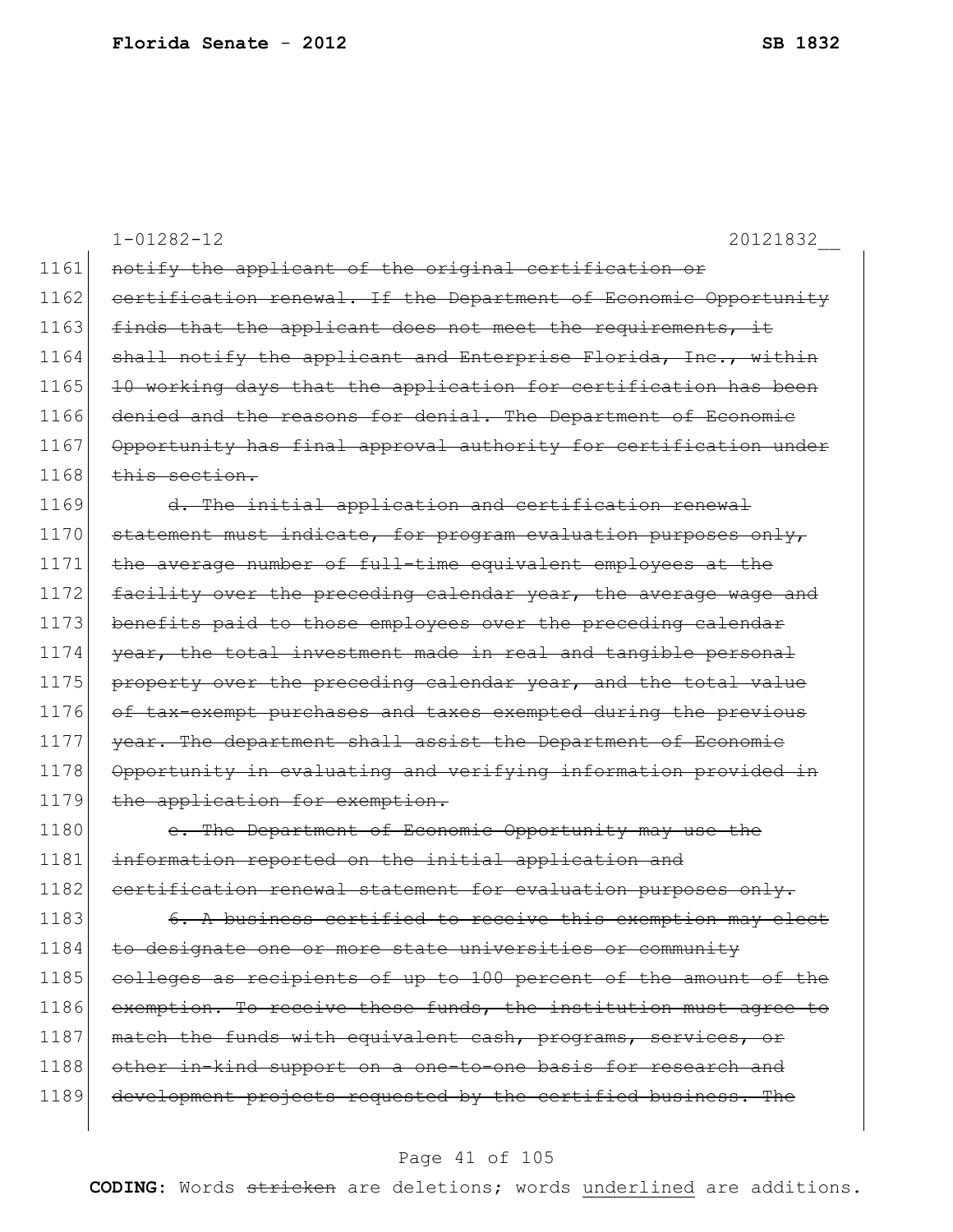|      | $1 - 01282 - 12$<br>20121832                                     |
|------|------------------------------------------------------------------|
| 1190 | rights to any patents, royalties, or real or intellectual        |
| 1191 | property must be vested in the business unless otherwise agreed  |
| 1192 | to by the business and the university or community college.      |
| 1193 | 7. As used in this paragraph, the term:                          |
| 1194 | a. "Semiconductor technology products" means raw                 |
| 1195 | semiconductor wafers or semiconductor thin films that are        |
| 1196 | transformed into semiconductor memory or logic wafers, including |
| 1197 | wafers containing mixed memory and logic circuits; related       |
| 1198 | assembly and test operations; active-matrix flat panel displays; |
| 1199 | semiconductor chips; semiconductor lasers; optoelectronic        |
| 1200 | elements; and related semiconductor technology products as       |
| 1201 | determined by the Department of Economic Opportunity.            |
| 1202 | b. "Clean rooms" means manufacturing facilities enclosed in      |
| 1203 | a manner that meets the clean manufacturing requirements         |
| 1204 | necessary for high-technology semiconductor-manufacturing        |
| 1205 | environments.                                                    |
| 1206 | e. "Defense technology products" means products that have a      |
| 1207 | military application, including, but not limited to, weapons,    |
| 1208 | weapons systems, guidance systems, surveillance systems,         |
| 1209 | communications or information systems, munitions, aircraft,      |
| 1210 | vessels, or boats, or components thereof, which are intended for |
| 1211 | military use and manufactured in performance of a contract with  |
| 1212 | the United States Department of Defense or the military branch   |
| 1213 | of a recognized foreign government or a subcontract thereunder   |
| 1214 | which relates to matters of national defense.                    |
| 1215 | d. "Space technology products" means products that are           |
| 1216 | specifically designed or manufactured for application in space   |
| 1217 | activities, including, but not limited to, space launch          |
| 1218 | vehicles, space flight vehicles, missiles, satellites or         |

# Page 42 of 105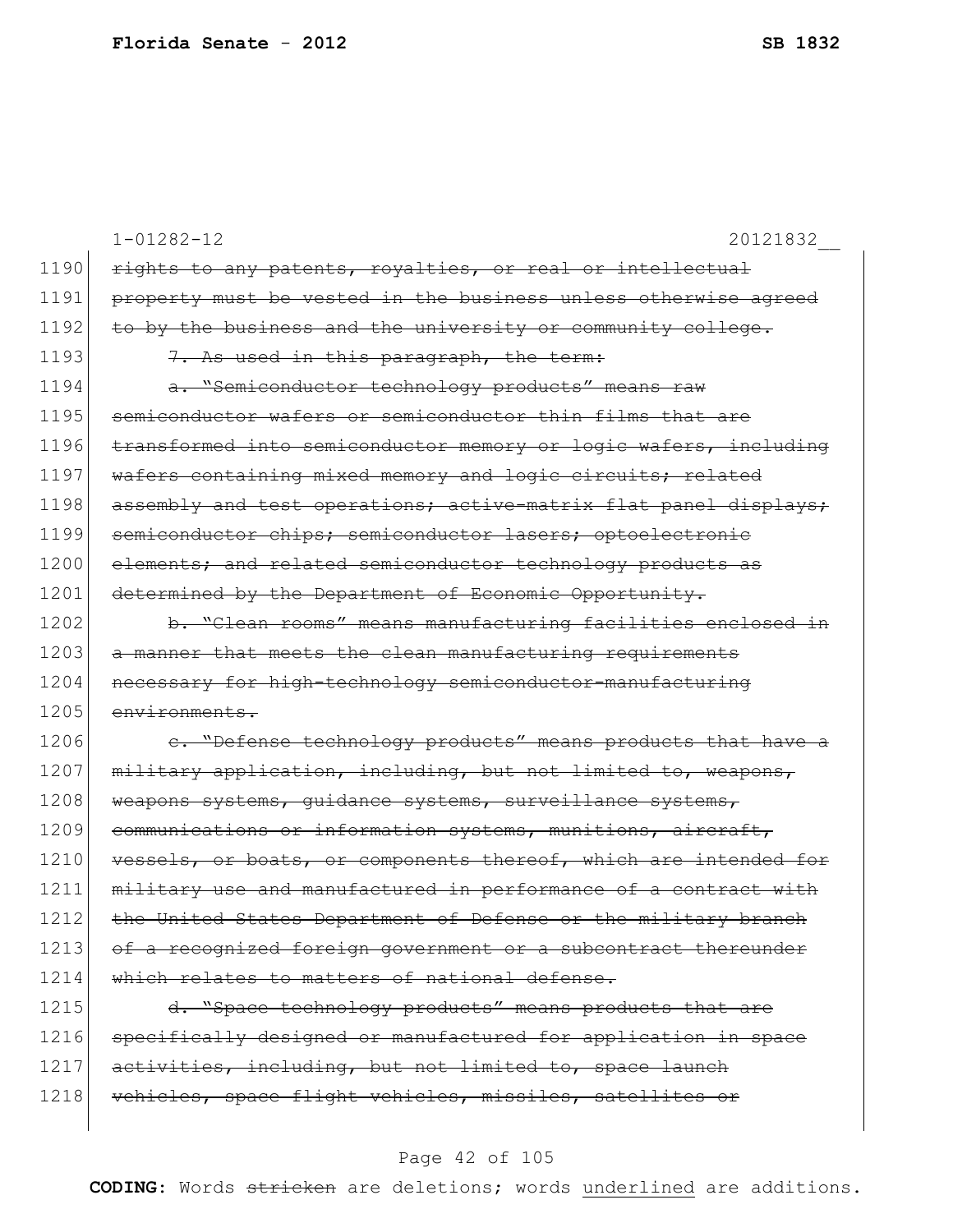1-01282-12 20121832\_\_ 1219 research payloads, avionics, and associated control systems and 1220 processing systems and components of any of the foregoing. The 1221 term does not include products that are designed or manufactured 1222 for general commercial aviation or other uses even though those 1223 products may also serve an incidental use in space applications. 1224 (k) *Samples.*—Paint color card samples, flooring and wall 1225 samples, fabric swatch samples, window covering samples, and 1226 similar samples, when such samples serve no useful purpose other 1227 than as a comparison of color, texture, or design; are provided 1228 by the manufacturer to a dealer or ultimate consumer for no 1229 charge; and are given away by the dealer to the ultimate 1230 consumer for no charge, are exempt. 1231 (1) Growth enhancers or performance enhancers for cattle. 1232 There is exempt from the tax imposed by this chapter the sale of 1233 performance-enhancing or growth-enhancing products for cattle. 1234 (m) *Educational materials purchased by certain child care*  1235 *facilities.*—Educational materials, such as glue, paper, paints, 1236 crayons, unique craft items, scissors, books, and educational 1237 toys, purchased by a child care facility that meets the 1238 standards delineated in s. 402.305, is licensed under s. 1239 402.308, holds a current Gold Seal Quality Care designation 1240 pursuant to s. 402.281, and provides basic health insurance to 1241 all employees are exempt from the taxes imposed by this chapter. 1242 For purposes of this paragraph, the term "basic health 1243 insurance" shall be defined and promulgated in rules developed 1244 jointly by the Department of Children and Family Services, the 1245 Agency for Health Care Administration, and the Financial 1246 Services Commission. 1247 (n) *Materials for construction of single-family homes in*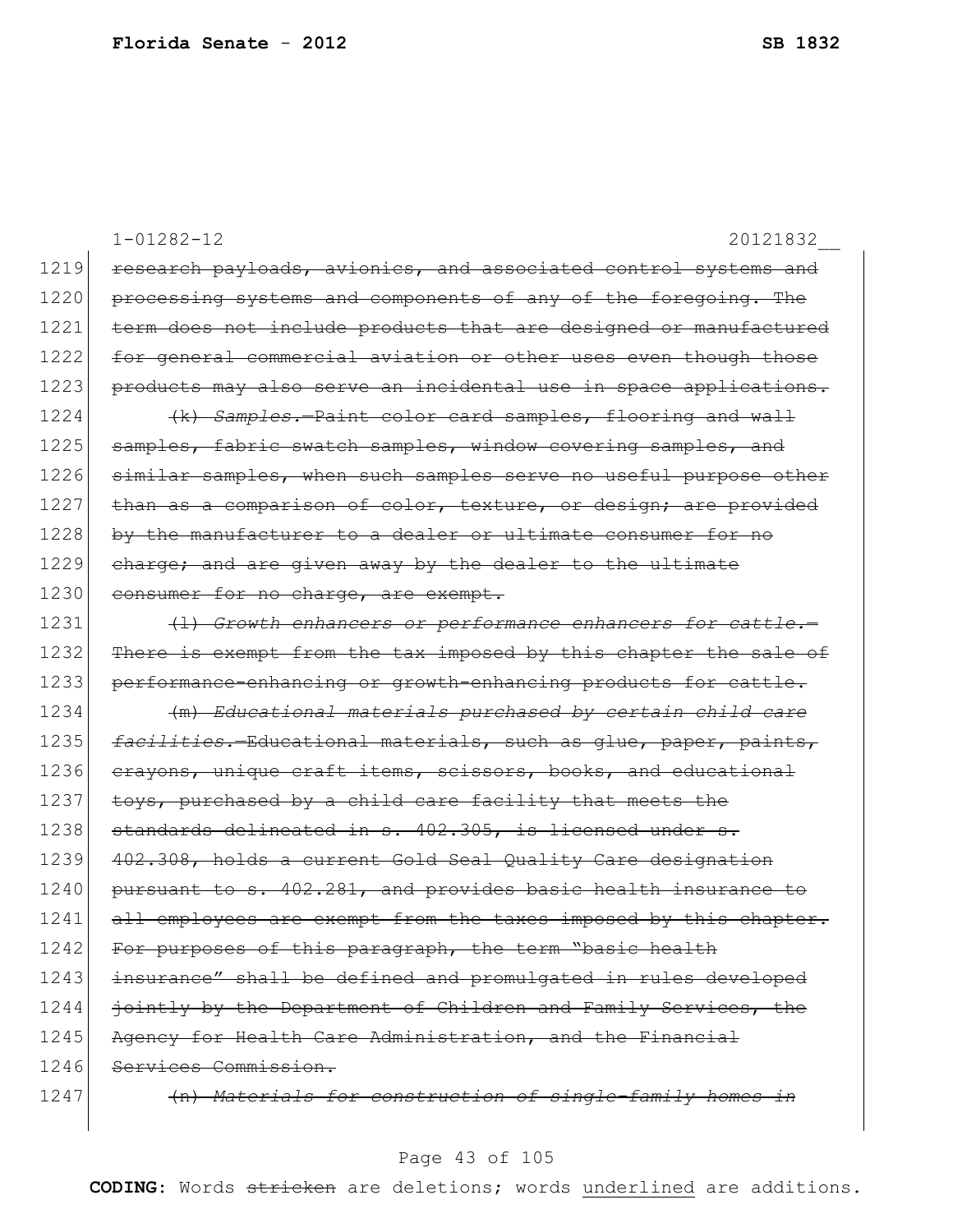|      | $1 - 01282 - 12$<br>20121832                                     |
|------|------------------------------------------------------------------|
| 1248 | certain areas.-                                                  |
| 1249 | 1. As used in this paragraph, the term:                          |
| 1250 | a. "Building materials" means tangible personal property         |
| 1251 | that becomes a component part of a qualified home.               |
| 1252 | b. "Qualified home" means a single-family home having an         |
| 1253 | appraised value of no more than \$160,000 which is located in an |
| 1254 | enterprise zone, empowerment zone, or Front Porch Florida        |
| 1255 | Community and which is constructed and occupied by the owner     |
| 1256 | thereof for residential purposes.                                |
| 1257 | e. "Substantially completed" has the same meaning as             |
| 1258 | provided in s. 192.042(1).                                       |
| 1259 | 2. Building materials used in the construction of a              |
| 1260 | qualified home and the costs of labor associated with the        |
| 1261 | construction of a qualified home are exempt from the tax imposed |
| 1262 | by this chapter upon an affirmative showing to the satisfaction  |
| 1263 | of the department that the requirements of this paragraph have   |
| 1264 | been met. This exemption inures to the owner through a refund of |
| 1265 | previously paid taxes. To receive this refund, the owner must    |
| 1266 | file an application under oath with the department which         |
| 1267 | includes:                                                        |
| 1268 | a. The name and address of the owner.                            |
| 1269 | b. The address and assessment roll parcel number of the          |
| 1270 | home for which a refund is sought.                               |
| 1271 | e. A copy of the building permit issued for the home.            |
| 1272 | d. A certification by the local building code inspector          |
| 1273 | that the home is substantially completed.                        |
| 1274 | e. A sworn statement, under penalty of perjury, from the         |
| 1275 | general contractor licensed in this state with whom the owner    |
| 1276 | contracted to construct the home, which statement lists the      |
|      |                                                                  |

# Page 44 of 105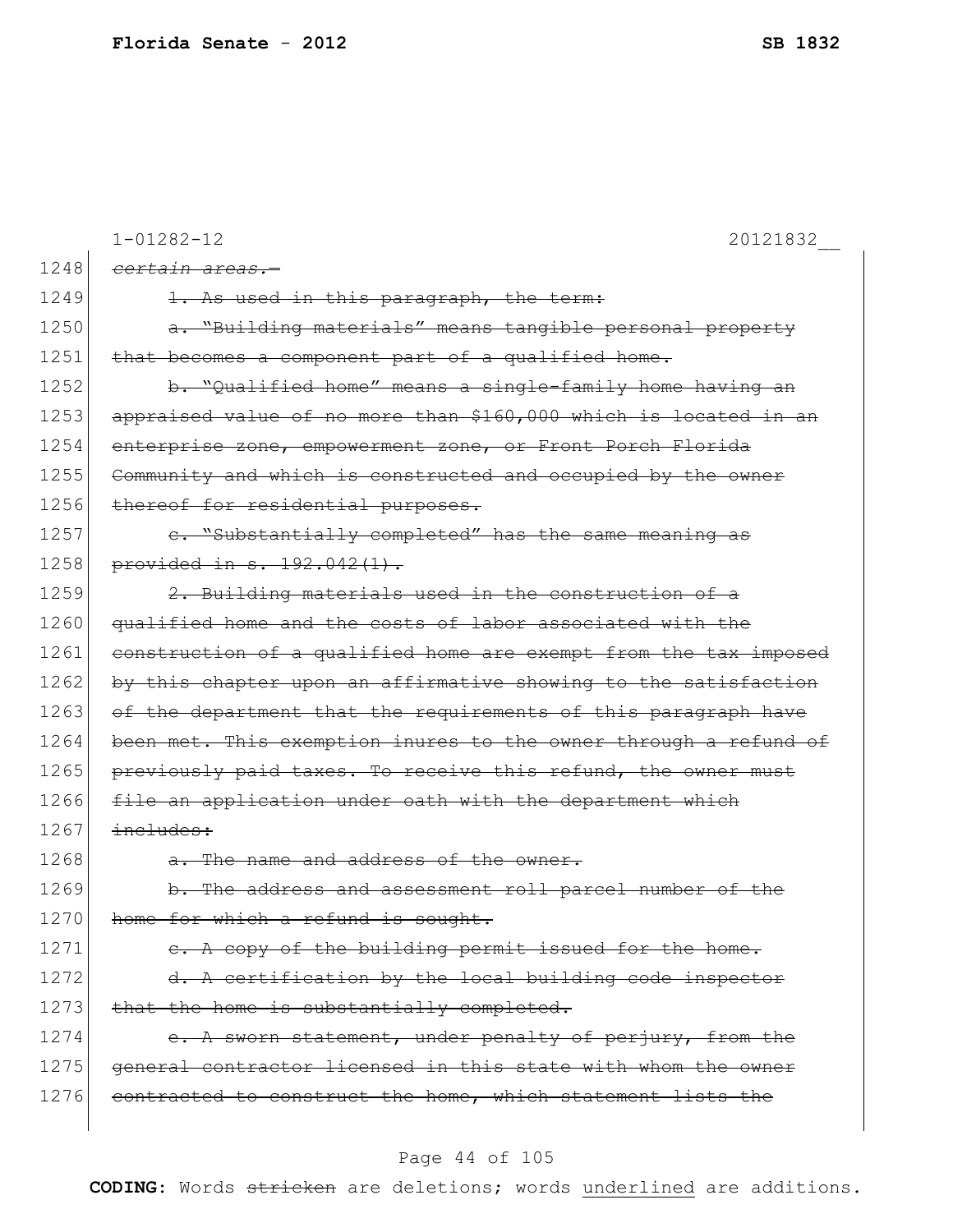|      | $1 - 01282 - 12$<br>20121832                                     |
|------|------------------------------------------------------------------|
| 1277 | building materials used in the construction of the home and the  |
| 1278 | actual cost thereof, the labor costs associated with such        |
| 1279 | construction, and the amount of sales tax paid on these          |
| 1280 | materials and labor costs. If a general contractor was not used, |
| 1281 | the owner shall provide this information in a sworn statement,   |
| 1282 | under penalty of perjury. Copies of invoices evidencing payment  |
| 1283 | of sales tax must be attached to the sworn statement.            |
| 1284 | f. A sworn statement, under penalty of perjury, from the         |
| 1285 | owner affirming that he or she is occupying the home for         |
| 1286 | residential purposes.                                            |
| 1287 | 3. An application for a refund under this paragraph must be      |
| 1288 | submitted to the department within 6 months after the date the   |
| 1289 | home is deemed to be substantially completed by the local        |
| 1290 | building code inspector. Within 30 working days after receipt of |
| 1291 | the application, the department shall determine if it meets the  |
| 1292 | requirements of this paragraph. A refund approved pursuant to    |
| 1293 | this paragraph shall be made within 30 days after formal         |
| 1294 | approval of the application by the department.                   |
| 1295 | 4. The department shall establish by rule an application         |
| 1296 | form and criteria for establishing eligibility for exemption     |
| 1297 | under this paragraph.                                            |
| 1298 | 5. The exemption shall apply to purchases of materials on        |
| 1299 | or after July 1, 2000.                                           |
| 1300 | (o) Building materials in redevelopment projects.                |
| 1301 | 1. As used in this paragraph, the term:                          |
| 1302 | a. "Building materials" means tangible personal property         |
| 1303 | that becomes a component part of a housing project or a mixed-   |
| 1304 | use project.                                                     |
| 1305 | b. "Housing project" means the conversion of an existing         |
|      |                                                                  |

# Page 45 of 105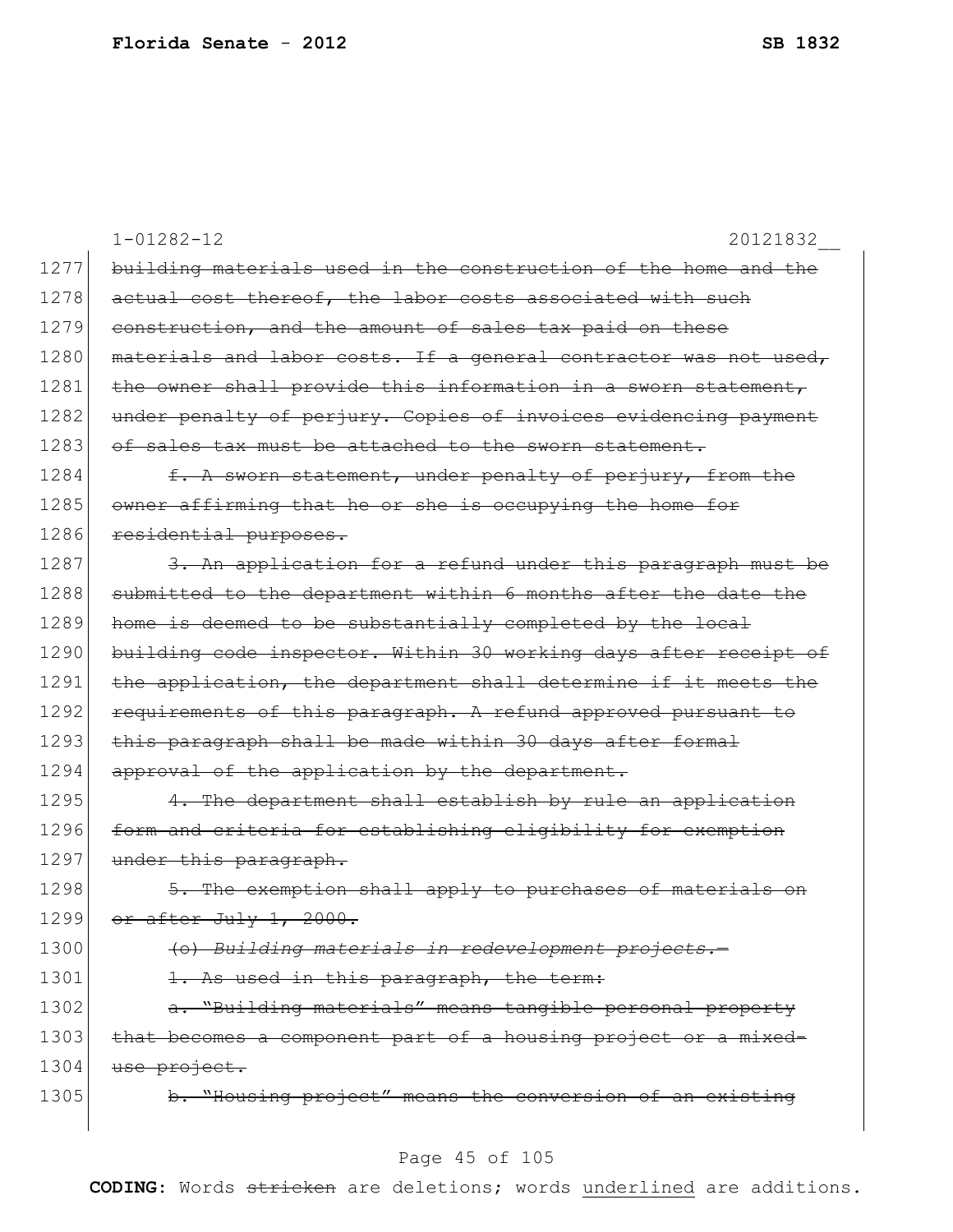|      | $1 - 01282 - 12$<br>20121832                                          |
|------|-----------------------------------------------------------------------|
| 1306 | manufacturing or industrial building to housing units in an           |
| 1307 | urban high-crime area, enterprise zone, empowerment zone, Front       |
| 1308 | Porch Community, designated brownfield area, or urban infill          |
| 1309 | area and in which the developer agrees to set aside at least 20       |
| 1310 | percent of the housing units in the project for low-income and        |
| 1311 | moderate-income persons or the construction in a designated           |
| 1312 | brownfield area of affordable housing for persons described in        |
| 1313 | $\frac{1}{5}$ . 420.0004(9), (11), (12), or (17) or in s. 159.603(7). |
| 1314 | e. "Mixed-use project" means the conversion of an existing            |
| 1315 | manufacturing or industrial building to mixed-use units that          |
| 1316 | include artists' studios, art and entertainment services, or          |
| 1317 | other compatible uses. A mixed-use project must be located in an      |
| 1318 | urban high-crime area, enterprise zone, empowerment zone, Front       |
| 1319 | Porch Community, designated brownfield area, or urban infill          |
| 1320 | area, and the developer must agree to set aside at least 20           |
| 1321 | percent of the square footage of the project for low-income and       |
| 1322 | moderate-income housing.                                              |
| 1323 | d. "Substantially completed" has the same meaning as                  |
| 1324 | provided in s. 192.042(1).                                            |
| 1325 | 2. Building materials used in the construction of a housing           |
| 1326 | project or mixed-use project are exempt from the tax imposed by       |
| 1327 | chapter upon an affirmative showing to the satisfaction of            |
| 1328 | the department that the requirements of this paragraph have been      |
| 1329 | met. This exemption inures to the owner through a refund of           |
| 1330 | previously paid taxes. To receive this refund, the owner must         |
| 1331 | file an application under oath with the department which              |
| 1332 | includes:                                                             |
| 1333 | a. The name and address of the owner.                                 |
| 1334 | b. The address and assessment roll parcel number of the               |
|      |                                                                       |

# Page 46 of 105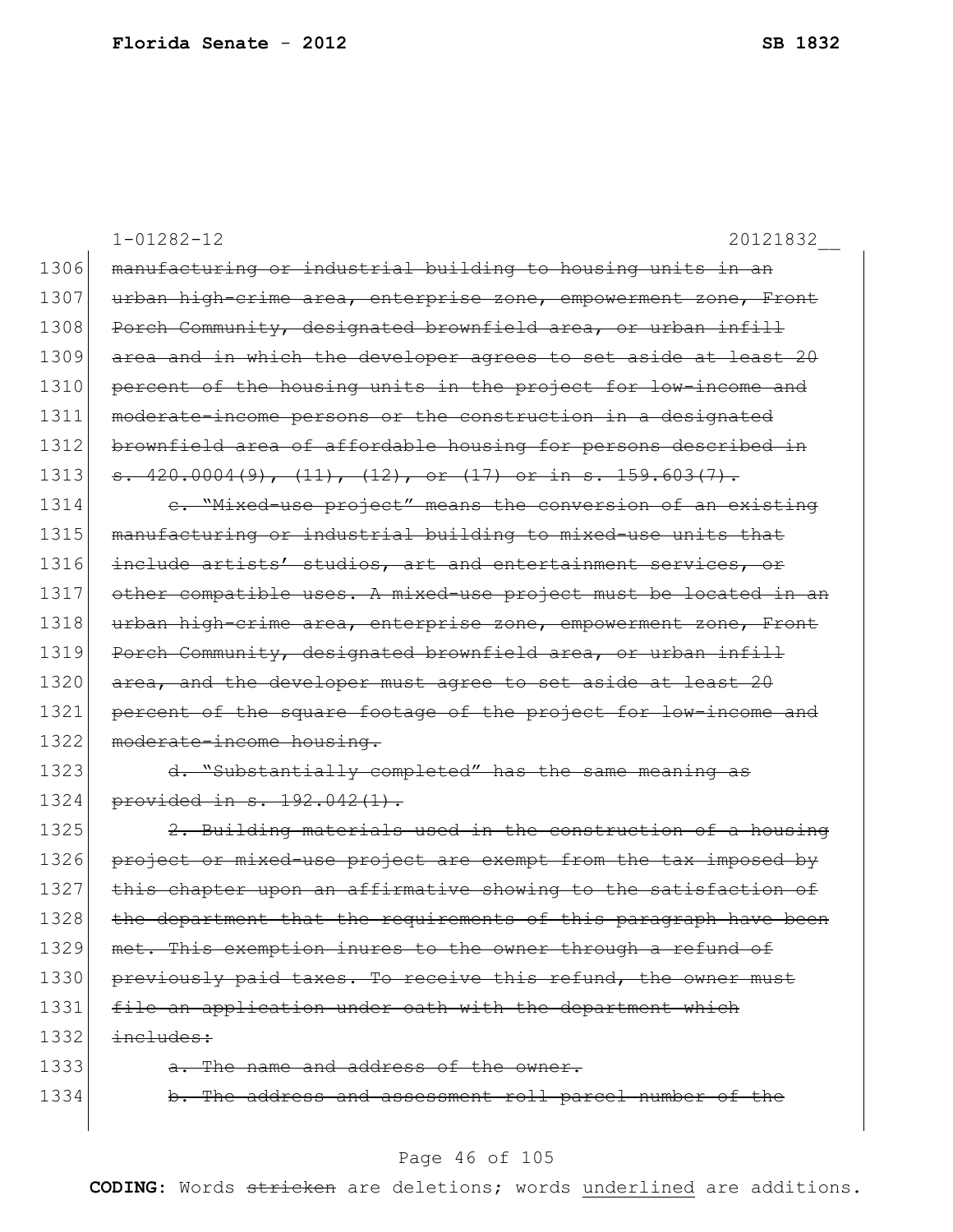|      | $1 - 01282 - 12$<br>20121832                                     |
|------|------------------------------------------------------------------|
| 1335 | project for which a refund is sought.                            |
| 1336 | e. A copy of the building permit issued for the project.         |
| 1337 | d. A certification by the local building code inspector          |
| 1338 | that the project is substantially completed.                     |
| 1339 | e. A sworn statement, under penalty of perjury, from the         |
| 1340 | general contractor licensed in this state with whom the owner    |
| 1341 | contracted to construct the project, which statement lists the   |
| 1342 | building materials used in the construction of the project and   |
| 1343 | the actual cost thereof, and the amount of sales tax paid on     |
| 1344 | these materials. If a general contractor was not used, the owner |
| 1345 | shall provide this information in a sworn statement, under       |
| 1346 | penalty of perjury. Copies of invoices evidencing payment of     |
| 1347 | sales tax must be attached to the sworn statement.               |
| 1348 | 3. An application for a refund under this paragraph must be      |
| 1349 | submitted to the department within 6 months after the date the   |
| 1350 | project is deemed to be substantially completed by the local     |
| 1351 | building code inspector. Within 30 working days after receipt of |
| 1352 | the application, the department shall determine if it meets the  |
| 1353 | requirements of this paragraph. A refund approved pursuant to    |
| 1354 | this paragraph shall be made within 30 days after formal         |
| 1355 | approval of the application by the department.                   |
| 1356 | 4. The department shall establish by rule an application         |
| 1357 | form and criteria for establishing eligibility for exemption     |
| 1358 | under this paragraph.                                            |
| 1359 | 5. The exemption shall apply to purchases of materials on        |
| 1360 | or after July 1, 2000.                                           |
| 1361 | (p) Community contribution tax credit for donations.             |
| 1362 | 1. Authorization.-Persons who are registered with the            |
| 1363 | department under s. 212.18 to collect or remit sales or use tax  |
|      |                                                                  |

# Page 47 of 105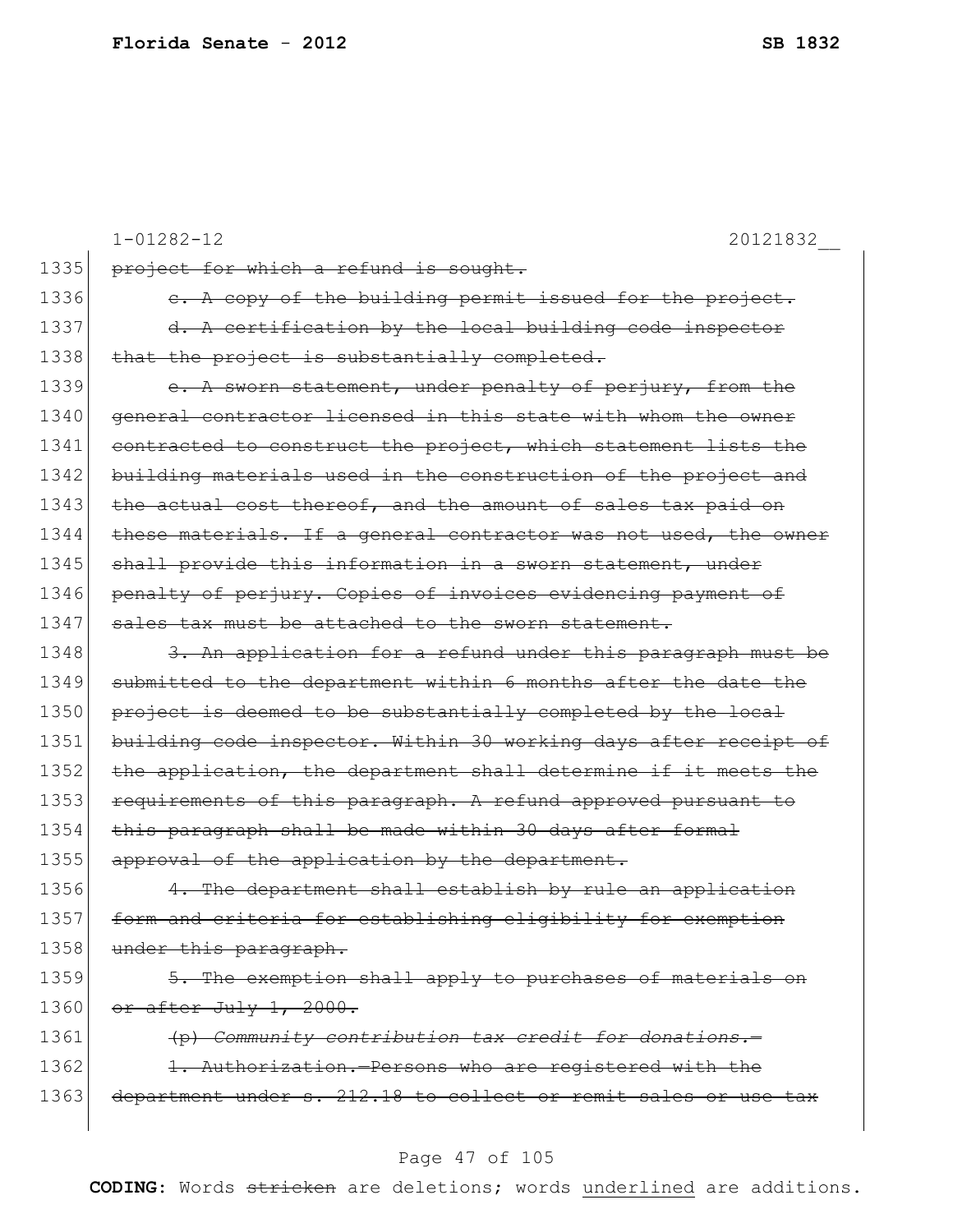|      | $1 - 01282 - 12$<br>20121832                                     |
|------|------------------------------------------------------------------|
| 1364 | and who make donations to eligible sponsors are eligible for tax |
| 1365 | credits against their state sales and use tax liabilities as     |
| 1366 | provided in this paragraph:                                      |
| 1367 | a. The credit shall be computed as 50 percent of the             |
| 1368 | person's approved annual community contribution.                 |
| 1369 | b. The credit shall be granted as a refund against state         |
| 1370 | sales and use taxes reported on returns and remitted in the 12   |
| 1371 | months preceding the date of application to the department for   |
| 1372 | the credit as required in sub-subparagraph 3.c. If the annual    |
| 1373 | eredit is not fully used through such refund because of          |
| 1374 | insufficient tax payments during the applicable 12-month period, |
| 1375 | the unused amount may be included in an application for a refund |
| 1376 | made pursuant to sub-subparagraph 3.c. in subsequent years       |
| 1377 | against the total tax payments made for such year. Carryover     |
| 1378 | eredits may be applied for a 3-year period without regard to any |
| 1379 | time limitation that would otherwise apply under s. 215.26.      |
| 1380 | e. A person may not receive more than \$200,000 in annual        |
| 1381 | tax credits for all approved community contributions made in any |
| 1382 | one year.                                                        |
| 1383 | d. All proposals for the granting of the tax credit require      |
| 1384 | the prior approval of the Department of Economic Opportunity.    |
| 1385 | The total amount of tax credits which may be granted for         |
| 1386 | all programs approved under this paragraph, s. 220.183, and s.   |
| 1387 | 624.5105 is \$10.5 million annually for projects that provide    |
| 1388 | homeownership opportunities for low-income or very-low-income    |
| 1389 | households as defined in s. $420.9071(19)$ and $(28)$ and $$3.5$ |
| 1390 | million annually for all other projects.                         |
| 1391 | f. A person who is eligible to receive the credit provided       |
| 1392 | for in this paragraph, s. 220.183, or s. 624.5105 may receive    |
|      |                                                                  |

# Page 48 of 105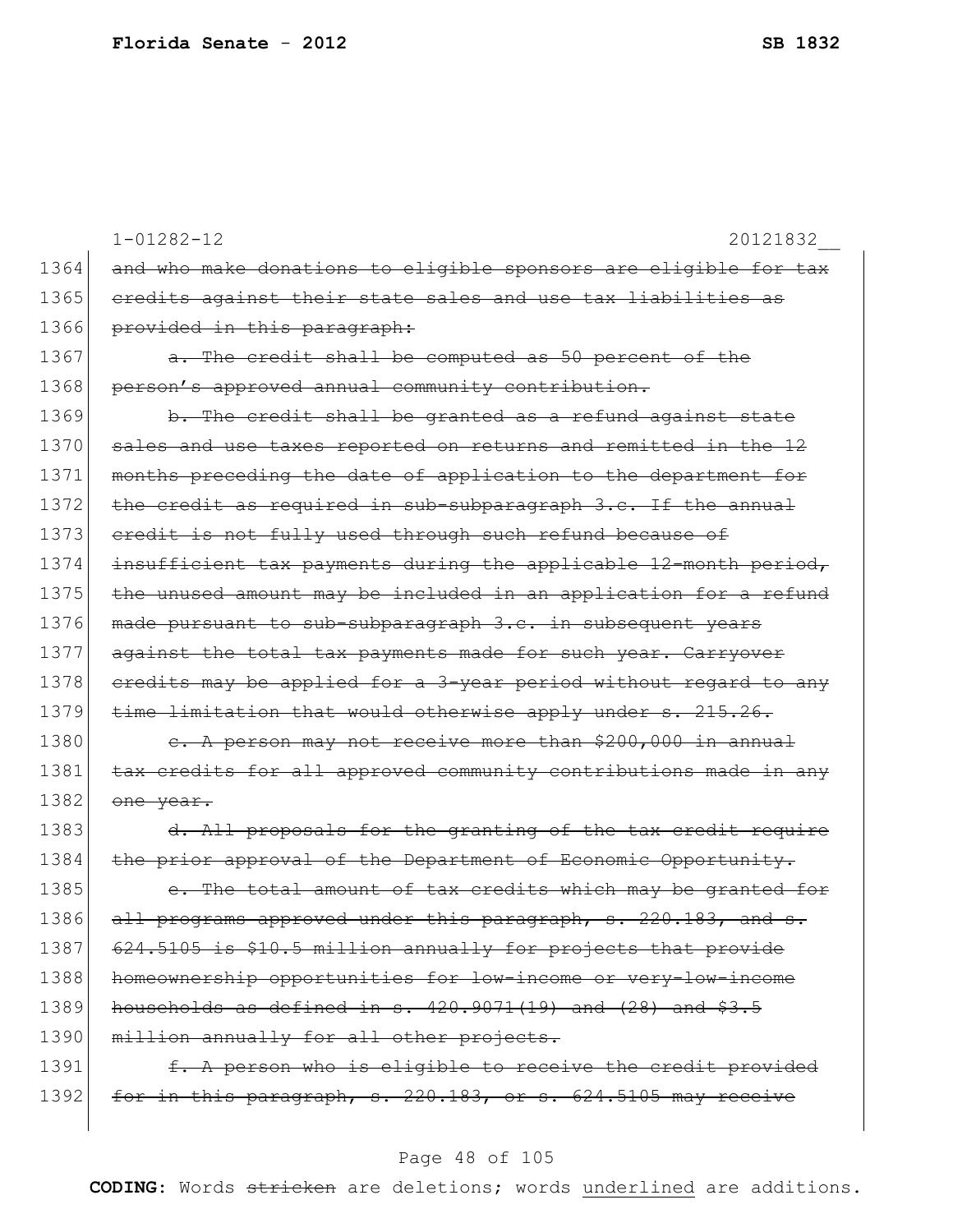|      | $1 - 01282 - 12$<br>20121832                                                   |
|------|--------------------------------------------------------------------------------|
| 1393 | the credit only under the one section of the person's choice.                  |
| 1394 | 2. Eligibility requirements.-                                                  |
| 1395 | a. A community contribution by a person must be in the                         |
| 1396 | following form:                                                                |
| 1397 | (I) Cash or other liquid assets;                                               |
| 1398 | (II) Real property;                                                            |
| 1399 | (III) Goods or inventory; or                                                   |
| 1400 | (IV) Other physical resources as identified by the                             |
| 1401 | Department of Economic Opportunity.                                            |
| 1402 | b. All community contributions must be reserved exclusively                    |
| 1403 | in a project. As used in this sub-subparagraph, the term<br><del>for use</del> |
| 1404 | "project" means any activity undertaken by an eligible sponsor                 |
| 1405 | which is designed to construct, improve, or substantially                      |
| 1406 | rehabilitate housing that is affordable to low-income or very-                 |
| 1407 | $low\text{-}income$ households as defined in s. $420.9071(19)$ and $(28)$ ;    |
| 1408 | designed to provide commercial, industrial, or public resources                |
| 1409 | and facilities; or designed to improve entrepreneurial and job-                |
| 1410 | development opportunities for low-income persons. A project may                |
| 1411 | be the investment necessary to increase access to high-speed                   |
| 1412 | broadband capability in rural communities with enterprise zones,               |
| 1413 | including projects that result in improvements to communications               |
| 1414 | that are owned by a business. A project may include the<br><del>assets</del>   |
| 1415 | provision of museum educational programs and materials that are                |
| 1416 | directly related to any project approved between January 1,                    |
| 1417 | 1996, and December 31, 1999, and located in an enterprise zone                 |
| 1418 | designated pursuant to s. 290.0065. This paragraph does not                    |
| 1419 | preclude projects that propose to construct or rehabilitate                    |
| 1420 | housing for low-income or very-low-income households on                        |
| 1421 | scattered sites. With respect to housing, contributions may be                 |
|      |                                                                                |

# Page 49 of 105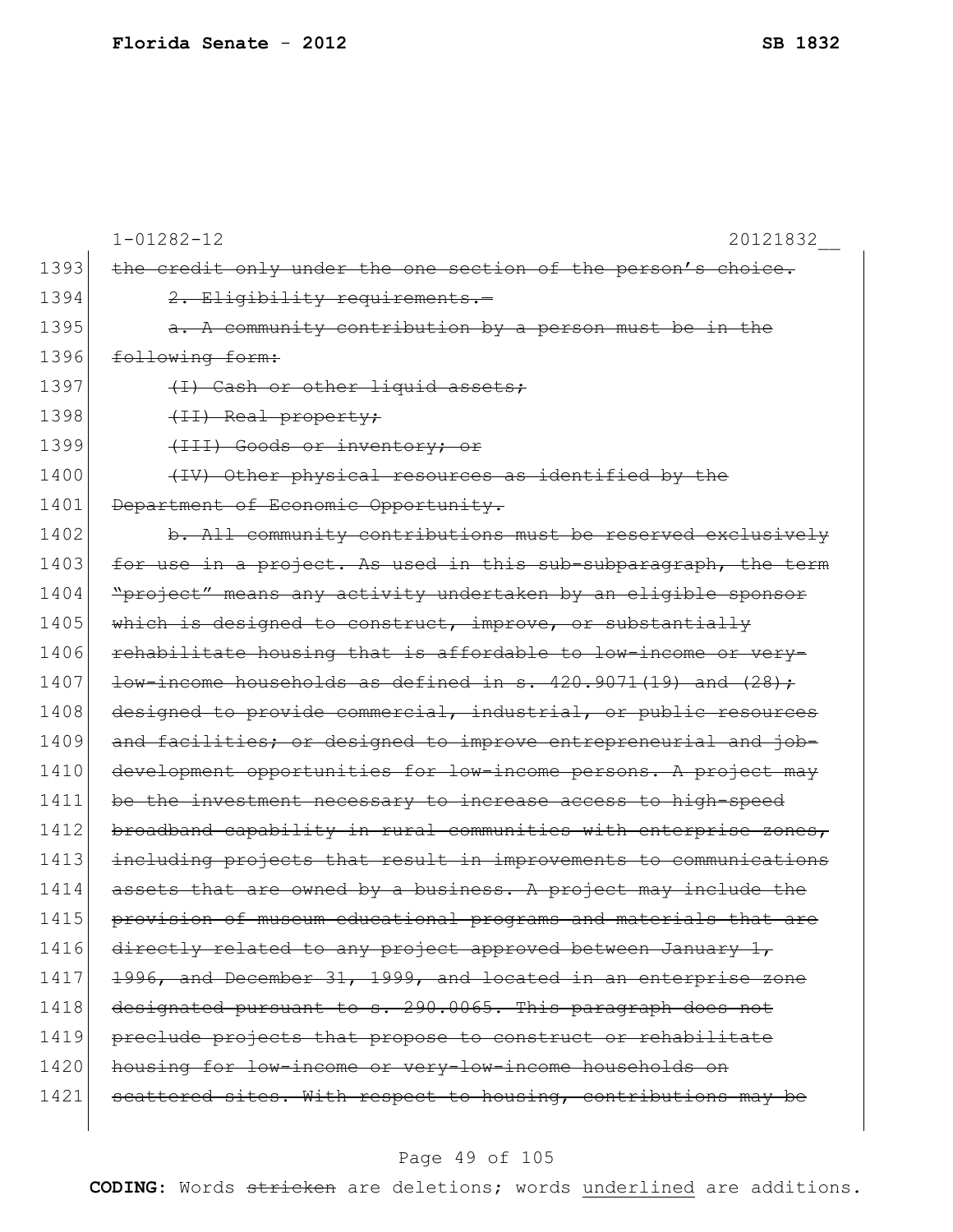|      | $1 - 01282 - 12$<br>20121832                                     |
|------|------------------------------------------------------------------|
| 1422 | used to pay the following eligible low-income and very-low-      |
| 1423 | income housing-related activities:                               |
| 1424 | (I) Project development impact and management fees for low-      |
| 1425 | income or very-low-income housing projects;                      |
| 1426 | (II) Down payment and closing costs for eligible persons,        |
| 1427 | as defined in s. 420.9071(19) and (28);                          |
| 1428 | (III) Administrative costs, including housing counseling         |
| 1429 | and marketing fees, not to exceed 10 percent of the community    |
| 1430 | contribution, directly related to low-income or very-low-income  |
| 1431 | projects; and                                                    |
| 1432 | (IV) Removal of liens recorded against residential property      |
| 1433 | by municipal, county, or special district local governments when |
| 1434 | satisfaction of the lien is a necessary precedent to the         |
| 1435 | transfer of the property to an eligible person, as defined in s. |
| 1436 | 420.9071(19) and (28), for the purpose of promoting home         |
| 1437 | ownership. Contributions for lien removal must be received from  |
| 1438 | a nonrelated third party.                                        |
| 1439 | e. The project must be undertaken by an "eligible sponsor,"      |
| 1440 | which includes:                                                  |
| 1441 | (I) A community action program;                                  |
| 1442 | (II) A nonprofit community-based development organization        |
| 1443 | whose mission is the provision of housing for low-income or      |
| 1444 | very-low-income households or increasing entrepreneurial and     |
| 1445 | job-development opportunities for low-income persons;            |
| 1446 | (III) A neighborhood housing services corporation;               |
| 1447 | (IV) A local housing authority created under chapter 421;        |
| 1448 | (V) A community redevelopment agency created under s.            |
| 1449 | 163.356:                                                         |
| 1450 | (VI) A historic preservation district agency or                  |
|      |                                                                  |

# Page 50 of 105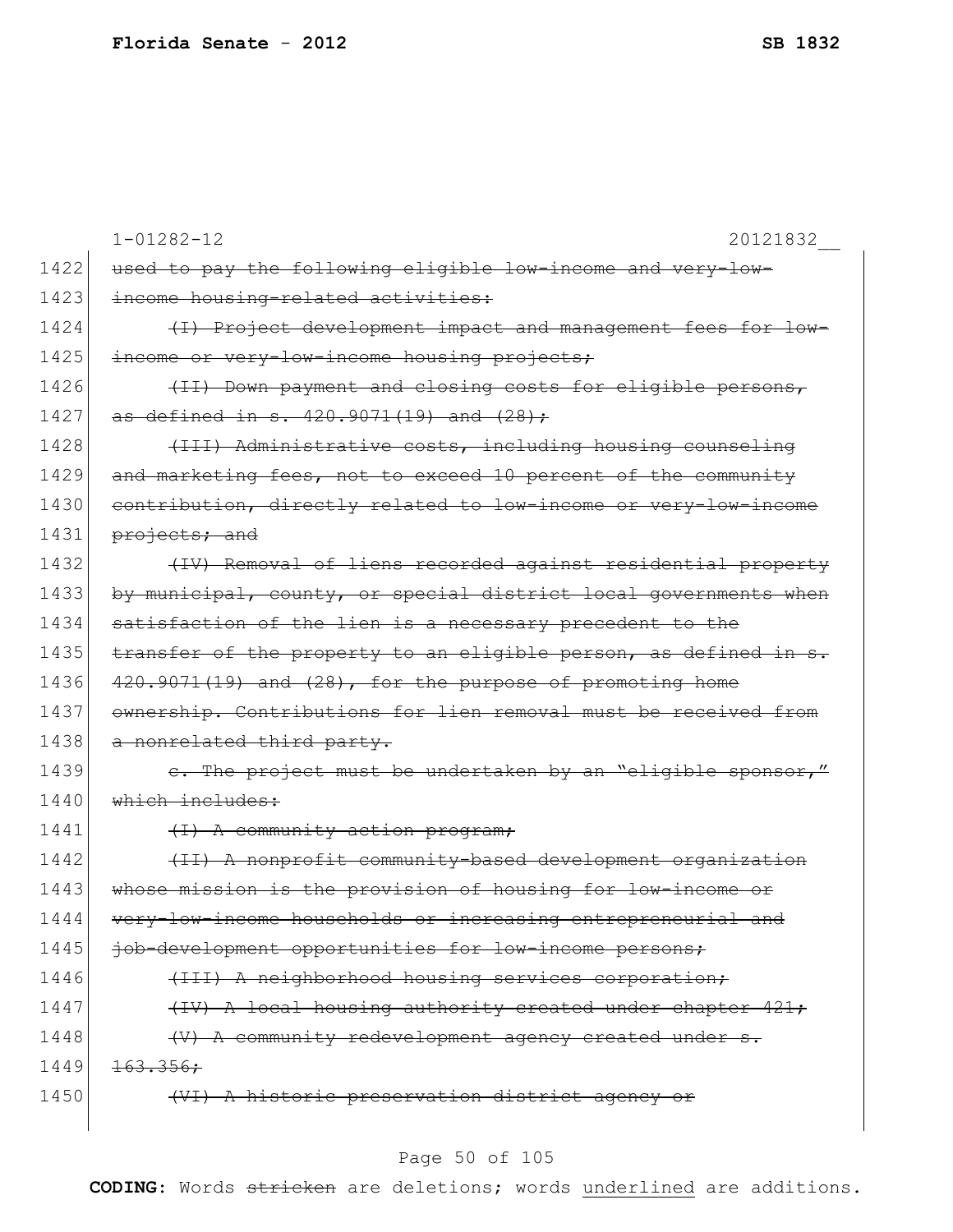|      | $1 - 01282 - 12$<br>20121832                                        |
|------|---------------------------------------------------------------------|
| 1451 | organization;                                                       |
| 1452 | (VII) A regional workforce board;                                   |
| 1453 | (VIII) A direct-support organization as provided in s.              |
| 1454 | 1009.983:                                                           |
| 1455 | (IX) An enterprise zone development agency created under s.         |
| 1456 | 290.0056:                                                           |
| 1457 | (X) A community-based organization incorporated under               |
| 1458 | chapter 617 which is recognized as educational, charitable, or      |
| 1459 | scientific pursuant to s. $501(c)$ (3) of the Internal Revenue Code |
| 1460 | and whose bylaws and articles of incorporation include              |
| 1461 | affordable housing, economic development, or community              |
| 1462 | development as the primary mission of the corporation;              |
| 1463 | (XI) Units of local government;                                     |
| 1464 | (XII) Units of state government; or                                 |
| 1465 | (XIII) Any other agency that the Department of Economic             |
| 1466 | Opportunity designates by rule.                                     |
| 1467 |                                                                     |
| 1468 | In no event may a contributing person have a financial interest     |
| 1469 | in the eligible sponsor.                                            |
| 1470 | d. The project must be located in an area designated an             |
| 1471 | enterprise zone or a Front Porch Florida Community, unless the      |
| 1472 | project increases access to high-speed broadband capability for     |
| 1473 | rural communities with enterprise zones but is physically           |
| 1474 | located outside the designated rural zone boundaries. Any           |
| 1475 | project designed to construct or rehabilitate housing for low-      |
| 1476 | income or very-low-income households as defined in s.               |
| 1477 | 420.9071(19) and (28) is exempt from the area requirement of        |
| 1478 | this sub-subparagraph.                                              |
| 1479 | e. (I) If, during the first 10 business days of the state           |
|      |                                                                     |

# Page 51 of 105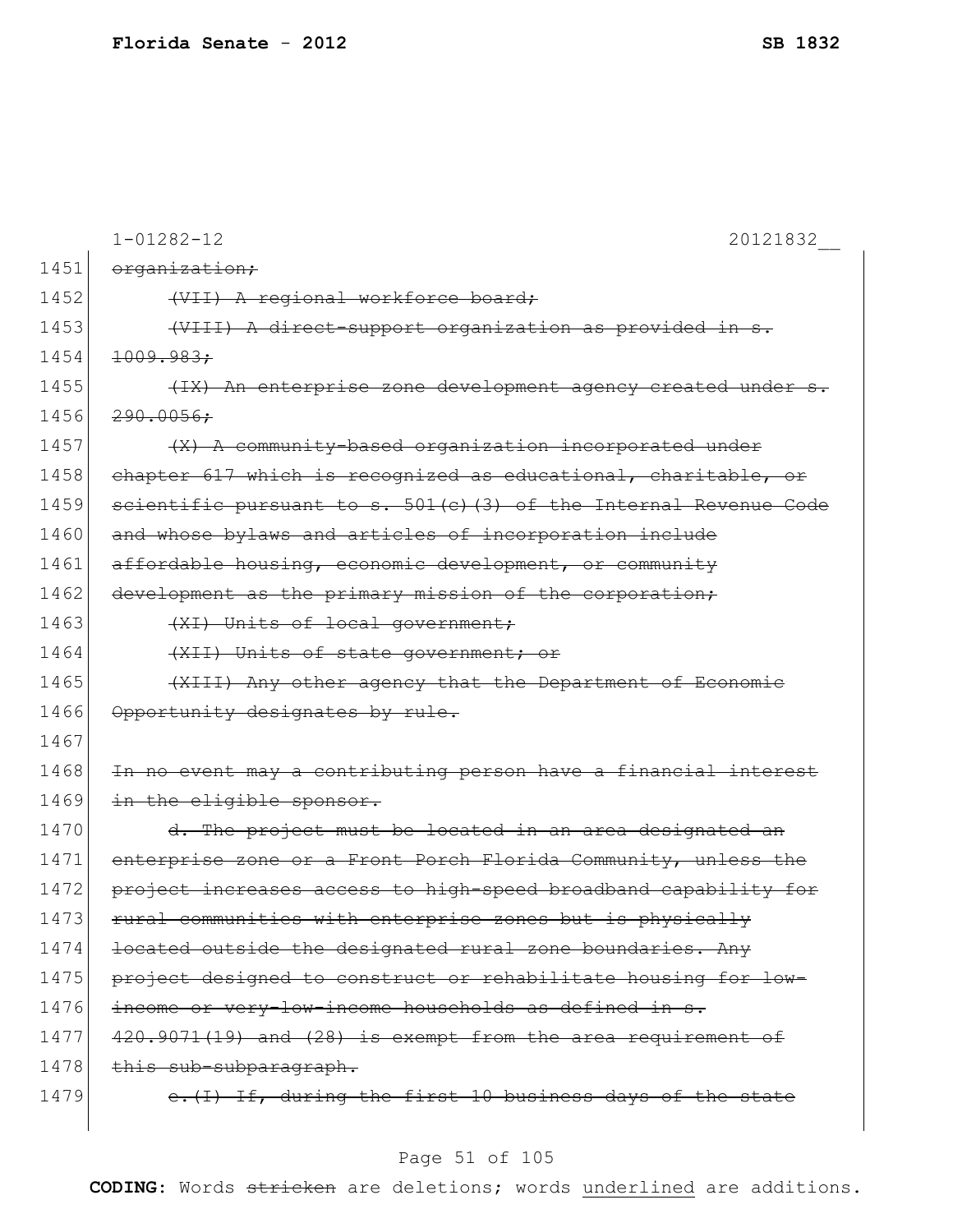1-01282-12 20121832\_\_ 1480 fiscal year, eligible tax credit applications for projects that 1481 provide homeownership opportunities for low-income or very-low- $1482$  income households as defined in s.  $420.9071(19)$  and  $(28)$  are 1483 received for less than the annual tax credits available for 1484 those projects, the Department of Economic Opportunity shall 1485 grant tax credits for those applications and shall grant 1486 remaining tax credits on a first-come, first-served basis for 1487 any subsequent eligible applications received before the end of 1488 the state fiscal year. If, during the first 10 business days of 1489 the state fiscal year, eligible tax credit applications for 1490 projects that provide homeownership opportunities for low-income 1491 or very-low-income households as defined in s. 420.9071(19) and 1492 (28) are received for more than the annual tax credits available 1493 for those projects, the Department of Economic Opportunity shall 1494 grant the tax credits for those applications as follows:  $1495$  (A) If tax credit applications submitted for approved 1496 projects of an eligible sponsor do not exceed \$200,000 in total,  $1497$  the credits shall be granted in full if the tax credit 1498 applications are approved. 1499 (B) If tax credit applications submitted for approved 1500 projects of an eligible sponsor exceed \$200,000 in total, the 1501 amount of tax credits granted pursuant to sub-sub-sub-1502 subparagraph (A) shall be subtracted from the amount of 1503 available tax credits, and the remaining credits shall be 1504 granted to each approved tax credit application on a pro rata  $1505$  basis.  $1506$  (II) If, during the first 10 business days of the state 1507 fiscal year, eligible tax credit applications for projects other 1508 than those that provide homeownership opportunities for low-

#### Page 52 of 105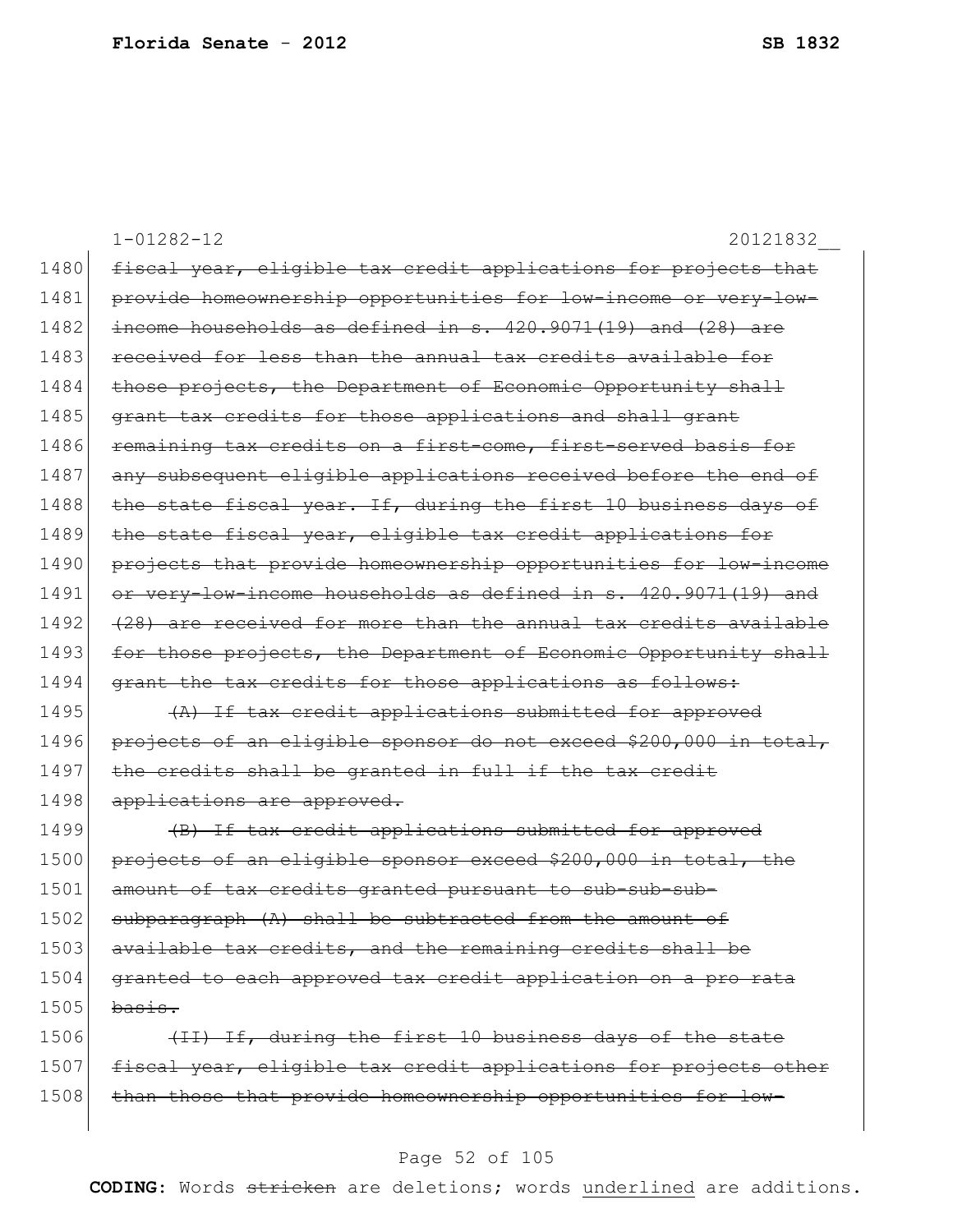|      | $1 - 01282 - 12$<br>20121832                                     |
|------|------------------------------------------------------------------|
| 1509 | income or very-low-income households as defined in s.            |
| 1510 | 420.9071(19) and (28) are received for less than the annual tax  |
| 1511 | eredits available for those projects, the Department of Economic |
| 1512 | Opportunity shall grant tax credits for those applications and   |
| 1513 | shall grant remaining tax credits on a first-come, first-served  |
| 1514 | basis for any subsequent eligible applications received before   |
| 1515 | the end of the state fiscal year. If, during the first 10        |
| 1516 | business days of the state fiscal year, eligible tax credit      |
| 1517 | applications for projects other than those that provide          |
| 1518 | homeownership opportunities for low-income or very-low-income    |
| 1519 | households as defined in s. 420.9071(19) and (28) are received   |
| 1520 | for more than the annual tax credits available for those         |
| 1521 | projects, the Department of Economic Opportunity shall grant the |
| 1522 | tax credits for those applications on a pro rata basis.          |
| 1523 | 3. Application requirements.-                                    |
| 1524 | a. Any eligible sponsor seeking to participate in this           |
| 1525 | program must submit a proposal to the Department of Economic     |
| 1526 | Opportunity which sets forth the name of the sponsor, a          |
| 1527 | description of the project, and the area in which the project is |
| 1528 | located, together with such supporting information as is         |
| 1529 | prescribed by rule. The proposal must also contain a resolution  |
| 1530 | from the local governmental unit in which the project is located |
| 1531 | certifying that the project is consistent with local plans and   |
| 1532 | requlations.                                                     |
| 1533 | b. Any person seeking to participate in this program must        |
| 1534 | submit an application for tax credit to the Department of        |
| 1535 | Economic Opportunity which sets forth the name of the sponsor, a |
| 1536 | description of the project, and the type, value, and purpose of  |

1537 the contribution. The sponsor shall verify the terms of the

#### Page 53 of 105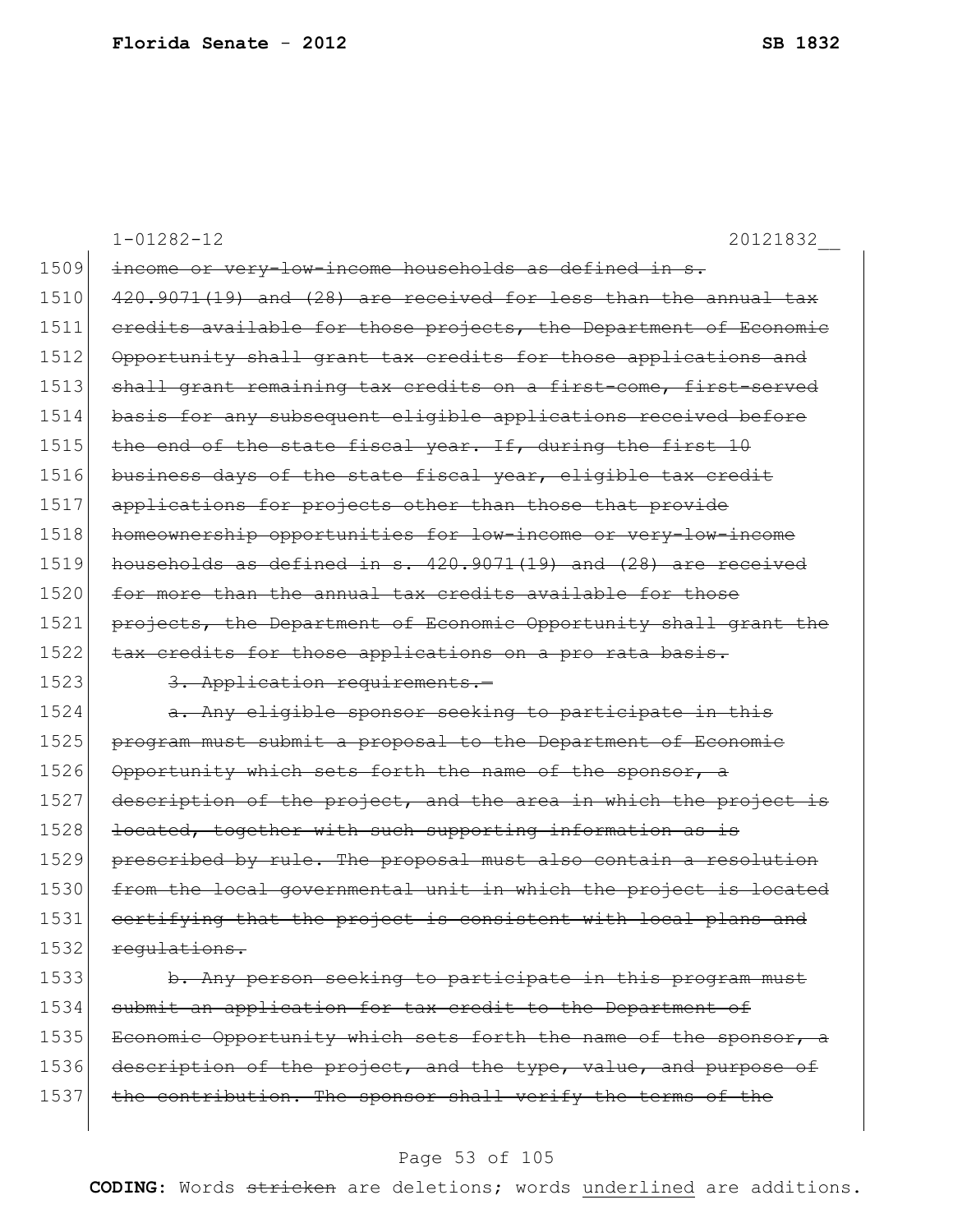|      | $1 - 01282 - 12$<br>20121832                                                  |
|------|-------------------------------------------------------------------------------|
| 1538 | application and indicate its receipt of the contribution, which               |
| 1539 | verification must be in writing and accompany the application                 |
| 1540 | for tax credit. The person must submit a separate tax credit                  |
| 1541 | application to the Department of Economic Opportunity for each                |
| 1542 | individual contribution that it makes to each individual                      |
| 1543 | project.                                                                      |
| 1544 | Any person who has received notification from the                             |
| 1545 | Department of Economic Opportunity that a tax credit has been                 |
| 1546 | approved must apply to the department to receive the refund.                  |
| 1547 | Application must be made on the form prescribed for claiming                  |
| 1548 | refunds of sales and use taxes and be accompanied by a copy of                |
| 1549 | the notification. A person may submit only one application for                |
| 1550 | refund to the department within any 12-month period.                          |
| 1551 | 4. Administration.-                                                           |
| 1552 | a. The Department of Economic Opportunity may adopt rules                     |
| 1553 | pursuant to ss. 120.536(1) and 120.54 necessary to administer                 |
| 1554 | paragraph, including rules for the approval or disapproval<br><del>this</del> |
| 1555 | of proposals by a person.                                                     |
| 1556 | b. The decision of the Department of Economic Opportunity                     |
| 1557 | must be in writing, and, if approved, the notification shall                  |
| 1558 | state the maximum credit allowable to the person. Upon approval,              |
| 1559 | Department of Economic Opportunity shall transmit a copy of<br><del>the</del> |
| 1560 | the decision to the Department of Revenue.                                    |
| 1561 | e. The Department of Economic Opportunity shall                               |
| 1562 | periodically monitor all projects in a manner consistent with                 |
| 1563 | available resources to ensure that resources are used in                      |
| 1564 | accordance with this paragraph; however, each project must be                 |
| 1565 | reviewed at least once every 2 years.                                         |
| 1566 | d. The Department of Economic Opportunity shall, in                           |
|      |                                                                               |

# Page 54 of 105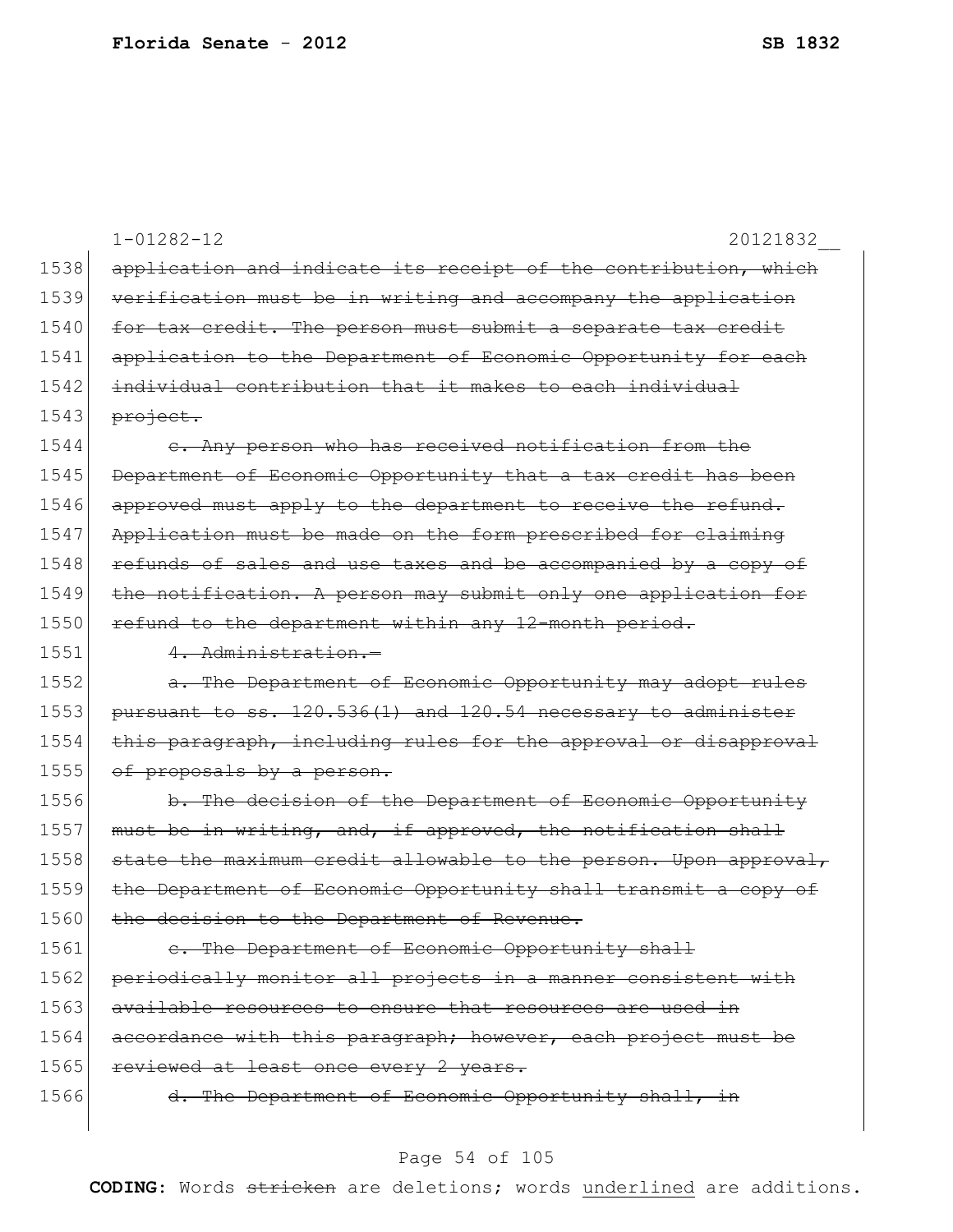|      | $1 - 01282 - 12$<br>20121832                                     |
|------|------------------------------------------------------------------|
| 1567 | consultation with the statewide and regional housing and         |
| 1568 | financial intermediaries, market the availability of the         |
| 1569 | community contribution tax credit program to community-based     |
| 1570 | organizations.                                                   |
| 1571 | 5. Expiration. This paragraph expires June 30, 2015;             |
| 1572 | however, any accrued credit carryover that is unused on that     |
| 1573 | date may be used until the expiration of the 3-year carryover    |
| 1574 | period for such credit.                                          |
| 1575 | (q) Entertainment industry tax credit; authorization;            |
| 1576 | eligibility for credits. The credits against the state sales tax |
| 1577 | authorized pursuant to s. 288.1254 shall be deducted from any    |
| 1578 | sales and use tax remitted by the dealer to the department by    |
| 1579 | electronic funds transfer and may only be deducted on a sales    |
| 1580 | and use tax return initiated through electronic data             |
| 1581 | interchange. The dealer shall separately state the credit on the |
| 1582 | electronic return. The net amount of tax due and payable must be |
| 1583 | remitted by electronic funds transfer. If the credit for the     |
| 1584 | qualified expenditures is larger than the amount owed on the     |
| 1585 | sales and use tax return that is eligible for the credit, the    |
| 1586 | unused amount of the credit may be carried forward to a          |
| 1587 | succeeding reporting period as provided in s. 288.1254(4) (e). A |
| 1588 | dealer may only obtain a credit using the method described in    |
| 1589 | this subparagraph. A dealer is not authorized to obtain a credit |
| 1590 | by applying for a refund.                                        |
| 1591 | (6) EXEMPTIONS; POLITICAL SUBDIVISIONS.-                         |
| 1592 | (a) There are also exempt from the tax imposed by this           |
| 1593 | chapter sales made to the United States Government, a state, or  |

#### Page 55 of 105

1594 any county, municipality, or political subdivision of a state 1595 when payment is made directly to the dealer by the governmental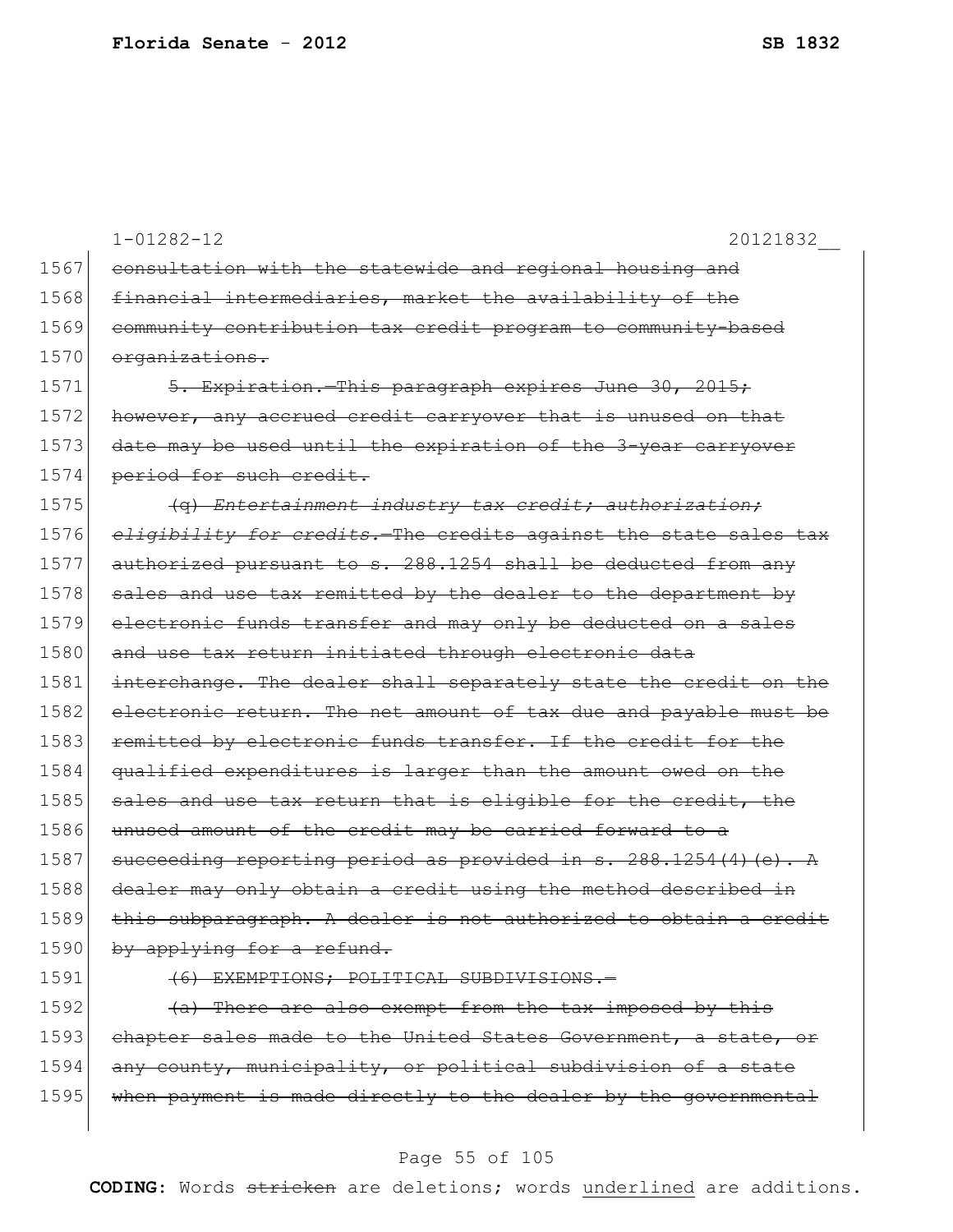|      | $1 - 01282 - 12$<br>20121832                                     |
|------|------------------------------------------------------------------|
| 1596 | entity. This exemption shall not inure to any transaction        |
| 1597 | otherwise taxable under this chapter when payment is made by a   |
| 1598 | government employee by any means, including, but not limited to, |
| 1599 | eash, check, or credit card when that employee is subsequently   |
| 1600 | reimbursed by the governmental entity. This exemption does not   |
| 1601 | include sales, rental, use, consumption, or storage for use in   |
| 1602 | any political subdivision or municipality in this state of       |
| 1603 | machines and equipment and parts and accessories therefor used   |
| 1604 | in the generation, transmission, or distribution of electrical   |
| 1605 | energy by systems owned and operated by a political subdivision  |
| 1606 | in this state for transmission or distribution expansion.        |
| 1607 | Likewise exempt are charges for services rendered by radio and   |
| 1608 | television stations, including line charges, talent fees, or     |
| 1609 | license fees and charges for films, videotapes, and              |
| 1610 | transcriptions used in producing radio or television broadcasts. |
| 1611 | The exemption provided in this subsection does not include       |
| 1612 | sales, rental, use, consumption, or storage for use in any       |
| 1613 | political subdivision or municipality in this state of machines  |
| 1614 | and equipment and parts and accessories therefor used in         |
| 1615 | providing two-way telecommunications services to the public for  |
| 1616 | hire by the use of a telecommunications facility, as defined in  |
| 1617 | s. 364.02(14), and for which a certificate is required under     |
| 1618 | chapter 364, which facility is owned and operated by any county, |
| 1619 | municipality, or other political subdivision of the state. Any   |
| 1620 | immunity of any political subdivision of the state or other      |
| 1621 | entity of local government from taxation of the property used to |
| 1622 | provide telecommunication services that is taxed as a result of  |
| 1623 | this section is hereby waived. However, the exemption provided   |
| 1624 | in this subsection includes transactions taxable under this      |
|      |                                                                  |

# Page 56 of 105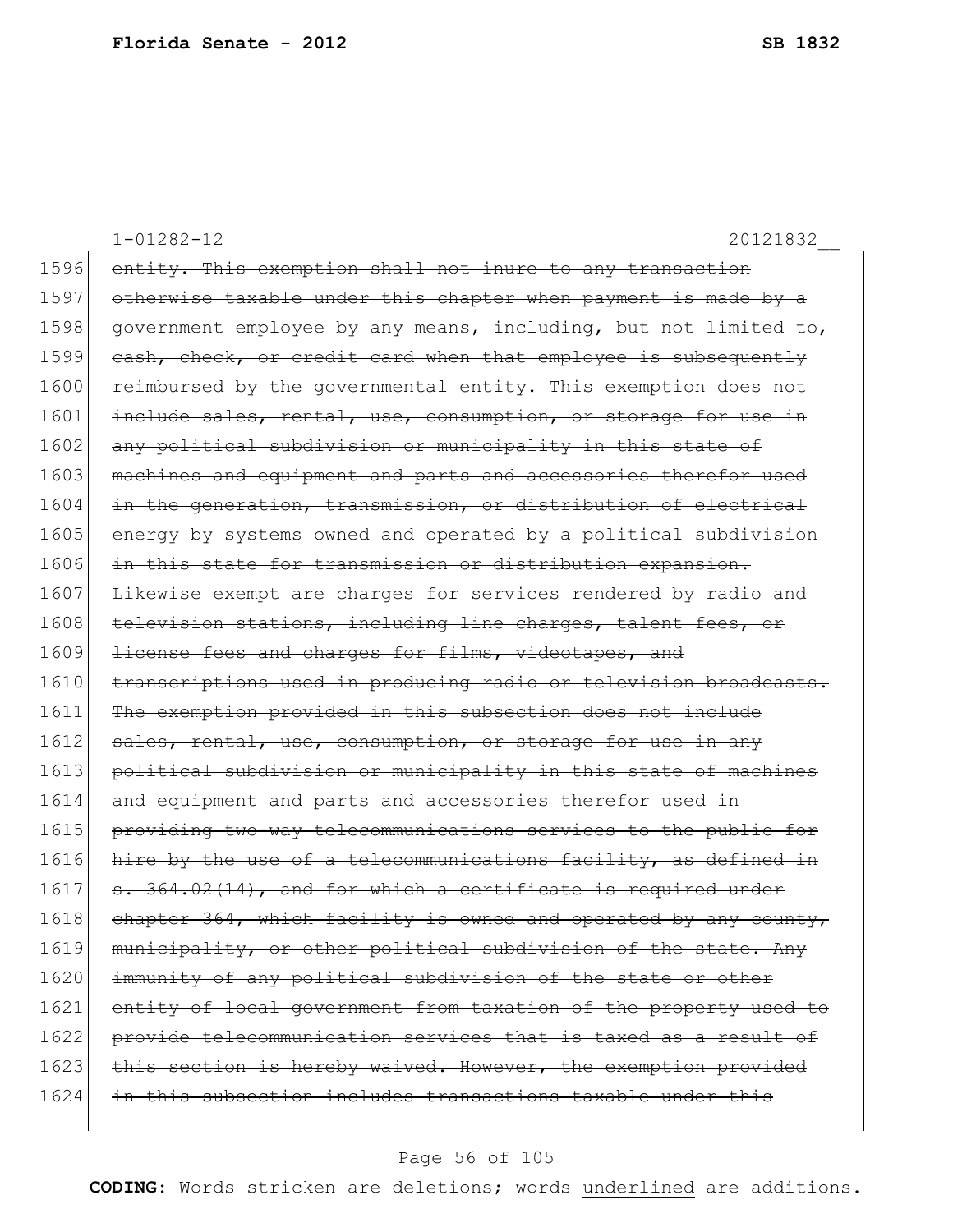|      | 20121832<br>$1 - 01282 - 12$                                     |
|------|------------------------------------------------------------------|
| 1625 | chapter which are for use by the operator of a public-use        |
| 1626 | airport, as defined in s. 332.004, in providing such             |
| 1627 | telecommunications services for the airport or its tenants,      |
| 1628 | concessionaires, or licensees, or which are for use by a public  |
| 1629 | hospital for the provision of such telecommunications services.  |
| 1630 | (b) The exemption provided under this subsection does not        |
| 1631 | include sales of tangible personal property made to contractors  |
| 1632 | employed directly to or as agents of any such government or      |
| 1633 | political subdivision when such tangible personal property goes  |
| 1634 | into or becomes a part of public works owned by such government  |
| 1635 | or political subdivision. A determination of whether a           |
| 1636 | particular transaction is properly characterized as an exempt    |
| 1637 | sale to a government entity or a taxable sale to a contractor    |
| 1638 | shall be based upon the substance of the transaction rather than |
| 1639 | the form in which the transaction is cast. However, for sales of |
| 1640 | tangible personal property that go into or become a part of      |
| 1641 | public works owned by a governmental entity, other than the      |
| 1642 | Federal Government, a governmental entity claiming the exemption |
| 1643 | provided under this subsection shall certify to the dealer and   |
| 1644 | the contractor the entity's claim to the exemption by providing  |
| 1645 | the dealer and the contractor a certificate of entitlement to    |
| 1646 | the exemption for such sales. If the department later determines |
| 1647 | that such sales, in which the governmental entity provided the   |
| 1648 | dealer and the contractor with a certificate of entitlement to   |
| 1649 | the exemption, were not exempt sales to the governmental entity, |
| 1650 | the governmental entity shall be liable for any tax, penalty,    |
| 1651 | and interest determined to be owed on such transactions.         |
| 1652 | Possession by a dealer or contractor of a certificate of         |
| 1653 | entitlement to the exemption from the governmental entity        |
|      |                                                                  |

# Page 57 of 105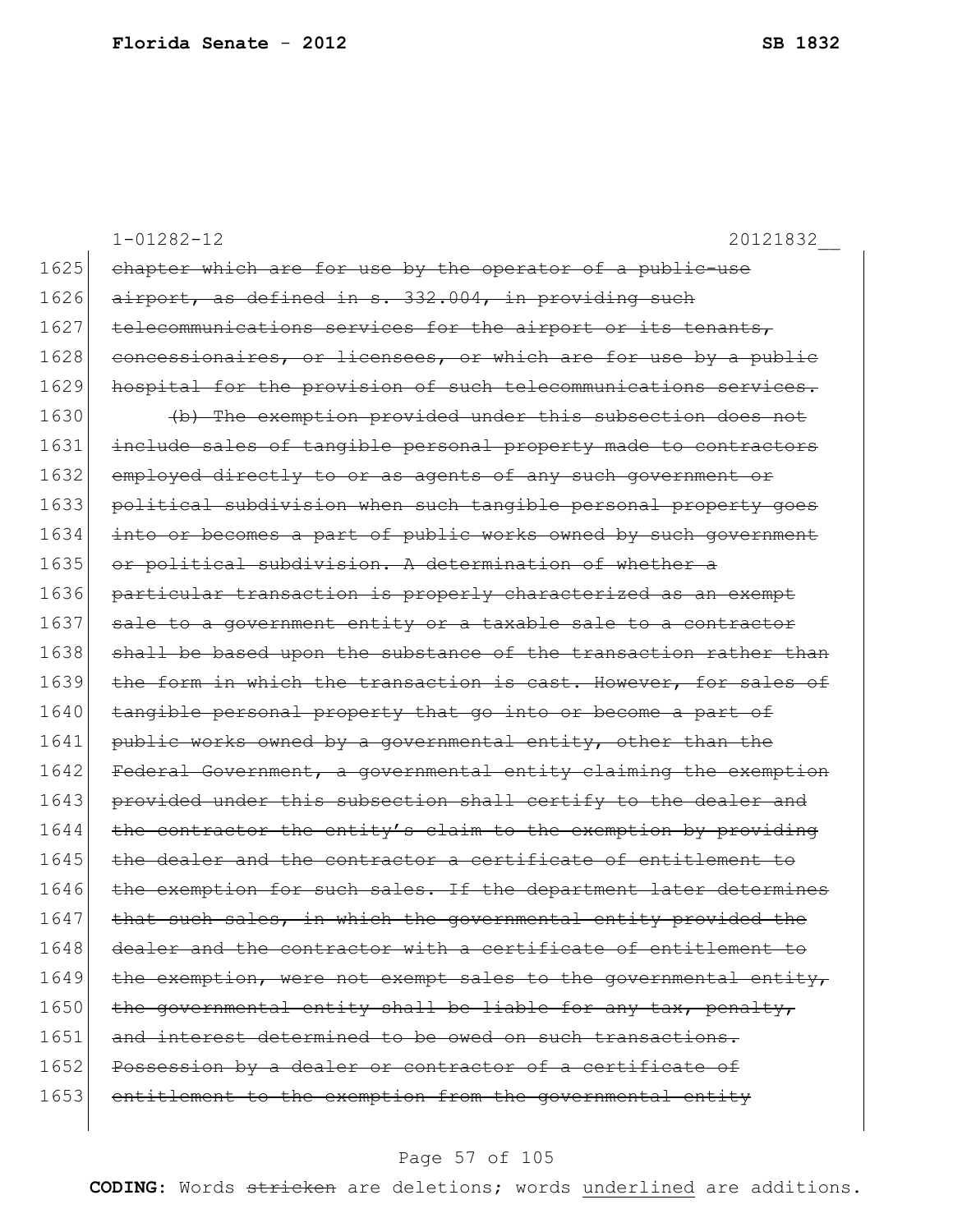1-01282-12 20121832\_\_ 1654 relieves the dealer from the responsibility of collecting tax on 1655 the sale and the contractor for any liability for tax, penalty, 1656 or interest related to the sale, and the department shall look  $1657$  solely to the governmental entity for recovery of tax, penalty, 1658 and interest if the department determines that the transaction 1659 was not an exempt sale to the governmental entity. The 1660 governmental entity may not transfer liability for such tax, 1661 penalty, and interest to another party by contract or agreement. 1662 (c) The department shall adopt rules for determining 1663 whether a particular transaction is properly characterized as an 1664 exempt sale to a governmental entity or a taxable sale to a 1665 contractor which give special consideration to factors that 1666 govern the status of the tangible personal property before being 1667 affixed to real property. In developing such rules, assumption 1668 of the risk of damage or loss is of paramount consideration in 1669 the determination. The department shall also adopt, by rule, a 1670 certificate of entitlement to exemption for use as provided in 1671 paragraph (b). The certificate shall require the governmental 1672 entity to affirm that it will comply with the requirements of 1673 this subsection and the rules adopted under paragraph (b) in 1674 order to qualify for the exemption and that it acknowledges its 1675 liability for any tax, penalty, or interest later determined by 1676 the department to be owed on such transactions. 1677 (3)<del>(7)</del> MISCELLANEOUS EXEMPTIONS.-Exemptions provided to any

1678 entity by this chapter do not inure to any transaction that is 1679 otherwise taxable under this chapter when payment is made by a 1680 representative or employee of the entity by any means, 1681 including, but not limited to, cash, check, or credit card, even 1682 | when that representative or employee is subsequently reimbursed

#### Page 58 of 105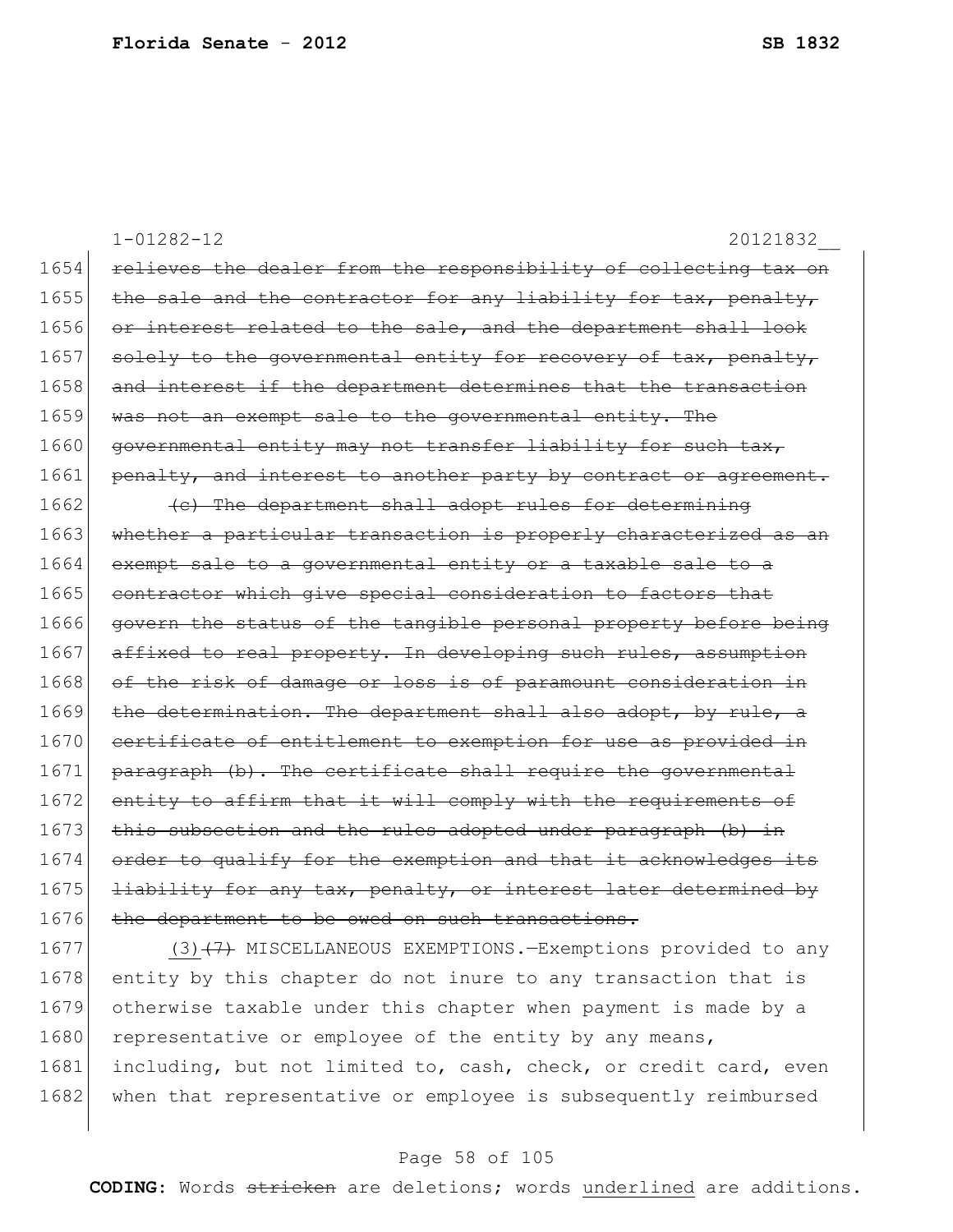|      | $1 - 01282 - 12$<br>20121832                                     |
|------|------------------------------------------------------------------|
| 1683 | by the entity. In addition, exemptions provided to any entity by |
| 1684 | this subsection do not inure to any transaction that is          |
| 1685 | otherwise taxable under this chapter unless the entity has       |
| 1686 | obtained a sales tax exemption certificate from the department   |
| 1687 | or the entity obtains or provides other documentation as         |
| 1688 | required by the department. Eligible purchases or leases made    |
| 1689 | with such a certificate must be in strict compliance with this   |
| 1690 | subsection and departmental rules, and any person who makes an   |
| 1691 | exempt purchase with a certificate that is not in strict         |
| 1692 | compliance with this subsection and the rules is liable for and  |
| 1693 | shall pay the tax. The department may adopt rules to administer  |
| 1694 | this subsection.                                                 |
| 1695 | (a) Artificial commemorative flowers. Exempt from the tax        |
| 1696 | imposed by this chapter is the sale of artificial commemorative  |
| 1697 | flowers by bona fide nationally chartered veterans'              |
| 1698 | organizations.                                                   |
| 1699 | (b) Boiler fuels. When purchased for use as a combustible        |
| 1700 | fuel, purchases of natural gas, residual oil, recycled oil,      |
| 1701 | waste oil, solid waste material, coal, sulfur, wood, wood        |
| 1702 | residues or wood bark used in an industrial manufacturing,       |
| 1703 | processing, compounding, or production process at a fixed        |
| 1704 | location in this state are exempt from the taxes imposed by this |
| 1705 | chapter; however, such exemption shall not be allowed unless the |
| 1706 | purchaser signs a certificate stating that the fuel to be        |
| 1707 | exempted is for the exclusive use designated herein. This        |
| 1708 | exemption does not apply to the use of boiler fuels that are not |
| 1709 | used in manufacturing, processing, compounding, or producing     |
| 1710 | items of tangible personal property for sale, or to the use of   |
| 1711 | boiler fuels used by any firm subject to regulation by the       |
|      |                                                                  |

# Page 59 of 105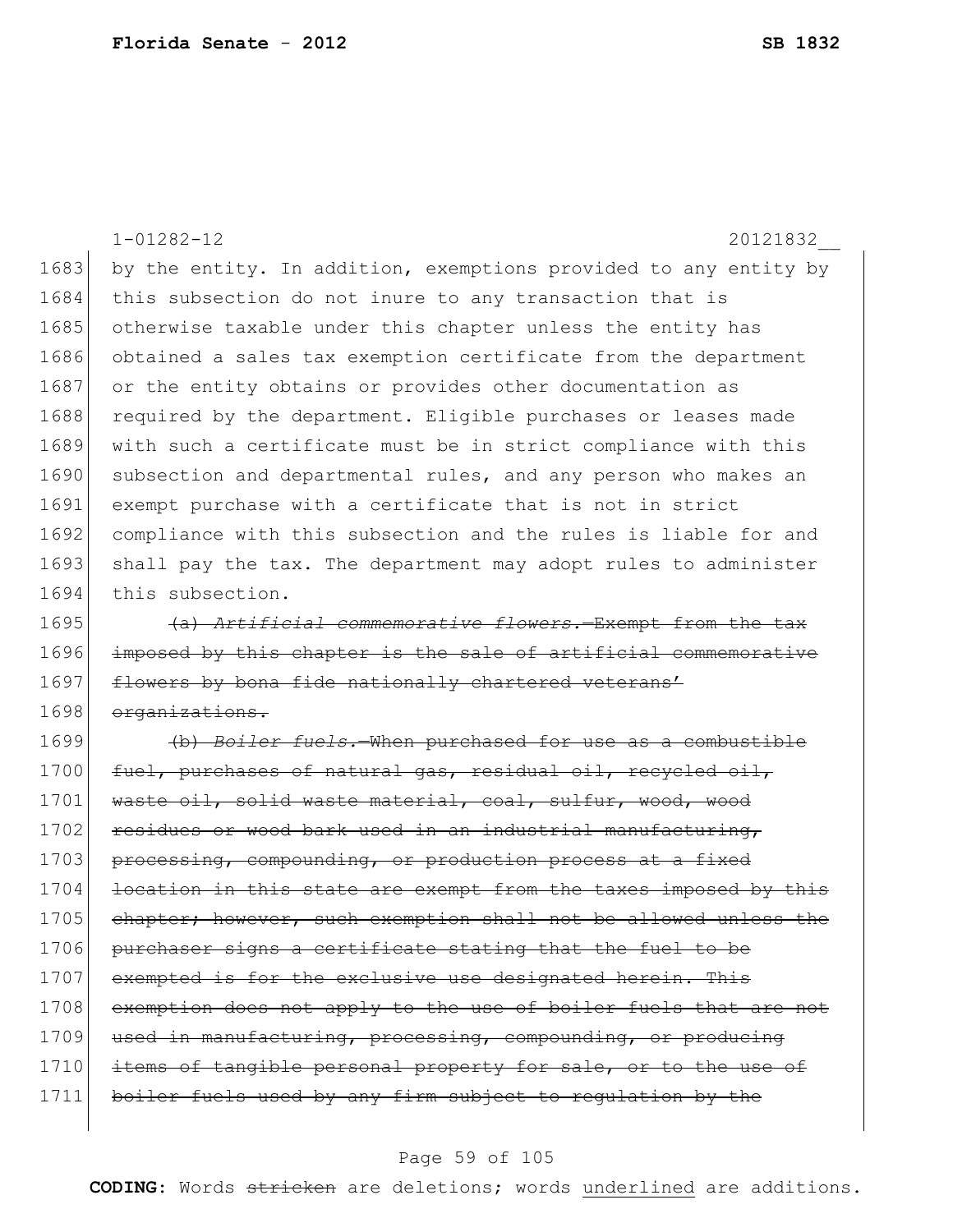|      | $1 - 01282 - 12$<br>20121832                                           |
|------|------------------------------------------------------------------------|
| 1712 | Division of Hotels and Restaurants of the Department of Business       |
| 1713 | and Professional Requlation.                                           |
| 1714 | (c) Crustacea bait. Also exempt from the tax imposed by                |
| 1715 | this chapter is the purchase by commercial fishers of bait             |
| 1716 | intended solely for use in the entrapment of Callinectes sapidus       |
| 1717 | and Menippe mercenaria.                                                |
| 1718 | (d) Feeds. Feeds for poultry, ostriches, and livestock,                |
| 1719 | including racehorses and dairy cows, are exempt.                       |
| 1720 | (e) Film rentals.-Film rentals are exempt when an admission            |
| 1721 | is charged for viewing such film, and license fees and direct          |
| 1722 | charges for films, videotapes, and transcriptions used by              |
| 1723 | television or radio stations or networks are exempt.                   |
| 1724 | (f) Flags. Also exempt are sales of the flag of the United             |
| 1725 | States and the official state flag of Florida.                         |
| 1726 | (g) Florida Retired Educators Association and its local                |
| 1727 | chapters. Also exempt from payment of the tax imposed by this          |
| 1728 | chapter are purchases of office supplies, equipment, and               |
| 1729 | publications made by the Florida Retired Educators Association         |
| 1730 | and its local chapters.                                                |
| 1731 | (a) $\downarrow$ h) Guide dogs for the blind. Also exempt are the sale |
| 1732 | or rental of quide dogs for the blind, commonly referred to as         |
| 1733 | "seeing-eye dogs," and the sale of food or other items for such        |
| 1734 | quide dogs.                                                            |
| 1735 | 1. The department shall issue a consumer's certificate of              |
| 1736 | exemption to any blind person who holds an identification card         |
| 1737 | as provided for in s. 413.091 and who either owns or rents, or         |
| 1738 | contemplates the ownership or rental of, a quide dog for the           |
| 1739 | blind. The consumer's certificate of exemption shall be issued         |
| 1740 | without charge and shall be of such size as to be capable of           |

# Page 60 of 105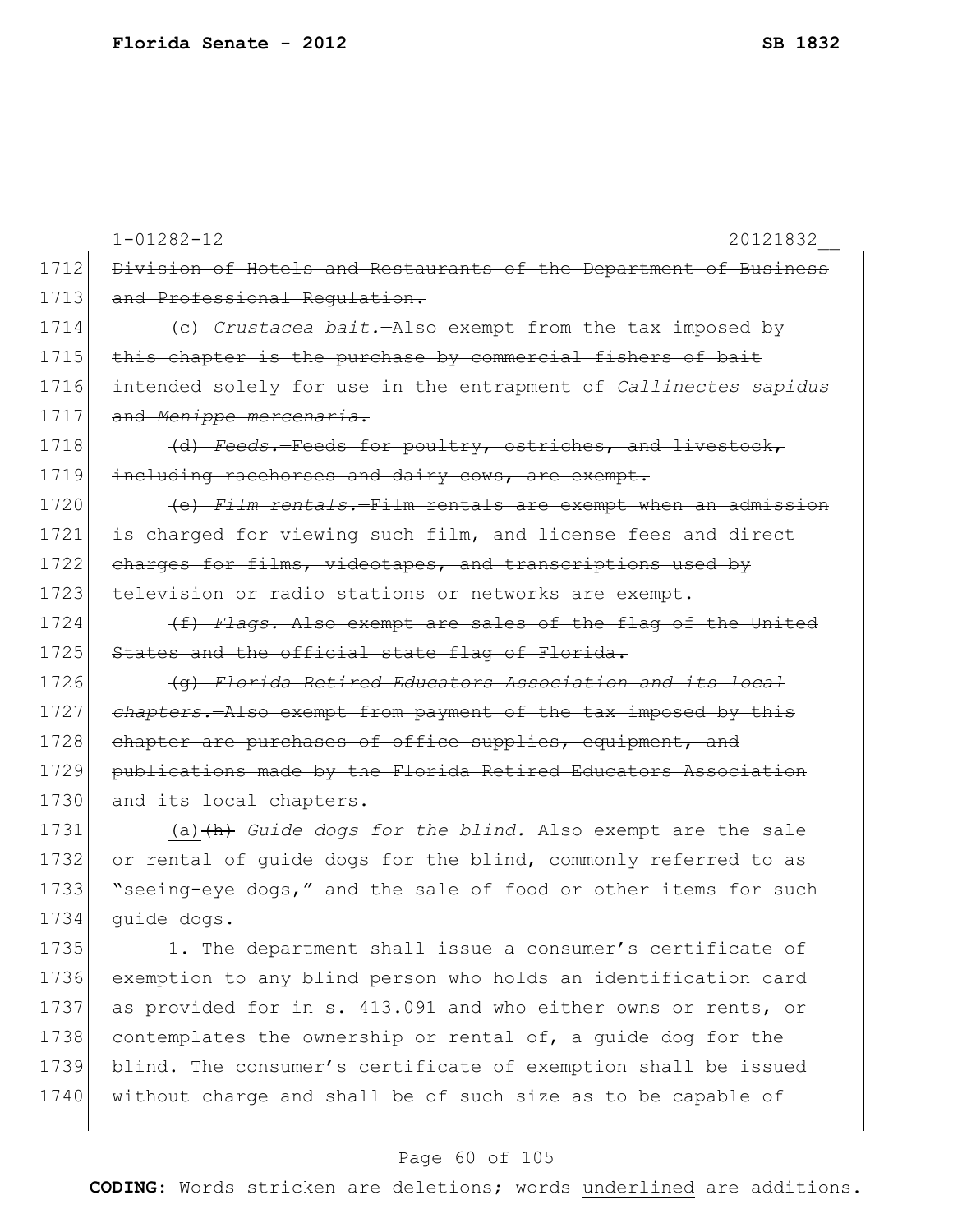1-01282-12 20121832\_\_

1741 being carried in a wallet or billfold.

1742 2. The department shall make such rules concerning items 1743 exempt from tax under the provisions of this paragraph as may be 1744 necessary to provide that any person authorized to have a 1745 consumer's certificate of exemption need only present such a 1746 certificate at the time of paying for exempt goods and shall not 1747 be required to pay any tax thereon.

1748 (b) (i) *Hospital meals and rooms.*—Also exempt from payment 1749 of the tax imposed by this chapter on rentals and meals are 1750 patients and inmates of any hospital or other physical plant or 1751 facility designed and operated primarily for the care of persons 1752 who are ill, aged, infirm, mentally or physically incapacitated, 1753 or otherwise dependent on special care or attention. Residents 1754 of a home for the aged are exempt from payment of taxes on meals 1755 provided through the facility. A home for the aged is defined as 1756 a facility that is licensed or certified in part or in whole 1757 under chapter 400, chapter 429, or chapter 651, or that is 1758 financed by a mortgage loan made or insured by the United States 1759 Department of Housing and Urban Development under s. 202, s. 202 1760 with a s. 8 subsidy, s. 221(d)(3) or (4), s. 232, or s. 236 of 1761 the National Housing Act, or other such similar facility 1762 designed and operated primarily for the care of the aged.

1763 (c)  $\leftrightarrow$  *Household fuels.*—Also exempt from payment of the tax 1764 imposed by this chapter are sales of utilities to residential 1765 households or owners of residential models in this state by 1766 utility companies who pay the gross receipts tax imposed under 1767 s. 203.01, and sales of fuel to residential households or owners 1768 of residential models, including oil, kerosene, liquefied 1769 petroleum gas, coal, wood, and other fuel products used in the

#### Page 61 of 105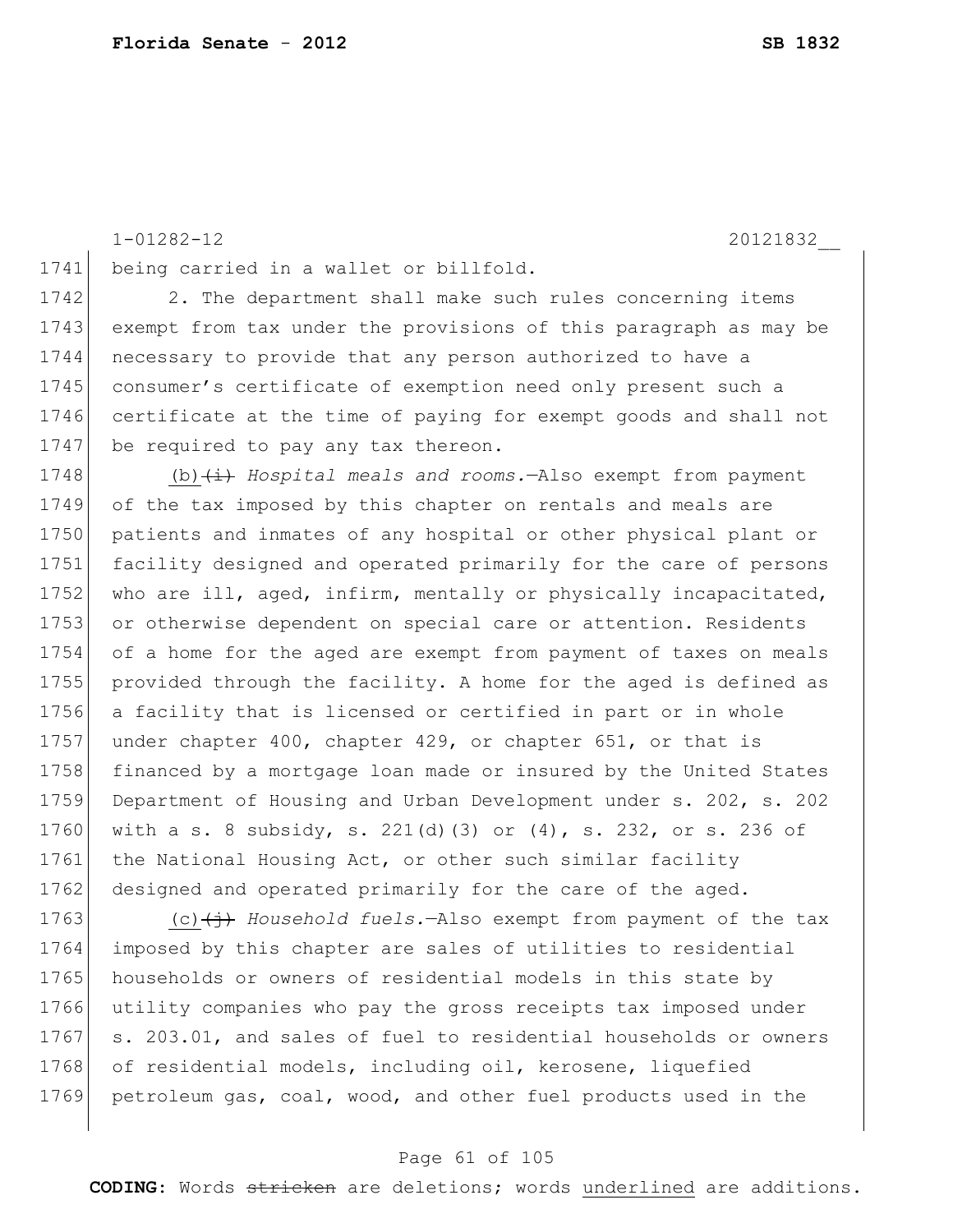1-01282-12 20121832\_\_ 1770 household or residential model for the purposes of heating, 1771 cooking, lighting, and refrigeration, regardless of whether such 1772 sales of utilities and fuels are separately metered and billed 1773 direct to the residents or are metered and billed to the 1774 landlord. If any part of the utility or fuel is used for a 1775 | nonexempt purpose, the entire sale is taxable. The landlord 1776 shall provide a separate meter for nonexempt utility or fuel 1777 consumption. For the purposes of this paragraph, licensed family 1778 day care homes shall also be exempt. 1779 (d) (k) *Meals provided by certain nonprofit organizations.*— 1780 There is exempt from the tax imposed by this chapter the sale of 1781 prepared meals by a nonprofit volunteer organization to 1782 handicapped, elderly, or indigent persons when such meals are 1783 delivered as a charitable function by the organization to such 1784 persons at their places of residence. 1785 (l) *Organizations providing special educational, cultural,*  1786 *recreational, and social benefits to minors.*—Also exempt from 1787 the tax imposed by this chapter are sales or leases to and sales 1788 of donated property by nonprofit organizations which are 1789 incorporated pursuant to chapter 617 the primary purpose of 1790 which is providing activities that contribute to the development 1791 of good character or good sportsmanship, or to the educational 1792 or cultural development, of minors. This exemption is extended 1793 only to that level of the organization that has a salaried 1794 executive officer or an elected nonsalaried executive officer. 1795 For the purpose of this paragraph, the term "donated property" 1796 means any property transferred to such nonprofit organization 1797 for less than 50 percent of its fair market value.

1798 (m) *Religious institutions.*—

#### Page 62 of 105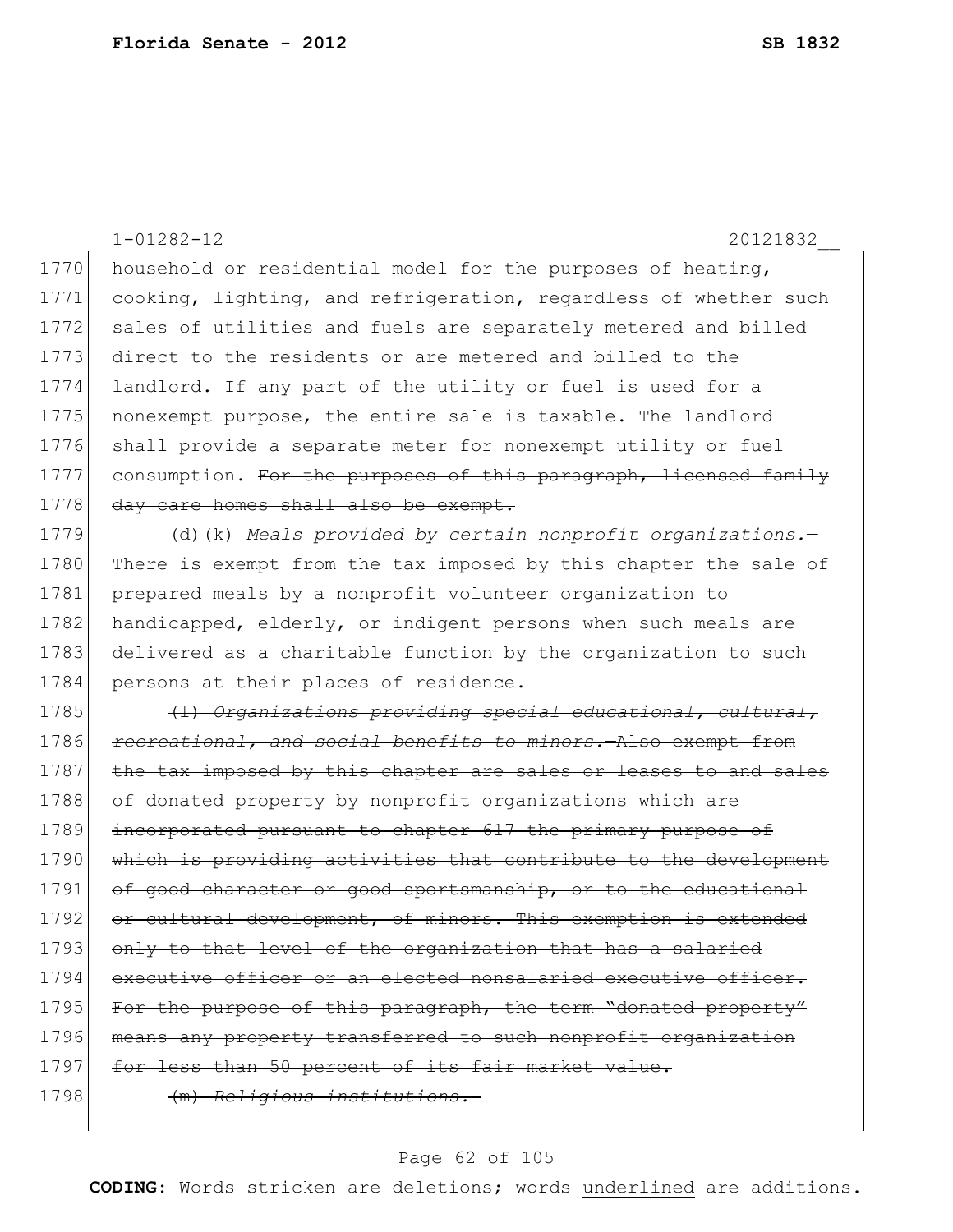|      | $1 - 01282 - 12$<br>20121832                                     |
|------|------------------------------------------------------------------|
| 1799 | 1. There are exempt from the tax imposed by this chapter         |
| 1800 | transactions involving sales or leases directly to religious     |
| 1801 | institutions when used in carrying on their customary nonprofit  |
| 1802 | religious activities or sales or leases of tangible personal     |
| 1803 | property by religious institutions having an established         |
| 1804 | physical place for worship at which nonprofit religious services |
| 1805 | and activities are reqularly conducted and carried on.           |
| 1806 | 2. As used in this paragraph, the term "religious                |
| 1807 | institutions" means churches, synagogues, and established        |
| 1808 | physical places for worship at which nonprofit religious         |
| 1809 | services and activities are regularly conducted and carried on.  |
| 1810 | The term "religious institutions" includes nonprofit             |
| 1811 | corporations the sole purpose of which is to provide free        |
| 1812 | transportation services to church members, their families, and   |
| 1813 | other church attendees. The term "religious institutions" also   |
| 1814 | includes nonprofit state, nonprofit district, or other nonprofit |
| 1815 | governing or administrative offices the function of which is to  |
| 1816 | assist or requlate the customary activities of religious         |
| 1817 | institutions. The term "religious institutions" also includes    |
| 1818 | any nonprofit corporation that is qualified as nonprofit under   |
| 1819 | s. 501(c)(3) of the Internal Revenue Code of 1986, as amended,   |
| 1820 | and that owns and operates a Florida television station, at      |
| 1821 | least 90 percent of the programming of which station consists of |
| 1822 | programs of a religious nature and the financial support for     |
| 1823 | which, exclusive of receipts for broadcasting from other         |
| 1824 | nonprofit organizations, is predominantly from contributions     |
| 1825 | from the general public. The term "religious institutions" also  |
| 1826 | includes any nonprofit corporation that is qualified as          |
| 1827 | nonprofit under s. 501(c)(3) of the Internal Revenue Code of     |
|      |                                                                  |

# Page 63 of 105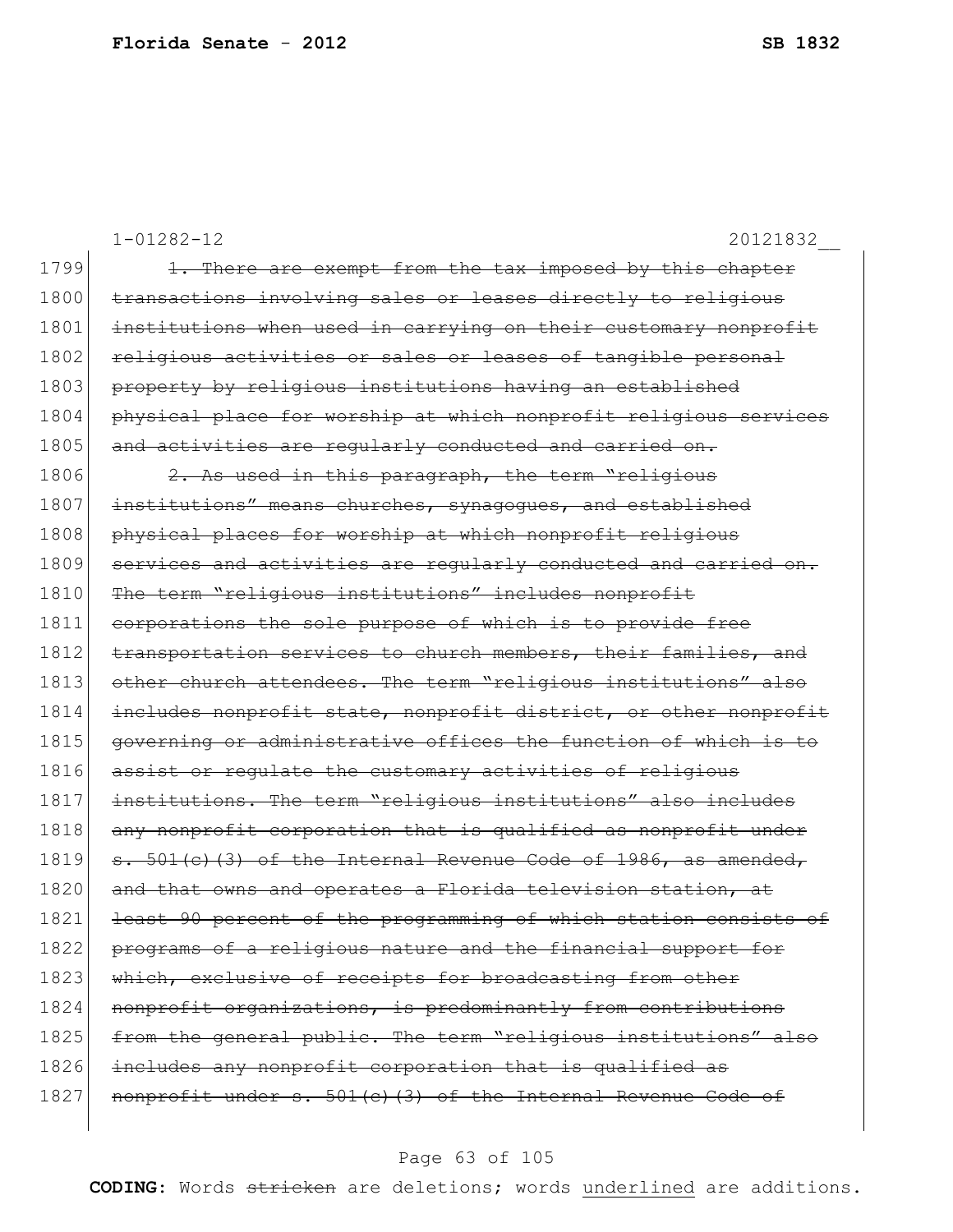|      | $1 - 01282 - 12$<br>20121832                                      |
|------|-------------------------------------------------------------------|
| 1828 | 1986, as amended, the primary activity of which is making and     |
| 1829 | distributing audio recordings of religious scriptures and         |
| 1830 | teachings to blind or visually impaired persons at no charge.     |
| 1831 | The term "religious institutions" also includes any nonprofit     |
| 1832 | corporation that is qualified as nonprofit under s. 501(c) (3) of |
| 1833 | the Internal Revenue Code of 1986, as amended, the sole or        |
| 1834 | primary function of which is to provide, upon invitation,         |
| 1835 | nonprofit religious services, evangelistic services, religious    |
| 1836 | education, administrative assistance, or missionary assistance    |
| 1837 | for a church, synagogue, or established physical place of         |
| 1838 | worship at which nonprofit religious services and activities are  |
| 1839 | regularly conducted.                                              |
| 1840 | (n) Veterans' organizations.-                                     |
| 1841 | 1. There are exempt from the tax imposed by this chapter          |
| 1842 | transactions involving sales or leases to qualified veterans'     |
| 1843 | organizations and their auxiliaries when used in carrying on      |
| 1844 | their customary veterans' organization activities.                |
| 1845 | 2. As used in this paragraph, the term "veterans"                 |
| 1846 | organizations" means nationally chartered or recognized           |
| 1847 | veterans' organizations, including, but not limited to, Florida   |
| 1848 | chapters of the Paralyzed Veterans of America, Catholic War       |
| 1849 | Veterans of the U.S.A., Jewish War Veterans of the U.S.A., and    |
| 1850 | the Disabled American Veterans, Department of Florida, Inc.       |
| 1851 | which hold current exemptions from federal income tax under s.    |
| 1852 | $501(c)$ (4) or (19) of the Internal Revenue Code of 1986, as     |
| 1853 | amended.                                                          |
| 1854 | (o) Schools, colleges, and universities. - Also exempt from       |
| 1855 | the tax imposed by this chapter are sales or leases to state      |
| 1856 | tax-supported schools, colleges, or universities.                 |

# Page 64 of 105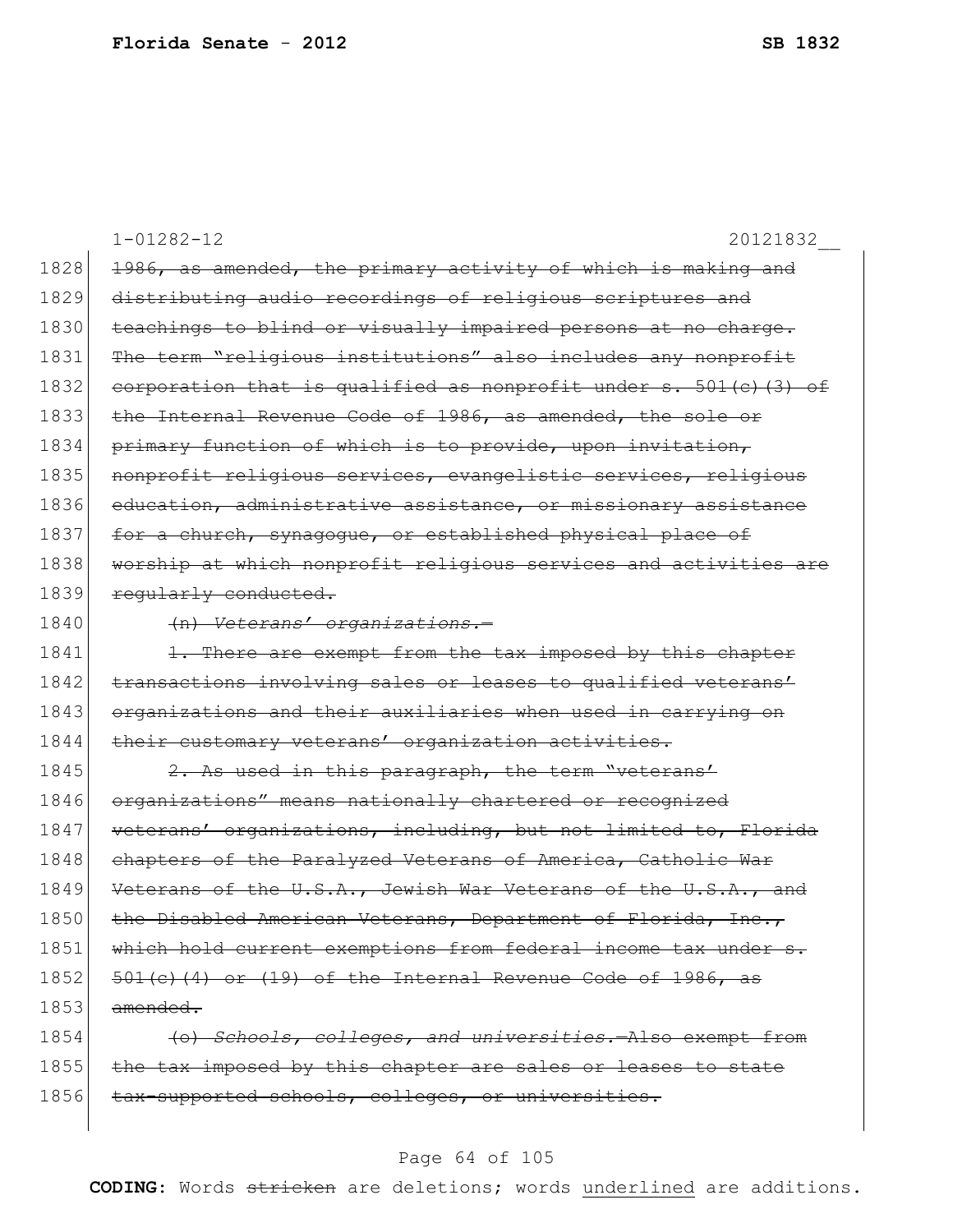|      | $1 - 01282 - 12$<br>20121832                                       |
|------|--------------------------------------------------------------------|
| 1857 | (p) Section 501(c)(3) organizations. Also exempt from the          |
| 1858 | tax imposed by this chapter are sales or leases to organizations   |
| 1859 | determined by the Internal Revenue Service to be currently         |
| 1860 | exempt from federal income tax pursuant to s. 501(c)(3) of the     |
| 1861 | Internal Revenue Code of 1986, as amended, when such leases or     |
| 1862 | purchases are used in carrying on their customary nonprofit        |
| 1863 | activities.                                                        |
| 1864 | (q) Resource recovery equipment. Also exempt is resource           |
| 1865 | recovery equipment which is owned and operated by or on behalf     |
| 1866 | of any county or municipality, certified by the Department of      |
| 1867 | Environmental Protection under the provisions of s. 403.715.       |
| 1868 | (e) $\overline{f}$ School books and school lunches. This exemption |
| 1869 | applies to school books used in regularly prescribed courses of    |
| 1870 | study, and to school lunches served in public, parochial, or       |
| 1871 | nonprofit schools operated for and attended by pupils of grades    |
| 1872 | K through 12. Yearbooks, magazines, newspapers, directories,       |
| 1873 | bulletins, and similar publications distributed by such            |
| 1874 | educational institutions to their students are also exempt.        |
| 1875 | School books and food sold or served at community colleges and     |
| 1876 | other institutions of higher learning are taxable.                 |
| 1877 | (s) Tasting beverages. Vinous and alcoholic beverages              |
| 1878 | provided by distributors or vendors for the purpose of "wine       |
| 1879 | tasting" and "spirituous beverage tasting" as contemplated under   |
| 1880 | the provisions of ss. 564.06 and 565.12, respectively, are         |
| 1881 | exempt from the tax imposed by this chapter.                       |
| 1882 | (t) Boats temporarily docked in state.-                            |
| 1883 | 1. Notwithstanding the provisions of chapter 328,                  |
| 1884 | pertaining to the registration of vessels, a boat upon which the   |
| 1885 | state sales or use tax has not been paid is exempt from the use    |
|      |                                                                    |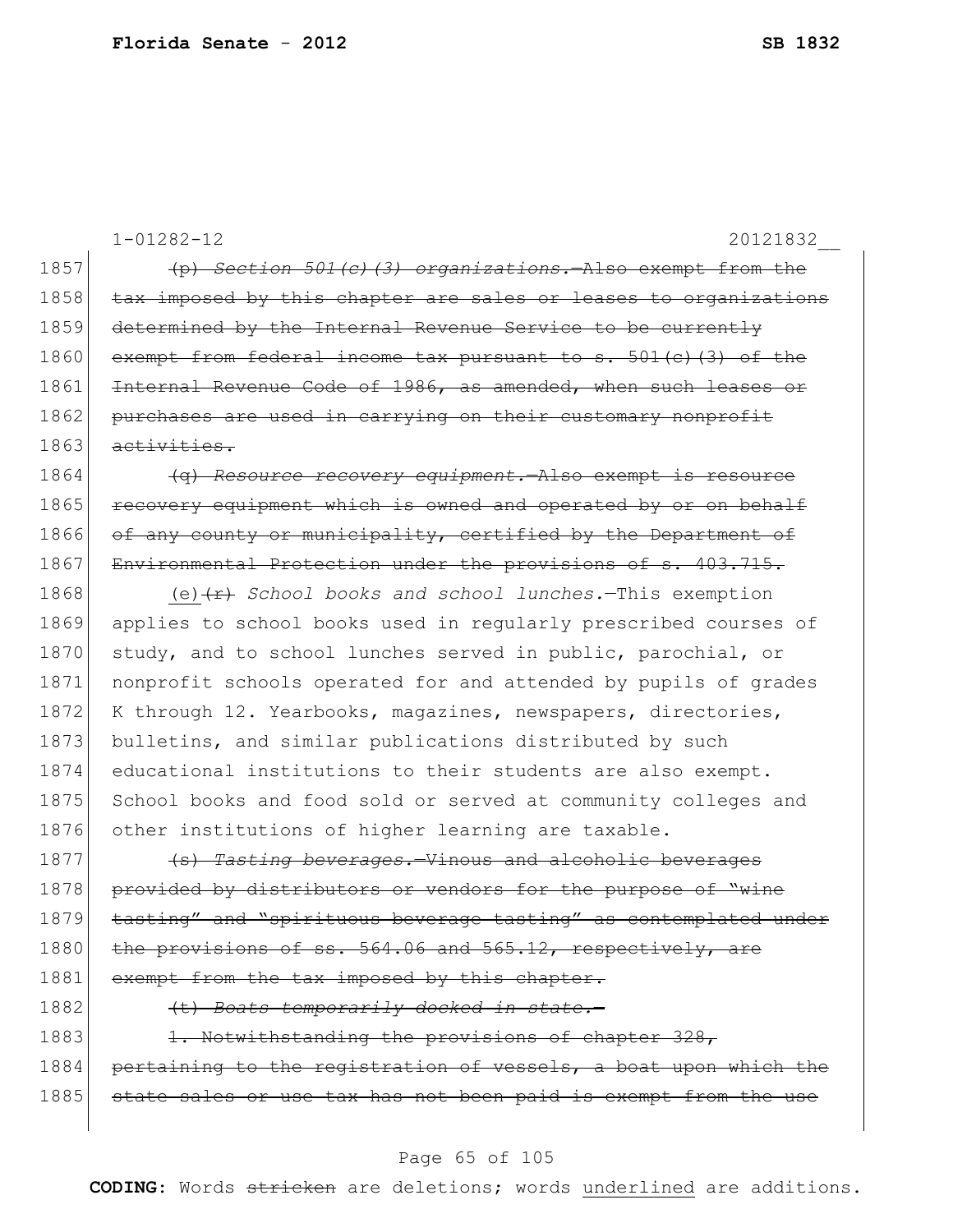1-01282-12 20121832\_\_ 1886 tax under this chapter if it enters and remains in this state 1887 for a period not to exceed a total of 20 days in any calendar 1888 year calculated from the date of first dockage or slippage at a 1889 facility, registered with the department, that rents dockage or 1890 slippage space in this state. If a boat brought into this state 1891 for use under this paragraph is placed in a facility, registered 1892 with the department, for repairs, alterations, refitting, or 1893 modifications and such repairs, alterations, refitting, or 1894 modifications are supported by written documentation, the 20-day 1895 period shall be tolled during the time the boat is physically in 1896 the care, custody, and control of the repair facility, including 1897 the time spent on sea trials conducted by the facility. The 20-1898 day time period may be tolled only once within a calendar year 1899 when a boat is placed for the first time that year in the 1900 physical care, custody, and control of a registered repair 1901 facility; however, the owner may request and the department may 1902 grant an additional tolling of the 20-day period for purposes of 1903 repairs that arise from a written quarantee given by the 1904 registered repair facility, which quarantee covers only those 1905 repairs or modifications made during the first tolled period. 1906 Within 72 hours after the date upon which the registered repair 1907 facility took possession of the boat, the facility must have in 1908 its possession, on forms prescribed by the department, an 1909 affidavit which states that the boat is under its care, custody, 1910 and control and that the owner does not use the boat while in 1911 the facility. Upon completion of the repairs, alterations, 1912 refitting, or modifications, the registered repair facility 1913 must, within 72 hours after the date of release, have in its 1914 possession a copy of the release form which shows the date of

#### Page 66 of 105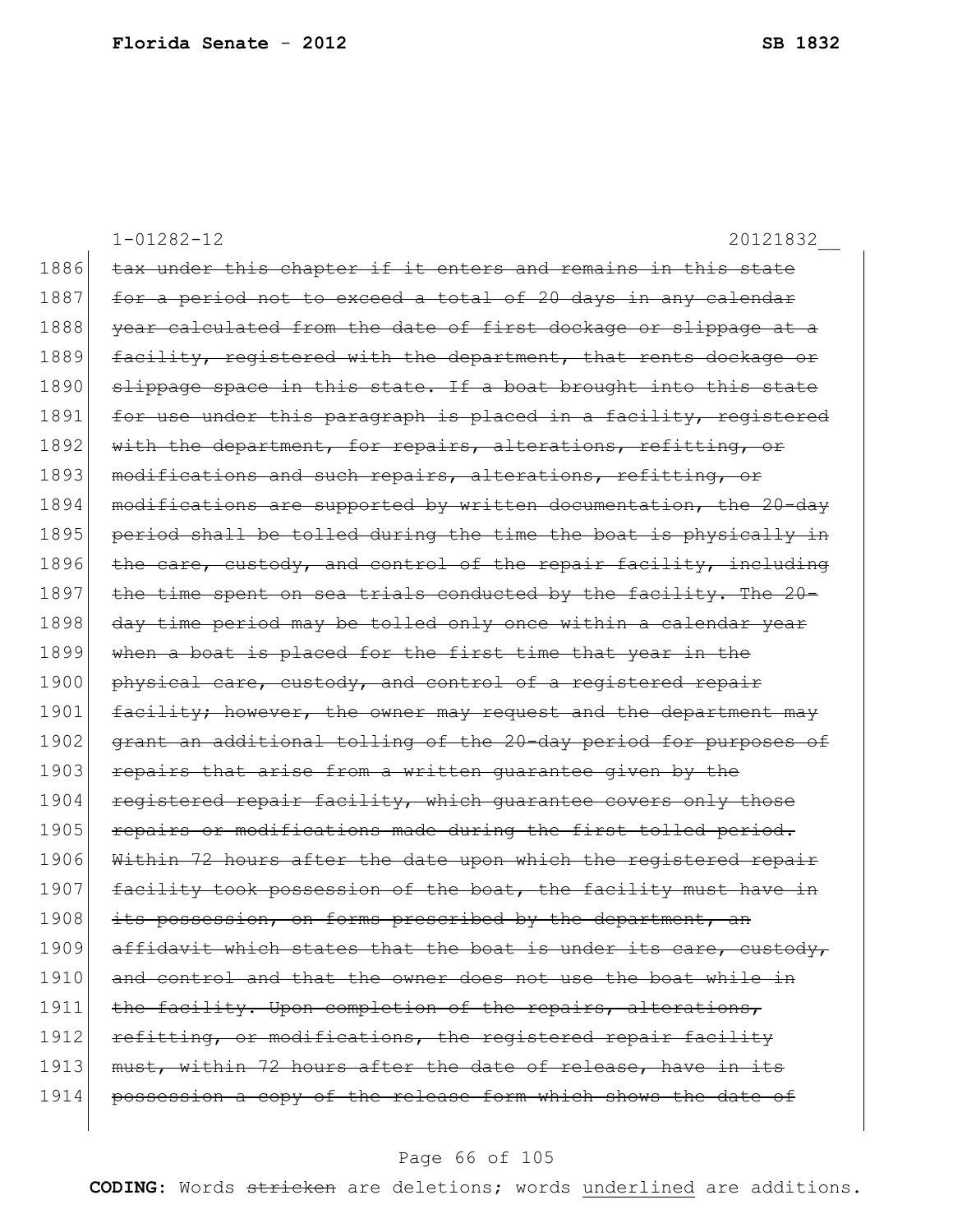|      | $1 - 01282 - 12$<br>20121832                                     |
|------|------------------------------------------------------------------|
| 1915 | release and any other information the department requires. The   |
| 1916 | repair facility shall maintain a log that documents all          |
| 1917 | alterations, additions, repairs, and sea trials during the time  |
| 1918 | the boat is under the care, custody, and control of the          |
| 1919 | facility. The affidavit shall be maintained by the registered    |
| 1920 | repair facility as part of its records for as long as required   |
| 1921 | by s. 213.35. When, within 6 months after the date of its        |
| 1922 | purchase, a boat is brought into this state under this           |
| 1923 | paragraph, the 6-month period provided in s. 212.05(1) (a) 2. or |
| 1924 | s. 212.06(8) shall be tolled.                                    |
| 1925 | 2. During the period of repairs, alterations, refitting, or      |
| 1926 | modifications and during the 20-day period referred to in        |
| 1927 | subparagraph 1., the boat may be listed for sale, contracted for |
| 1928 | sale, or sold exclusively by a broker or dealer registered with  |
| 1929 | the department without incurring a use tax under this chapter;   |
| 1930 | however, the sales tax levied under this chapter applies to such |
| 1931 | sale.                                                            |
| 1932 | 3. The mere storage of a boat at a registered repair             |
| 1933 | facility does not qualify as a tax-exempt use in this state.     |
| 1934 | 4. As used in this paragraph, "registered repair facility"       |
| 1935 | means:                                                           |
| 1936 | a. A full-service facility that:                                 |
| 1937 | (I) Is located on a navigable body of water;                     |
| 1938 | (II) Has haulout capability such as a dry dock, travel           |
| 1939 | lift, railway, or similar equipment to service craft under the   |
| 1940 | eare, custody, and control of the facility;                      |
| 1941 | (III) Has adequate piers and storage facilities to provide       |
| 1942 | safe berthing of vessels in its care, custody, and control; and  |
| 1943 | (IV) Has necessary shops and equipment to provide repair or      |
|      |                                                                  |

# Page 67 of 105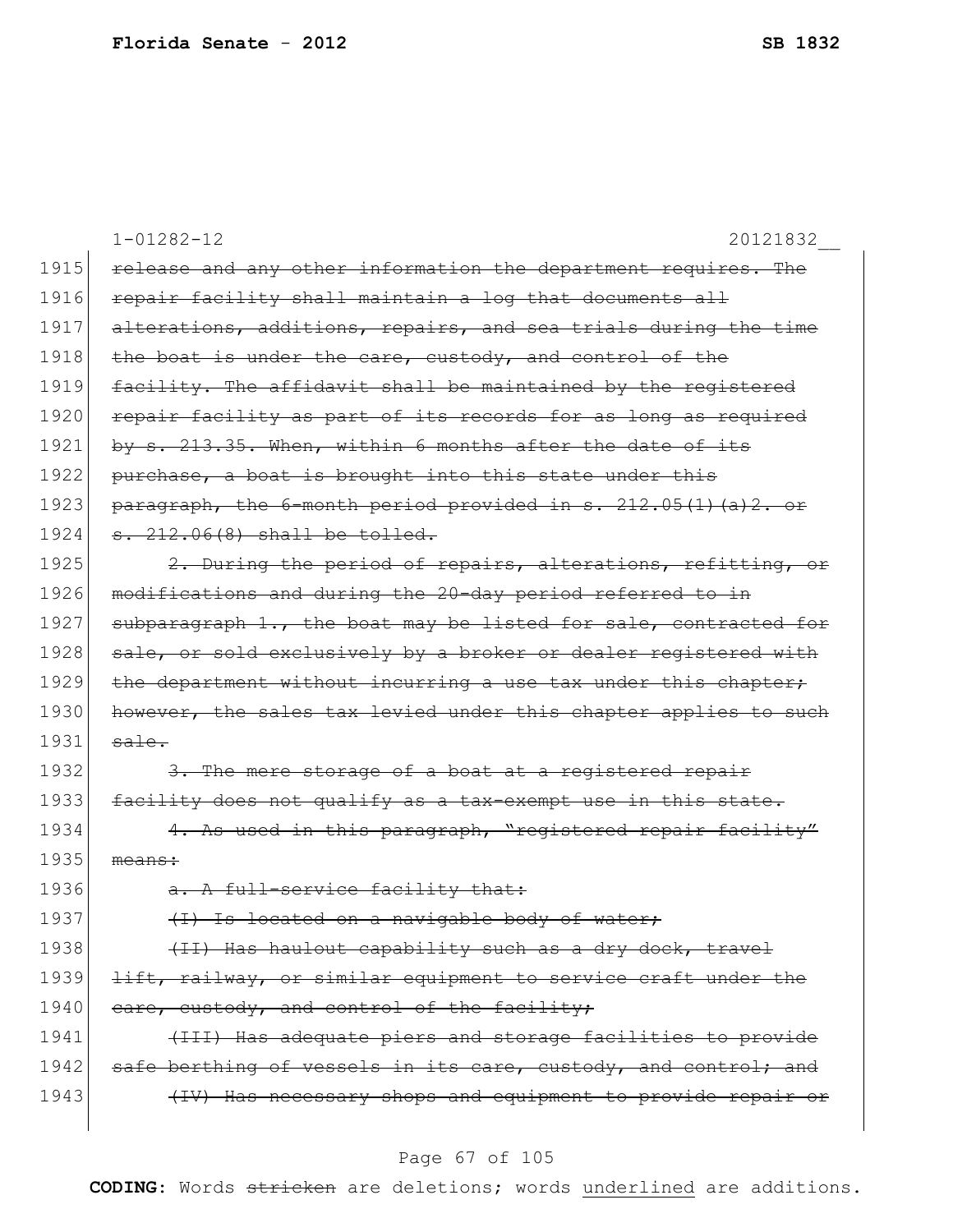|      | $1 - 01282 - 12$<br>20121832                                             |
|------|--------------------------------------------------------------------------|
| 1944 | warranty work on vessels under the care, custody, and control of         |
| 1945 | the facility;                                                            |
| 1946 | b. A marina that:                                                        |
| 1947 | (I) Is located on a navigable body of water;                             |
| 1948 | (II) Has adequate piers and storage facilities to provide                |
| 1949 | safe berthing of vessels in its care, custody, and control; and          |
| 1950 | (III) Has necessary shops and equipment to provide repairs               |
| 1951 | or warranty work on vessels; or                                          |
| 1952 | e. A shoreside facility that:                                            |
| 1953 | (I) Is located on a navigable body of water;                             |
| 1954 | (II) Has adequate piers and storage facilities to provide                |
| 1955 | safe berthing of vessels in its care, custody, and control; and          |
| 1956 | (III) Has necessary shops and equipment to provide repairs               |
| 1957 | or warranty work.                                                        |
| 1958 | (u) Volunteer fire departments.-Also exempt are                          |
| 1959 | firefighting and rescue service equipment and supplies purchased         |
| 1960 | by volunteer fire departments, duly chartered under the Florida          |
| 1961 | Statutes as corporations not for profit.                                 |
| 1962 | (v) Professional services.-                                              |
| 1963 | 1. Also exempted are professional, insurance, or personal                |
| 1964 | service transactions that involve sales as inconsequential               |
| 1965 | elements for which no separate charges are made.                         |
| 1966 | The personal service transactions exempted pursuant to<br>$\mathbf{2}$ . |
| 1967 | subparagraph 1. do not exempt the sale of information services           |
| 1968 | involving the furnishing of printed, mimeographed, or                    |
| 1969 | multigraphed matter, or matter duplicating written or printed            |
| 1970 | matter in any other manner, other than professional services and         |
| 1971 | services of employees, agents, or other persons acting in a              |
| 1972 | representative or fiduciary capacity or information services             |
|      |                                                                          |

# Page 68 of 105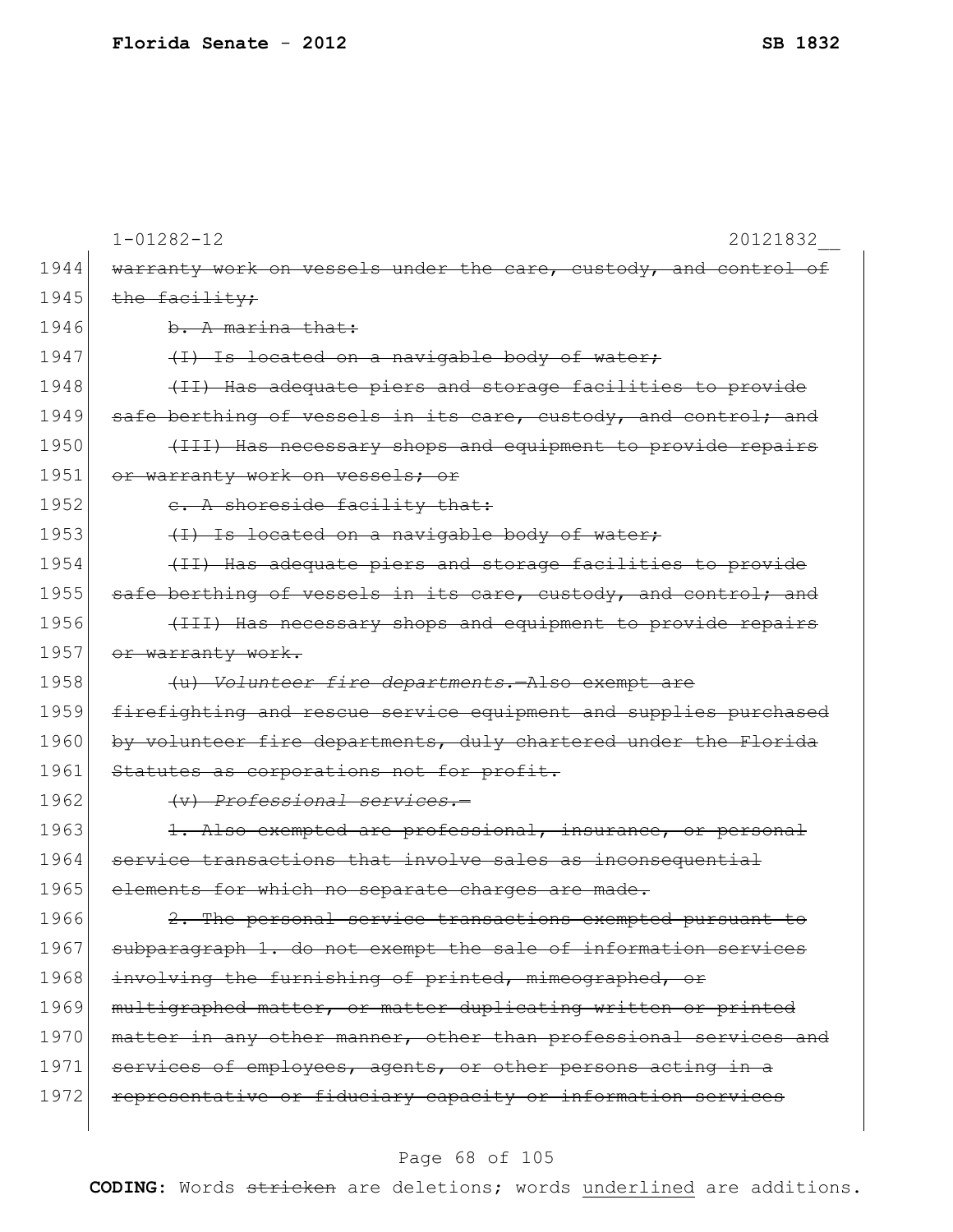|      | $1 - 01282 - 12$<br>20121832                                                 |
|------|------------------------------------------------------------------------------|
| 1973 | furnished to newspapers and radio and television stations. As                |
| 1974 | used in this subparagraph, the term "information services"                   |
| 1975 | includes the services of collecting, compiling, or analyzing                 |
| 1976 | information of any kind or nature and furnishing reports thereof             |
| 1977 | to other persons.                                                            |
| 1978 | 3. This exemption does not apply to any service warranty                     |
| 1979 | transaction taxable under s. 212.0506.                                       |
| 1980 | This exemption does not apply to any service transaction<br>$\overline{4}$ . |
| 1981 | taxable under s. 212.05(1)(i).                                               |
| 1982 | (w) Certain newspaper, magazine, and newsletter                              |
| 1983 | subscriptions, shoppers, and community newspapers.-Likewise                  |
| 1984 | exempt are newspaper, magazine, and newsletter subscriptions in              |
| 1985 | which the product is delivered to the customer by mail. Also                 |
| 1986 | exempt are free, circulated publications that are published on a             |
| 1987 | reqular basis, the content of which is primarily advertising,                |
| 1988 | and that are distributed through the mail, home delivery, or                 |
| 1989 | newsstands. The exemption for newspaper, magazine, and                       |
| 1990 | newsletter subscriptions which is provided in this paragraph                 |
| 1991 | applies only to subscriptions entered into after March 1, 1997.              |
| 1992 | (x) Sporting equipment brought into the state. Sporting                      |
| 1993 | equipment brought into Florida, for a period of not more than 4              |
| 1994 | in any calendar year, used by an athletic team or<br>months                  |
| 1995 | individual athlete in a sporting event is exempt from the use                |
| 1996 | tax if such equipment is removed from the state within 7 days                |
| 1997 | after the completion of the event.                                           |
| 1998 | (y) Charter fishing vessels. The charge for chartering any                   |
| 1999 | boat or vessel, with the crew furnished, solely for the purpose              |
| 2000 | of fishing is exempt from the tax imposed under s. 212.04 or s.              |
| 2001 | 212.05. This exemption does not apply to any charge to enter or              |
|      |                                                                              |

# Page 69 of 105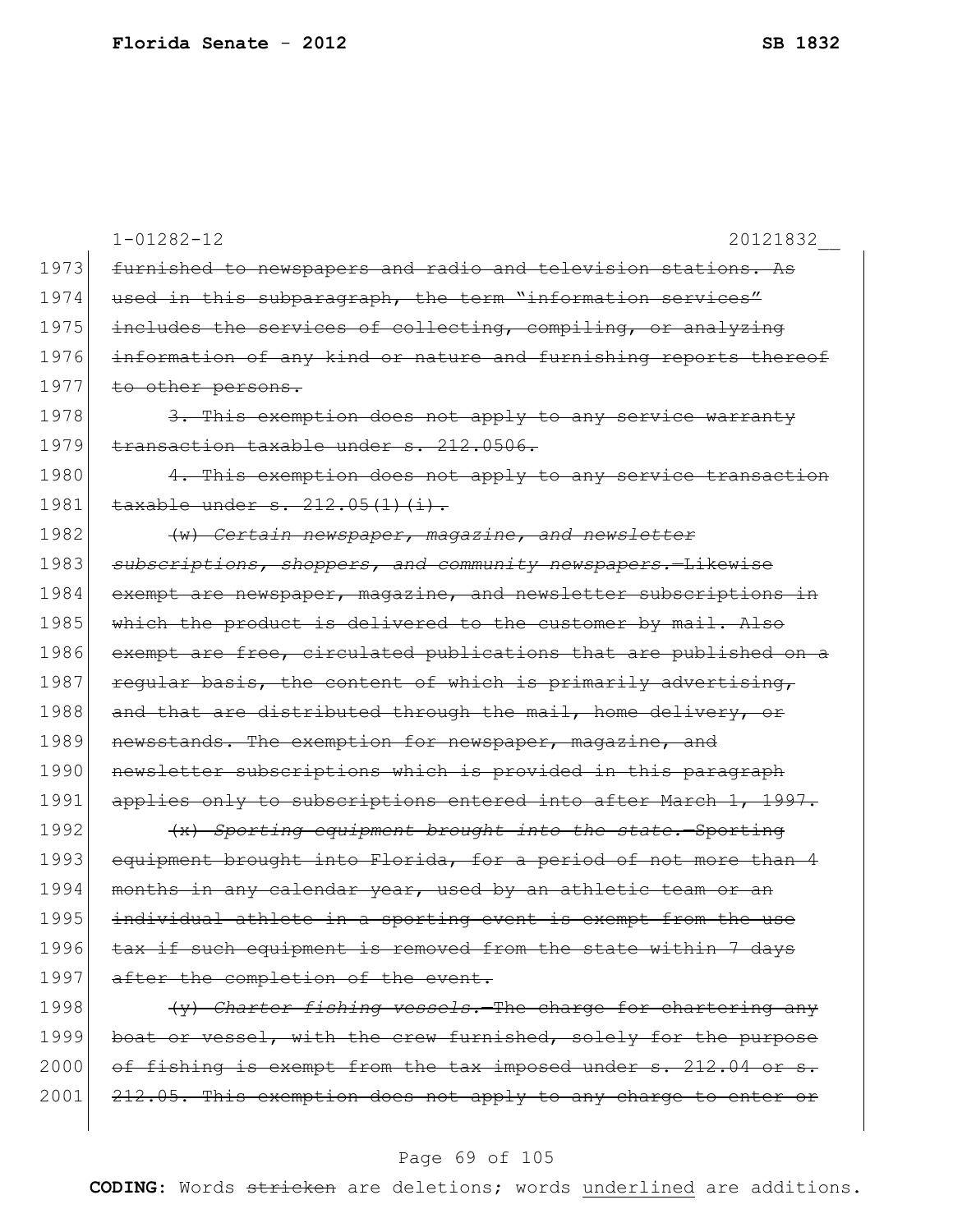|      | $1 - 01282 - 12$<br>20121832                                    |
|------|-----------------------------------------------------------------|
| 2002 | stay upon any "head-boat," party boat, or other boat or vessel. |
| 2003 | Nothing in this paragraph shall be construed to exempt any boat |
| 2004 | from sales or use tax upon the purchase thereof except as       |
| 2005 | provided in paragraph (t) and s. 212.05.                        |
| 2006 | (z) Vending machines sponsored by nonprofit or charitable       |
| 2007 | organizations.-Also exempt are food or drinks for human         |
| 2008 | consumption sold for 25 cents or less through a coin-operated   |
| 2009 | vending machine sponsored by a nonprofit corporation qualified  |
| 2010 | as nonprofit pursuant to s. $501(c)$ (3) or (4) of the Internal |
| 2011 | Revenue Code of 1986, as amended.                               |
| 2012 | (aa) Certain commercial vehicles. - Also exempt is the sale,    |
| 2013 | lease, or rental of a commercial motor vehicle as defined in s. |
| 2014 | 207.002(2), when the following conditions are met:              |
| 2015 | 1. The sale, lease, or rental occurs between two commonly       |
| 2016 | owned and controlled corporations;                              |
| 2017 | 2. Such vehicle was titled and registered in this state at      |
| 2018 | the time of the sale, lease, or rental; and                     |
| 2019 | 3. Florida sales tax was paid on the acquisition of such        |
| 2020 | vehicle by the seller, lessor, or renter.                       |
| 2021 | (bb) Community cemeteries. Also exempt are purchases by any     |
| 2022 | nonprofit corporation that has qualified under s. 501(c)(13) of |
| 2023 | the Internal Revenue Code of 1986, as amended, and is operated  |
| 2024 | for the purpose of maintaining a cemetery that was donated to   |
| 2025 | the community by deed.                                          |
| 2026 | (ee) Works of art.-                                             |
| 2027 | 1. Also exempt are works of art sold to or used by an           |
| 2028 | educational institution.                                        |
| 2029 | 2. This exemption also applies to the sale to or use in         |
| 2030 | this state of any work of art by any person if it was purchased |
|      |                                                                 |

# Page 70 of 105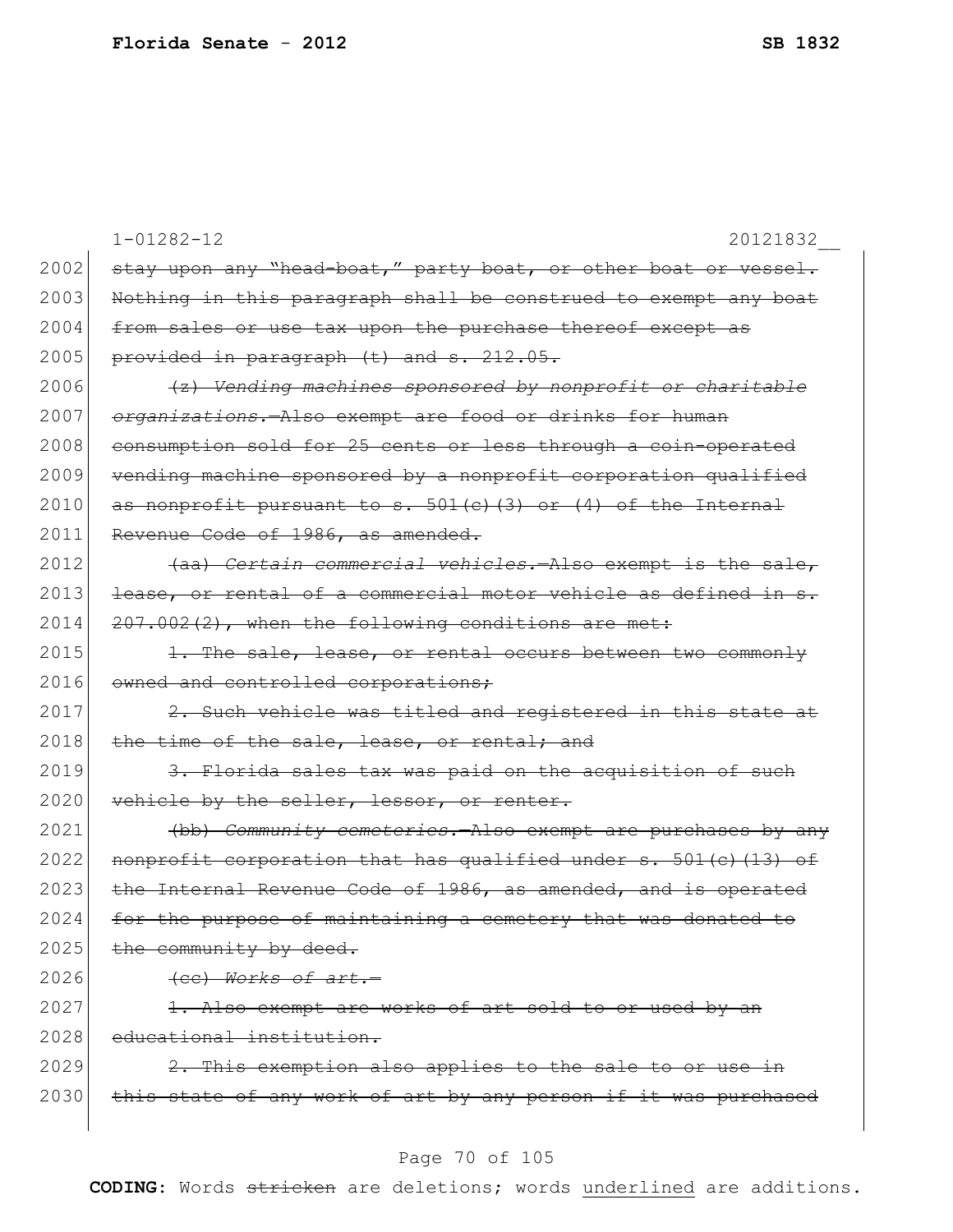|      | $1 - 01282 - 12$<br>20121832                                     |
|------|------------------------------------------------------------------|
| 2031 | or imported exclusively for the purpose of being donated to any  |
| 2032 | educational institution, or loaned to and made available for     |
| 2033 | display by any educational institution, provided that the term   |
| 2034 | of the loan agreement is for at least 10 years.                  |
| 2035 | 3. The exemption provided by this paragraph for donations        |
| 2036 | is allowed only if the person who purchased the work of art      |
| 2037 | transfers title to the donated work of art to an educational     |
| 2038 | institution. Such transfer of title shall be evidenced by an     |
| 2039 | affidavit meeting requirements established by rule to document   |
| 2040 | entitlement to the exemption. Nothing in this paragraph shall    |
| 2041 | preclude a work of art donated to an educational institution     |
| 2042 | from remaining in the possession of the donor or purchaser, as   |
| 2043 | long as title to the work of art lies with the educational       |
| 2044 | institution.                                                     |
| 2045 | 4. A work of art is presumed to have been purchased in or        |
| 2046 | imported into this state exclusively for loan as provided in     |
| 2047 | subparagraph 2., if it is so loaned or placed in storage in      |
| 2048 | preparation for such a loan within 90 days after purchase or     |
| 2049 | importation, whichever is later; but a work of art is not deemed |
| 2050 | to be placed in storage in preparation for loan for purposes of  |
| 2051 | this exemption if it is displayed at any place other than an     |
| 2052 | educational institution.                                         |
| 2053 | 5. The exemptions provided by this paragraph are allowed         |
| 2054 | only if the person who purchased the work of art gives to the    |
| 2055 | vendor an affidavit meeting the requirements, established by     |
| 2056 | rule, to document entitlement to the exemption. The person who   |
| 2057 | purchased the work of art shall forward a copy of such affidavit |
| 2058 | to the Department of Revenue at the time it is issued to the     |
| 2059 | vendor.                                                          |

# Page 71 of 105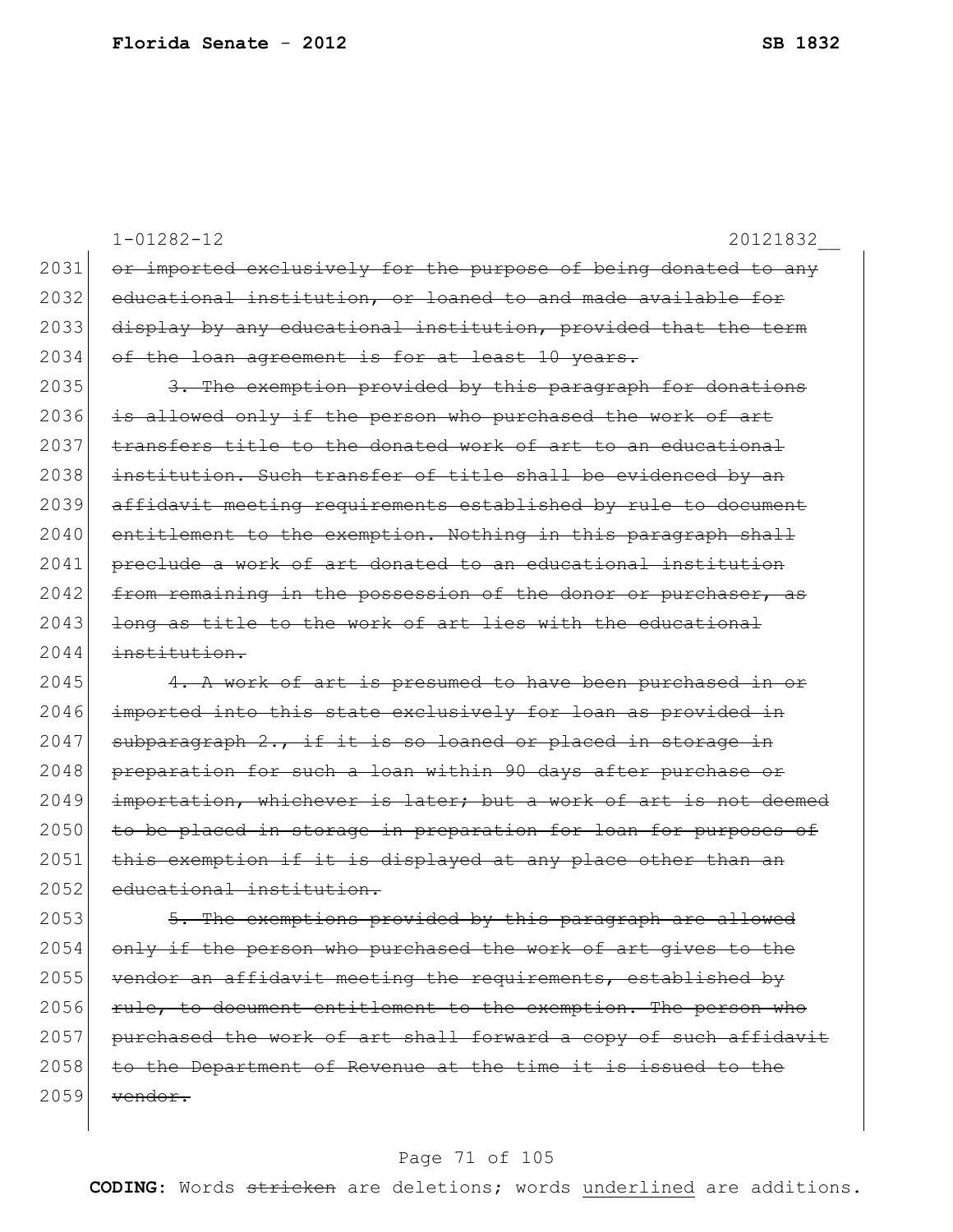|      | $1 - 01282 - 12$<br>20121832                                     |
|------|------------------------------------------------------------------|
| 2060 | 6. The exemption for loans provided by subparagraph 2.           |
| 2061 | applies only for the period during which a work of art is in the |
| 2062 | possession of the educational institution or is in storage       |
| 2063 | before transfer of possession to that institution; and when it   |
| 2064 | ceases to be so possessed or held, tax based upon the sales      |
| 2065 | price paid by the owner is payable, and the statute of           |
| 2066 | limitations provided in s. 95.091 shall begin to run at that     |
| 2067 | time. However, tax shall not become due if the work of art is    |
| 2068 | donated to an educational institution after the loan ceases.     |
| 2069 | 7. Any educational institution to which a work of art has        |
| 2070 | been donated pursuant to this paragraph shall make available to  |
| 2071 | the department the title to the work of art and any other        |
| 2072 | relevant information. Any educational institution which has      |
| 2073 | received a work of art on loan pursuant to this paragraph shall  |
| 2074 | make available to the department information relating to the     |
| 2075 | work of art. Any educational institution that transfers from its |
| 2076 | possession a work of art as defined by this paragraph which has  |
| 2077 | been loaned to it must notify the Department of Revenue within   |
| 2078 | 60 days after the transfer.                                      |
| 2079 | 8. For purposes of the exemptions provided by this               |
| 2080 | paragraph, the term:                                             |
| 2081 | a. "Educational institutions" includes state tax-supported,      |
| 2082 | parochial, church, and nonprofit private schools, colleges, or   |
| 2083 | universities that conduct regular classes and courses of study   |
| 2084 | required for accreditation by or membership in the Southern      |
| 2085 | Association of Colleges and Schools, the Florida Council of      |
| 2086 | Independent Schools, or the Florida Association of Christian     |
| 2087 | Colleges and Schools, Inc.; nonprofit private schools that       |
| 2088 | conduct reqular classes and courses of study accepted for        |
|      |                                                                  |

# Page 72 of 105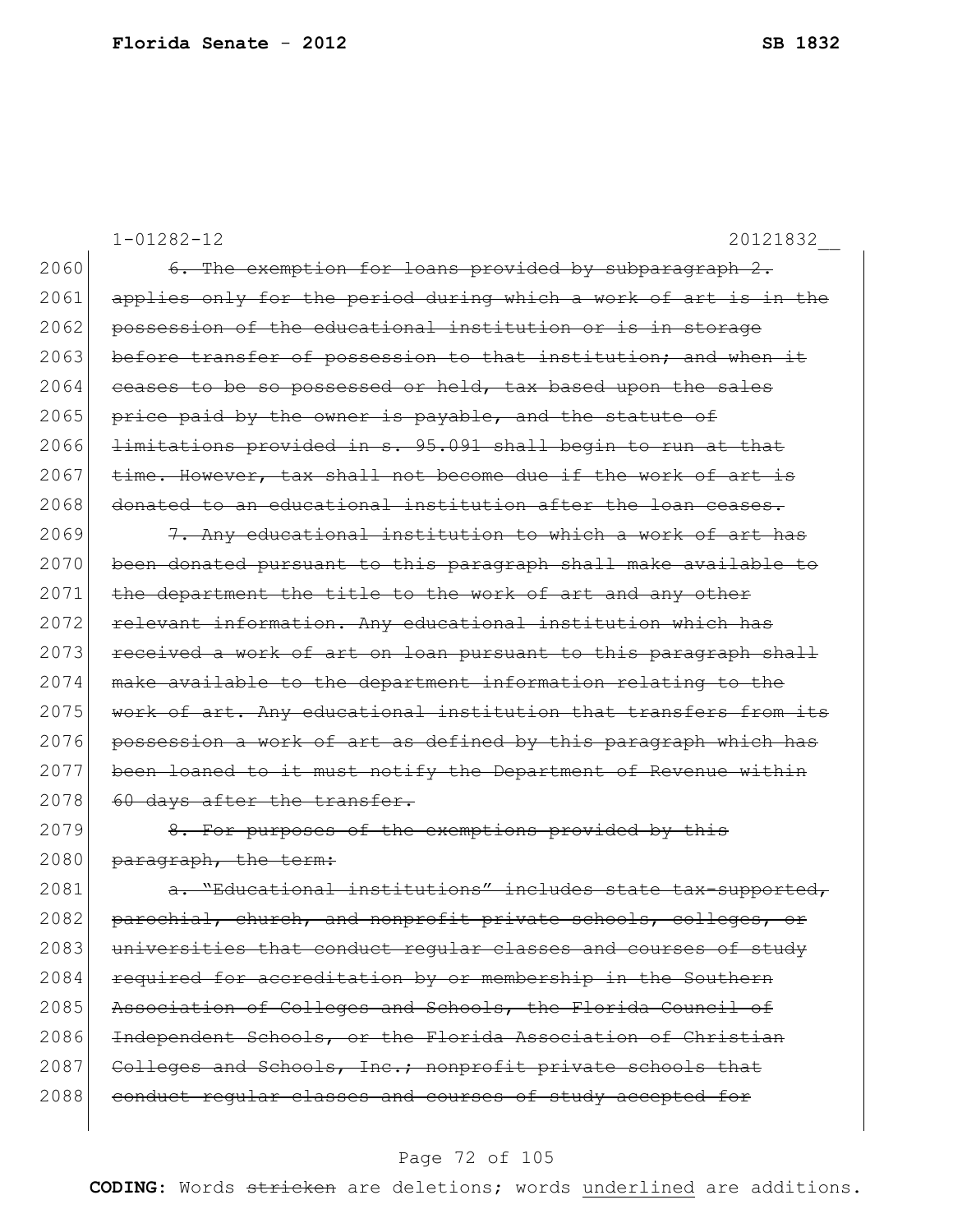|      | $1 - 01282 - 12$<br>20121832                                     |
|------|------------------------------------------------------------------|
| 2089 | continuing education credit by a board of the Division of        |
| 2090 | Medical Quality Assurance of the Department of Health; or        |
| 2091 | nonprofit libraries, art galleries, performing arts centers that |
| 2092 | provide educational programs to school children, which programs  |
| 2093 | involve performances or other educational activities at the      |
| 2094 | performing arts center and serve a minimum of 50,000 school      |
| 2095 | children a year, and museums open to the public.                 |
| 2096 | b. "Work of art" includes pictorial representations,             |
| 2097 | sculpture, jewelry, antiques, stamp collections and coin         |
| 2098 | collections, and other tangible personal property, the value of  |
| 2099 | which is attributable predominantly to its artistic, historical, |
| 2100 | political, cultural, or social importance.                       |
| 2101 | (dd) Taxicab leases. The lease of or license to use a            |
| 2102 | taxicab or taxicab-related equipment and services provided by a  |
| 2103 | taxicab company to an independent taxicab operator are exempt,   |
| 2104 | provided, however, the exemptions provided under this paragraph  |
| 2105 | only apply if sales or use tax has been paid on the acquisition  |
| 2106 | of the taxicab and its related equipment.                        |
| 2107 | (ee) Aircraft repair and maintenance labor charges. There        |
| 2108 | shall be exempt from the tax imposed by this chapter all labor   |
| 2109 | charges for the repair and maintenance of qualified aircraft,    |
| 2110 | aircraft of more than 15,000 pounds maximum certified takeoff    |
| 2111 | weight, and rotary wing aircraft of more than 10,000 pounds      |
| 2112 | maximum certified takeoff weight. Except as otherwise provided   |
| 2113 | in this chapter, charges for parts and equipment furnished in    |
| 2114 | connection with such labor charges are taxable.                  |
| 2115 | (ff) Certain electricity or steam uses.-                         |
| 2116 | 1. Subject to the provisions of subparagraph 4., charges         |
| 2117 | for electricity or steam used to operate machinery and equipment |
|      |                                                                  |

# Page 73 of 105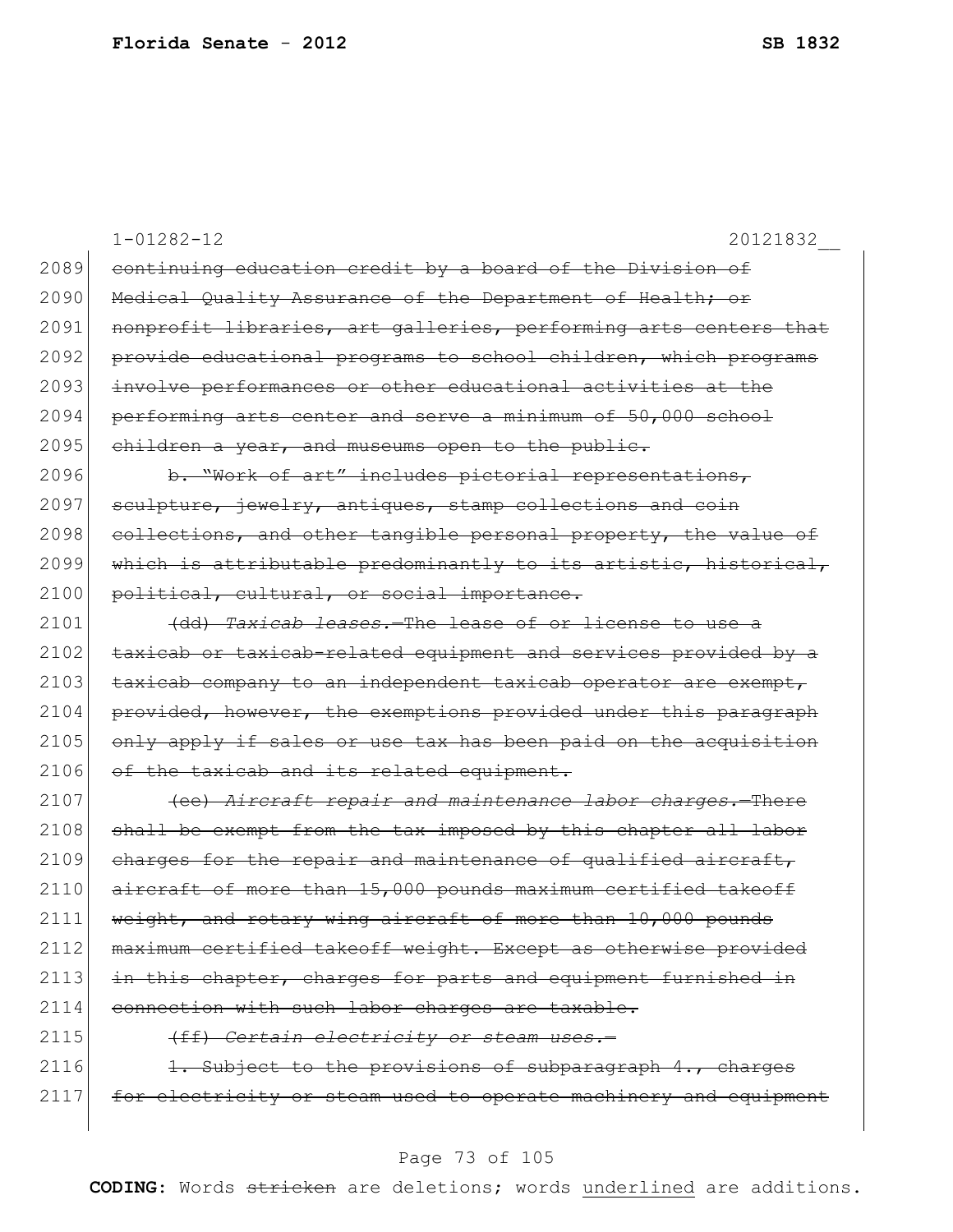1-01282-12 20121832\_\_ 2118 at a fixed location in this state when such machinery and 2119 equipment is used to manufacture, process, compound, produce, or 2120 prepare for shipment items of tangible personal property for 2121 sale, or to operate pollution control equipment, recycling 2122 equipment, maintenance equipment, or monitoring or control 2123 equipment used in such operations are exempt to the extent 2124 provided in this paragraph. If 75 percent or more of the 2125 electricity or steam used at the fixed location is used to 2126 operate qualifying machinery or equipment, 100 percent of the 2127 charges for electricity or steam used at the fixed location are 2128 exempt. If less than 75 percent but 50 percent or more of the 2129 electricity or steam used at the fixed location is used to  $2130$  operate qualifying machinery or equipment, 50 percent of the 2131 charges for electricity or steam used at the fixed location are 2132 exempt. If less than 50 percent of the electricity or steam used 2133 at the fixed location is used to operate qualifying machinery or 2134 equipment, none of the charges for electricity or steam used at 2135 the fixed location are exempt. 2136  $\vert$  2. This exemption applies only to industries classified 2137 under SIC Industry Major Group Numbers  $10, 12, 13, 14, 20, 22, 13$  $2138$   $23, 24, 25, 26, 27, 28, 29, 30, 31, 32, 33, 34, 35, 36, 37, 38,$ 

2139 and 39 and Industry Group Number 212. As used in this paragraph,  $2140$   $"SIC"$  means those classifications contained in the Standard 2141 Industrial Classification Manual, 1987, as published by the 2142 Office of Management and Budget, Executive Office of the  $2143$  President.

2144 3. Possession by a seller of a written certification by the 2145 purchaser, certifying the purchaser's entitlement to an 2146 exemption permitted by this subsection, relieves the seller from

#### Page 74 of 105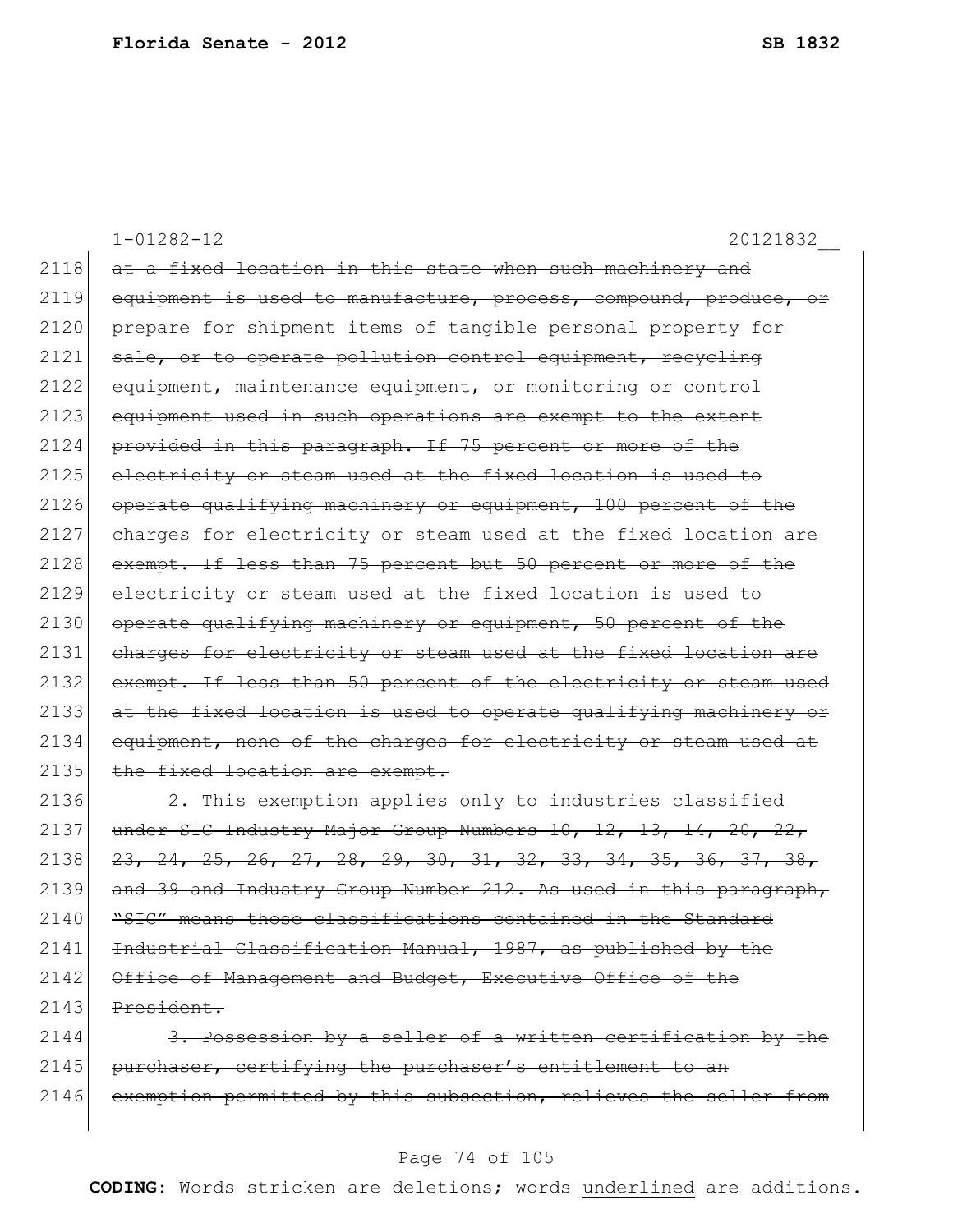|      | $1 - 01282 - 12$<br>20121832                                     |
|------|------------------------------------------------------------------|
| 2147 | the responsibility of collecting the tax on the nontaxable       |
| 2148 | amounts, and the department shall look solely to the purchaser   |
| 2149 | for recovery of such tax if it determines that the purchaser was |
| 2150 | not entitled to the exemption.                                   |
| 2151 | 4. Such exemption shall be applied as follows: beginning         |
| 2152 | July 1, 2000, 100 percent of the charges for such electricity or |
| 2153 | steam shall be exempt.                                           |
| 2154 | (qq) Fair associations. - Also exempt from the tax imposed by    |
| 2155 | this chapter is the sale, use, lease, rental, or grant of a      |
| 2156 | license to use, made directly to or by a fair association, of    |
| 2157 | real or tangible personal property; any charge made by a fair    |
| 2158 | association, or its agents, for parking, admissions, or for      |
| 2159 | temporary parking of vehicles used for sleeping quarters;        |
| 2160 | rentals, subleases, and sublicenses of real or tangible personal |
| 2161 | property between the owner of the central amusement attraction   |
| 2162 | and any owner of an amusement ride, as those terms are used in   |
| 2163 | $53.616.15(1)$ (b) and $616.242(3)$ (a), for the furnishing of   |
| 2164 | amusement rides at a public fair or exposition; and other        |
| 2165 | transactions of a fair association which are incurred directly   |
| 2166 | by the fair association in the financing, construction, and      |
| 2167 | operation of a fair, exposition, or other event or facility that |
| 2168 | authorized by s. 616.08. As used in this paragraph, the terms    |
| 2169 | "fair association" and "public fair or exposition" have the same |
| 2170 | meaning as those terms are defined in s. 616.001. This exemption |
| 2171 | does not apply to the sale of tangible personal property made by |
| 2172 | a fair association through an agent or independent contractor;   |
| 2173 | sales of admissions and tangible personal property by a          |
| 2174 | concessionaire, vendor, exhibitor, or licensee; or rentals and   |
| 2175 | subleases of tangible personal property or real property between |
|      |                                                                  |

# Page 75 of 105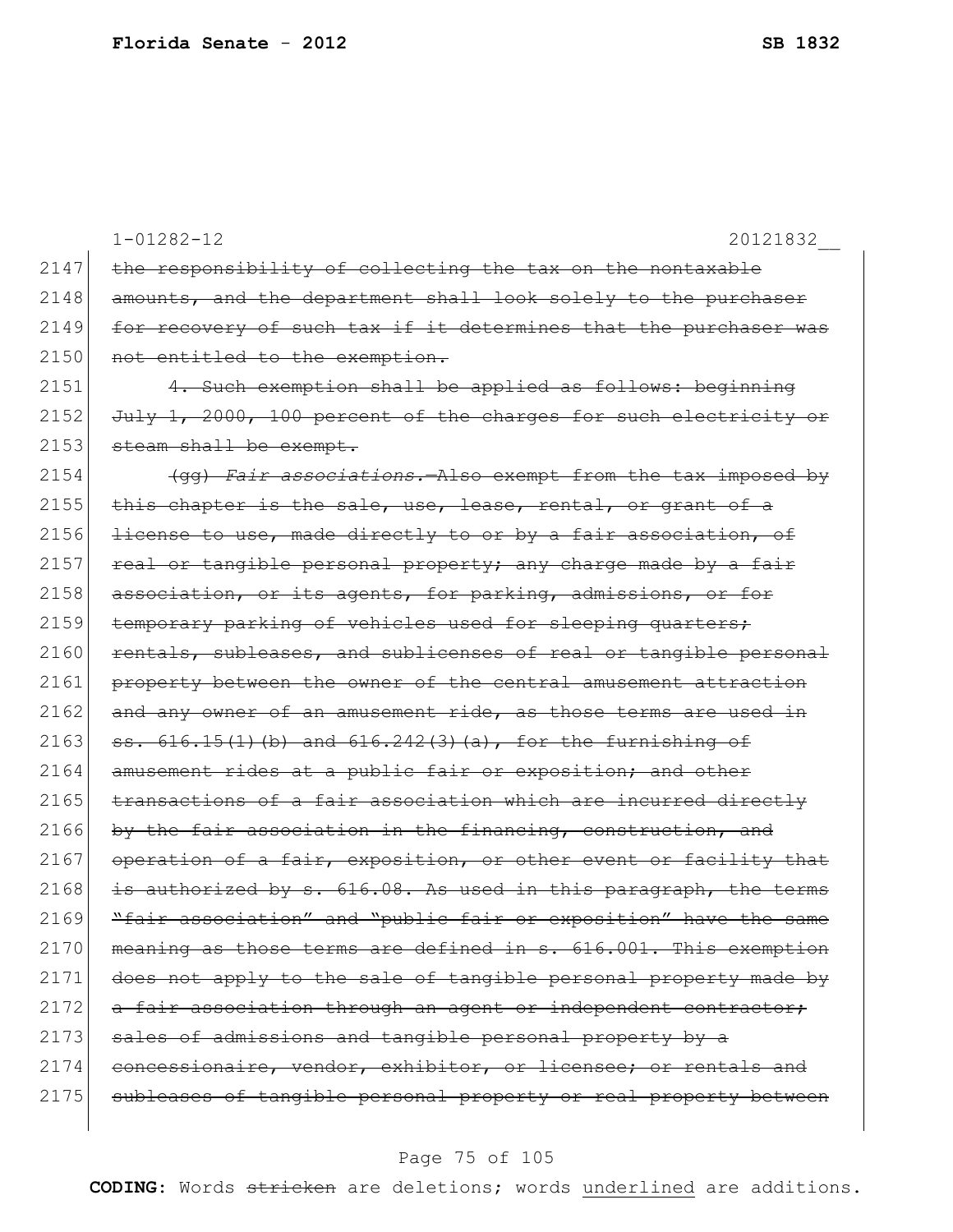|      | $1 - 01282 - 12$<br>20121832                                      |
|------|-------------------------------------------------------------------|
| 2176 | the owner of the central amusement attraction and a               |
| 2177 | concessionaire, vendor, exhibitor, or licensee, except for the    |
| 2178 | furnishing of amusement rides, which transactions are exempt.     |
| 2179 | (hh) Solar energy systems. Also exempt are solar energy           |
| 2180 | systems or any component thereof. The Florida Solar Energy        |
| 2181 | Center shall from time to time certify to the department a list   |
| 2182 | of equipment and requisite hardware considered to be a solar      |
| 2183 | energy system or a component thereof.                             |
| 2184 | (ii) Nonprofit cooperative hospital laundries. Also exempt        |
| 2185 | are sales or leases to nonprofit organizations that are           |
| 2186 | incorporated under chapter 617 and which are treated, for         |
| 2187 | federal income tax purposes, as cooperatives under subchapter T   |
| 2188 | of the Internal Revenue Code, whose sole purpose is to offer      |
| 2189 | laundry supplies and services to their members who must all be    |
| 2190 | exempt from federal income tax pursuant to s. $501(c)$ (3) of the |
| 2191 | Internal Revenue Code. A member of a nonprofit cooperative        |
| 2192 | hospital laundry whose Internal Revenue Code status changes       |
| 2193 | shall, within 90 days after such change, divest all               |
| 2194 | participation in the cooperative. The provision of laundry        |
| 2195 | supplies and services to a nonmember business pursuant to a       |
| 2196 | declaration of emergency under s. 252.36(2) and a written         |
| 2197 | emergency plan of operation executed by the members of the        |
| 2198 | <u>cooperative does not invalidate or cause the denial of a</u>   |
| 2199 | cooperative's certificate of exemption.                           |
| 2200 | (jj) Complimentary meals. Also exempt from the tax imposed        |
| 2201 | by this chapter are food or drinks that are furnished as part of  |
| 2202 | a packaged room rate by any person offering for rent or lease     |
| 2203 | any transient living accommodations as described in s.            |

 $2204$   $509.013(4)$  (a) which are licensed under part I of chapter 509 and

#### Page 76 of 105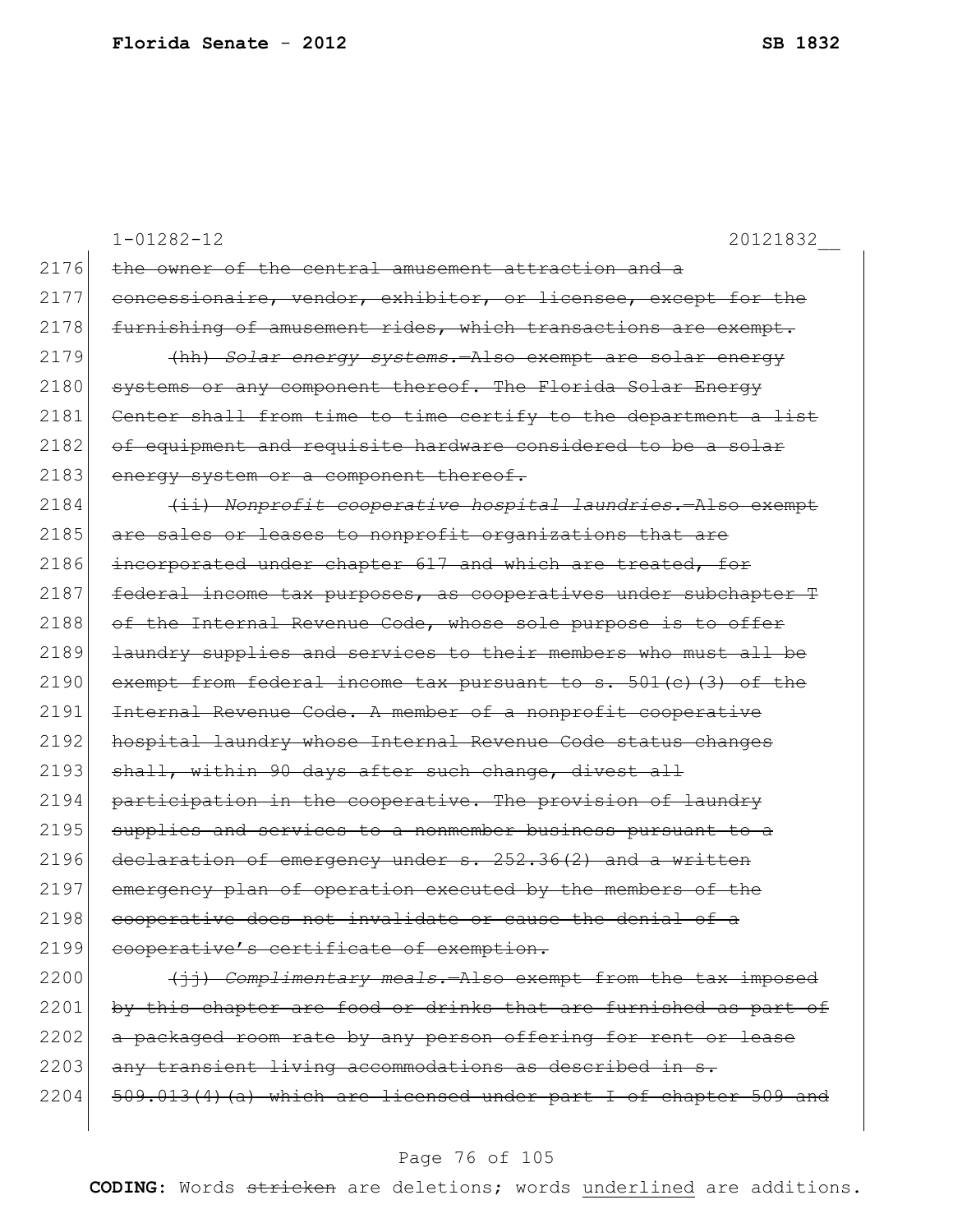|      | $1 - 01282 - 12$<br>20121832                                     |
|------|------------------------------------------------------------------|
| 2205 | which are subject to the tax under s. 212.03, if a separate      |
| 2206 | charge or specific amount for the food or drinks is not shown.   |
| 2207 | Such food or drinks are considered to be sold at retail as part  |
| 2208 | of the total charge for the transient living accommodations.     |
| 2209 | Moreover, the person offering the accommodations is not          |
| 2210 | considered to be the consumer of items purchased in furnishing   |
| 2211 | such food or drinks and may purchase those items under           |
| 2212 | conditions of a sale for resale.                                 |
| 2213 | (kk) Nonprofit corporation conducting the correctional work      |
| 2214 | programs. Products sold pursuant to s. 946.515 by the            |
| 2215 | corporation organized pursuant to part II of chapter 946 are     |
| 2216 | exempt from the tax imposed by this chapter. This exemption      |
| 2217 | applies retroactively to July 1, 1983.                           |
| 2218 | (11) Parent-teacher organizations, parent-teacher                |
| 2219 | associations, and schools having grades K through 12.-           |
| 2220 | 1. Sales or leases to parent-teacher organizations and           |
| 2221 | associations the purpose of which is to raise funds for schools  |
| 2222 | that teach grades K through 12 and that are associated with      |
| 2223 | schools having grades K through 12 are exempt from the tax       |
| 2224 | imposed by this chapter.                                         |
| 2225 | 2. Parent-teacher organizations and associations described       |
| 2226 | in subparagraph 1., and schools having grades K through 12, may  |
| 2227 | pay tax to their suppliers on the cost price of school materials |
| 2228 | and supplies purchased, rented, or leased for resale or rental   |
| 2229 | to students in grades K through 12, of items sold for            |
| 2230 | fundraising purposes, and of items sold through vending machines |
| 2231 | located on the school premises, in lieu of collecting the tax    |
| 2232 | imposed by this chapter from the purchaser. This paragraph also  |
| 2233 | applies to food or beverages sold through vending machines       |
|      |                                                                  |

# Page 77 of 105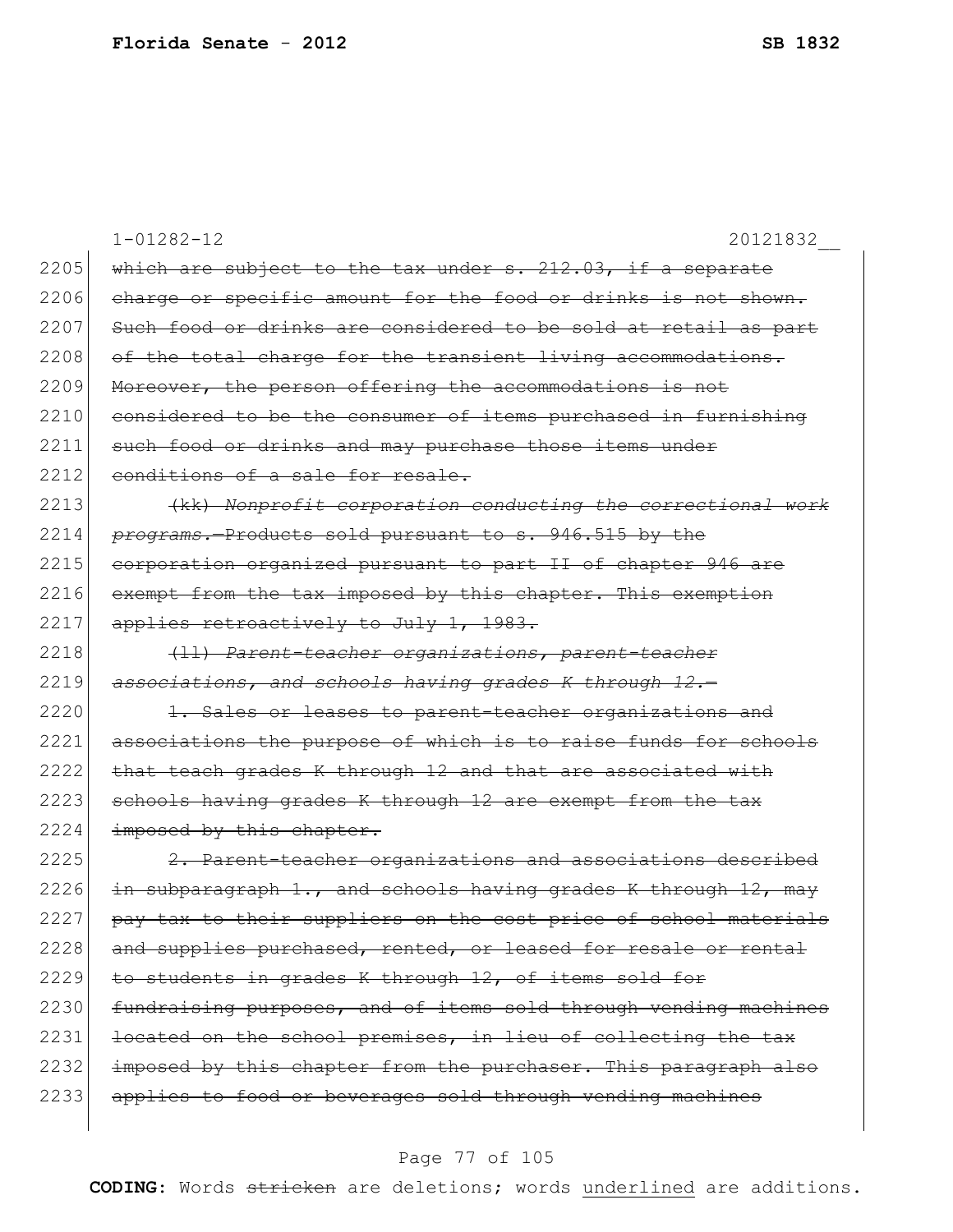|      | $1 - 01282 - 12$<br>20121832                                     |
|------|------------------------------------------------------------------|
| 2234 | located in the student lunchroom or dining room of a school      |
| 2235 | having kindergarten through grade 12.                            |
| 2236 | (mm) Mobile home lot improvements.-Items purchased by            |
| 2237 | developers for use in making improvements to a mobile home lot   |
| 2238 | owned by the developer may be purchased tax-exempt as a sale for |
| 2239 | resale if made pursuant to a contract that requires the          |
| 2240 | developer to sell a mobile home to a purchaser, place the mobile |
| 2241 | home on the lot, and make the improvements to the lot for a      |
| 2242 | single lump-sum price. The developer must collect and remit      |
| 2243 | sales tax on the entire lump-sum price.                          |
| 2244 | (nn) Veterans Administration. When a veteran of the armed        |
| 2245 | forces purchases an aircraft, boat, mobile home, motor vehicle,  |
| 2246 | or other vehicle from a dealer pursuant to the provisions of 38  |
| 2247 | U.S.C. s. 3902(a), or any successor provision of the United      |
| 2248 | States Code, the amount that is paid directly to the dealer by   |
| 2249 | the Veterans Administration is not taxable. However, any portion |
| 2250 | of the purchase price which is paid directly to the dealer by    |
| 2251 | the veteran is taxable.                                          |
| 2252 | (oo) Complimentary items. There is exempt from the tax           |
| 2253 | imposed by this chapter:                                         |
| 2254 | 1. Any food or drink, whether or not cooked or prepared on       |
| 2255 | the premises, provided without charge as a sample or for the     |
| 2256 | convenience of customers by a dealer that primarily sells food   |
| 2257 | product items at retail.                                         |
| 2258 | 2. Any item given to a customer as part of a price               |
| 2259 | guarantee plan related to point-of-sale errors by a dealer that  |
| 2260 | primarily sells food products at retail.                         |
| 2261 |                                                                  |
| 2262 | The exemptions in this paragraph do not apply to businesses with |
|      |                                                                  |

# Page 78 of 105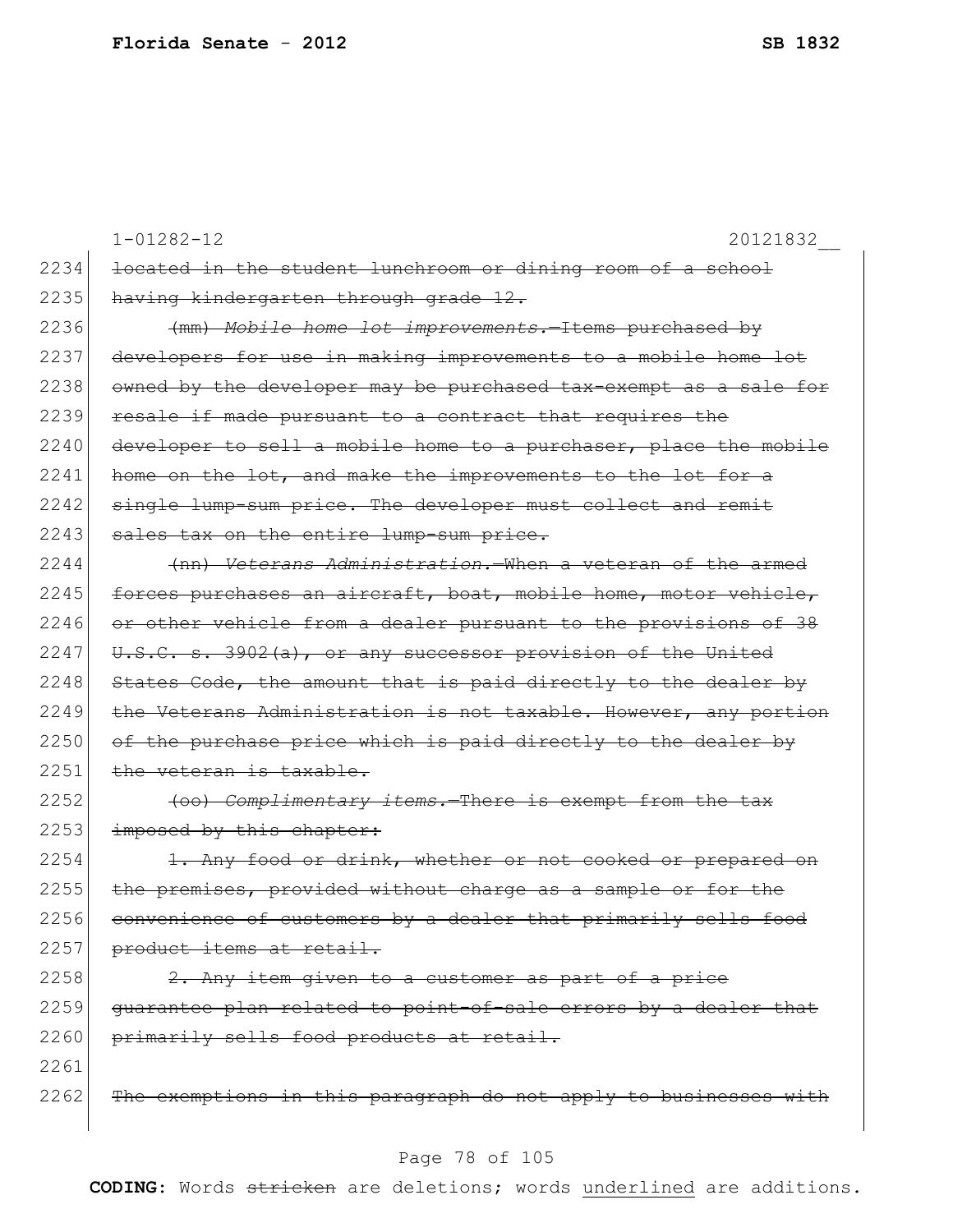|      | 20121832<br>$1 - 01282 - 12$                                     |
|------|------------------------------------------------------------------|
| 2263 | the primary activity of serving prepared meals or alcoholic      |
| 2264 | beverages for immediate consumption.                             |
| 2265 | (pp) Donated foods or beverages. Any food or beverage            |
| 2266 | donated by a dealer that sells food products at retail to a food |
| 2267 | bank or an organization that holds a current exemption from      |
| 2268 | federal corporate income tax pursuant to s. 501(c) of the        |
| 2269 | Internal Revenue Code of 1986, as amended, is exempt from the    |
| 2270 | tax imposed by this chapter.                                     |
| 2271 | (gg) Racing dogs.-The sale of a racing dog by its owner is       |
| 2272 | exempt if the owner is also the breeder of the animal.           |
| 2273 | (rr) Equipment used in aircraft repair and maintenance.-         |
| 2274 | There shall be exempt from the tax imposed by this chapter       |
| 2275 | replacement engines, parts, and equipment used in the repair or  |
| 2276 | maintenance of qualified aircraft, aircraft of more than 15,000  |
| 2277 | pounds maximum certified takeoff weight, and rotary wing         |
| 2278 | aircraft of more than 10,300 pounds maximum certified takeoff    |
| 2279 | weight, when such parts or equipment are installed on such       |
| 2280 | aircraft that is being repaired or maintained in this state.     |
| 2281 | (ss) Aircraft sales or leases. The sale or lease of a            |
| 2282 | qualified aircraft or an aircraft of more than 15,000 pounds     |
| 2283 | maximum certified takeoff weight for use by a common carrier is  |
| 2284 | exempt from the tax imposed by this chapter. As used in this     |
| 2285 | paragraph, "common carrier" means an airline operating under     |
| 2286 | Federal Aviation Administration regulations contained in Title   |
| 2287 | 14, chapter I, part 121 or part 129 of the Code of Federal       |
| 2288 | Requlations.                                                     |
| 2289 | (tt) Nonprofit water systems. Sales or leases to a not-for-      |
| 2290 | profit corporation which holds a current exemption from federal  |
| 2291 | income tax under $s. 501(e)$ (4) or (12) of the Internal Revenue |
|      |                                                                  |

# Page 79 of 105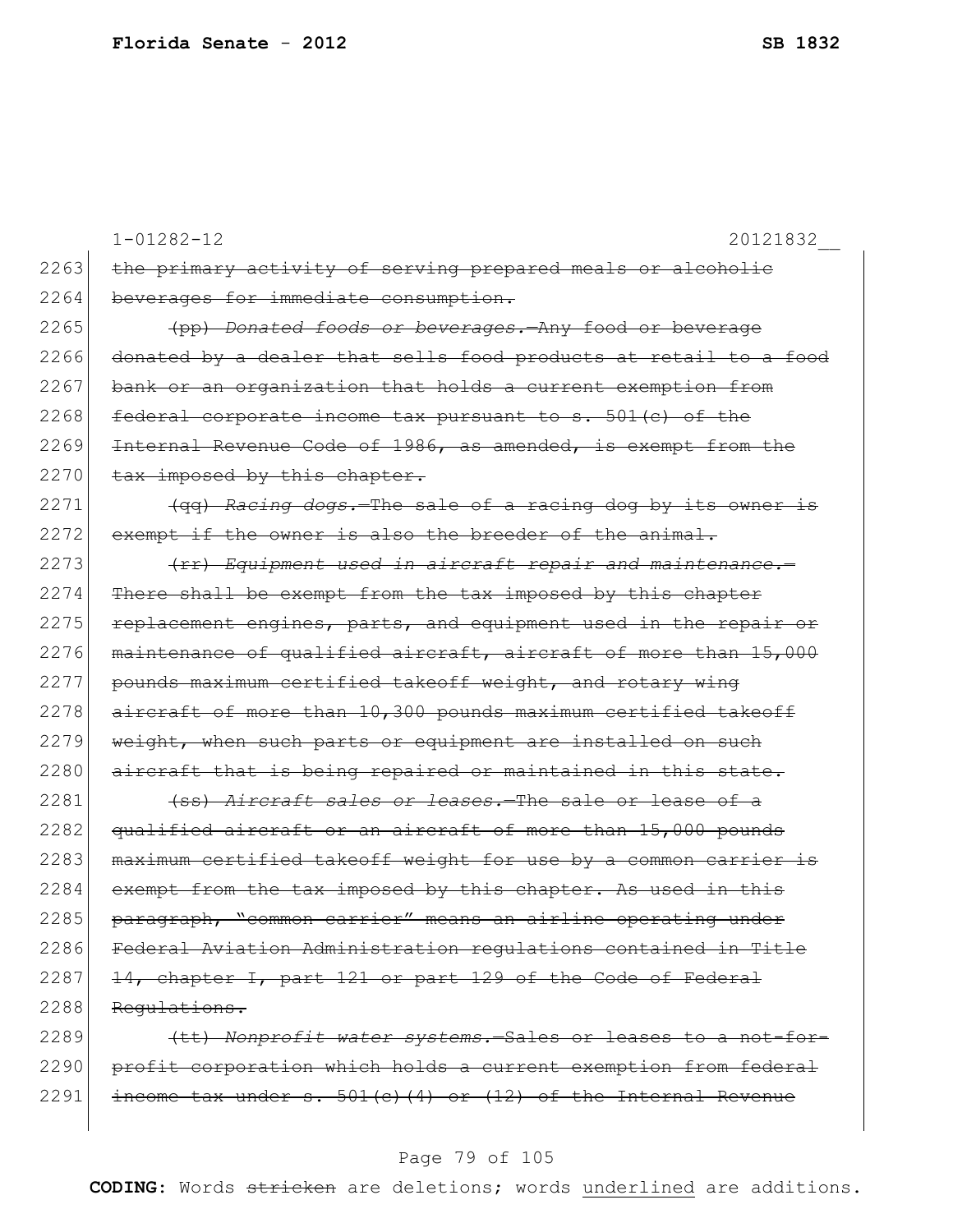|      | $1 - 01282 - 12$<br>20121832                                     |
|------|------------------------------------------------------------------|
| 2292 | Code, as amended, are exempt from the tax imposed by this        |
| 2293 | chapter if the sole or primary function of the corporation is to |
| 2294 | construct, maintain, or operate a water system in this state.    |
| 2295 | (uu) Library cooperatives. Sales or leases to library            |
| 2296 | cooperatives certified under s. 257.41(2) are exempt from the    |
| 2297 | tax imposed by this chapter.                                     |
| 2298 | (vv) Advertising agencies.-                                      |
| 2299 | 1. As used in this paragraph, the term "advertising agency"      |
| 2300 | means any firm that is primarily engaged in the business of      |
| 2301 | providing advertising materials and services to its clients.     |
| 2302 | 2. The sale of advertising services by an advertising            |
| 2303 | agency to a client is exempt from the tax imposed by this        |
| 2304 | chapter. Also exempt from the tax imposed by this chapter are    |
| 2305 | items of tangible personal property such as photographic         |
| 2306 | negatives and positives, videos, films, galleys, mechanicals,    |
| 2307 | veloxes, illustrations, digital audiotapes, analog tapes,        |
| 2308 | printed advertisement copies, compact discs for the purpose of   |
| 2309 | recording, digital equipment, and artwork and the services used  |
| 2310 | to produce those items if the items are:                         |
| 2311 | a. Sold to an advertising agency that is acting as an agent      |
| 2312 | for its clients pursuant to contract, and are created for the    |
| 2313 | performance of advertising services for the clients;             |
| 2314 | b. Produced, fabricated, manufactured, or otherwise created      |
| 2315 | by an advertising agency for its clients, and are used in the    |
| 2316 | performance of advertising services for the clients; or          |
| 2317 | e. Sold by an advertising agency to its clients in the           |
| 2318 | performance of advertising services for the clients, whether or  |
| 2319 | not the charges for these items are marked up or separately      |
| 2320 | stated.                                                          |
|      |                                                                  |

# Page 80 of 105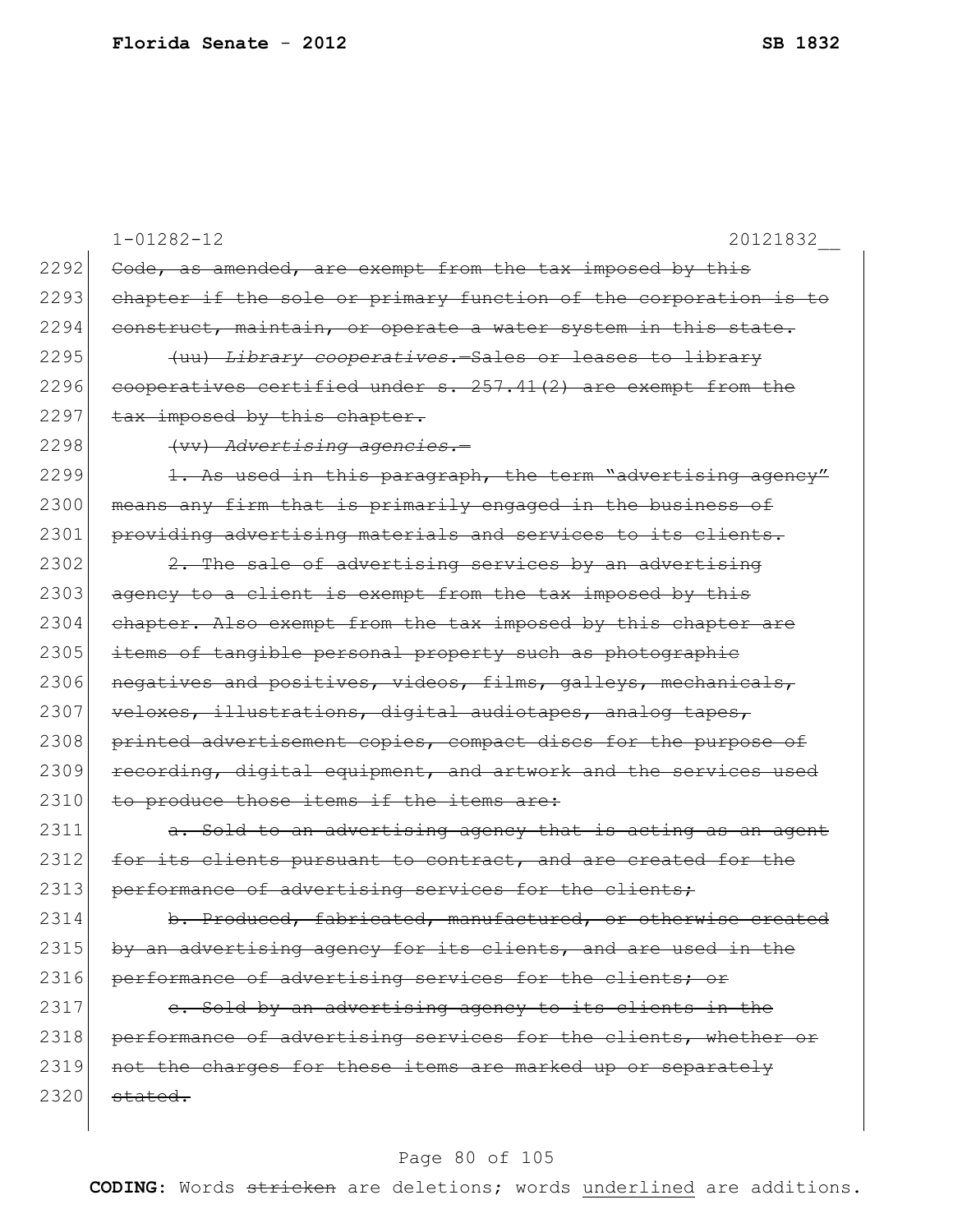1-01282-12 20121832\_\_

2321 2322 The exemption provided by this subparagraph does not apply when 2323 tangible personal property such as film, paper, and videotapes 2324 is purchased to create items such as photographic negatives and 2325 positives, videos, films, galleys, mechanicals, veloxes, 2326 illustrations, and artwork that are sold to an advertising 2327 agency or produced in-house by an advertising agency on behalf  $2328$  of its clients. 2329 3. The items exempted from tax under subparagraph 2. and 2330 the creative services used by an advertising agency to design 2331 the advertising for promotional goods such as displays, display 2332 containers, exhibits, newspaper inserts, brochures, catalogues, 2333 direct mail letters or flats, shirts, hats, pens, pencils, key 2334 chains, or other printed goods or materials are not subject to 2335 tax. However, when such promotional goods are produced or 2336 reproduced for distribution, tax applies to the sales price 2337 charged to the client for such promotional goods. 2338 4. For items purchased by an advertising agency and exempt 2339 from tax under this paragraph, possession of an exemption  $2340$  certificate from the advertising agency certifying the agency's 2341 entitlement to exemption relieves the vendor of the 2342 responsibility of collecting the tax on the sale of such items  $2343$  to the advertising agency, and the department shall look solely  $2344$  to the advertising agency for recovery of tax if it determines  $2345$  that the advertising agency was not entitled to the exemption. 2346 5. The exemptions provided by this paragraph apply 2347 retroactively, except that all taxes that have been collected 2348 must be remitted, and taxes that have been remitted before July  $2349$  1, 1999, on transactions that are subject to exemption under

#### Page 81 of 105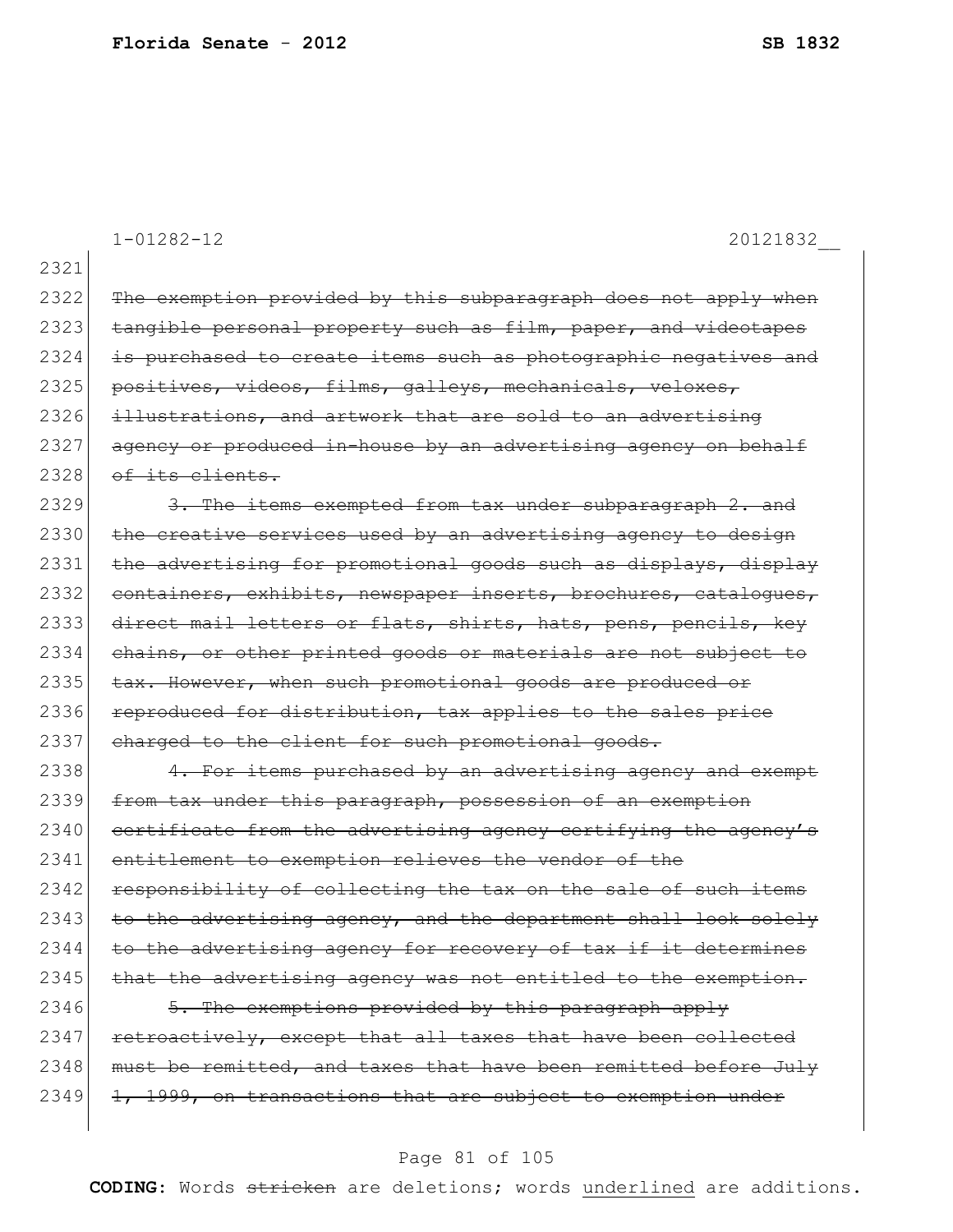$\overline{\phantom{a}}$ 

|      | $1 - 01282 - 12$<br>20121832                                                 |
|------|------------------------------------------------------------------------------|
| 2350 | this paragraph are not subject to refund.                                    |
| 2351 | 6. The department may adopt rules that interpret or define                   |
| 2352 | the provisions of these exemptions and provide examples                      |
| 2353 | regarding the application of these exemptions.                               |
| 2354 | (ww) Bullion. The sale of gold, silver, or platinum                          |
| 2355 | bullion, or any combination thereof, in a single transaction is              |
| 2356 | exempt if the sales price exceeds \$500. The dealer must maintain            |
| 2357 | proper documentation, as prescribed by rule of the department,               |
| 2358 | to identify that portion of a transaction which involves the                 |
| 2359 | sale of gold, silver, or platinum bullion and is exempt under                |
| 2360 | this paragraph.                                                              |
| 2361 | (xx) Certain repair and labor charges.-                                      |
| 2362 | 1. Subject to the provisions of subparagraphs 2. and 3.,                     |
| 2363 | there is exempt from the tax imposed by this chapter all labor               |
| 2364 | charges for the repair of, and parts and materials used in the               |
| 2365 | repair of and incorporated into, industrial machinery and                    |
| 2366 | equipment which is used for the manufacture, processing,                     |
| 2367 | compounding, production, or preparation for shipping of items of             |
| 2368 | tangible personal property at a fixed location within this                   |
| 2369 | state.                                                                       |
| 2370 | 2. This exemption applies only to industries classified                      |
| 2371 | SIC Industry Major Group Numbers 10, 12, 13, 14, 20, 22,<br><del>under</del> |
| 2372 | <del>23, 24, 25, 26, 27, 28, 29, 30, 31, 32, 33, 34, 35, 36, 37, 38,</del>   |
| 2373 | and 39 and Industry Group Number 212. As used in this                        |
| 2374 | subparagraph, "SIC" means those classifications contained in the             |
| 2375 | Standard Industrial Classification Manual, 1987, as published by             |
| 2376 | the Office of Management and Budget, Executive Office of the                 |
| 2377 | President.                                                                   |
| 2378 | 3. This exemption shall be applied as follows:                               |

# Page 82 of 105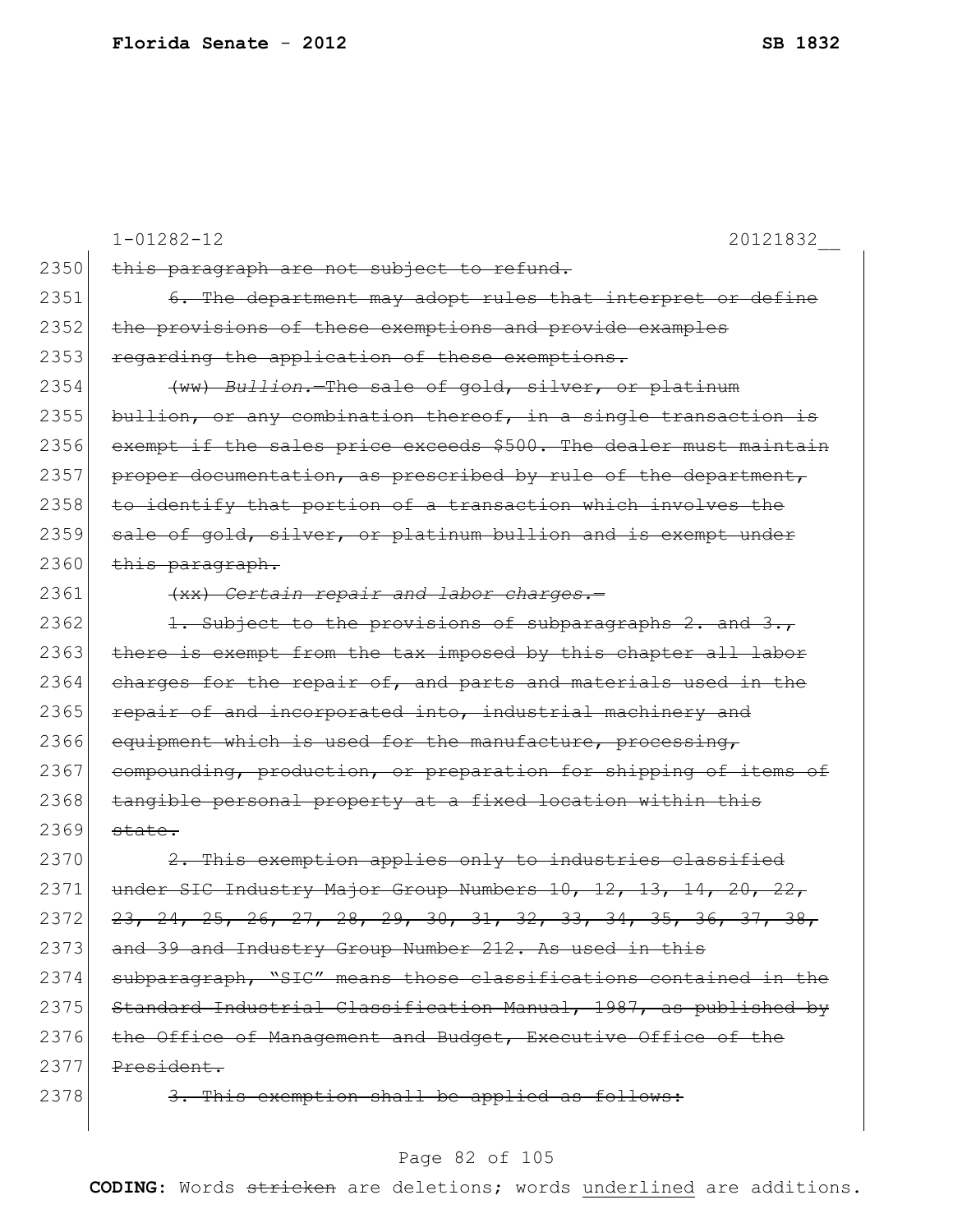|      | $1 - 01282 - 12$<br>20121832                                     |
|------|------------------------------------------------------------------|
| 2379 | a. Beginning July 1, 2000, 50 percent of such charges for        |
| 2380 | repair parts and labor shall be exempt.                          |
| 2381 | b. Beginning July 1, 2001, 75 percent of such charges for        |
| 2382 | repair parts and labor shall be exempt.                          |
| 2383 | e. Beginning July 1, 2002, 100 percent of such charges for       |
| 2384 | repair parts and labor shall be exempt.                          |
| 2385 | (yy) Film and other printing supplies. Also exempt are the       |
| 2386 | following materials purchased, produced, or created by           |
| 2387 | businesses classified under SIC Industry Numbers 275, 276, 277,  |
| 2388 | 278, or 279 for use in producing graphic matter for sale: film,  |
| 2389 | photographic paper, dyes used for embossing and engraving,       |
| 2390 | artwork, typography, lithographic plates, and negatives. As used |
| 2391 | in this paragraph, "SIC" means those classifications contained   |
| 2392 | in the Standard Industrial Classification Manual, 1987, as       |
| 2393 | published by the Office of Management and Budget, Executive      |
| 2394 | Office of the President.                                         |
| 2395 | (zz) People-mover systems. People-mover systems, and parts       |
| 2396 | thereof, which are purchased or manufactured by contractors      |
| 2397 | employed either directly by or as agents for the United States   |
| 2398 | Government, the state, a county, a municipality, a political     |
| 2399 | subdivision of the state, or the public operator of a public-use |
| 2400 | airport as defined by s. 332.004(14) are exempt from the tax     |
| 2401 | imposed by this chapter when the systems or parts go into or     |
| 2402 | become part of publicly owned facilities. In the case of         |
| 2403 | contractors who manufacture and install such systems and parts,  |
| 2404 | this exemption extends to the purchase of component parts and    |
| 2405 | all other manufacturing and fabrication costs. The department    |
| 2406 | may provide a form to be used by contractors to provide to       |
| 2407 | suppliers of people-mover systems or parts to certify the        |
|      |                                                                  |

# Page 83 of 105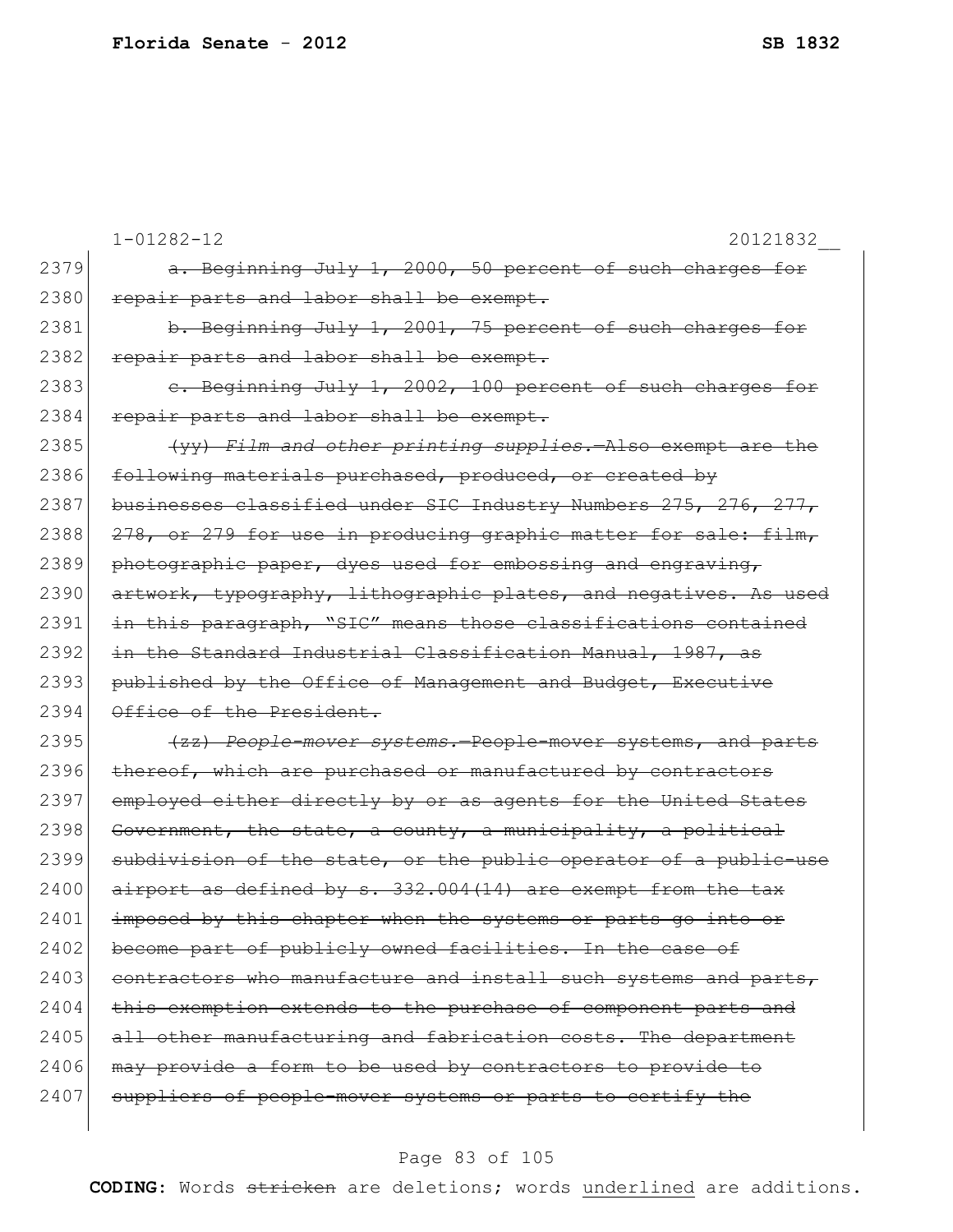1-01282-12 20121832\_\_ 2408 contractors' eligibility for the exemption provided under this 2409 paragraph. As used in this paragraph, "people-mover systems" 2410 includes wheeled passenger vehicles and related control and 2411 power distribution systems that are part of a transportation 2412 system for use by the general public, regardless of whether such 2413 vehicles are operator-controlled or driverless, self-propelled 2414 or propelled by external power and control systems, or conducted 2415 on roads, rails, quidebeams, or other permanent structures that 2416 are an integral part of such transportation system. "Related 2417 control and power distribution systems" includes any electrical 2418 or electronic control or signaling equipment, but does not 2419 include the embedded wiring, conduits, or cabling used to 2420 transmit electrical or electronic signals among such control 2421 equipment, power distribution equipment, signaling equipment, 2422 and wheeled vehicles. 2423 (aaa) *Florida Fire and Emergency Services Foundation.*—Sales 2424 or leases to the Florida Fire and Emergency Services Foundation 2425 are exempt from the tax imposed by this chapter. 2426 (bbb) *Railroad roadway materials.*—Also exempt from the tax  $2427$  imposed by this chapter are railroad roadway materials used in 2428 the construction, repair, or maintenance of railways. Railroad 2429 roadway materials shall include rails, ties, ballasts, 2430 communication equipment, signal equipment, power transmission 2431 equipment, and any other track materials. 2432 (ccc) *Advertising materials distributed free of charge by* 

2433 *mail in an envelope.*—Likewise exempt are materials consisting 2434 exclusively of advertisements, such as individual coupons or 2435 other individual cards, sheets, or pages of printed advertising, 2436 that are distributed free of charge by mail in an envelope for

#### Page 84 of 105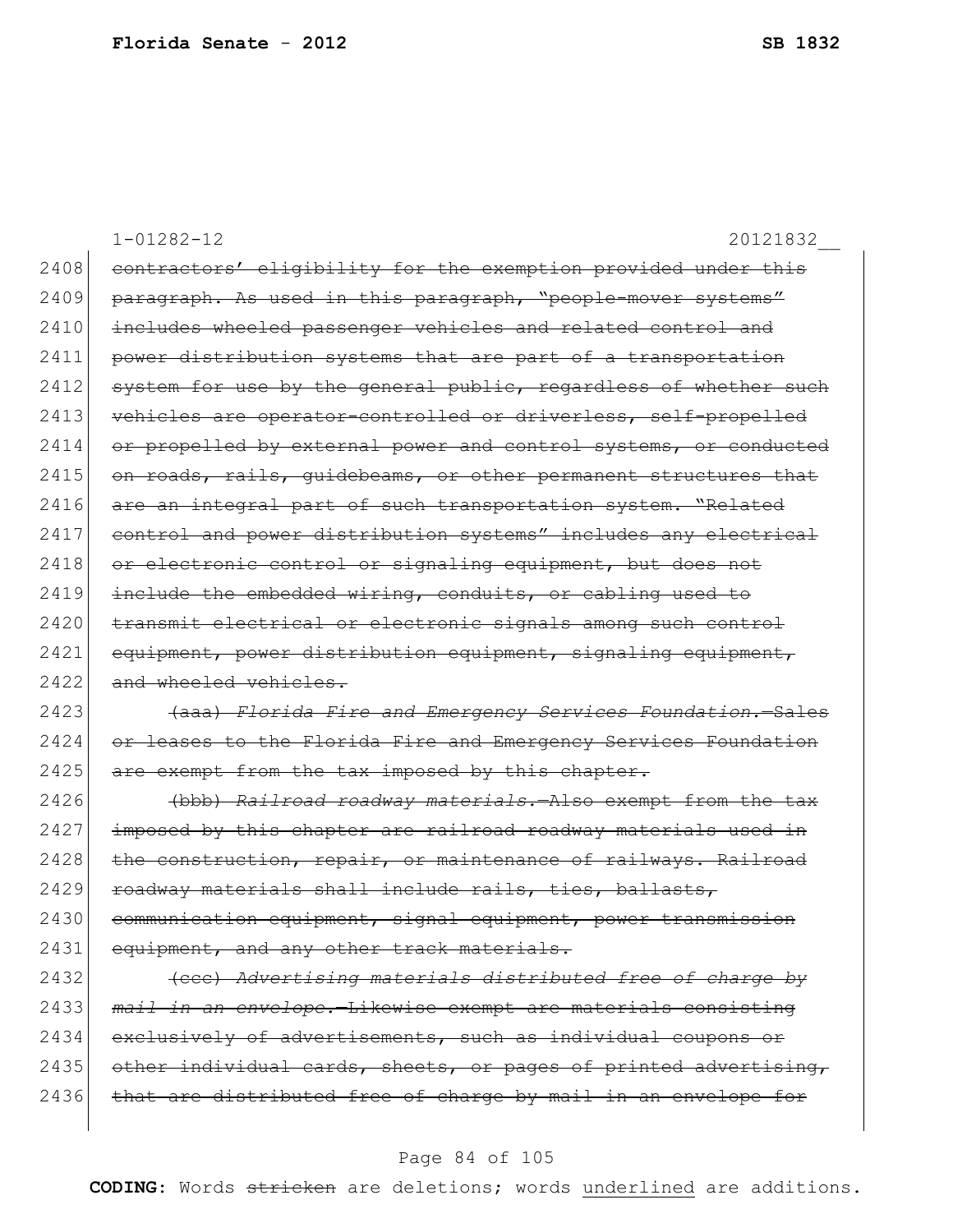|      | $1 - 01282 - 12$<br>20121832                                               |
|------|----------------------------------------------------------------------------|
| 2437 | 10 or more persons on a monthly, bimonthly, or other<br><del>reqular</del> |
| 2438 | <del>basis.</del>                                                          |
| 2439 | (ddd) Certain delivery charges.-Separately stated charges                  |
| 2440 | that can be avoided at the option of the purchaser for the                 |
| 2441 | delivery, inspection, placement, or removal from packaging or              |
| 2442 | shipping materials of furniture or appliances by the selling               |
| 2443 | dealer at the premises of the purchaser or the removal of                  |
| 2444 | similar items from the premises of the purchaser are exempt. If            |
| 2445 | any charge for delivery, inspection, placement, or removal of              |
| 2446 | furniture or appliances includes the modification, assembly, or            |
| 2447 | construction of such furniture or appliances, then all of the              |
| 2448 | charges are taxable.                                                       |
| 2449 | (eee) Bookstore operations at a postsecondary educational                  |
| 2450 | institution. Also exempt from payment of the tax imposed by this           |
| 2451 | chapter on renting, leasing, letting, or granting a license for            |
| 2452 | the use of any real property are payments to a postsecondary               |
| 2453 | educational institution made by any person pursuant to a grant             |
| 2454 | of the right to conduct bookstore operations on real property              |
| 2455 | owned or leased by the postsecondary educational institution. As           |
| 2456 | used in this paragraph, the term "bookstore operations" means              |
| 2457 | activities consisting predominantly of sales, distribution, and            |
| 2458 | provision of textbooks, merchandise, and services traditionally            |
| 2459 | offered in college and university bookstores for the benefit of            |
| 2460 | the institution's students, faculty, and staff.                            |
| 2461 | (fff) Aircraft temporarily in the state.-                                  |
| 2462 | 1. An aircraft owned by a nonresident is exempt from the                   |
| 2463 | use tax imposed under this chapter if the aircraft enters and              |
| 2464 | remains in this state for less than a total of 21 days during              |

# Page 85 of 105

2465 the 6-month period after the date of purchase. The temporary use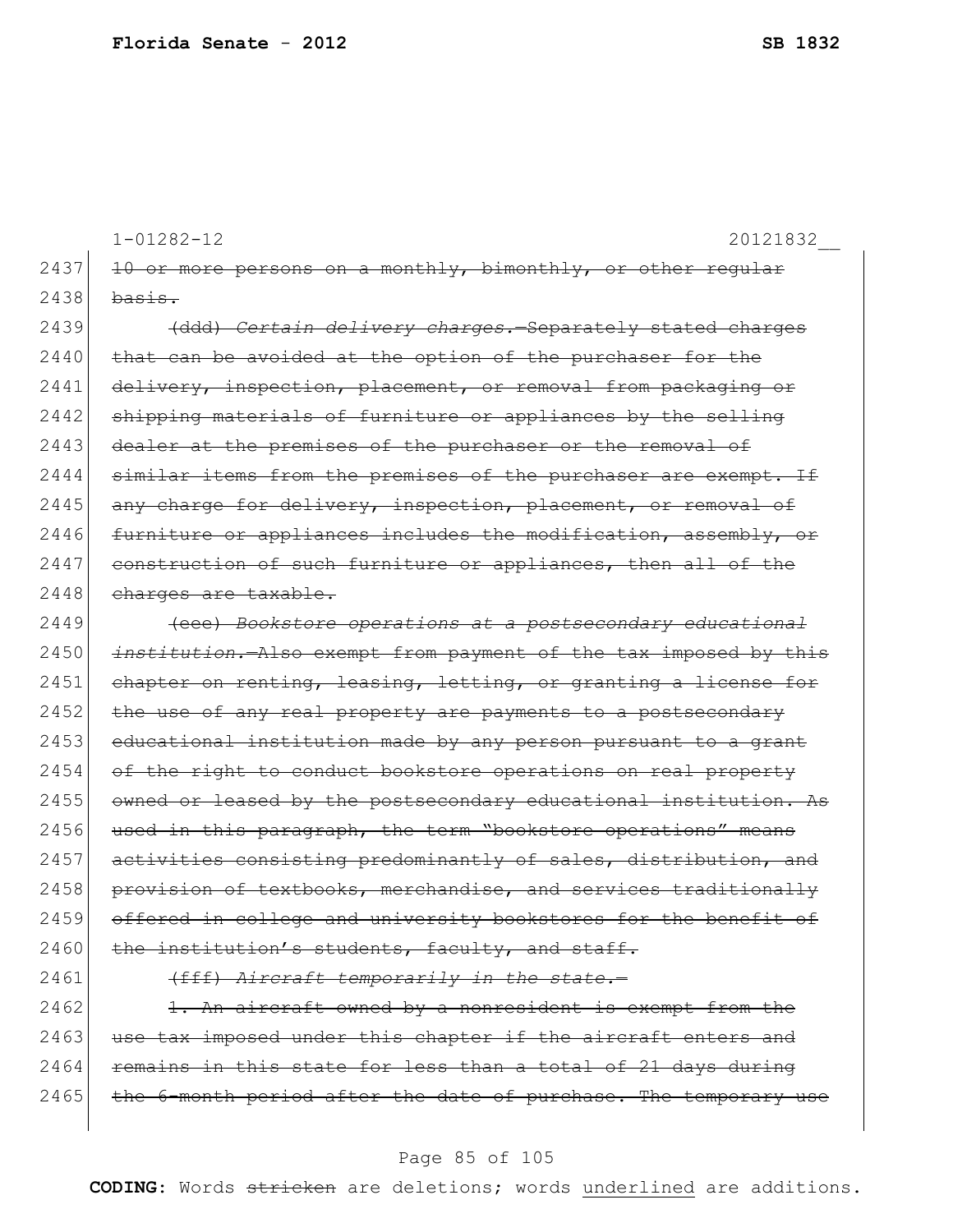|      | $1 - 01282 - 12$<br>20121832                                     |
|------|------------------------------------------------------------------|
| 2466 | of the aircraft and subsequent removal from this state may be    |
| 2467 | proven by invoices for fuel, tie-down, or hangar charges issued  |
| 2468 | by out-of-state vendors or suppliers or similar documentation    |
| 2469 | that clearly and specifically identifies the aircraft. The       |
| 2470 | exemption provided in this subparagraph is in addition to the    |
| 2471 | exemptions provided in subparagraph 2. and s. $212.05(1)(a)$ .   |
| 2472 | 2. An aircraft owned by a nonresident is exempt from the         |
| 2473 | use tax imposed under this chapter if the aircraft enters or     |
| 2474 | remains in this state exclusively for purposes of flight         |
| 2475 | training, repairs, alterations, refitting, or modification. Such |
| 2476 | purposes shall be supported by written documentation issued by   |
| 2477 | in-state vendors or suppliers which clearly and specifically     |
| 2478 | identifies the aircraft. The exemption provided in this          |
| 2479 | subparagraph is in addition to the exemptions provided in        |
| 2480 | subparagraph $1.$ and $s.$ $212.05(1)(a)$ .                      |
| 2481 | (ggg) Fractional aircraft ownership programs. The sale or        |
| 2482 | use of aircraft primarily used in a fractional aircraft          |
| 2483 | ownership program or of any parts or labor used in the           |
| 2484 | completion, maintenance, repair, or overhaul of such aircraft is |
| 2485 | exempt from the tax imposed by this chapter. The exemption is    |
| 2486 | not allowed unless the program manager of the fractional         |
| 2487 | aircraft ownership program furnishes the dealer with a           |
| 2488 | certificate stating that the lease, purchase, repair, or         |
| 2489 | maintenance is for aircraft primarily used in a fractional       |
| 2490 | aircraft ownership program and that the program manager          |
| 2491 | qualifies for the exemption. If a program manager makes tax-     |
| 2492 | exempt purchases on a continual basis, the program manager may   |
| 2493 | allow the dealer to keep the certificate on file. The program    |
| 2494 | manager must inform a dealer that keeps the certificate on file  |
|      |                                                                  |

# Page 86 of 105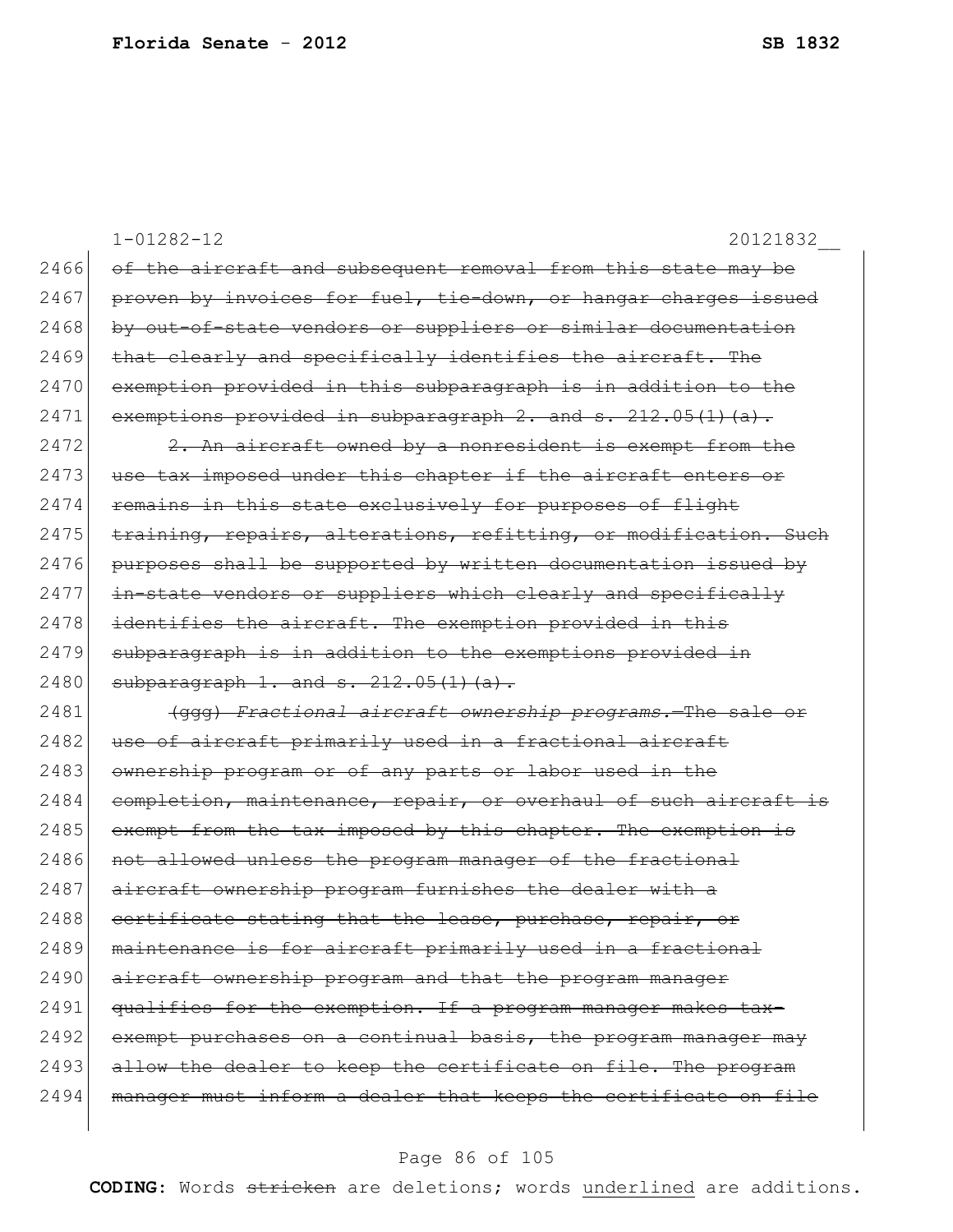|      | $1 - 01282 - 12$<br>20121832                                     |
|------|------------------------------------------------------------------|
| 2495 | if the program manager no longer qualifies for the exemption.    |
| 2496 | The department may adopt rules to administer this paragraph,     |
| 2497 | including rules determining the format of the certificate.       |
| 2498 | (8) PARTIAL EXEMPTIONS: VESSELS ENGAGED IN INTERSTATE OR         |
| 2499 | FOREIGN COMMERCE.-                                               |
| 2500 | (a) The sale or use of vessels and parts thereof used to         |
| 2501 | transport persons or property in interstate or foreign commerce, |
| 2502 | including commercial fishing vessels, is subject to the taxes    |
| 2503 | imposed in this chapter only to the extent provided herein. The  |
| 2504 | basis of the tax shall be the ratio of intrastate mileage to     |
| 2505 | interstate or foreign mileage traveled by the carrier's vessels  |
| 2506 | which were used in interstate or foreign commerce and which had  |
| 2507 | at least some Florida mileage during the previous fiscal year.   |
| 2508 | The ratio would be determined at the close of the carrier's      |
| 2509 | fiscal year. However, during the fiscal year in which the vessel |
| 2510 | begins its initial operations in this state, the vessel's        |
| 2511 | mileage apportionment factor may be determined on the basis of   |
| 2512 | an estimated ratio of anticipated miles in this state to         |
| 2513 | anticipated total miles for that year and, subsequently,         |
| 2514 | additional tax shall be paid on the vessel, or a refund may be   |
| 2515 | applied for, on the basis of the actual ratio of the vessel's    |
| 2516 | miles in this state to its total miles for that<br>vear.         |
| 2517 | shall be applied each month to the total Florida purchases of    |
| 2518 | such vessels and parts thereof which are used in Florida to      |
| 2519 | establish that portion of the total used and consumed in         |
| 2520 | intrastate movement and subject to the tax at the applicable     |
| 2521 | rate. The basis for imposition of any discretionary surtax shall |
| 2522 | be as set forth in s. 212.054. Items, appropriate to carry out   |
| 2523 | the purposes for which a vessel is designed or equipped and      |
|      |                                                                  |

# Page 87 of 105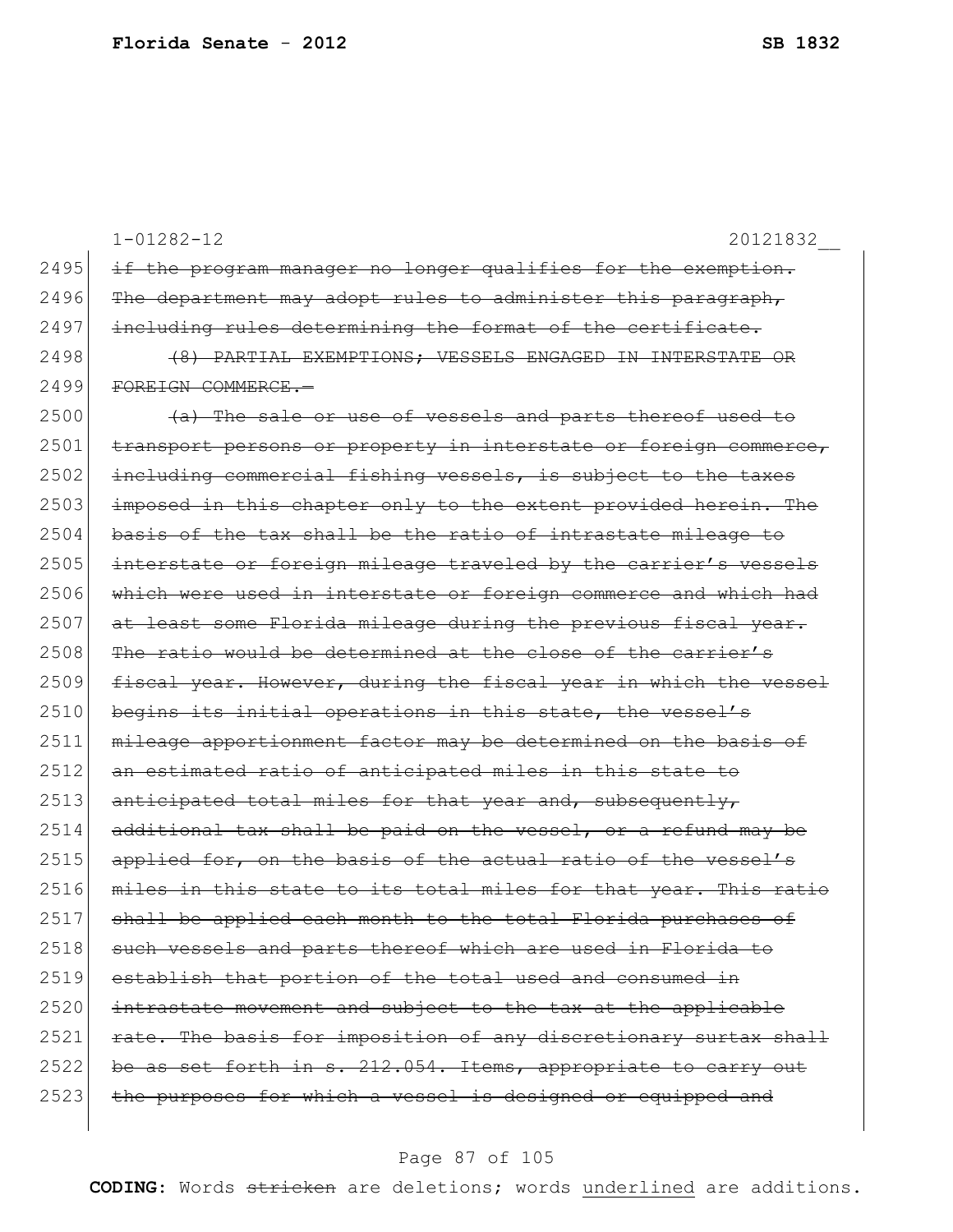|      | $1 - 01282 - 12$<br>20121832                                           |
|------|------------------------------------------------------------------------|
| 2524 | used, purchased by the owner, operator, or agent of a vessel for       |
| 2525 | use on board such vessel shall be deemed to be parts of the            |
| 2526 | vessel upon which the same are used or consumed. Vessels and           |
| 2527 | parts thereof used to transport persons or property in                 |
| 2528 | interstate and foreign commerce are hereby determined to be            |
| 2529 | susceptible to a distinct and separate classification for              |
| 2530 | taxation under the provisions of this chapter. Vessels and parts       |
| 2531 | thereof used exclusively in intrastate commerce do not qualify         |
| 2532 | for the proration of tax.                                              |
| 2533 | (b) The partial exemption provided for in this subsection              |
| 2534 | shall not be allowed unless the purchaser signs an affidavit           |
| 2535 | stating that the item or items to be partially exempted are for        |
| 2536 | the exclusive use designated herein and setting forth the extent       |
| 2537 | of such partial exemption. Any person furnishing a false               |
| 2538 | affidavit to such effect for the purpose of evading payment of         |
| 2539 | any tax imposed under this chapter is subject to the penalties         |
| 2540 | set forth in s. 212.12 and as otherwise provided by law.               |
| 2541 | (c) It is the intent of the Legislature that neither                   |
| 2542 | subsection (4) nor this subsection shall be construed as               |
| 2543 | imposing the tax provided by this chapter on vessels used as           |
| 2544 | common carriers, contract carriers, or private carriers, engaged       |
| 2545 | interstate or foreign commerce, except to the extent provided<br>$+n-$ |
| 2546 | by the pro rata formula provided in subsection (4) and in              |
| 2547 | paragraph (a).                                                         |
| 2548 | (9) PARTIAL EXEMPTIONS; RAILROADS AND MOTOR VEHICLES                   |
| 2549 | ENGAGED IN INTERSTATE OR FOREIGN COMMERCE.-                            |
| 2550 | (a) Railroads that are licensed as common carriers by the              |
| 2551 | Surface Transportation Board and parts thereof used to transport       |
| 2552 | persons or property in interstate or foreign commerce are              |
|      |                                                                        |

# Page 88 of 105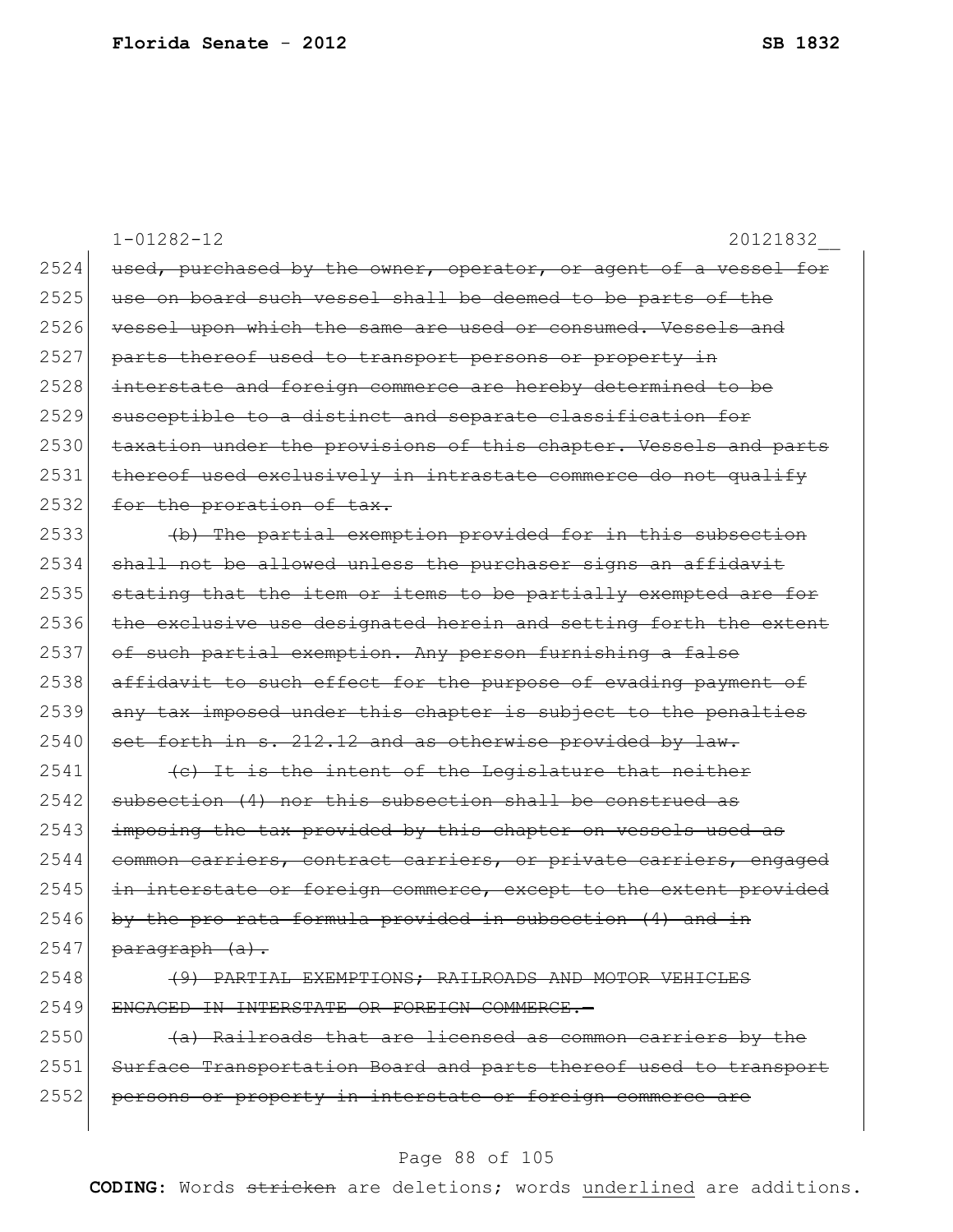|      | $1 - 01282 - 12$<br>20121832                                     |
|------|------------------------------------------------------------------|
| 2553 | subject to tax imposed in this chapter only to the extent        |
| 2554 | provided herein. The basis of the tax shall be the ratio of      |
| 2555 | intrastate mileage to interstate or foreign mileage traveled by  |
| 2556 | the carrier during the previous fiscal year of the carrier. Such |
| 2557 | ratio is to be determined at the close of the carrier's fiscal   |
| 2558 | year. However, during the fiscal year in which the railroad      |
| 2559 | begins its initial operations in this state, the railroad's      |
| 2560 | mileage apportionment factor may be determined on the basis of   |
| 2561 | an estimated ratio of anticipated miles in this state to         |
| 2562 | anticipated total miles for that year and, subsequently,         |
| 2563 | additional tax shall be paid on the railroad, or a refund may be |
| 2564 | applied for, on the basis of the actual ratio of the railroad's  |
| 2565 | miles in this state to its total miles for that year. This ratio |
| 2566 | shall be applied each month to the purchases of the railroad in  |
| 2567 | this state which are used in this state to establish that        |
| 2568 | portion of the total used and consumed in intrastate movement    |
| 2569 | and subject to tax under this chapter. The basis for imposition  |
| 2570 | of any discretionary surtax is set forth in s. 212.054.          |
| 2571 | Railroads that are licensed as common carriers by the Surface    |
| 2572 | Transportation Board and parts thereof used to transport persons |
| 2573 | or property in interstate and foreign commerce are hereby        |
| 2574 | determined to be susceptible to a distinct and separate          |
| 2575 | classification for taxation under the provisions of this         |
| 2576 | chapter.                                                         |
| 2577 | (b) Motor vehicles that are engaged in interstate commerce       |

2578 as common carriers, and parts thereof, used to transport persons 2579 or property in interstate or foreign commerce are subject to tax 2580 imposed in this chapter only to the extent provided herein. The basis of the tax shall be the ratio of intrastate mileage to

#### Page 89 of 105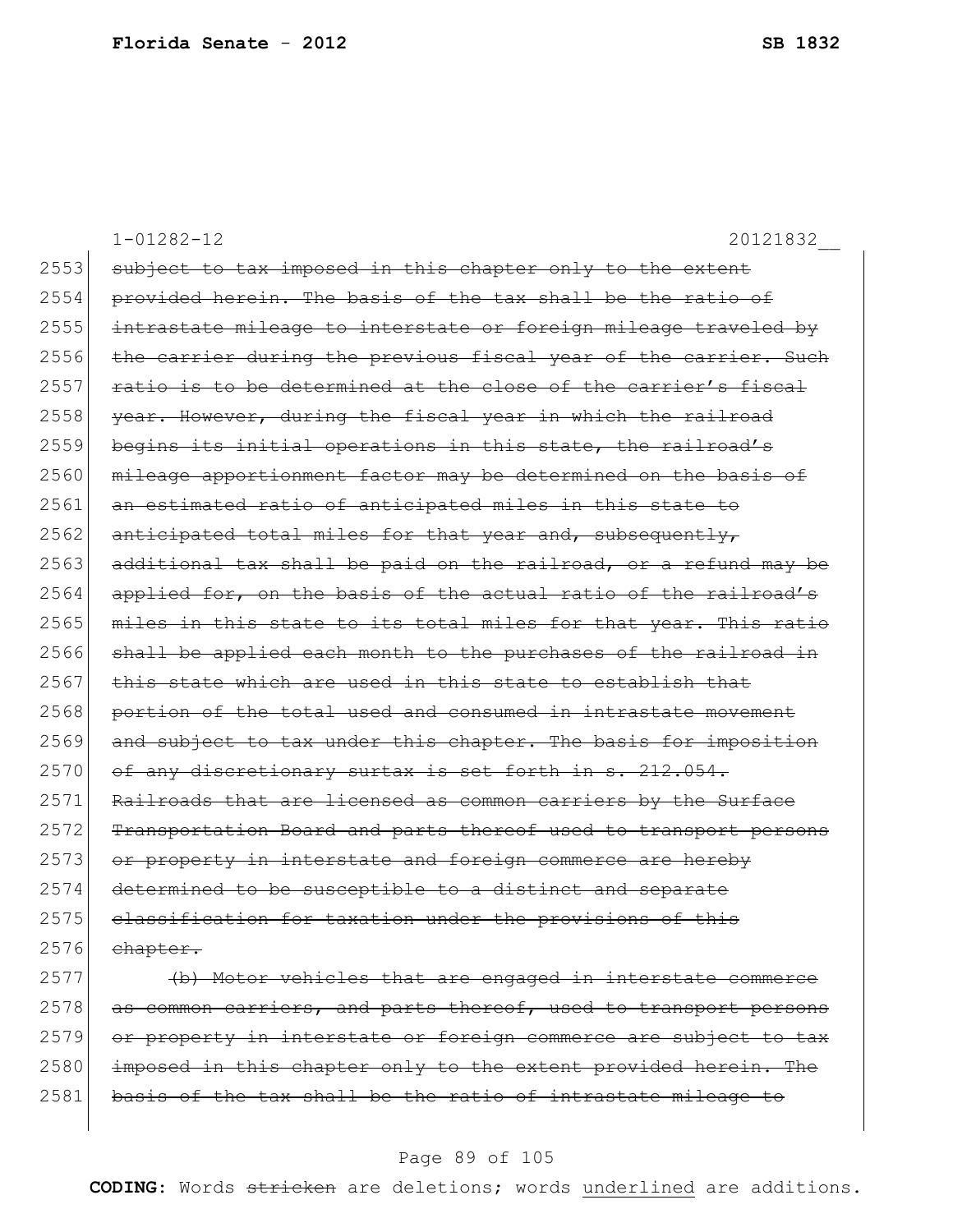|      | $1 - 01282 - 12$<br>20121832                                     |
|------|------------------------------------------------------------------|
| 2582 | interstate or foreign mileage traveled by the carrier's motor    |
| 2583 | vehicles which were used in interstate or foreign commerce and   |
| 2584 | which had at least some Florida mileage during the previous      |
| 2585 | fiscal year of the carrier. Such ratio is to be determined at    |
| 2586 | the close of the carrier's fiscal year. However, during the      |
| 2587 | fiscal year in which the carrier begins its initial operations   |
| 2588 | in this state, the carrier's mileage apportionment factor may be |
| 2589 | determined on the basis of an estimated ratio of anticipated     |
| 2590 | miles in this state to anticipated total miles for that year     |
| 2591 | and, subsequently, additional tax shall be paid on the carrier,  |
| 2592 | or a refund may be applied for, on the basis of the actual ratio |
| 2593 | of the carrier's miles in this state to its total miles for that |
| 2594 | year. This ratio shall be applied each month to the purchases in |
| 2595 | this state of such motor vehicles and parts thereof which are    |
| 2596 | used in this state to establish that portion of the total used   |
| 2597 | and consumed in intrastate movement and subject to tax under     |
| 2598 | this chapter. The basis for imposition of any discretionary      |
| 2599 | surtax is set forth in s. 212.054. Motor vehicles that are       |
| 2600 | engaged in interstate commerce, and parts thereof, used to       |
| 2601 | transport persons or property in interstate and foreign commerce |
| 2602 | are hereby determined to be susceptible to a distinct and        |
| 2603 | separate classification for taxation under the provisions of     |
| 2604 | this chapter. Motor vehicles and parts thereof used exclusively  |
| 2605 | in intrastate commerce do not qualify for the proration of tax.  |
| 2606 | For purposes of this paragraph, parts of a motor vehicle engaged |
| 2607 | in interstate commerce include a separate tank not connected to  |
| 2608 | the fuel supply system of the motor vehicle into which diesel    |
| 2609 | fuel is placed to operate a refrigeration unit or other          |
| 2610 | equipment.                                                       |
|      |                                                                  |

# Page 90 of 105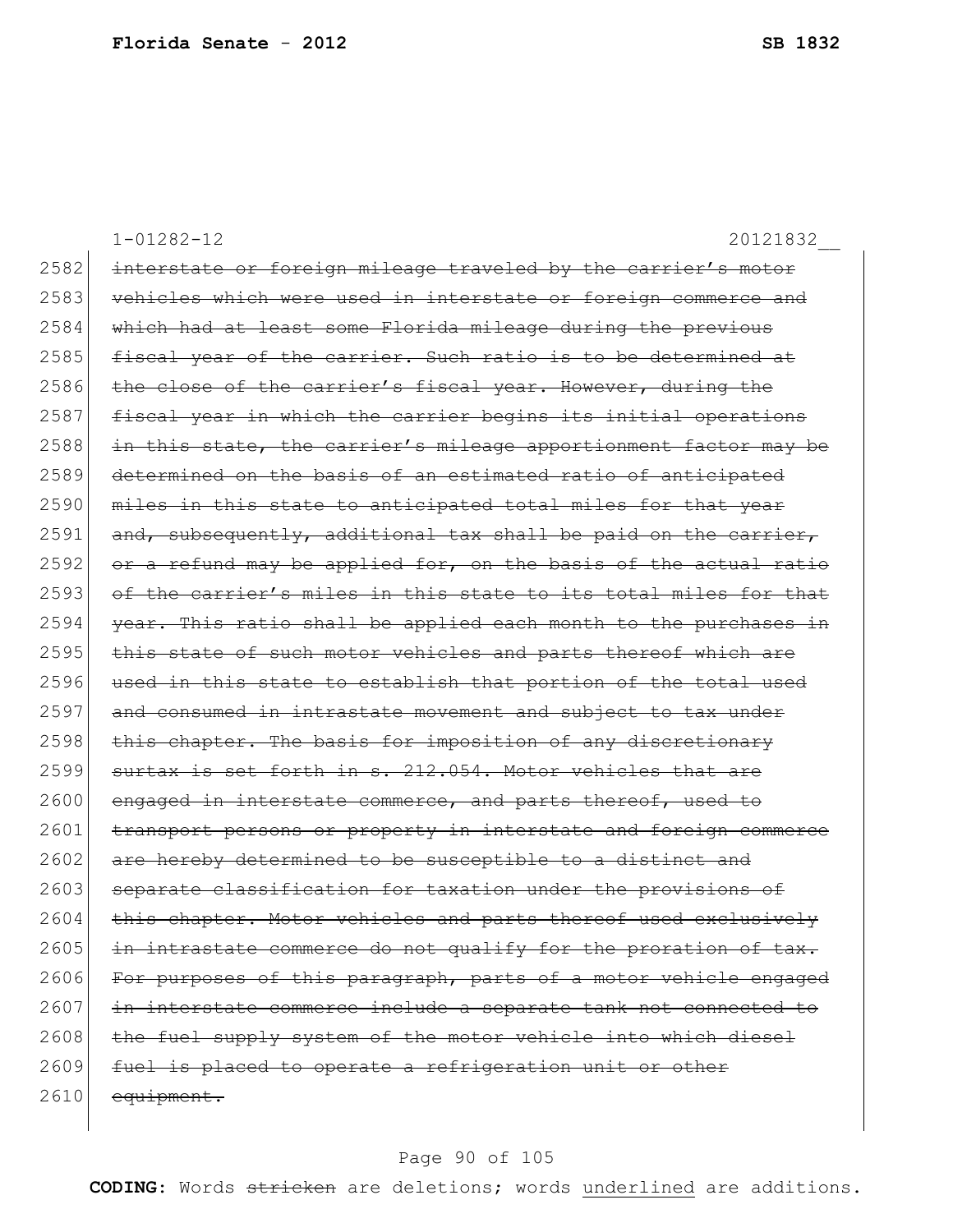|      | $1 - 01282 - 12$<br>20121832                                     |
|------|------------------------------------------------------------------|
| 2611 | (10) PARTIAL EXEMPTION; MOTOR VEHICLE SOLD TO RESIDENT OF        |
| 2612 | ANOTHER STATE.-                                                  |
| 2613 | (a) The tax collected on the sale of a new or used motor         |
| 2614 | vehicle in this state to a resident of another state shall be an |
| 2615 | amount equal to the sales tax which would be imposed on such     |
| 2616 | sale under the laws of the state of which the purchaser is a     |
| 2617 | resident, except that such tax shall not exceed the tax that     |
| 2618 | would otherwise be imposed under this chapter. At the time of    |
| 2619 | the sale, the purchaser shall execute a notarized statement of   |
| 2620 | his or her intent to license the vehicle in the state of which   |
| 2621 | the purchaser is a resident within 45 days of the sale and of    |
| 2622 | the fact of the payment to the State of Florida of a sales tax   |
| 2623 | in an amount equivalent to the sales tax of his or her state of  |
| 2624 | residence and shall submit the statement to the appropriate      |
| 2625 | sales tax collection agency in his or her state of residence.    |
| 2626 | Nothing in this subsection shall be construed to require the     |
| 2627 | removal of the vehicle from this state following the filing of   |
| 2628 | an intent to license the vehicle in the purchaser's home state   |
| 2629 | if the purchaser licenses the vehicle in his or her home state   |
| 2630 | within 45 days after the date of sale.                           |
| 2631 | (b) Notwithstanding the partial exemption allowed in             |
| 2632 | paragraph (a), a vehicle is subject to this state's sales tax at |
| 2633 | the applicable state sales tax rate plus authorized surtaxes     |
| 2634 | when the vehicle is purchased by a nonresident corporation or    |
| 2635 | partnership and:                                                 |
| 2636 | 1. An officer of the corporation is a resident of this           |
| 2637 | state:                                                           |
| 2638 | 2. A stockholder of the corporation who owns at least 10         |
| 2639 | percent of the corporation is a resident of this state; or       |
|      |                                                                  |

# Page 91 of 105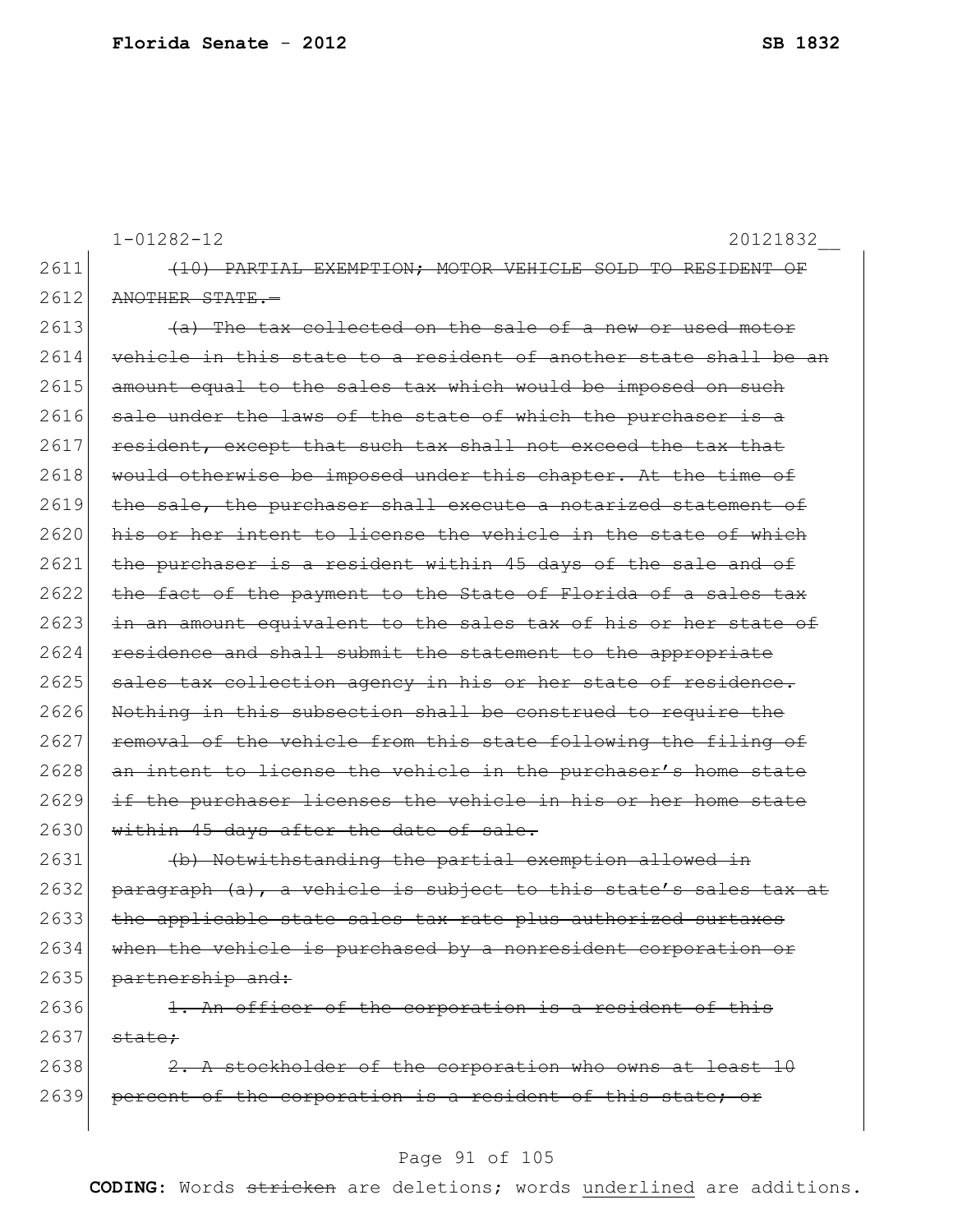|      | $1 - 01282 - 12$<br>20121832                                          |
|------|-----------------------------------------------------------------------|
| 2640 | 3. A partner in the partnership who has at least 10 percent           |
| 2641 | ownership is a resident of this state.                                |
| 2642 |                                                                       |
| 2643 | However, if the vehicle is removed from this state within 45          |
| 2644 | days after purchase and remains outside the state for a minimum       |
| 2645 | of 180 days, the vehicle may qualify for the partial exemption        |
| 2646 | allowed in paragraph (a) despite the residency of owners or           |
| 2647 | stockholders of the purchasing entity.                                |
| 2648 | (c) Nothing herein shall require the payment of tax to the            |
| 2649 | State of Florida for assessments made prior to July 1, 2001, if       |
| 2650 | the tax imposed by this section has been paid to the state in         |
| 2651 | which the vehicle was licensed and the department has assessed a      |
| 2652 | like amount of tax on the same transactions. This provision           |
| 2653 | shall apply retroactively to assessments that have been               |
| 2654 | protested prior to August 1, 1999, and have not been paid on the      |
| 2655 | date this act takes effect.                                           |
| 2656 | (11) PARTIAL EXEMPTION; FLYABLE AIRCRAFT.                             |
| 2657 | (a) The tax imposed on the sale by a manufacturer of                  |
| 2658 | flyable aircraft, who designs such aircraft, which sale may           |
| 2659 | include necessary equipment and modifications placed on such          |
| 2660 | flyable aircraft prior to delivery by the manufacturer, shall be      |
| 2661 | an amount equal to the sales tax which would be imposed on such       |
| 2662 | <u>sale under the laws of the state in which the aircraft will be</u> |
| 2663 | domiciled.                                                            |
| 2664 | (b) This partial exemption applies only if the purchaser is           |
| 2665 | a resident of another state who will not use the aircraft in          |
| 2666 | this state, or if the purchaser is a resident of another state        |
| 2667 | and uses the aircraft in interstate or foreign commerce, or if        |
| 2668 | the purchaser is a resident of a foreign country.                     |
|      |                                                                       |

# Page 92 of 105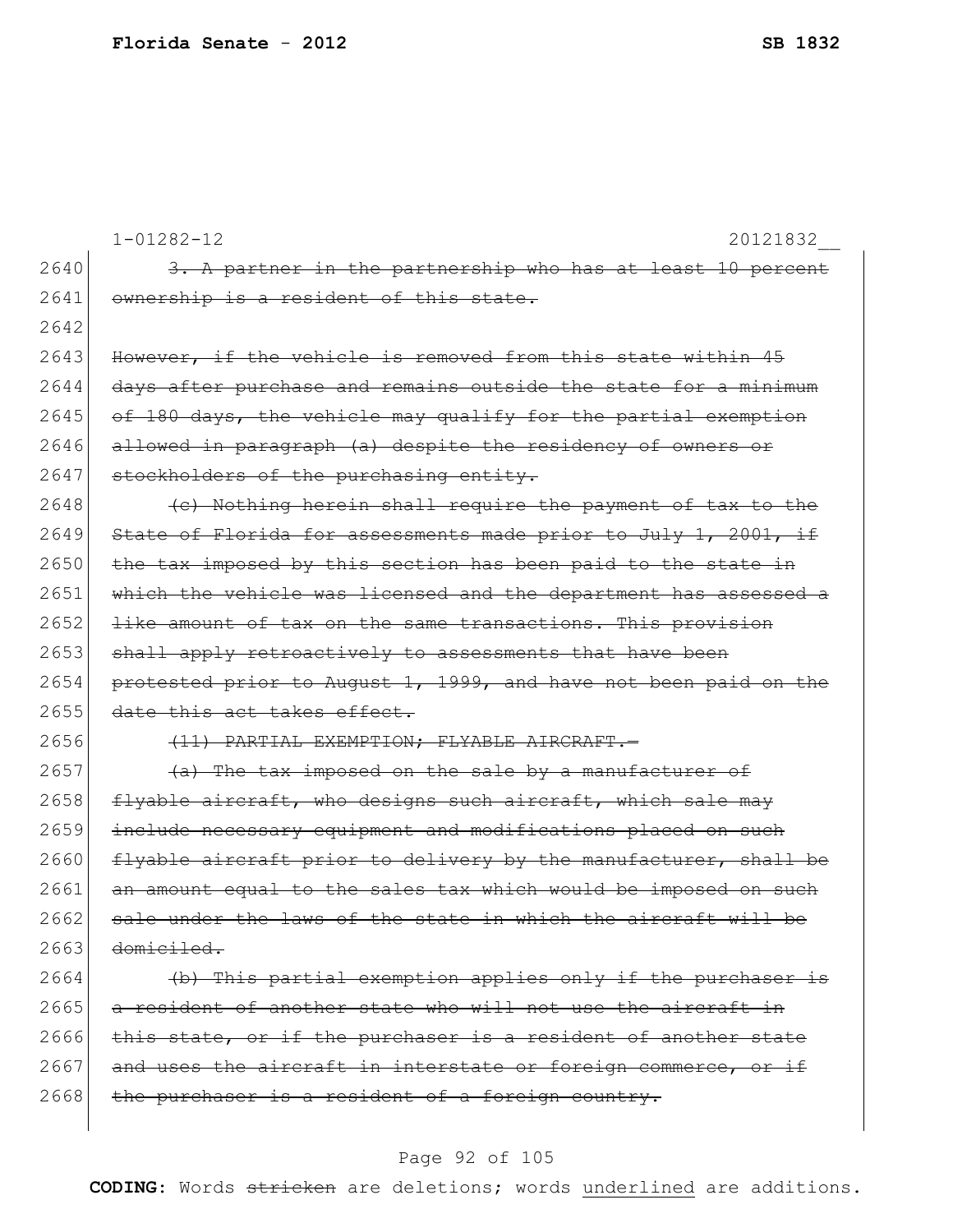1-01282-12 20121832\_\_  $2669$  (c) The maximum tax collectible under this subsection may 2670 not exceed 6 percent of the sales price of such aircraft. No 2671 Florida tax may be imposed on the sale of such aircraft if the  $2672$  state in which the aircraft will be domiciled does not allow 2673 Florida sales or use tax to be credited against its sales or use  $2674$  tax. Furthermore, no tax may be imposed on the sale of such  $2675$  aircraft if the state in which the aircraft will be domiciled 2676 has enacted a sales and use tax exemption for flyable aircraft 2677 or if the aircraft will be domiciled outside the United States.  $2678$  (d) The purchaser shall execute a sworn affidavit attesting  $2679$  that he or she is not a resident of this state and stating where  $2680$  the aircraft will be domiciled. If the aircraft is subsequently 2681 used in this state within 6 months of the time of purchase, in 2682 violation of the intent of this subsection, the purchaser shall 2683 be liable for payment of the full use tax imposed by this  $2684$  chapter and shall be subject to the penalty imposed by s. 2685 212.12(2), which penalty shall be mandatory. Notwithstanding the 2686 provisions of this paragraph, the owner of an aircraft purchased  $2687$  pursuant to this subsection may permit the aircraft to be 2688 returned to this state for repairs within 6 months after the 2689 date of sale without the aircraft being in violation of the law 2690 and without incurring liability for payment of tax or penalty on  $2691$  the purchase price of the aircraft, so long as the aircraft is 2692 removed from this state within 20 days after the completion of 2693 the repairs and such removal can be proven by invoices for fuel, 2694 tie-down, or hangar charges issued by out-of-state vendors or 2695 suppliers or similar documentation. 2696 **(12) PARTIAL EXEMPTION; MASTER TAPES, RECORDS, FILMS, OR**  $2697$  VIDEO TAPES.

#### Page 93 of 105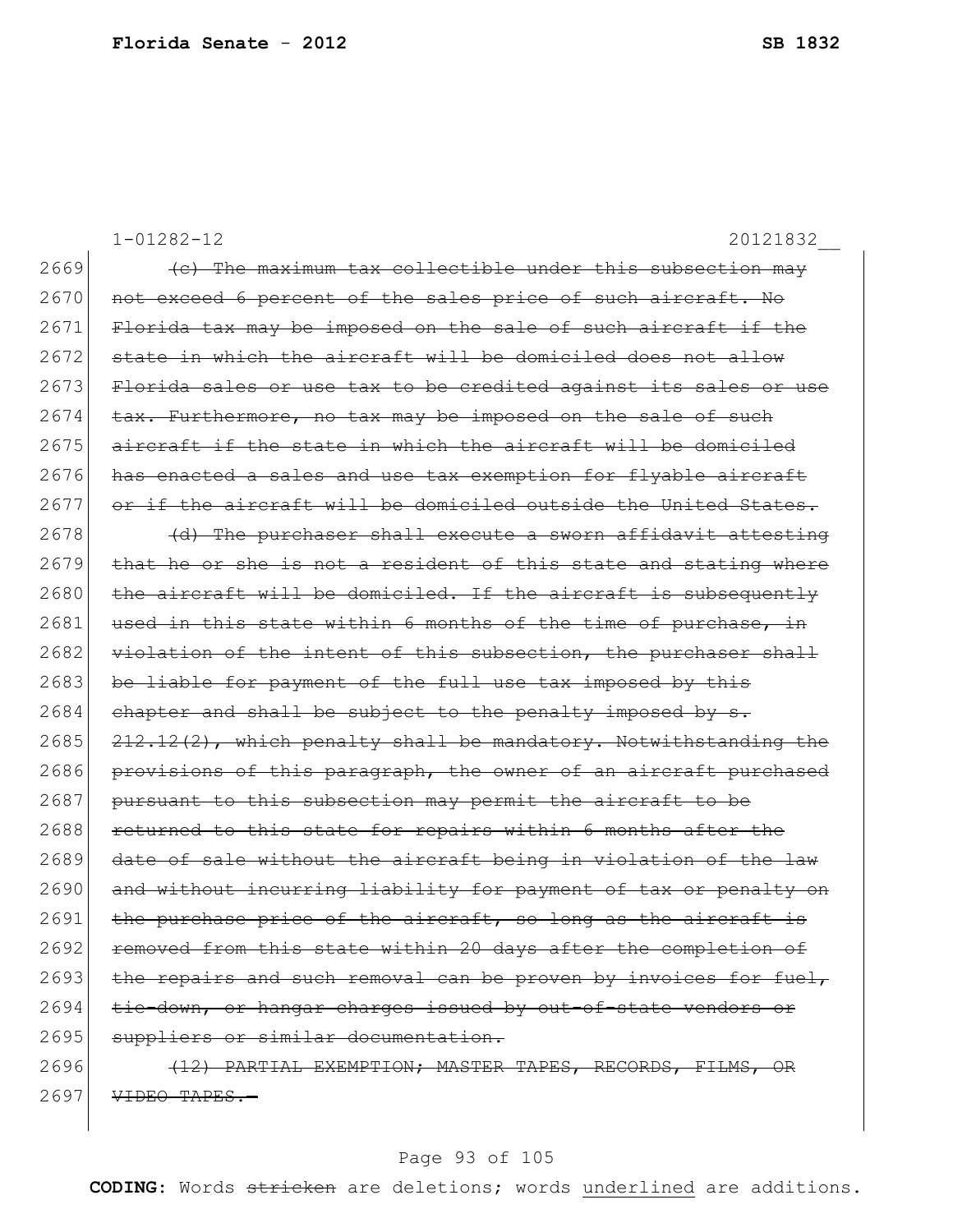1-01282-12 20121832\_\_  $2698$  (a) There are exempt from the taxes imposed by this chapter 2699 the gross receipts from the sale or lease of, and the storage, 2700 use, or other consumption in this state of, master tapes or 2701 master records embodying sound, or master films or master video 2702 tapes; except that amounts paid to recording studios or motion 2703 picture or television studios for the tangible elements of such 2704 master tapes, records, films, or video tapes are taxable as 2705 otherwise provided in this chapter. This exemption will inure to 2706 the taxpayer upon presentation of the certificate of exemption 2707 issued to the taxpayer under the provisions of s. 288.1258. 2708 (b) For the purposes of this subsection, the term: 2709 1. "Amounts paid for the tangible elements" does not 2710 include any amounts paid for the copyrightable, artistic, or 2711 other intangible elements of such master tapes, records, films, 2712 or video tapes, whether designated as royalties or otherwise, 2713 including, but not limited to, services rendered in producing, 2714 fabricating, processing, or imprinting tangible personal 2715 property or any other services or production expenses in 2716 connection therewith which may otherwise be construed as 2717 constituting a "sale" under s. 212.02. 2718 2. "Master films or master video tapes" means films or 2719 video tapes utilized by the motion picture and television 2720 production industries in making visual images for reproduction. 2721 3. "Master tapes or master records embodying sound" means  $2722$  tapes, records, and other devices utilized by the recording 2723 industry in making recordings embodying sound. 2724 4. "Motion picture or television studio" means a facility 2725 in which film or video tape productions or parts of productions 2726 are made and which contains the necessary equipment and

#### Page 94 of 105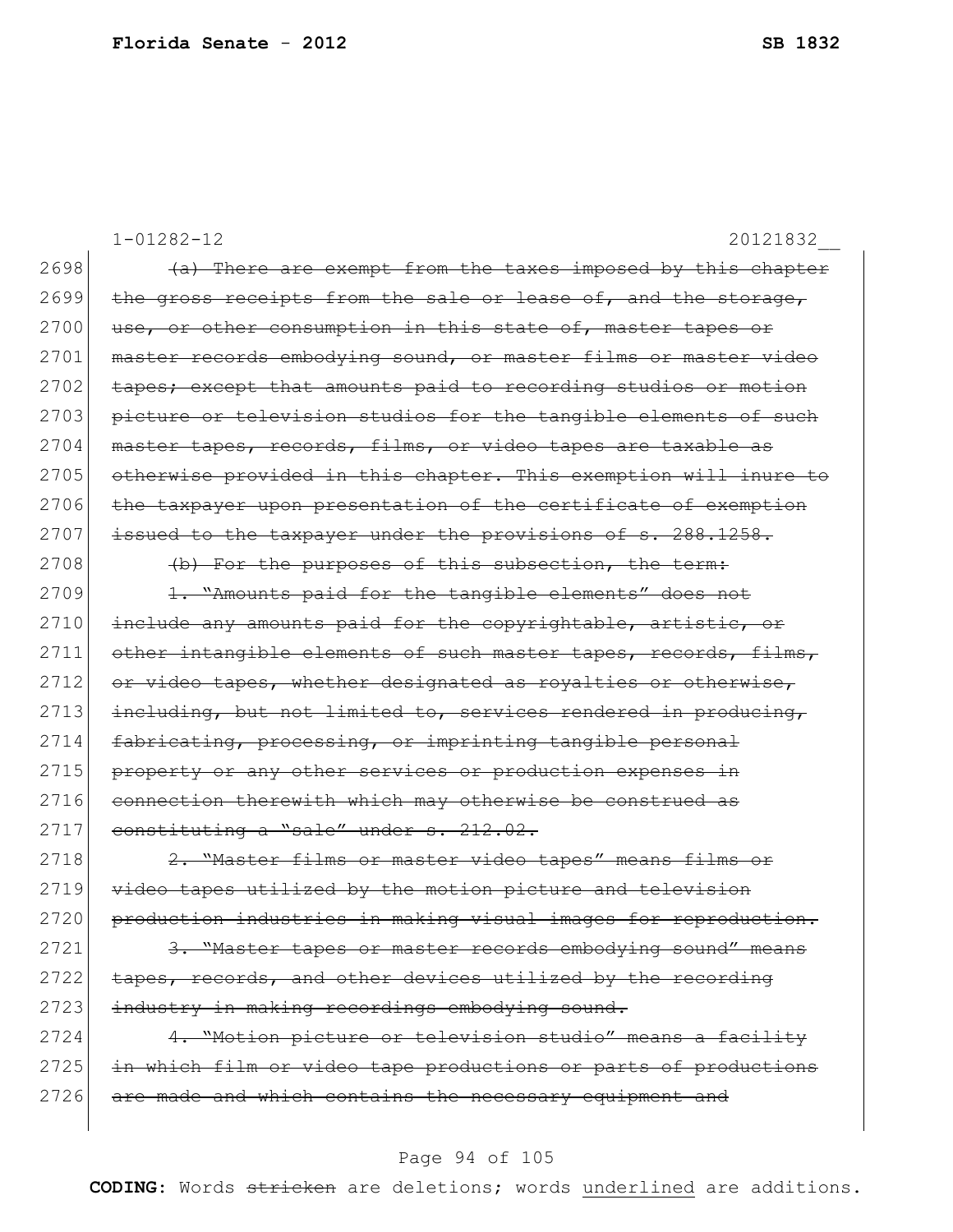|      | $1 - 01282 - 12$<br>20121832                                     |
|------|------------------------------------------------------------------|
| 2727 | personnel for this purpose and includes a mobile unit or vehicle |
| 2728 | that is equipped in much the same manner as a stationary studio  |
| 2729 | and used in the making of film or video tape productions.        |
| 2730 | 5. "Recording studio" means a place where, by means of           |
| 2731 | mechanical or electronic devices, voices, music, or other sounds |
| 2732 | are transmitted to tapes, records, or other devices capable of   |
| 2733 | reproducing sound.                                               |
| 2734 | 6. "Recording industry" means any person engaged in an           |
| 2735 | occupation or business of making recordings embodying sound for  |
| 2736 | a livelihood or for a profit.                                    |
| 2737 | 7. "Motion picture or television production industry" means      |
| 2738 | any person engaged in an occupation or business for a livelihood |
| 2739 | or for profit of making visual motion picture or television      |
| 2740 | visual images for showing on screen or television for            |
| 2741 | theatrical, commercial, advertising, or educational purposes.    |
| 2742 | (13) No transactions shall be exempt from the tax imposed        |
| 2743 | by this chapter except those expressly exempted herein. All laws |
| 2744 | granting tax exemptions, to the extent they may be inconsistent  |
| 2745 | or in conflict with this chapter, including, but not limited to, |
| 2746 | the following designated laws, shall yield to and be superseded  |
| 2747 | by the provisions of this subsection: $ss.$ 125.019, 153.76,     |
| 2748 | $154.2331, 159.15, 159.31, 159.50, 159.708, 163.385, 163.395,$   |
| 2749 | 215.76, 243.33, 315.11, 348.65, 348.762, 349.13, 403.1834,       |
| 2750 | 616.07, and 623.09, and the following Laws of Florida, acts of   |
| 2751 | the year indicated: s. 31, chapter 30843, 1955; s. 19, chapter   |
| 2752 | 30845, 1955; s. 12, chapter 30927, 1955; s. 8, chapter 31179,    |
| 2753 | 1955; s. 15, chapter 31263, 1955; s. 13, chapter 31343, 1955; s. |
| 2754 | 16, chapter 59-1653; s. 13, chapter 59-1356; s. 12, chapter 61-  |
| 2755 | 2261; s. 19, chapter 61-2754; s. 10, chapter 61-2686; s. 11,     |
|      |                                                                  |

# Page 95 of 105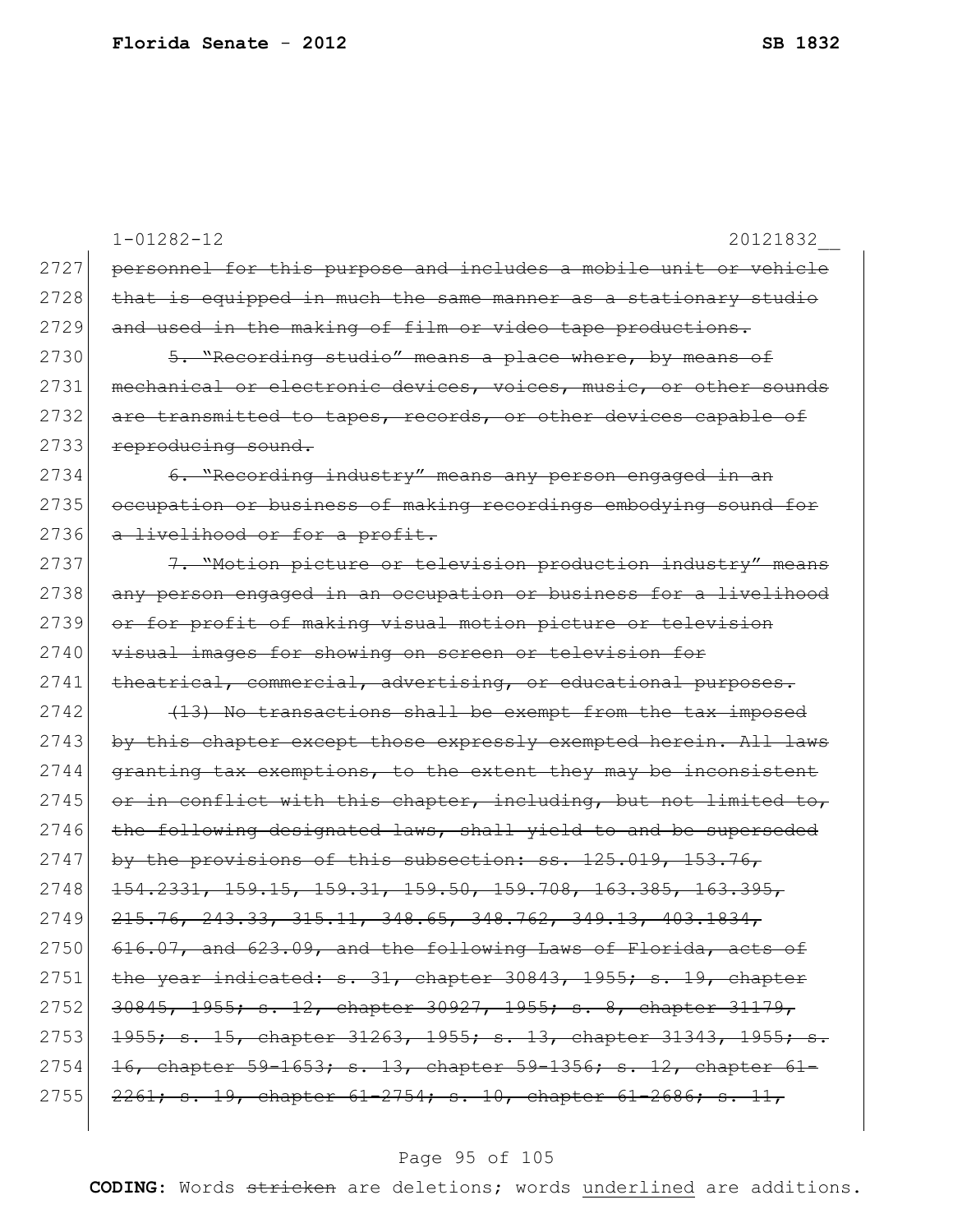|      | $1 - 01282 - 12$<br>20121832                                              |
|------|---------------------------------------------------------------------------|
| 2756 | chapter $63-1643$ ; s. 11, chapter $65-1274$ ; s. 16, chapter $67-1446$ ; |
| 2757 | and s. 10, chapter 67-1681. This subsection does not supersede            |
| 2758 | the authority of a local government to adopt financial and local          |
| 2759 | government incentives pursuant to s. 163.2517.                            |
| 2760 | (14) TECHNICAL ASSISTANCE ADVISORY COMMITTEE.-The                         |
| 2761 | department shall establish a technical assistance advisory                |
| 2762 | committee with public and private sector members, including               |
| 2763 | representatives of both manufacturers and retailers, to advise            |
| 2764 | the Department of Revenue and the Department of Health in                 |
| 2765 | determining the taxability of specific products and product               |
| 2766 | lines pursuant to subsection (1) and paragraph (2) (a). In                |
| 2767 | determining taxability and in preparing a list of specific                |
| 2768 | products and product lines that are or are not taxable, the               |
| 2769 | committee shall not be subject to the provisions of chapter 120.          |
| 2770 | Private sector members shall not be compensated for serving on            |
| 2771 | the committee.                                                            |
| 2772 | (15) ELECTRICAL ENERGY USED IN AN ENTERPRISE ZONE.-                       |
| 2773 | (a) Beginning July 1, 1995, charges for electrical energy                 |
| 2774 | used by a qualified business at a fixed location in an                    |
| 2775 | enterprise zone in a municipality which has enacted an ordinance          |
| 2776 | pursuant to s. 166.231(8) which provides for exemption of                 |
| 2777 | municipal utility taxes on such businesses or in an enterprise            |
| 2778 | zone jointly authorized by a county and a municipality which has          |
| 2779 | enacted an ordinance pursuant to s. 166.231(8) which provides             |
| 2780 | for exemption of municipal utility taxes on such businesses               |
| 2781 | shall receive an exemption equal to 50 percent of the tax                 |
| 2782 | imposed by this chapter, or, if no less than 20 percent of the            |
| 2783 | employees of the business are residents of an enterprise zone,            |
| 2784 | excluding temporary and part-time employees, the exemption shall          |
|      |                                                                           |

# Page 96 of 105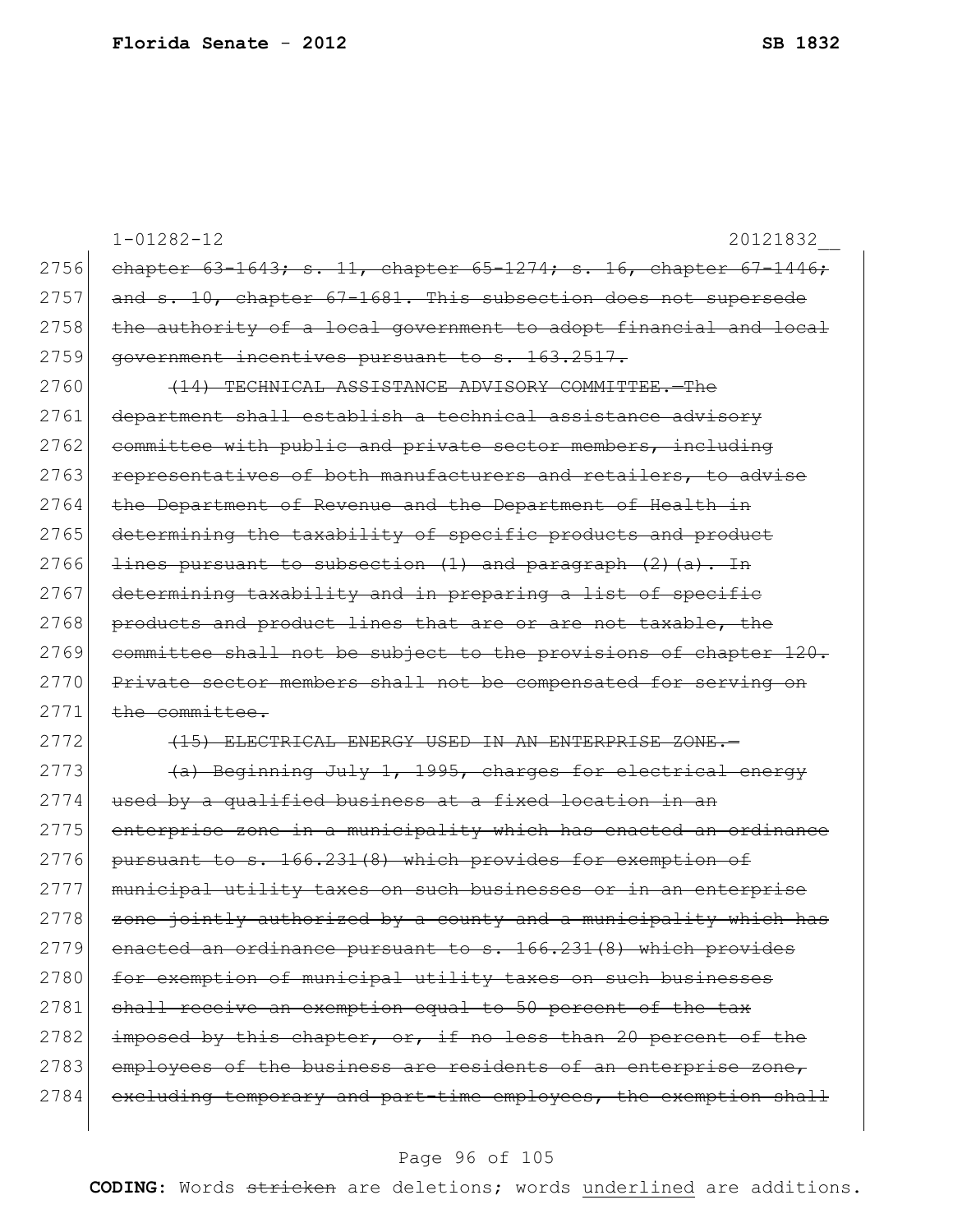|      | $1 - 01282 - 12$<br>20121832                                    |
|------|-----------------------------------------------------------------|
| 2785 | be equal to 100 percent of the tax imposed by this chapter. A   |
| 2786 | qualified business may receive such exemption for a period of 5 |
| 2787 | years from the billing period beginning not more than 30 days   |
| 2788 | following notification to the applicable utility company by the |
| 2789 | department that an exemption has been authorized pursuant to    |
| 2790 | this subsection and s. 166.231(8).                              |
| 2791 | (b) To receive this exemption, a business must file an          |
| 2792 | application, with the enterprise zone development agency having |
| 2793 | jurisdiction over the enterprise zone where the business is     |
| 2794 | located, on a form provided by the department for the purposes  |
| 2795 | of this subsection and s. 166.231(8). The application shall be  |
| 2796 | made under eath and shall include:                              |
| 2797 | 1. The name and location of the business.                       |
| 2798 | 2. The identifying number assigned pursuant to s. 290.0065      |
| 2799 | to the enterprise zone in which the business is located.        |
| 2800 | 3. The date on which electrical service is to be first          |
| 2801 | initiated to the business.                                      |
| 2802 | 4. The name and mailing address of the entity from which        |
| 2803 | electrical energy is to be purchased.                           |
| 2804 | 5. The date of the application.                                 |
| 2805 | 6. The name of the city in which the business is located.       |
| 2806 | 7. If applicable, the name and address of each permanent        |
| 2807 | employee of the business including, for each employee who is a  |
| 2808 | resident of an enterprise zone, the identifying number assigned |
| 2809 | pursuant to s. 290.0065 to the enterprise zone in which the     |
| 2810 | employee resides.                                               |
| 2811 | 8. Whether the business is a small business as defined by       |
| 2812 | $-288.703.$                                                     |
| 2813 | (c) Within 10 working days after receipt of an application,     |
|      |                                                                 |

# Page 97 of 105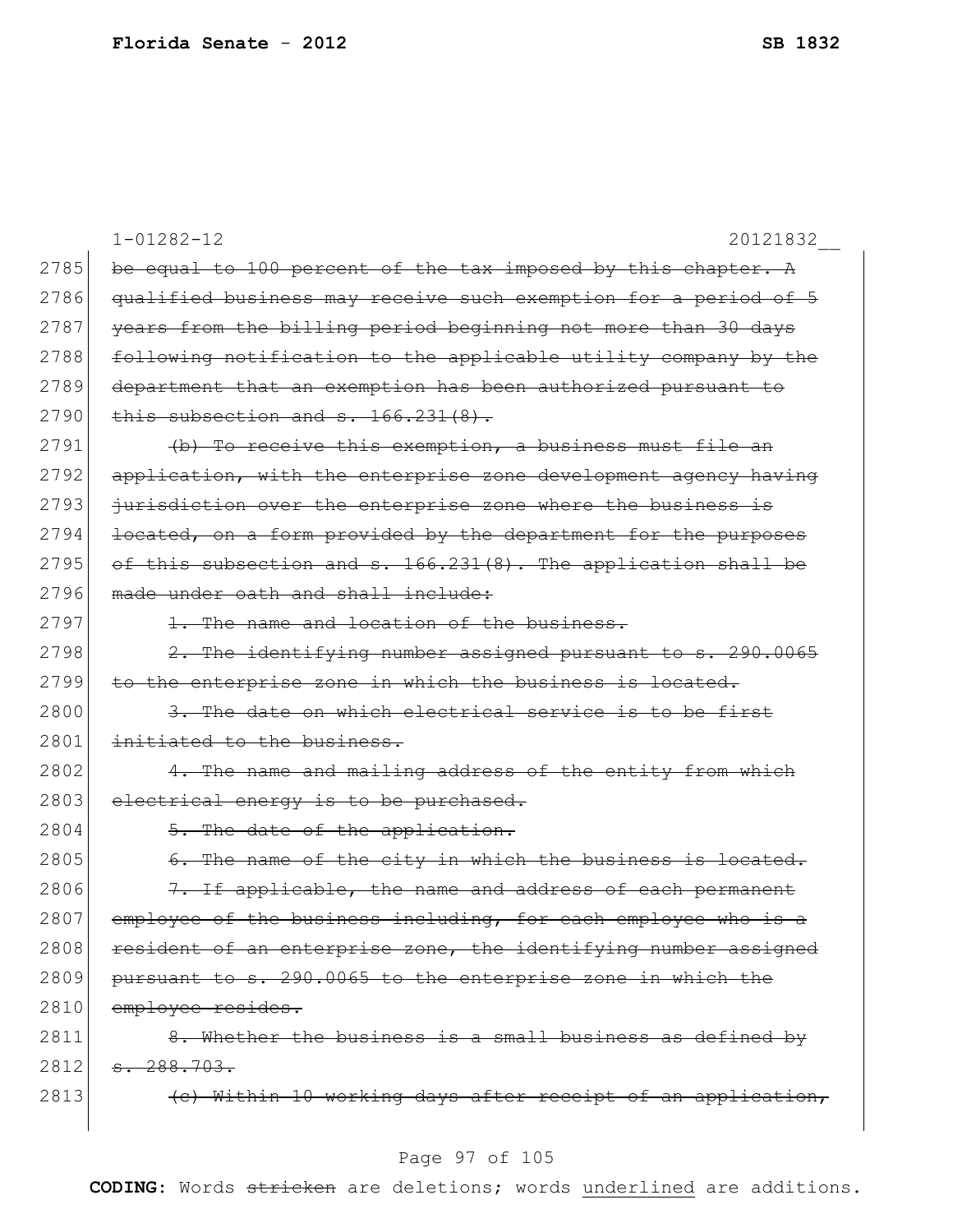1-01282-12 20121832\_\_ 2814 the enterprise zone development agency shall review the 2815 application to determine if it contains all information required 2816 pursuant to paragraph (b) and meets the criteria set out in this  $2817$  subsection. The agency shall certify all applications that 2818 contain the information required pursuant to paragraph (b) and 2819 meet the criteria set out in this subsection as eligible to 2820 receive an exemption. If applicable, the agency shall also 2821 certify if 20 percent of the employees of the business are 2822 residents of an enterprise zone, excluding temporary and part-2823 time employees. The certification shall be in writing, and a  $2824$  copy of the certification shall be transmitted to the executive 2825 director of the Department of Revenue. The applicant shall be 2826 responsible for forwarding a certified application to the 2827 department within 6 months after the occurrence of the  $2828$  appropriate qualifying provision set out in paragraph (f).  $2829$  (d) If, in a subsequent audit conducted by the department, 2830 it is determined that the business did not meet the criteria 2831 mandated in this subsection, the amount of taxes exempted shall 2832 immediately be due and payable to the department by the 2833 business, together with the appropriate interest and penalty, 2834 computed from the due date of each bill for the electrical  $2835$  energy purchased as exempt under this subsection, in the manner 2836 prescribed by this chapter. 2837 (e) The department shall adopt rules governing applications 2838  $f$  for, issuance of, and the form of applications for the exemption 2839 authorized in this subsection and provisions for recapture of  $2840$  taxes exempted under this subsection, and the department may 2841 establish quidelines as to qualifications for exemption.  $2842$  (f) For the purpose of the exemption provided in this

#### Page 98 of 105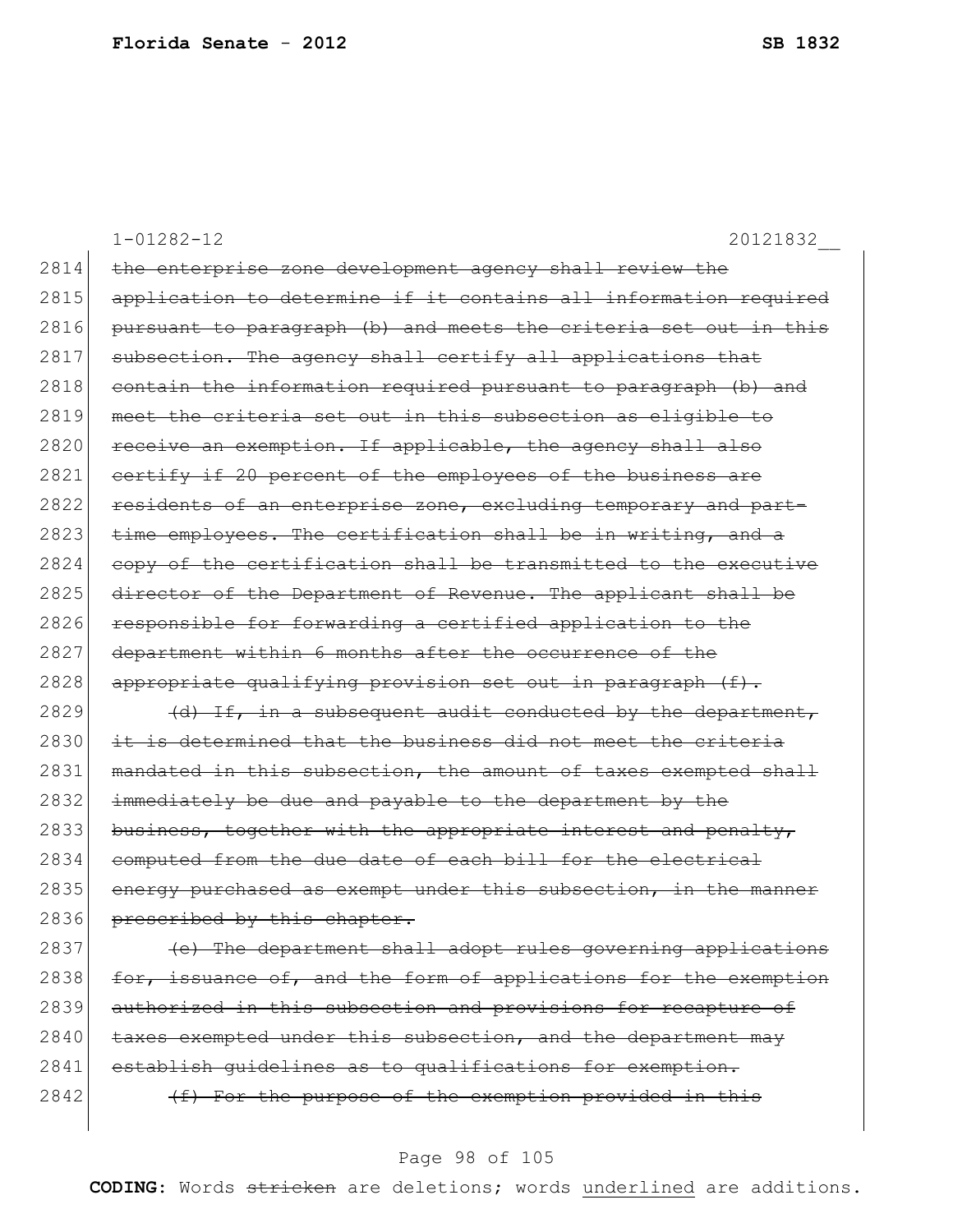|      | $1 - 01282 - 12$<br>20121832                                     |
|------|------------------------------------------------------------------|
| 2843 | subsection, the term "qualified business" means a business which |
| 2844 | $\pm$ s:                                                         |
| 2845 | 1. First occupying a new structure to which electrical           |
| 2846 | service, other than that used for construction purposes, has not |
| 2847 | been previously provided or furnished;                           |
| 2848 | 2. Newly occupying an existing, remodeled, renovated, or         |
| 2849 | rehabilitated structure to which electrical service, other than  |
| 2850 | that used for remodeling, renovation, or rehabilitation of the   |
| 2851 | structure, has not been provided or furnished in the three       |
| 2852 | preceding billing periods; or                                    |
| 2853 | 3. Occupying a new, remodeled, rebuilt, renovated, or            |
| 2854 | rehabilitated structure for which a refund has been granted      |
| 2855 | pursuant to paragraph (5) (g).                                   |
| 2856 | (g) This subsection expires on the date specified in s.          |
| 2857 | 290.016 for the expiration of the Florida Enterprise Zone Act,   |
| 2858 | except that:                                                     |
| 2859 | 1. Paragraph (d) shall not expire; and                           |
| 2860 | 2. Any qualified business which has been granted an              |
| 2861 | exemption under this subsection prior to that date shall be      |
| 2862 | allowed the full benefit of this exemption as if this subsection |
| 2863 | had not expired on that date.                                    |
| 2864 | (16) EXEMPTIONS; SPACE ACTIVITIES.-                              |
| 2865 | (a) There shall be exempt from the tax imposed by this           |
| 2866 | chapter:                                                         |
| 2867 | 1. The sale, lease, use, storage, consumption, or                |
| 2868 | distribution in this state of any orbital space facility, space  |
| 2869 | propulsion system, or space vehicle, satellite, or station of    |
| 2870 | any kind possessing space flight capacity, including the         |
| 2871 | components thereof.                                              |
|      |                                                                  |

# Page 99 of 105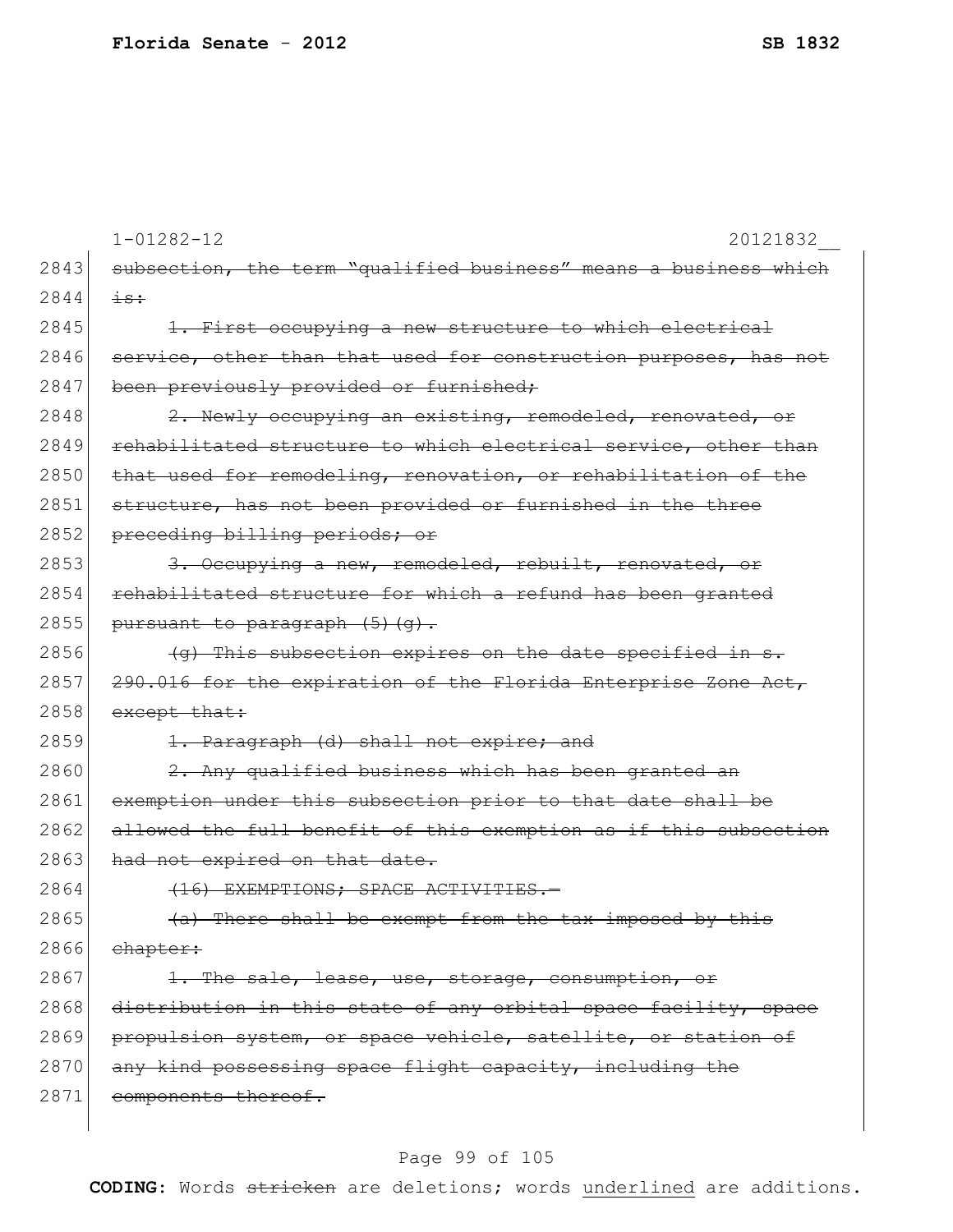|      | $1 - 01282 - 12$<br>20121832                                     |
|------|------------------------------------------------------------------|
| 2872 | 2. The sale, lease, use, storage, consumption, or                |
| 2873 | distribution in this state of tangible personal property placed  |
| 2874 | on or used aboard any orbital space facility, space propulsion   |
| 2875 | system, or space vehicle, satellite, or station of any kind,     |
| 2876 | irrespective of whether such tangible personal property is       |
| 2877 | returned to this state for subsequent use, storage, or           |
| 2878 | consumption in any manner. This exemption is not affected by the |
| 2879 | failure of a launch to occur, or the destruction of a launch     |
| 2880 | vehicle or any components thereof.                               |
| 2881 | (b) This subsection shall be strictly construed and              |
| 2882 | enforced.                                                        |
| 2883 | (17) EXEMPTIONS: CERTAIN GOVERNMENT CONTRACTORS.-                |
| 2884 | (a) Subject to paragraph (d), the tax imposed by this            |
| 2885 | chapter does not apply to the sale to or use by a government     |
| 2886 | contractor of overhead materials. The term "government           |
| 2887 | contractor" includes prime contractors and subcontractors.       |
| 2888 | (b) As used in this subsection, the term "overhead               |
| 2889 | materials" means all tangible personal property, other than      |
| 2890 | qualifying property as defined in s. 212.02(14) (a) and          |
| 2891 | electricity, which is used or consumed in the performance of a   |
| 2892 | qualifying contract, title to which property vests in or passes  |
| 2893 | the government under the contract.                               |
| 2894 | (c) As used in this subsection and in $s. 212.02(14)(a)$ , the   |
| 2895 | term "qualifying contract" means a contract with the United      |
| 2896 | States Department of Defense or the National Aeronautics and     |
| 2897 | Space Administration, or a subcontract thereunder, but does not  |
| 2898 | include a contract or subcontract for the repair, alteration,    |
| 2899 | improvement, or construction of real property, except to the     |
| 2900 | extent that purchases under such a contract would otherwise be   |
|      |                                                                  |

# Page 100 of 105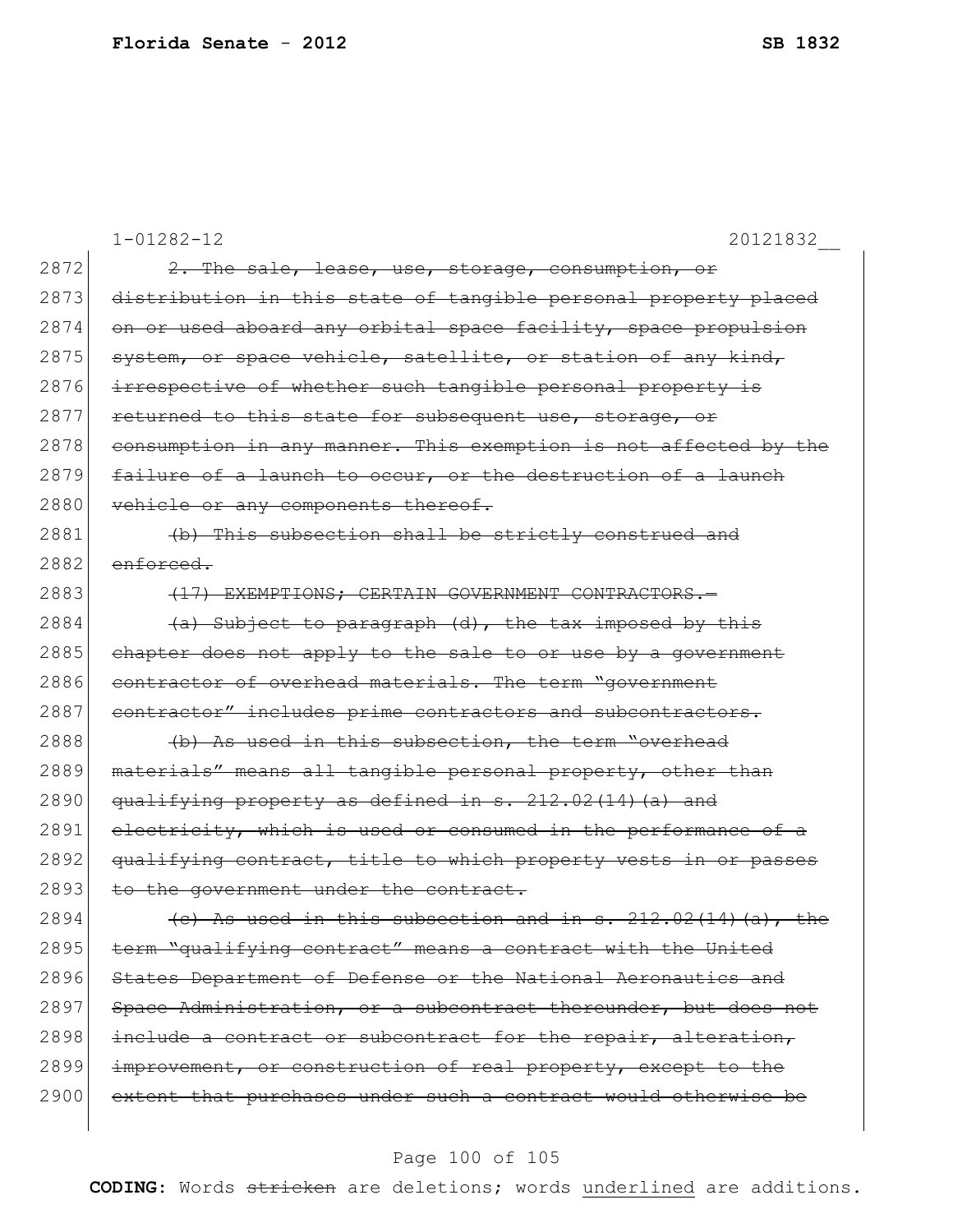|      | $1 - 01282 - 12$<br>20121832                                     |
|------|------------------------------------------------------------------|
| 2901 | exempt from the tax imposed by this chapter.                     |
| 2902 | (d) The exemption provided in this subsection applies as         |
| 2903 | follows:                                                         |
| 2904 | 1. Beginning July 1, 2000, the tax imposed by this chapter       |
| 2905 | shall be applicable to 60 percent of the sales price or cost     |
| 2906 | price of such overhead materials.                                |
| 2907 | 2. Beginning July 1, 2001, the tax imposed by this chapter       |
| 2908 | shall be applicable to 40 percent of the sales price or cost     |
| 2909 | price of such overhead materials.                                |
| 2910 | 3. Beginning July 1, 2002, the tax imposed by this chapter       |
| 2911 | shall be applicable to 20 percent of the sales price or cost     |
| 2912 | price of such overhead materials.                                |
| 2913 | 4. Beginning July 1, 2003, the entire sales price or cost        |
| 2914 | price of such overhead materials is exempt from the tax imposed  |
| 2915 | by this chapter.                                                 |
| 2916 |                                                                  |
| 2917 | The exemption provided in this subsection does not apply to any  |
| 2918 | part of the cost of overhead materials allocated to a contract   |
| 2919 | that is not a qualifying contract.                               |
| 2920 | (e) Possession by a seller of a resale certificate or            |
| 2921 | direct-pay permit relieves the seller from the responsibility of |
| 2922 | collecting the tax, and the department shall look solely to the  |
| 2923 | contractor for recovery of such tax if it determines that the    |
| 2924 | contractor was not entitled to the exemption. The contractor     |
| 2925 | shall self-accrue and remit any applicable sales or use tax due  |
| 2926 | with respect to overhead materials and with respect to costs     |
| 2927 | allocable to contracts that are not qualifying contracts. The    |
| 2928 | department may amend its rules to reflect the use of resale      |
| 2929 | certificates and direct-pay permits with respect to the          |
|      |                                                                  |

# Page 101 of 105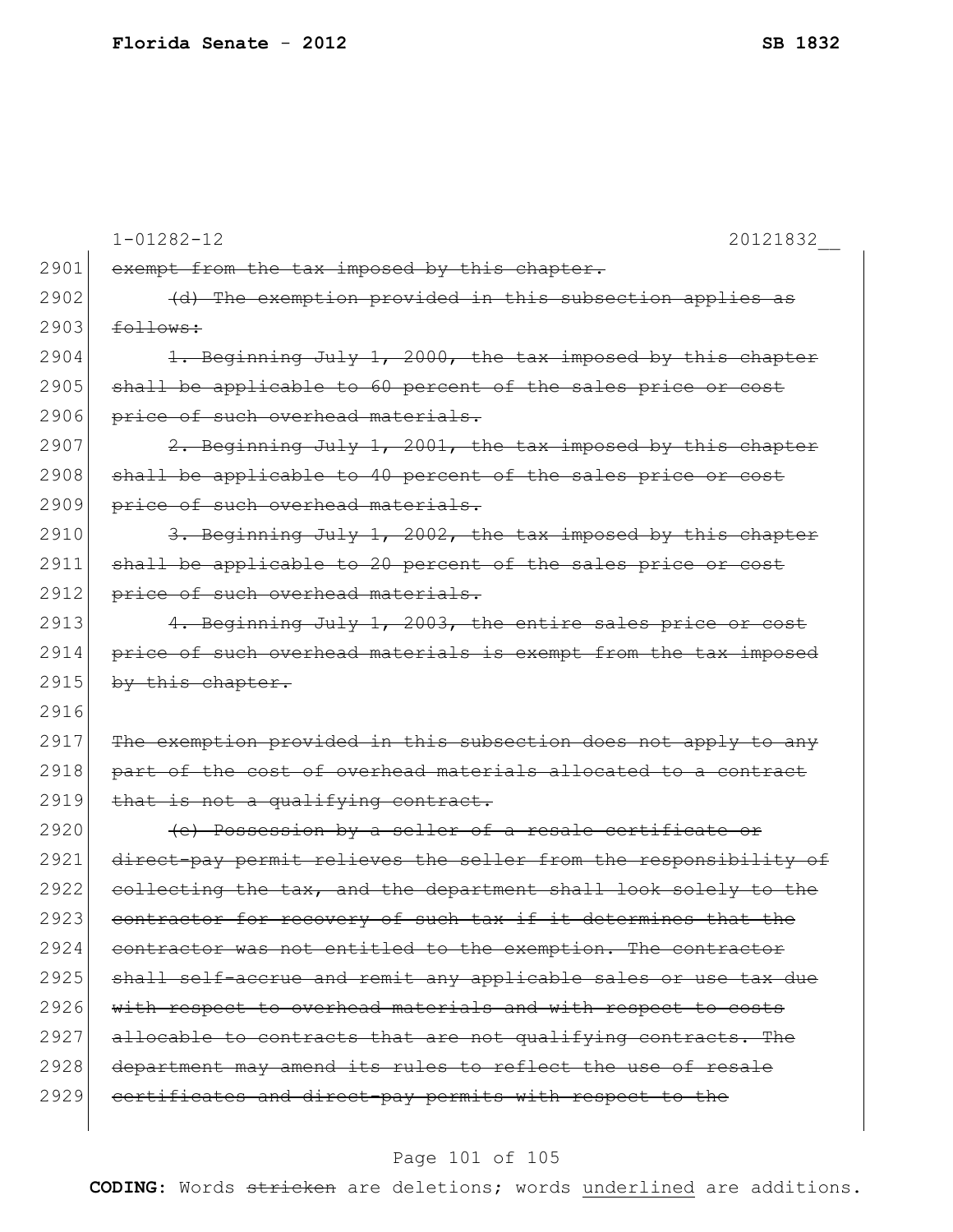|      | $1 - 01282 - 12$<br>20121832                                     |
|------|------------------------------------------------------------------|
| 2930 | exemption provided for in this subsection.                       |
| 2931 | (f) This subsection is not an expression of legislative          |
| 2932 | intent as to the applicability of any tax to any sale or use of  |
| 2933 | overhead materials prior to July 1, 1999. In addition, this      |
| 2934 | subsection does not imply that transactions or costs that are    |
| 2935 | not described in this subsection are taxable.                    |
| 2936 | (18) MACHINERY AND EQUIPMENT USED PREDOMINANTLY FOR              |
| 2937 | RESEARCH AND DEVELOPMENT.-                                       |
| 2938 | (a) Machinery and equipment used predominantly for research      |
| 2939 | and development as defined in this subsection are exempt from    |
| 2940 | the tax imposed by this chapter.                                 |
| 2941 | (b) For purposes of this subsection:                             |
| 2942 | 1. "Machinery and equipment" includes, but is not limited        |
| 2943 | to, molds, dies, machine tooling, other appurtenances or         |
| 2944 | accessories to machinery and equipment, testing and measuring    |
| 2945 | equipment, test beds, computers, and software, whether purchased |
| 2946 | or self-fabricated, and, if self-fabricated, includes materials  |
| 2947 | and labor for design, fabrication, and assembly.                 |
| 2948 | 2. "Predominantly" means at least 50 percent of the time.        |
| 2949 | 3. "Research and development" means research that has one        |
| 2950 | of the following as its ultimate goal:                           |
| 2951 | a. Basic research in a scientific field of endeavor:             |
| 2952 | b. Advancing knowledge or technology in a scientific or          |
| 2953 | technical field of endeavor;                                     |
| 2954 | e. The development of a new product, whether or not the new      |
| 2955 | product is offered for sale;                                     |
| 2956 | d. The improvement of an existing product, whether or not        |
| 2957 | the improved product is offered for sale;                        |
| 2958 | The development of new uses of an existing product,              |
|      |                                                                  |

# Page 102 of 105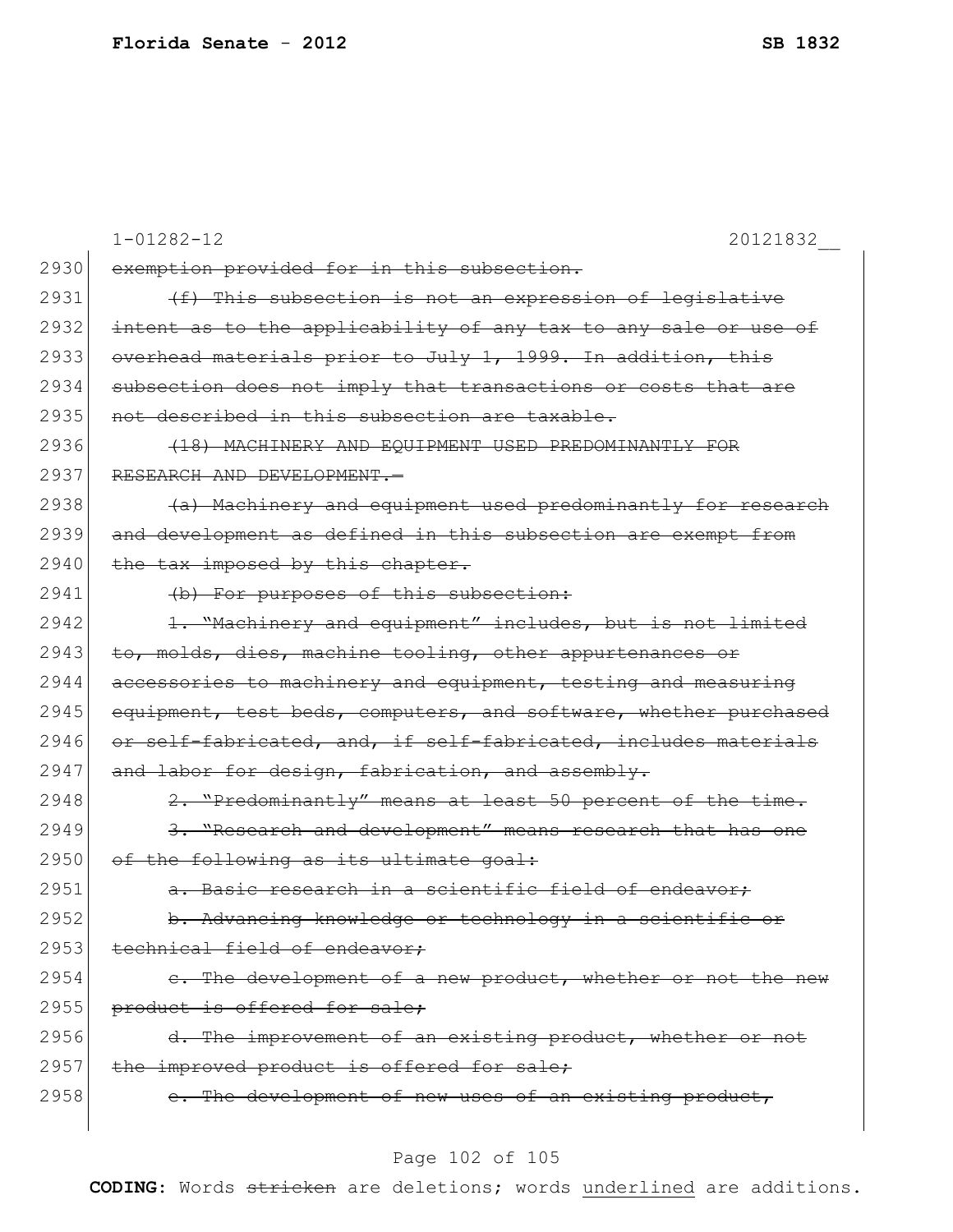|      | $1 - 01282 - 12$<br>20121832                                     |
|------|------------------------------------------------------------------|
| 2959 | whether or not a new use is offered as a rationale to purchase   |
| 2960 | the product; or                                                  |
| 2961 | f. The design and development of prototypes, whether or not      |
| 2962 | a resulting product is offered for sale.                         |
| 2963 |                                                                  |
| 2964 | The term "research and development" does not include ordinary    |
| 2965 | testing or inspection of materials or products used for quality  |
| 2966 | control, market research, efficiency surveys, consumer surveys,  |
| 2967 | advertising and promotions, management studies, or research in   |
| 2968 | connection with literary, historical, social science,            |
| 2969 | psychological, or other similar nontechnical activities.         |
| 2970 | (c) The department may adopt rules pursuant to ss.               |
| 2971 | 120.536(1) and 120.54 that provide for administering and         |
| 2972 | implementing this exemption.                                     |
| 2973 | (d) A person who claims the exemption provided in this           |
| 2974 | subsection shall furnish the vendor of the machinery or          |
| 2975 | equipment, including the vendor of materials and labor used in   |
| 2976 | self-fabrication of the machinery or equipment, an affidavit     |
| 2977 | stating that the item or items for which an exemption is claimed |
| 2978 | are machinery and equipment that will be used predominantly for  |
| 2979 | research and development as required by this subsection. A       |
| 2980 | purchaser who claims the exemption by refund shall include the   |
| 2981 | affidavit with the refund application. The affidavit must        |
| 2982 | contain the purchaser's name, address, sales and use tax         |
| 2983 | registration number, and, if applicable, federal employer's      |
| 2984 | identification number. Any person fraudulently furnishing an     |
| 2985 | affidavit to the vendor for the purpose of evading payment of    |
| 2986 | any tax imposed under this chapter shall be subject to the       |
| 2987 | penalty set forth in s. 212.085 and as otherwise provided by     |
|      |                                                                  |

# Page 103 of 105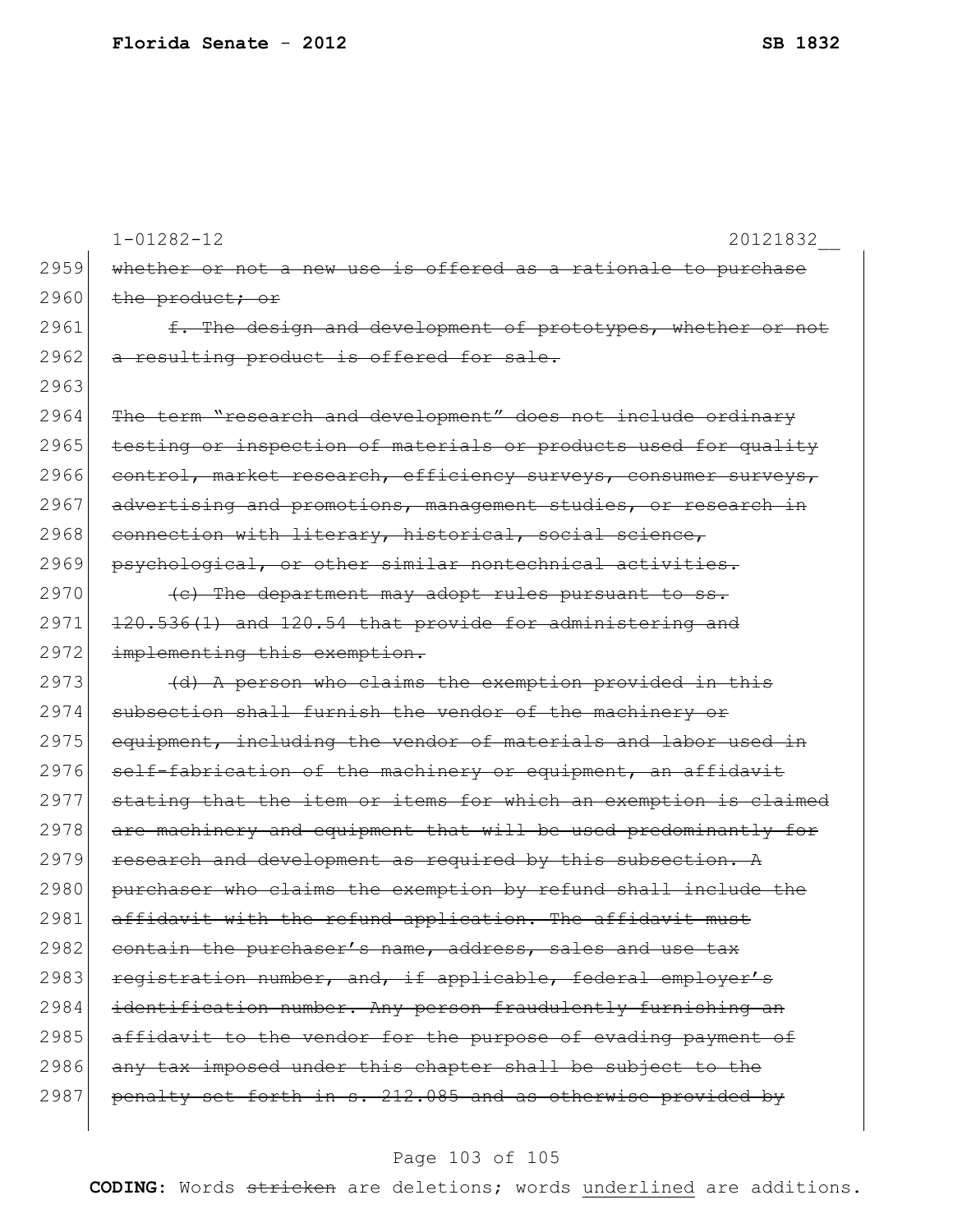|      | $1 - 01282 - 12$<br>20121832                                     |
|------|------------------------------------------------------------------|
| 2988 | $\pm$ aw.                                                        |
| 2989 | (e) In lieu of furnishing an affidavit, a purchaser              |
| 2990 | claiming the exemption provided in this subsection who has a     |
| 2991 | direct-pay permit may furnish the vendor with a copy of the      |
| 2992 | direct-pay permit and shall maintain all documentation necessary |
| 2993 | to prove the exempt status of the purchases and fabrication      |
| 2994 | activity.                                                        |
| 2995 | (f) Purchasers shall maintain all documentation necessary        |
| 2996 | to prove the exempt status of purchases and fabrication activity |
| 2997 | and make such documentation available for inspection pursuant to |
| 2998 | the requirements of s. 212.13(2).                                |
| 2999 | Section 4. (1) Effective July 1, 2015, ss. 212.051,              |
| 3000 | 212.052, 212.0598, 212.0602, 212.0801, 212.0821, 212.09,         |
| 3001 | 212.096, 212.097, and 212.098, Florida Statutes, are repealed.   |
| 3002 | (2) Unless modified or reenacted as provided in s. 11.9035,      |
| 3003 | Florida Statutes, effective July 1, 2015, any exemption,         |
| 3004 | deduction, or credit from the state sales and use tax or any     |
| 3005 | exclusion of sales and services from such tax granted by the     |
| 3006 | following is repealed:                                           |
| 3007 | (a) Section 212.02, Florida Statutes, except rent on low-        |
| 3008 | income housing under s. 212.02(2), Florida Statutes.             |
| 3009 | (b) Section 212.03, Florida Statutes, except rent charges        |
| 3010 | paid by long-term residents under s. 212.03(4), Florida          |
| 3011 | Statutes; rent charges paid by full-time students, by active     |
| 3012 | military personnel, and by permanent residents under s.          |
| 3013 | 212.03(7)(a); Florida Statutes; rent charges in mobile home      |
| 3014 | parks under s. 212.03(7)(c), Florida Statutes; and rent charges  |
| 3015 | for living accommodations in migrant labor camps under s.        |
| 3016 | 212.03(7)(d), Florida Statutes.                                  |

# Page 104 of 105